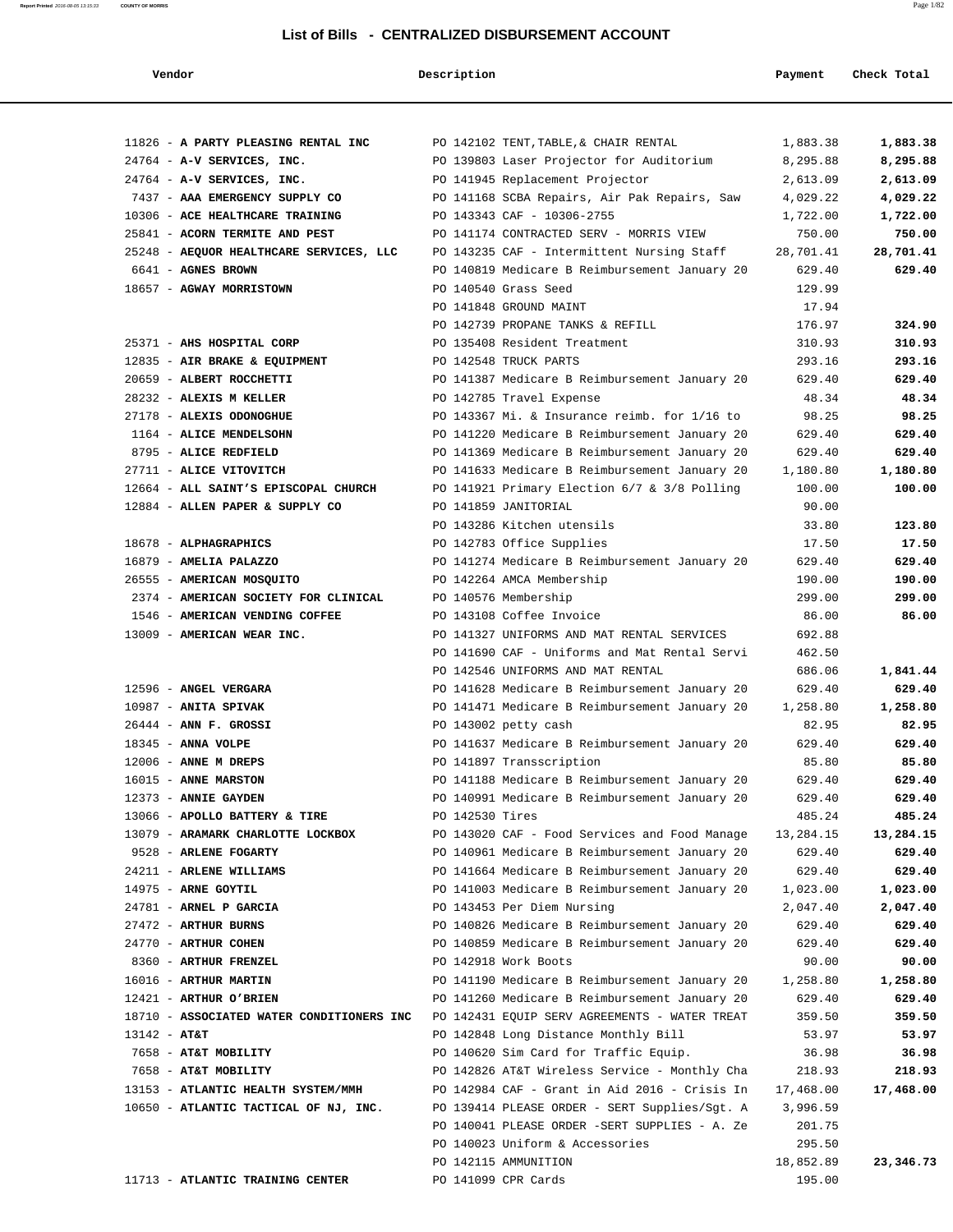| Vendor                                                        | Description            |                                                                              | Payment            | Check Total      |
|---------------------------------------------------------------|------------------------|------------------------------------------------------------------------------|--------------------|------------------|
|                                                               |                        | PO 142441 First Aid Cards                                                    | 30.00              | 225.00           |
| 20400 - ATLAS DISPOSAL OPTIONS INC                            |                        | PO 141329 USED OIL FILTER REMOVAL                                            | 225.00             | 225.00           |
| 8237 - AUDREY GOLDBERG                                        |                        | PO 140998 Medicare B Reimbursement January 20                                | 629.40             | 629.40           |
| 5375 - AUTOMATED BUILDING CONTROLS                            | PO 142652 HVAC         |                                                                              | 1,105.00           | 1,105.00         |
| 3899 - AVTECH INSTITUTE                                       |                        | PO 143139 CAF - 3899-2809                                                    | 800.00             |                  |
|                                                               |                        | PO 143164 CAF - 3899-2517                                                    | 800.00             |                  |
|                                                               |                        | PO 143141 CAF - 3899-2809                                                    | 1,688.00           |                  |
|                                                               |                        | PO 143142 CAF - 3899-2479                                                    | 913.34             |                  |
|                                                               |                        | PO 143143 CAF - 3899-2824                                                    | 800.00             |                  |
|                                                               |                        | PO 143144 CAF - 3899-3063                                                    | 850.00             |                  |
|                                                               |                        | PO 143146 CAF - 3899-2428                                                    | 800.00             |                  |
|                                                               |                        | PO 143109 CAF - 3899-2229 - re-encumber of CA                                | 800.00             | 7,451.34         |
| 15978 - BAILA MANDEL                                          |                        | PO 141185 Medicare B Reimbursement January 20                                | 1,258.80           | 1,258.80         |
| 13217 - BAKER & TAYLOR BOOKS                                  |                        | PO 142022 Received Books                                                     | 282.48             | 282.48           |
| 21221 - BARBARA L PARMIGIANI                                  |                        | PO 142032 Medicare B Reimbursement January 20                                | 2,923.20           | 2,923.20         |
| 12060 - BARKEL FLEMMING                                       |                        | PO 143454 Per Diem Nursing                                                   | 1,852.81           | 1,852.81         |
| 28422 - BARNWELL HOUSE OF TIRES, INC.                         | PO 141330 TIRES        |                                                                              | 10,142.97          | 10,142.97        |
| 28422 - BARNWELL HOUSE OF TIRES, INC.                         | PO 142550 TIRES        |                                                                              | 4,919.74           | 4,919.74         |
| 21462 - BARRETT ROOFS INC.                                    |                        | PO 142694 ROOF REPAIRS                                                       | 600.00             | 600.00           |
| 13315 - BERGEN COMMUNITY COLLEGE                              |                        | PO 143636 CHARGEBACKS FOR SUMMER U 2016                                      | 1,027.68           |                  |
|                                                               |                        | PO 143637 CHARGEBACKS FOR SUMMER I 2016                                      | 642.30             |                  |
|                                                               |                        | PO 143638 CHARGEBACKS FOR SPRING 2016                                        | 385.38             | 2,055.36         |
| 26403 - BERKELEY COLLEGE                                      |                        | PO 143182 CAF - 26403-2533                                                   | 670.00             |                  |
|                                                               |                        | PO 143183 CAF - 26403-2674                                                   | 661.00             |                  |
|                                                               |                        | PO 143184 CAF - 26403-2301                                                   | 498.00             |                  |
|                                                               |                        | PO 143185 CAF - 26403-2472                                                   | 635.44             |                  |
|                                                               |                        | PO 143186 CAF - 26403-2441                                                   | 770.15             | 3,234.59         |
| 20655 - BERTRAM PALK                                          |                        | PO 141275 Medicare B Reimbursement January 20                                | 910.80             | 910.80           |
| 21359 - BERYL SKOG                                            |                        | PO 142731 Supplemental SANE SART Nurse Pay                                   | 74.70              | 74.70            |
| 13166 - BETTY ATTALLAH                                        |                        | PO 141538 Medicare B Reimbursement January 20                                | 629.40             | 629.40           |
| $25329 - BFI$                                                 | <b>PO 140662 CHAIR</b> |                                                                              | 806.76             | 806.76           |
| 6725 - BIO-REFERENCE LABORATORIES, INC.                       |                        | PO 142093 CAF - Medical Laboratory Diagnostic                                | 1,640.20           |                  |
|                                                               |                        | PO 142748 CAF - Medical Laboratory Diagnostic                                | 1,501.80           | 3,142.00         |
| 13239 - BOB BARKER COMPANY, INC.<br>2485 - BOROUGH OF BUTLER  |                        | PO 142211 ITEM 302101 SHAMPOO CUSTOMER CODE M                                | 653.66<br>477.87   | 653.66<br>477.87 |
|                                                               |                        | PO 142720 Electric (Butler)                                                  |                    | 220.00           |
| 2497 - BOROUGH OF KINNELON<br>21703 - BOSWELL ENGINEERING INC |                        | PO 142779 DRE Reimbursement<br>PO 133797 Intersection Improvements in Madiso | 220.00<br>6,634.00 | 6,634.00         |
| 24321 - BROWN'S HUNTERDON                                     |                        | PO 142551 TRUCK PARTS                                                        | 13,026.83          | 13,026.83        |
| 12626 - BRUSHSTROKES                                          |                        | PO 142243 Resident Activities                                                | 135.00             | 135.00           |
| 20985 - BTII INSTITUTE, LLC                                   |                        | PO 143098 CAF - 20985-3077                                                   | 576.00             | 576.00           |
| 20985 - BTII INSTITUTE, LLC                                   |                        | PO 143099 CAF - 20985-2464                                                   | 800.00             | 800.00           |
| 20985 - BTII INSTITUTE, LLC                                   |                        | PO 143189 CAF - 20985-2998                                                   | 800.00             | 800.00           |
| 20985 - BTII INSTITUTE, LLC                                   |                        | PO 143190 CAF - 20985-3051                                                   | 800.00             | 800.00           |
| 5643 - BUNKY'S HEAVY TOWING, LLC                              | PO 141355 Tow Bill     |                                                                              | 175.00             | 175.00           |
| 28580 - BUY101.COM LP                                         |                        | PO 138715 Office Supplies                                                    | 52.98              | 52.98            |
| 13856 - CABLEVISION                                           |                        | PO 141983 OPTIMUM ONLINE                                                     | 209.82             | 209.82           |
| 20526 - CABLEVISION                                           |                        | PO 142870 3RD QUARTER - 2016                                                 | 250.92             | 250.92           |
| 13591 - CABLEVISION                                           |                        | PO 143236 Cable & Internet Services for Morri                                | 3,698.69           | 3,698.69         |
| 27428 - CALICO INDUSTRIES, INC.                               |                        | PO 142749 CAF - Can Liners                                                   | 1,096.50           | 1,096.50         |
| 28599 - CARAHSOFT TECHNOLOGY CORPORATION                      |                        | PO 139202 Agenda & Minutes                                                   | 17,450.00          | 17,450.00        |
| 17525 - CARL STAHL SAVA INDUSTRIES INC                        |                        | PO 141946 Cable for Firing Range                                             | 936.00             | 936.00           |
| $18089$ - CARLO TOSI                                          |                        | PO 141509 Medicare B Reimbursement January 20                                | 629.40             | 629.40           |
| 7352 - CAROL CAREY                                            |                        | PO 140837 Medicare B Reimbursement January 20                                | 629.40             | 629.40           |
| 3158 - CAROL SMYTH                                            |                        | PO 141461 Medicare B Reimbursement February 2                                | 1,218.00           | 1,218.00         |
| 2646 - CAROL STOLZ                                            |                        | PO 142661 Aging travel Expense                                               | 60.65              | 60.65            |
| 6691 - CAROL UBERTACCIO                                       |                        | PO 142788 Ins. reimb. for 7/16 to 12/16                                      | 72.00              | 72.00            |
| 24193 - CAROLYN JOY                                           |                        | PO 141071 Medicare B Reimbursement January 20                                | 629.40             | 629.40           |
| 25474 - CARRELLE L CALIXTE                                    |                        | PO 143455 Per Diem Nursing                                                   | 3,001.50           | 3,001.50         |
| 5603 - CARRIER CORPORATION                                    |                        | PO 140487 CAF - Labor Rates HVAC Repairs & Se                                | 4,012.13           |                  |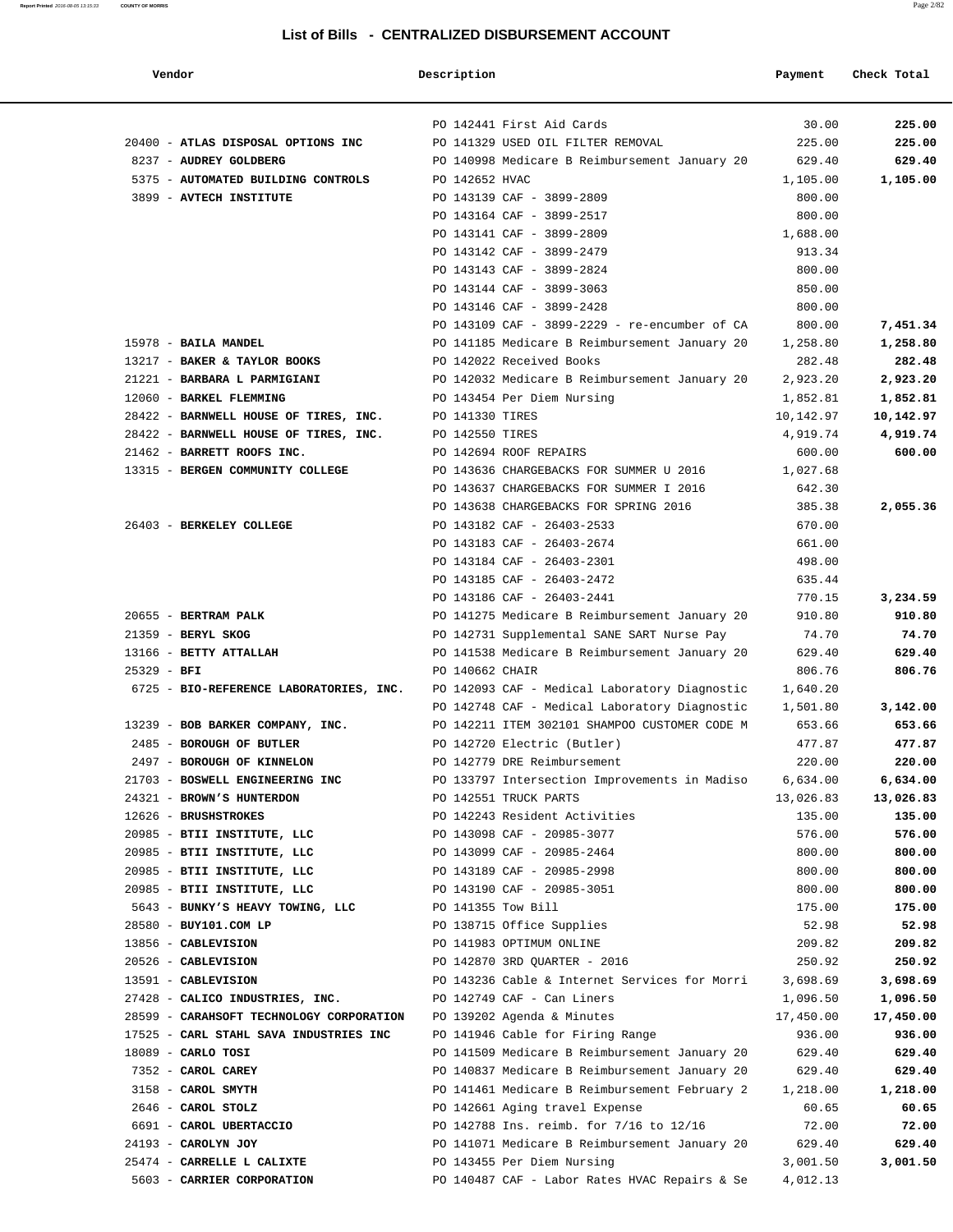**Report Printed** 2016-08-05 13:15:33 **COUNTY OF MORRIS** Page 3/82

| Vendor                                                                               | Description          |                                                                                                | Payment              | Check Total        |
|--------------------------------------------------------------------------------------|----------------------|------------------------------------------------------------------------------------------------|----------------------|--------------------|
|                                                                                      |                      |                                                                                                |                      |                    |
|                                                                                      |                      | PO 140487 CAF - Labor Rates HVAC Repairs & Se                                                  | 6,728.52             |                    |
|                                                                                      |                      | PO 140572 CAF - Labor Rates HVAC Repairs & Se                                                  | 676.00               |                    |
|                                                                                      |                      | PO 141116 CAF - Labor Rates HVAC Repairs & Se                                                  | 2,396.89             | 13,813.54          |
| 11298 - CASSANDRA CHRISTIE                                                           |                      | PO 143237 AHA BLS Classes for Staff                                                            | 1,375.00             | 1,375.00           |
| 25462 - CASTLE PRINTING                                                              |                      | PO 142064 Business Cards - P. DiGavero                                                         | 35.00                | 35.00              |
| 10296 - CCG MARKETING SOLUTIONS                                                      |                      | PO 140438 Primary Election Addressing of Samp                                                  | 33,446.58            | 33,446.58          |
| 4598 - CDW GOVERNMENT LLC                                                            |                      | PO 140323 Equipment (CDW-G)                                                                    | 109.17               | 109.17             |
| 793 - CENTENNIAL PRODUCTS INC.                                                       |                      | PO 141166 Morque Supplies                                                                      | 324.15               | 324.15             |
| 3638 - CENTER POINT LARGE PRINT                                                      |                      | PO 140697 Recieved Large Print Books                                                           | 101.12               | 101.12             |
| 18831 - CENTRAL JERSEY TITLE CO. INC.                                                |                      | PO 141948 Professional Services Rendered - Sc                                                  | 4,121.00             | 4,121.00           |
| 20487 - CENTURYLINK                                                                  |                      | PO 142083 June phone bill for Sussex                                                           | 267.76               | 267.76             |
| 20487 - CENTURYLINK                                                                  |                      | PO 142684 Telephone T1 Chester                                                                 | 1,785.33             | 1,785.33           |
| 4735 - CERBO LUMBER & HARDWARE<br>24625 - CFCS - HOPE HOUSE                          |                      | PO 141831 Doug Fir Wood and screws                                                             | 55.26                | 55.26              |
| 27530 - CHARLES KOPP                                                                 |                      | PO 142970 16-14-051 shtp<br>PO 141115 Medicare B Reimbursement January 20                      | 3,583.00<br>629.40   | 3,583.00<br>629.40 |
| 17862 - CHARLOTTE STEUBE                                                             |                      | PO 141480 Medicare B Reimbursement January 20                                                  | 629.40               | 629.40             |
| 5273 - CHEROKEE GLASS INC                                                            |                      | PO 142068 BUILD MAINT                                                                          | 495.00               | 495.00             |
| 13788 - CHERRY WEBER & ASSOC. PC                                                     |                      | PO 142426 CAF - Design Services for County Br                                                  | 6,662.70             |                    |
|                                                                                      |                      | PO 142856 old Ref# CF09000630000                                                               | 1,039.30             |                    |
|                                                                                      |                      | PO 142857 CAF - Complete Replacement of Bridg                                                  | 7,607.88             |                    |
|                                                                                      |                      | PO 142859 CAF - Construction Inspection Servi                                                  | 17,910.00            |                    |
|                                                                                      |                      | PO 142860 CAF - Engineering Design Services f                                                  | 3,997.10             | 37,216.98          |
| 28687 - CHERYL ANN HAYES                                                             |                      | PO 143456 Per Diem Nursing                                                                     | 592.00               | 592.00             |
| 27000 - CHERYL KNEVALS                                                               |                      | PO 141108 Medicare B Reimbursement January 20                                                  | 629.40               | 629.40             |
| 21424 - CHILRAKHA JAIRAM                                                             |                      | PO 141058 Medicare B Reimbursement January 20                                                  | 629.40               | 629.40             |
| 1682 - CHRISTINE MARION                                                              |                      | PO 143265 2016 APA, ACIP & NJ Chapter Members                                                  | 660.00               | 660.00             |
| $28373 - CHLIC$                                                                      |                      | PO 142140 Monthly premium bill for 5/16 to 7/                                                  | 83,506.45            | 83,506.45          |
| 89 - CINTAS CORPORATION                                                              |                      | PO 142736 First Aid Supplies                                                                   | 82.94                | 82.94              |
| 21857 - CITYSIDE ARCHIVES, LTD                                                       |                      | PO 142881 CAF - Records Storage & Shredding S                                                  | 4,002.98             | 4,002.98           |
| 21857 - CITYSIDE ARCHIVES, LTD                                                       |                      | PO 142887 STORAGE & SHREDDING SERVICES FOR JU                                                  | 663.02               | 663.02             |
| 21857 - CITYSIDE ARCHIVES, LTD                                                       |                      | PO 143094 STORAGE & SHREDDING SERVICES FOR JU                                                  | 827.20               | 827.20             |
| 21857 - CITYSIDE ARCHIVES, LTD                                                       |                      | PO 143285 CAF - Records Storage & Shredding S                                                  | 5,236.50             | 5,236.50           |
| 11824 - CIVIL DYNAMICS INC                                                           |                      | PO 136708 CAF - Canty's Lake Dam Rehabilitat                                                   | 28,395.00            | 28,395.00          |
| 2882 - CLARITA HARRISON<br>27150 - CLAUDETTE JENNINGS                                |                      | PO 141027 Medicare B Reimbursement January 20<br>PO 141063 Medicare B Reimbursement January 20 | 1,258.80<br>1,258.80 | 1,258.80           |
| 20678 - CLAUDIA L. HINOJOSA                                                          |                      | PO 142804 Insurance reimb. for 7/16 to 12/16                                                   | 72.00                | 1,258.80<br>72.00  |
| 13857 - CLIFFSIDE BODY CORP                                                          |                      | PO 142553 TRUCK PARTS                                                                          | 5,016.46             | 5,016.46           |
| 8454 - CLIFTON ELEVATOR SERVICE CO INC DO 141840 CAF - Elevator Maintenance & Inspec |                      |                                                                                                | 5,814.00             |                    |
|                                                                                      |                      | PO 142436 CAF - Elevator 3 Modernization in t                                                  | 34,018.20            |                    |
|                                                                                      |                      | PO 142437 CAF - Elevator 3 Modernization in t                                                  | 18,899.00            | 58,731.20          |
| 24252 - COFFEE LOVERS COFFEE SERVICE                                                 | PO 141900 Coffee/Tea |                                                                                                | 173.82               | 173.82             |
| 24252 - COFFEE LOVERS COFFEE SERVICE                                                 | PO 142743 COFFEE     |                                                                                                | 298.80               | 298.80             |
| 26074 - COMMUNICATIONS SERVICE                                                       |                      | PO 141719 Vehicle Service - SHERIFF'S                                                          | 496.20               | 496.20             |
| 26074 - COMMUNICATIONS SERVICE                                                       |                      | PO 141720 Vehicle Service - SHERIFF'S OFFICE                                                   | 1,636.37             | 1,636.37           |
| 26074 - COMMUNICATIONS SERVICE                                                       | PO 141894 Car Radio  |                                                                                                | 1,234.50             | 1,234.50           |
| 26074 - COMMUNICATIONS SERVICE                                                       |                      | PO 142061 Vehicle Service - SHERIFF'S OFFICE                                                   | 1,075.70             | 1,075.70           |
| 21934 - COMPUTER SQUARE                                                              |                      | PO 141716 InfoShare RMS Fugitive Module for "                                                  | 8,000.00             |                    |
|                                                                                      |                      | PO 141716 InfoShare RMS Fugitive Module for "                                                  | 7,000.00             | 15,000.00          |
| 25489 - CONCRETE CONSTRUCTION CORP.                                                  |                      | PO 143039 CAF - Intersection Improvements (US                                                  | 115,057.05           | 115,057.05         |
| $13969$ - CONROY'S                                                                   |                      | PO 141155 Flower Arrangement for 86BPC Gradua                                                  | 85.99                | 85.99              |
| 13976 - CONSOLIDATED STEEL                                                           |                      | PO 142650 FENCE REPAIR                                                                         | 378.00               | 378.00             |
| 8043 - CONTRACT PHARMACY SERVICES INC                                                |                      | PO 142095 CAF - Pharmaceutical and Related Se                                                  | 31,323.67            |                    |
|                                                                                      |                      | PO 142721 CAF - Pharmaceutical and Related Se                                                  | 30,939.51            | 62,263.18          |
| 28502 - CONVERTECH, INC.<br>28502 - CONVERTECH, INC.                                 |                      | PO 143202 CAF - OJT-16M-17-DW<br>PO 143329 CAF - OJT-16M-19-Adult                              | 2,835.00             | 2,835.00           |
| 21755 - CORE PROMOTIONS, LLC                                                         | PO 139084 shirts     |                                                                                                | 4,992.00<br>450.00   | 4,992.00<br>450.00 |
| 21755 - CORE PROMOTIONS, LLC                                                         | PO 142147 clothing   |                                                                                                | 385.00               | 385.00             |
| 14644 - CORNERSTONE FAMILY PROGRAMS                                                  |                      | PO 142968 16-14-087 OAA MM title lllE                                                          | 1,925.00             |                    |
|                                                                                      |                      | PO 142969 16-14-087 OAA MM Title lllE                                                          | 2,811.00             | 4,736.00           |
|                                                                                      |                      |                                                                                                |                      |                    |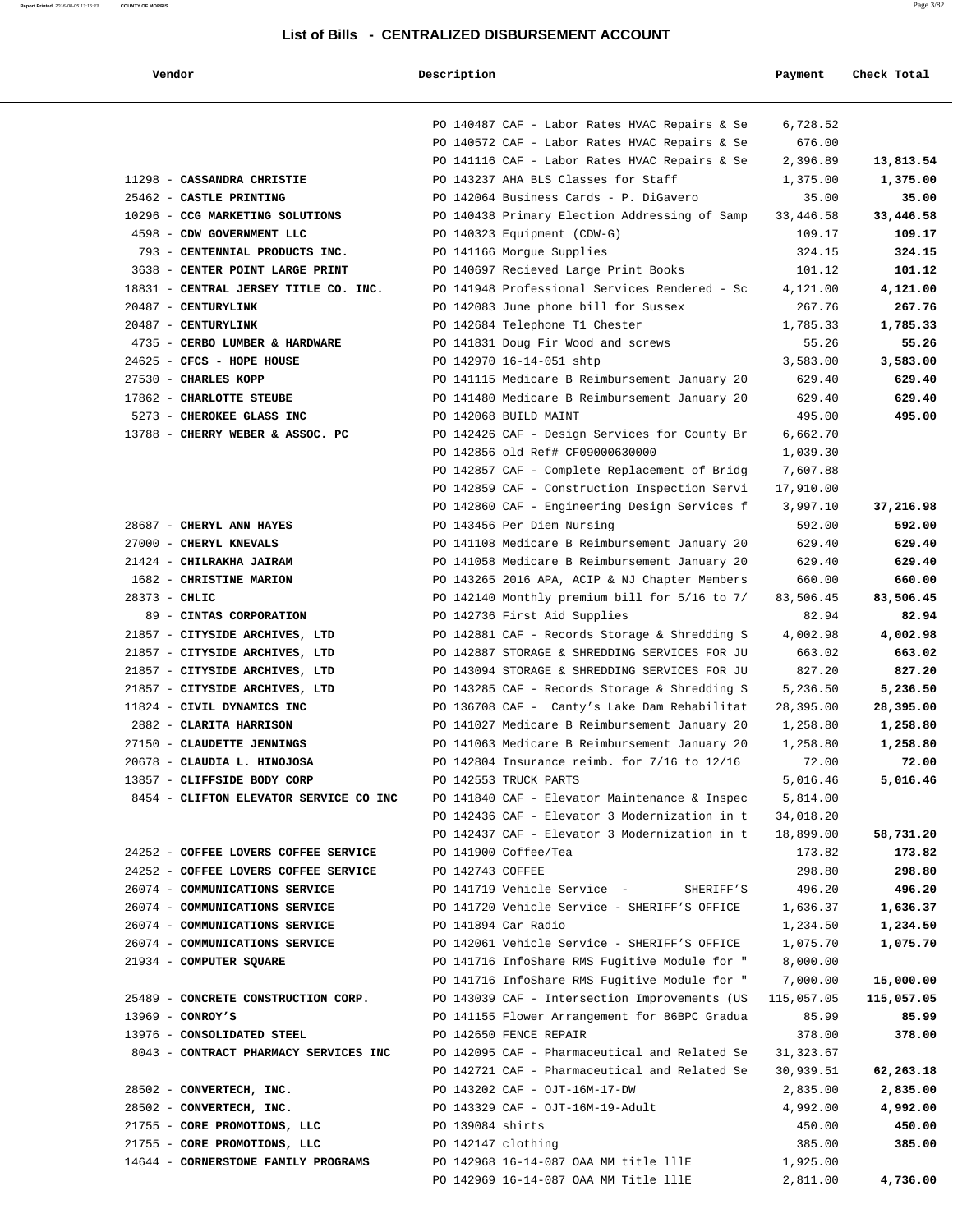| Report Printed 2016-08-05 13:15:33 | <b>COUNTY OF MORRIS</b> | Page 4/82 |
|------------------------------------|-------------------------|-----------|
|                                    |                         |           |

| Vendor                                                       | Description        |                                                                                                | Payment            | Check Total        |
|--------------------------------------------------------------|--------------------|------------------------------------------------------------------------------------------------|--------------------|--------------------|
| 14027 - COUNTY COLLEGE OF MORRIS                             |                    | PO 142989 Expenditures in connection with maj                                                  | 1,800.00           | 1,800.00           |
| 14027 - COUNTY COLLEGE OF MORRIS                             |                    | PO 143008 Expenditures in connection with maj                                                  | 30,545.69          | 30,545.69          |
| 14022 - COUNTY COLLEGE OF MORRIS                             |                    | PO 143549 1ST HALF 8/16 OPERATING BUDGET                                                       | 492,916.67         | 492,916.67         |
| 14029 - COUNTY COLLEGE OF MORRIS                             |                    | PO 143669 CAF - Printing Services for 2016                                                     | 16,256.25          | 16,256.25          |
| 14031 - COUNTY CONCRETE CORP.                                | PO 142181 MASON    |                                                                                                | 801.00             | 801.00             |
| 13 - COUNTY OF MORRIS                                        |                    | PO 142862 TRANSFER FUNDS FOR DEDICATED WEIGHT                                                  | 69,883.16          | 69,883.16          |
| 13 - COUNTY OF MORRIS                                        |                    | PO 142863 TRANSFER FUNDS FOR DEDICATED MOTOR                                                   | 25, 209. 27        | 25,209.27          |
| 13 - COUNTY OF MORRIS                                        |                    | PO 143398 ANDREW GILLEN-2ND Q 2016-EMPLOYEE C                                                  | 372.05             | 372.05             |
| 13 - COUNTY OF MORRIS                                        |                    | PO 143596 2ND HALF OF JULY 2016 METERED MAIL                                                   | 10,546.01          | 10,546.01          |
| 13 - COUNTY OF MORRIS                                        |                    | PO 143598 2ND HALF JULY 2016 METERED MAIL                                                      | 243.20             | 243.20             |
| 14041 - COUNTY WELDING SUPPLY CO                             |                    | PO 140366 welding materials/supplies                                                           | 44.25              | 44.25              |
| 25373 - CREATING WITH CLAY LLC                               |                    | PO 143238 Resident Activities                                                                  | 200.00             | 200.00             |
| $14089$ - CURA INC.                                          |                    | PO 142369 CH51-1613 May 2016                                                                   | 4,050.00           | 4,050.00           |
| 24867 - CUTTING EDGE ACADEMY                                 |                    | PO 143133 CAF - 24867-3009                                                                     | 915.20             | 915.20             |
| 14102 - CY DRAKE LOCKSMITHS, INC.                            | PO 142090 PADLOCKS |                                                                                                | 84.24              |                    |
|                                                              | PO 142737 PADLOCKS |                                                                                                | 168.48             |                    |
|                                                              | PO 142791 Supplies |                                                                                                | 6.60               | 259.32             |
| 2895 - CYNTHIA GORDON                                        |                    | PO 141001 Medicare B Reimbursement January 20                                                  | 629.40             | 629.40             |
| 12683 - D. C. EXPRESS INC                                    |                    | PO 141883 courier for the primary election ac                                                  | 297.50             |                    |
|                                                              |                    | PO 141919 CAF - Delivery of Voting Machines &                                                  | 95.00              | 392.50             |
| 12523 - D&B AUTO SUPPLY                                      |                    | PO 141960 AUTO PARTS                                                                           | 1,582.82           | 1,582.82           |
| 12523 - D&B AUTO SUPPLY                                      |                    | PO 142555 AUTO PARTS                                                                           | 6,635.25           |                    |
|                                                              |                    | PO 142555 AUTO PARTS                                                                           | 697.97             | 7,333.22           |
| 14123 - DAILY RECORD                                         |                    | PO 142955 7/13/16 Meeting Ordinances - Introd                                                  | 294.88             | 294.88             |
| 14123 - DAILY RECORD                                         | PO 142988 Legal Ad |                                                                                                | 77.24              | 77.24              |
| 14123 - DAILY RECORD                                         |                    | PO 142992 Capital Budget Amendment 7-13-16 Me                                                  | 417.80             | 417.80             |
| 14123 - DAILY RECORD                                         |                    | PO 143065 ADVERTISEMENT                                                                        | 138.64             | 138.64             |
| 27177 - DAMACINA L. OKE                                      |                    | PO 143457 Per Diem Nursing                                                                     | 1,088.08           | 1,088.08           |
| 27025 - DANIEL RICE                                          |                    | PO 141378 Medicare B Reimbursement January 20                                                  | 1,258.80           | 1,258.80           |
| 588 - DANIEL TERRY                                           |                    | PO 141497 Medicare B Reimbursement January 20                                                  | 629.40             | 629.40             |
| 11155 - DANILO LAPID                                         |                    | PO 143458 Per Diem Nursing                                                                     | 1,776.00           | 1,776.00           |
| 27908 - DATA NETWORK SOLUTIONS                               |                    | PO 142011 Local Telephone Service - May 2016                                                   | 12,060.87          |                    |
|                                                              |                    | PO 142012 Local Telephone Service - June 2016                                                  | 12,136.58          | 24,197.45          |
| 25386 - DAVID JEAN-LOUIS                                     |                    | PO 143459 Per Diem Nursing                                                                     | 2,358.57           | 2,358.57           |
| 1000 - DAVID VEYSMAN                                         |                    | PO 142760 Insurance reimb. for 7/16 to 12/16                                                   | 72.00              | 72.00              |
| 18414 - DAVID WEBER OIL COMPANY                              |                    | PO 141959 OIL & LUBRICANTS                                                                     | 484.30             |                    |
|                                                              |                    | PO 142554 OIL & LUBRICANTS                                                                     | 419.22             | 903.52             |
| 1497 - DEBORAH FINE                                          |                    | PO 140953 Medicare B Reimbursement January 20                                                  | 629.40             | 629.40             |
| 14202 - DECOTIIS, FITZPATRICK &                              |                    | PO 142434 For professional legal services ren                                                  | 203.84             | 203.84             |
| 8844 - DEE LOBO                                              |                    | PO 141148 Medicare B Reimbursement January 20                                                  | 629.40             | 629.40             |
| 8224 - DELIA SPARKES                                         |                    | PO 141468 Medicare B Reimbursement January 20                                                  | 629.40             | 629.40             |
| 1167 - DELILAH SMITH                                         |                    | PO 141454 Medicare B Reimbursement January 20                                                  | 1,258.80           | 1,258.80           |
| 14249 - DELUXE INTERNATIONAL                                 |                    | PO 142880 CAF - International 7400 Truck with                                                  | 140,778.00         | 140,778.00         |
| 21638 - DENNIS GRAU                                          |                    | PO 143239 Resident Activities                                                                  | 300.00             | 300.00             |
| 24349 - DIRECT ENERGY BUSINESS MARKETING                     |                    | PO 142882 GAS - HESS - SUPPLY - 1316                                                           | 4,852.12           | 4,852.12           |
| 7067 - DIRECT MACHINERY SERVICE CORP.                        |                    | PO 139596 CAF - Laundry Equipment Service & R                                                  | 677.60             | 677.60             |
| 8735 - DIRECT TV INC                                         |                    | PO 143219 DirecTV - MCC                                                                        | 66.99              | 66.99              |
| 24335 - DISCOVERY BENEFITS INC.                              |                    | PO 141950 COBRA June 2016                                                                      | 774.50             | 774.50             |
| 24335 - DISCOVERY BENEFITS INC.<br>12369 - DOROTHY COLQUHOUN |                    | PO 142171 COBRA Payment for 6/16                                                               | 65.00              | 65.00              |
| 27041 - DOROTHY HARRSCH                                      |                    | PO 140863 Medicare B Reimbursement January 20<br>PO 141028 Medicare B Reimbursement January 20 | 629.40             | 629.40             |
| 26502 - DOROTHY MCGARVA                                      |                    | PO 141200 Medicare B Reimbursement January 20                                                  | 629.40<br>1,258.80 | 629.40<br>1,258.80 |
| 20611 - DOROTHY RETTBERG                                     |                    | PO 141374 Medicare B Reimbursement January 20                                                  | 1,258.80           | 1,258.80           |
| 9517 - DOROTHY VALLEAU                                       |                    | PO 141619 Medicare B Reimbursement January 20                                                  | 629.40             | 629.40             |
| 14379 - DOVER BRAKE & CLUTCH CO INC                          |                    | PO 141962 TRUCK PARTS                                                                          | 280.86             | 280.86             |
| 14394 - DOVER/VG MUNICIPAL ALLIANCE                          |                    | PO 143162 CAF - 2016 Municipal Aliance Funds                                                   | 23,359.67          | 23,359.67          |
| 8791 - E-TEK COMPUTER TRAINING                               |                    | PO 143191 CAF - 8791-2982                                                                      | 1,476.84           | 1,476.84           |
| $14438$ - E.A. MORSE & CO. INC.                              |                    | PO 142089 JANITORIAL SUPPLIES                                                                  | 1,694.60           | 1,694.60           |
| 26545 - E2 PROJECT MANAGEMENT LLC                            |                    | PO 143217 ELEVATOR MODERNIZATION - COURT HOUS                                                  | 5,624.00           | 5,624.00           |
|                                                              |                    |                                                                                                |                    |                    |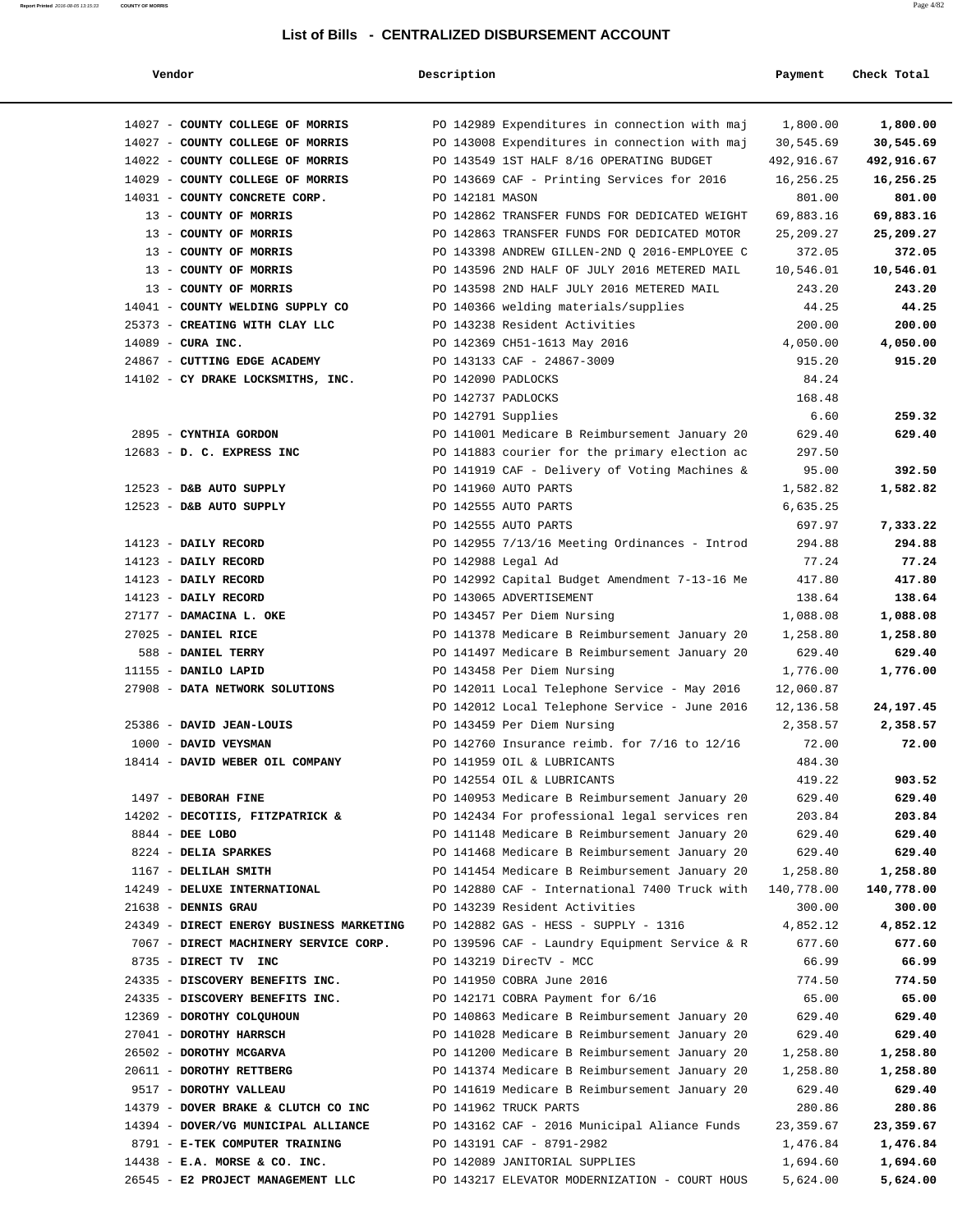| Vendor                                   | Description        |                                                | Payment   | Check Total          |
|------------------------------------------|--------------------|------------------------------------------------|-----------|----------------------|
|                                          |                    |                                                |           |                      |
| 26312 - EASTERN CONCRETE MATERIALS, INC. | PO 141923 Stone    |                                                | 472.64    | 472.64               |
| 26312 - EASTERN CONCRETE MATERIALS, INC. | PO 141926 Stone    |                                                | 226.80    | 226.80               |
| 26312 - EASTERN CONCRETE MATERIALS, INC. | PO 142155 Stone    |                                                | 193.80    | 193.80               |
| 12467 - EDITHA MARQUEZ                   |                    | PO 143460 Per Diem Nursing                     | 888.00    | 888.00               |
| 20153 - EDWARD KLINGENER                 |                    | PO 141106 Medicare B Reimbursement January 20  | 629.40    | 629.40               |
| $11015$ - EDWARD RICE                    |                    | PO 141377 Medicare B Reimbursement January 20  | 629.40    | 629.40               |
| 27578 - EDWARD ZIENOWICZ                 |                    | PO 142766 Reimbursement - "2016" Summer Semes  | 1,916.90  | 1,916.90             |
| 26117 - EDWARDS LEARNING CENTER          |                    | PO 143131 CAF - Edwards-JR/JS-16-WFNJ (cost-r  |           |                      |
| 26117 - EDWARDS LEARNING CENTER          |                    |                                                | 4,541.44  | 4,541.44<br>1,530.00 |
|                                          |                    | PO 143132 CAF - Edwards-JR/JS-16-WFNJ (perfor  | 1,530.00  |                      |
| 26117 - EDWARDS LEARNING CENTER          |                    | PO 143204 CAF - Edwards-JR/JS-16-WFNJ (perfor  | 1,359.00  | 1,359.00             |
| 17942 - EILEEN SWEEDY                    |                    | PO 141489 Medicare B Reimbursement January 20  | 629.40    | 629.40               |
| 14779 - ELAINE FRANCHI                   |                    | PO 140970 Medicare B Reimbursement January 20  | 629.40    | 629.40               |
| 10982 - ELIZABETH KING                   |                    | PO 141103 Medicare B Reimbursement January 20  | 1,258.80  | 1,258.80             |
| 24591 - ELIZABETH M CUMBERBATCH          |                    | PO 143257 Employee Reimbursement               | 30.00     | 30.00                |
| 20233 - ELLEN DODD                       |                    | PO 140912 Medicare B Reimbursement January 20  | 1,258.80  | 1,258.80             |
| 27141 - ELLEN M. NOLL                    |                    | PO 143461 Per Diem Nursing                     | 1,856.00  | 1,856.00             |
| 24190 - ELOUISE KING                     |                    | PO 141101 Medicare B Reimbursement January 20  | 755.40    | 755.40               |
| 4438 - ELVA WEININGER                    |                    | PO 141653 Medicare B Reimbursement January 20  | 629.40    | 629.40               |
| 11345 - EMBROIDME                        |                    | PO 129166 Staff Gear                           | 500.00    | 500.00               |
| 2047 - EMPLOYMENT HORIZONS, INC.         |                    | PO 142871 JANITORIAL SERVICES: JUNE 2016       | 885.00    | 885.00               |
| 28559 - ENGINEERING & LAND               |                    | PO 137770 Prof Farm Appraisals<br>RFQ #16-03 S | 19,012.50 | 19,012.50            |
| 24329 - ERICA SOLECKI                    |                    | PO 143370 Mi. & Insurance reimb. for 1/16 to   | 141.30    | 141.30               |
| 27495 - ERLOUSE MACEAN                   |                    | PO 141164 Medicare B Reimbursement January 20  | 629.40    | 629.40               |
| 4498 - ERNEST GARAY                      |                    | PO 140987 Medicare B Reimbursement January 20  | 487.20    | 487.20               |
| 6038 - ESSEX COUNTY HOSPITAL             |                    | PO 142337 D.H. January-June 2016               | 22,470.33 | 22,470.33            |
| 6038 - ESSEX COUNTY HOSPITAL             |                    | PO 142339 A.L. July-December 2015              | 20,253.60 | 20,253.60            |
| 6038 - ESSEX COUNTY HOSPITAL             |                    | PO 142340 A.L. January-June 2016               | 22,129.36 |                      |
|                                          |                    | PO 142341 J.P. July-October 2015               | 10,506.43 | 32,635.79            |
| 27678 - ESSEX TRAVEL SERVICE             |                    | PO 141901 Witness Travel                       | 817.70    | 817.70               |
| 18527 - ESTATE OF ALICE WOODBRIDGE       |                    | PO 141673 Medicare B Reimbursement January 20  | 524.50    | 524.50               |
| 6576 - ESTHER ROBERTS                    |                    | PO 141386 Medicare B Reimbursement January 20  | 629.40    | 629.40               |
| 10403 - EUGENE JACKSON                   |                    | PO 141054 Medicare B Reimbursement January 20  | 1,258.80  | 1,258.80             |
| 24195 - EVA DAVIS                        |                    | PO 140884 Medicare B Reimbursement January 20  | 702.60    | 702.60               |
| 26562 - EVADNE ELLIOTT                   |                    | PO 140932 Medicare B Reimbursement January 20  | 629.40    | 629.40               |
| 20265 - EVELYN TOLENTINO                 |                    | PO 143462 Per Diem Nursing                     | 3,042.88  | 3,042.88             |
| 26716 - EXECUTIVE POOL SERVICES          |                    | PO 141858 GROUND MAINT                         | 1,800.00  | 1,800.00             |
| 14604 - EXTEL COMMUNICATIONS             |                    | PO 140707 Network Wiring                       | 866.00    | 866.00               |
| 3549 - EZ WHEELS DRIVING SCHOOL          |                    | PO 143121 CAF - 3549-2926                      | 1,066.40  |                      |
|                                          |                    | PO 143122 CAF - 3549-2714                      | 799.80    |                      |
|                                          |                    |                                                |           |                      |
|                                          |                    | PO 143123 CAF - 3549-3082                      | 1,013.08  |                      |
|                                          |                    | PO 143124 CAF - 3549-3084                      | 1,069.80  |                      |
|                                          |                    | PO 143114 CAF - 3549-3093                      | 1,013.08  |                      |
|                                          |                    | PO 143095 CAF - 3549-3084                      | 1,126.10  |                      |
|                                          |                    | PO 143096 CAF - 3549-2926                      | 799.80    |                      |
|                                          |                    | PO 143174 CAF - 3549-2811                      | 571.20    | 7,459.26             |
| 3549 - EZ WHEELS DRIVING SCHOOL          |                    | PO 143192 CAF - 3549-3070                      | 300.26    |                      |
|                                          |                    | PO 143247 CAF - 3549-3070                      | 950.84    | 1,251.10             |
| 10098 - F & E CHECK PROTECTOR SALES CO.  |                    | PO 142170 Renewal of Extended warranty for ch  | 650.00    | 650.00               |
| 15382 - FAMILY PROMISE OF                |                    | PO 142399 CAF - Social Services for the Homel  | 5,270.20  | 5,270.20             |
| 12515 - FASTENAL COMPANY                 |                    | PO 141845 PLUMBING/ SMALL TOOLS/ BLDG MAINT    | 877.38    |                      |
|                                          |                    | PO 141854 ELECTRICAL                           | 4,391.75  |                      |
|                                          |                    | PO 142809 MASON/ PLUMBING                      | 1,322.86  | 6,591.99             |
| $14668$ - FEDEX                          |                    | PO 141898 Express Ship                         | 16.92     |                      |
|                                          | PO 141201 Shipping |                                                | 122.33    |                      |
|                                          | PO 142150 FedEx-   |                                                | 49.54     |                      |
|                                          |                    | PO 142191 SHIPPING                             | 152.36    |                      |
|                                          |                    | PO 143052 Shipping                             | 33.04     | 374.19               |
| 1190 - FEROL DRUST                       |                    | PO 140921 Medicare B Reimbursement January 20  | 1,258.80  | 1,258.80             |
| 28497 - FERRARO FOODS, INC               |                    | PO 143234 CAF - OJT-16M-24-DW                  | 4,980.00  | 4,980.00             |
|                                          |                    |                                                |           |                      |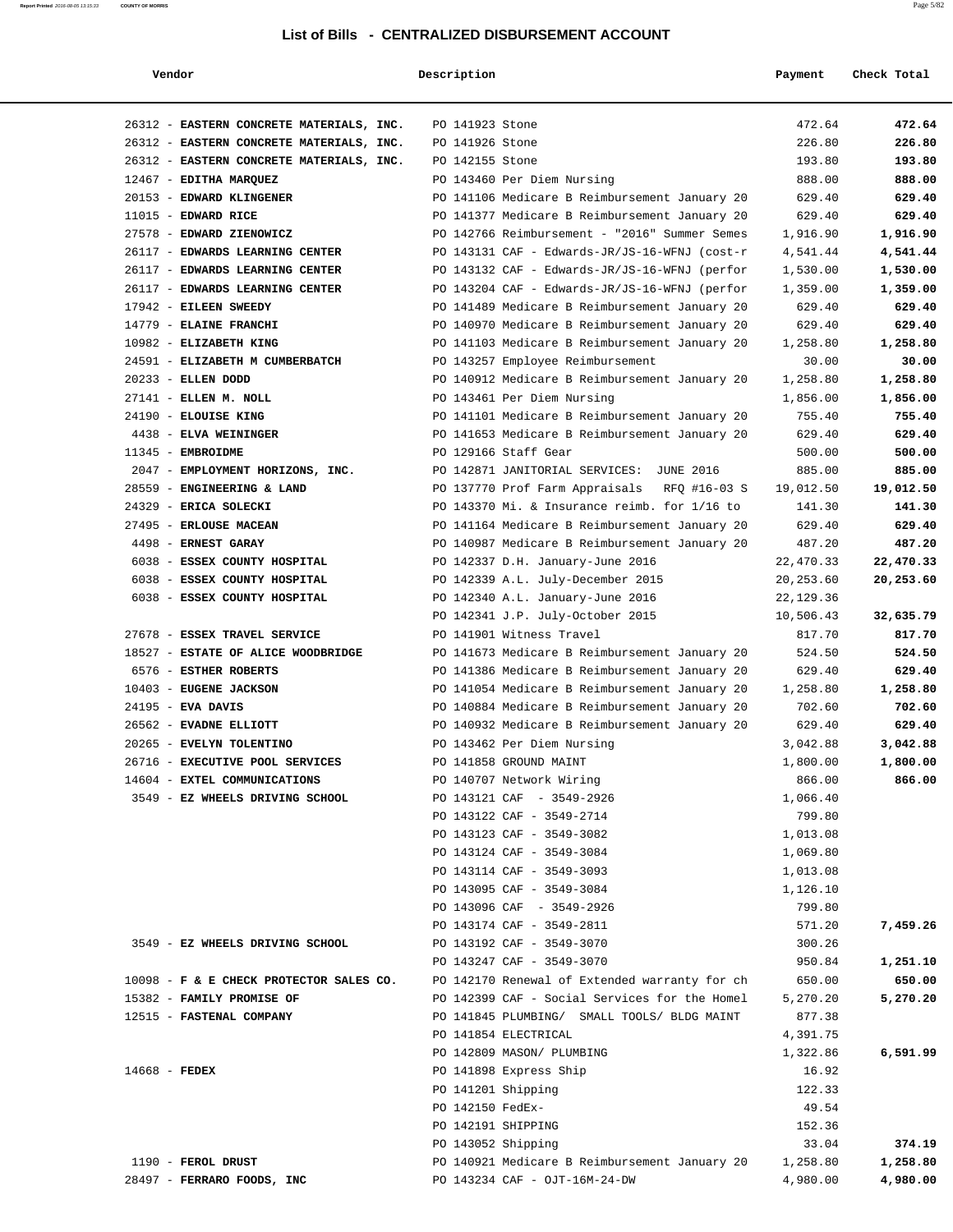| Vendor                                  | Description         |                                               | Payment   | Check Total |
|-----------------------------------------|---------------------|-----------------------------------------------|-----------|-------------|
|                                         |                     |                                               |           |             |
| 9388 - FF1 PROFESSIONAL SAFETY SERVICES |                     | PO 142685 Uniforms, Accessories               | 2,900.69  | 2,900.69    |
| 3051 - LAZ PARKING                      |                     | PO 143086 CAF - Juror Parking                 | 6,772.50  | 6,772.50    |
| 12151 - FLEMINGTON BUICK CHEVROLET      | PO 141963 CAR PARTS |                                               | 120.46    |             |
|                                         | PO 142557 CAR PARTS |                                               | 455.51    | 575.97      |
| 27167 - FLEMINGTON CHRYSLER             | PO 141967 CAR PARTS |                                               | 238.13    | 238.13      |
| 2147 - FLEMINGTON DEPT STORE INC        | PO 142649 UNIFORMS  |                                               | 5,760.35  | 5,760.35    |
| 11444 - FLORENCE GRAMIGNANO             |                     | PO 141005 Medicare B Reimbursement January 20 | 1,258.80  | 1,258.80    |
| 3786 - FLORIS ROCHESTER                 |                     | PO 141388 Medicare B Reimbursement January 20 | 629.40    | 629.40      |
| 13313 - FORTIS INSTITUTE                |                     | PO 143193 CAF - 13313-2021                    | 396.50    |             |
|                                         |                     | PO 143337 CAF - 13313-2304                    | 1,000.00  |             |
|                                         |                     | PO 143338 CAF - 13313-2943                    | 902.00    | 2,298.50    |
| 25300 - FREDRIC M. KNAPP                |                     | PO 140139 Reimbursement                       | 250.00    | 250.00      |
| 25300 - FREDRIC M. KNAPP                |                     | PO 140450 Petty Cash Reimbursement            | 125.00    | 125.00      |
| 27628 - FRENKEL BENEFITS, LLC           |                     | PO 142201 July Admin & Consulting Svcs for Em | 10,416.67 | 10,416.67   |
| 17778 - GAETANO SPINELLA                |                     | PO 141470 Medicare B Reimbursement January 20 | 1,258.80  | 1,258.80    |
| 15712 - GAIL LAWRENCE                   |                     | PO 141135 Medicare B Reimbursement January 20 | 629.40    | 629.40      |
| 25849 - GAJENDRAKU SANDESARA            |                     | PO 141413 Medicare B Reimbursement January 20 | 629.40    | 629.40      |
| $14839 - GALE$                          |                     | PO 140474 Confirm On-Line Data Base           | 883.45    | 883.45      |
| 14841 - GALETON GLOVES                  | PO 141348 Gloves    |                                               | 247.80    | 247.80      |
| $14852$ - GANN LAW BOOKS                | PO 139147 Law Books |                                               | 668.00    | 668.00      |
| 19081 - GATES FLAG & BANNER, CO. INC.   | PO 142642 FLAGS     |                                               | 45.00     | 45.00       |
| 14726 - GEN-EL SAFETY & INDUSTRIAL      |                     | PO 103857 CAF - NJSC#A14726 - Self-Contained  | 80,191.78 |             |
|                                         |                     | PO 124208 SCBA Equipment                      | 90,720.48 |             |
|                                         |                     | PO 142196 Boots per Quote 26621               | 616.40    | 171,528.66  |
| 14887 - GENERAL PLUMBING SUPPLY INC.    | PO 140900 PLUMBING  |                                               | 248.36    | 248.36      |
| $10027$ - GENEVA MIMS                   |                     | PO 141228 Medicare B Reimbursement January 20 | 629.40    | 629.40      |
| 13258 - GEORGE BAYLOR                   |                     | PO 141601 Medicare B Reimbursement January 20 | 629.40    | 629.40      |
| 416 - GEORGE ERATH                      |                     | PO 140937 Medicare B Reimbursement January 20 | 1,258.80  | 1,258.80    |
| 16506 - GEORGE NAY                      |                     | PO 141244 Medicare B Reimbursement January 20 | 629.40    | 629.40      |
| 8269 - GEORGINA GRAY-HORSLEY            |                     | PO 143463 Per Diem Nursing                    | 723.55    | 723.55      |
| $6316$ - GILBY'S                        |                     | PO 141735 PT Gear for new recruits - SHERIFF' | 1,247.00  | 1,247.00    |
| 14916 - GILL ID SYSTEMS                 |                     | PO 140421 PLEASE ORDER - Prox Cards D. Ackerm | 1,119.00  |             |
|                                         |                     | PO 142696 ID SUPPLIES                         | 2,895.00  |             |
|                                         |                     | PO 142304 air cushioned stand for passports   | 38.96     | 4,052.96    |
| 26994 - GISELA HARPELL                  |                     | PO 141024 Medicare B Reimbursement January 20 | 1,258.80  | 1,258.80    |
| 10419 - GLENDALE PARADE STORE LLC       |                     | PO 142699 HONOR GUARD UNIFORM SUPPLIES        | 126.00    | 126.00      |
|                                         |                     | PO 141481 Medicare B Reimbursement January 20 |           |             |
| 5878 - GLORIA STEWART                   |                     |                                               | 1,258.80  | 1,258.80    |
| 21846 - GMIS INTERNATIONAL              |                     | PO 142043 Annual Membership                   | 200.00    | 200.00      |
| 20920 - GORDON BREEDING JR              |                     | PO 140802 Medicare B Reimbursement January 20 | 629.40    | 629.40      |
| 28698 - GRACE EPISCOPAL CHURCH          |                     | PO 141922 Primary Election 6/7 Polling Place  | 50.00     | 50.00       |
| $14984$ - GRAINGER                      |                     | PO 141966 SHOP SUPPLIES                       | 69.73     |             |
|                                         |                     | PO 142560 SHOP SUPPLIES                       | 115.84    |             |
|                                         |                     | PO 142430 HVAC/ OTHER ADMIN/ SMALL TOOLS      | 3,464.02  |             |
|                                         |                     | PO 142422 MAINTENANCE SUPPLIES                | 146.50    | 3,796.09    |
| $14983$ - GRAINGER                      |                     | PO 142100 MAINTENANCE SUPPLIES                | 239.42    | 239.42      |
| 15490 - GUARANTEED REBUILDERS INC       |                     | PO 141969 TRUCK PARTS                         | 295.00    | 295.00      |
| 15105 - GWENDOLINE JONAH                |                     | PO 141069 Medicare B Reimbursement January 20 | 629.40    | 629.40      |
| 18190 - HANOVER TOWNSHIP                |                     | PO 142771 DRE Grant Reimbursement             | 660.00    | 660.00      |
| 16713 - HAROLD NOONAN                   |                     | PO 141255 Medicare B Reimbursement January 20 | 629.40    | 629.40      |
| 9728 - HARRIET VALLECER RN              |                     | PO 143464 Per Diem Nursing                    | 1,137.75  | 1,137.75    |
| 27040 - HAZEL WATSON                    |                     | PO 141651 Medicare B Reimbursement January 20 | 629.40    | 629.40      |
| 15691 - HELEN LARSON                    |                     | PO 141128 Medicare B Reimbursement January 20 | 629.40    | 629.40      |
| 18194 - HELEN TYCZKOWSKI                |                     | PO 141523 Medicare B Reimbursement January 20 | 629.40    | 629.40      |
| 21430 - HENRY KAFEL                     |                     | PO 141074 Medicare B Reimbursement January 20 | 629.40    | 629.40      |
| 28456 - HERBST-MUSCIANO, LLC            |                     | PO 135444 Engineering Services for Main Kitch | 6,535.00  | 6,535.00    |
| 25160 - HERMA I. MCNAB                  |                     | PO 141215 Medicare B Reimbursement January 20 | 629.40    | 629.40      |
| 11538 - HEWLETT-PACKARD COMPANY         |                     | PO 138892 Replacement Printer - Helpdesk Tick | 915.11    | 915.11      |
| 3751 - HILTON KING                      |                     | PO 141102 Medicare B Reimbursement January 20 | 629.40    | 629.40      |
| 28404 - HOME DEPOT U.S.A., INC.         |                     | PO 142811 HOME DEPOT SUPPLIES - ACCT# 6035355 | 349.42    |             |
|                                         |                     |                                               |           |             |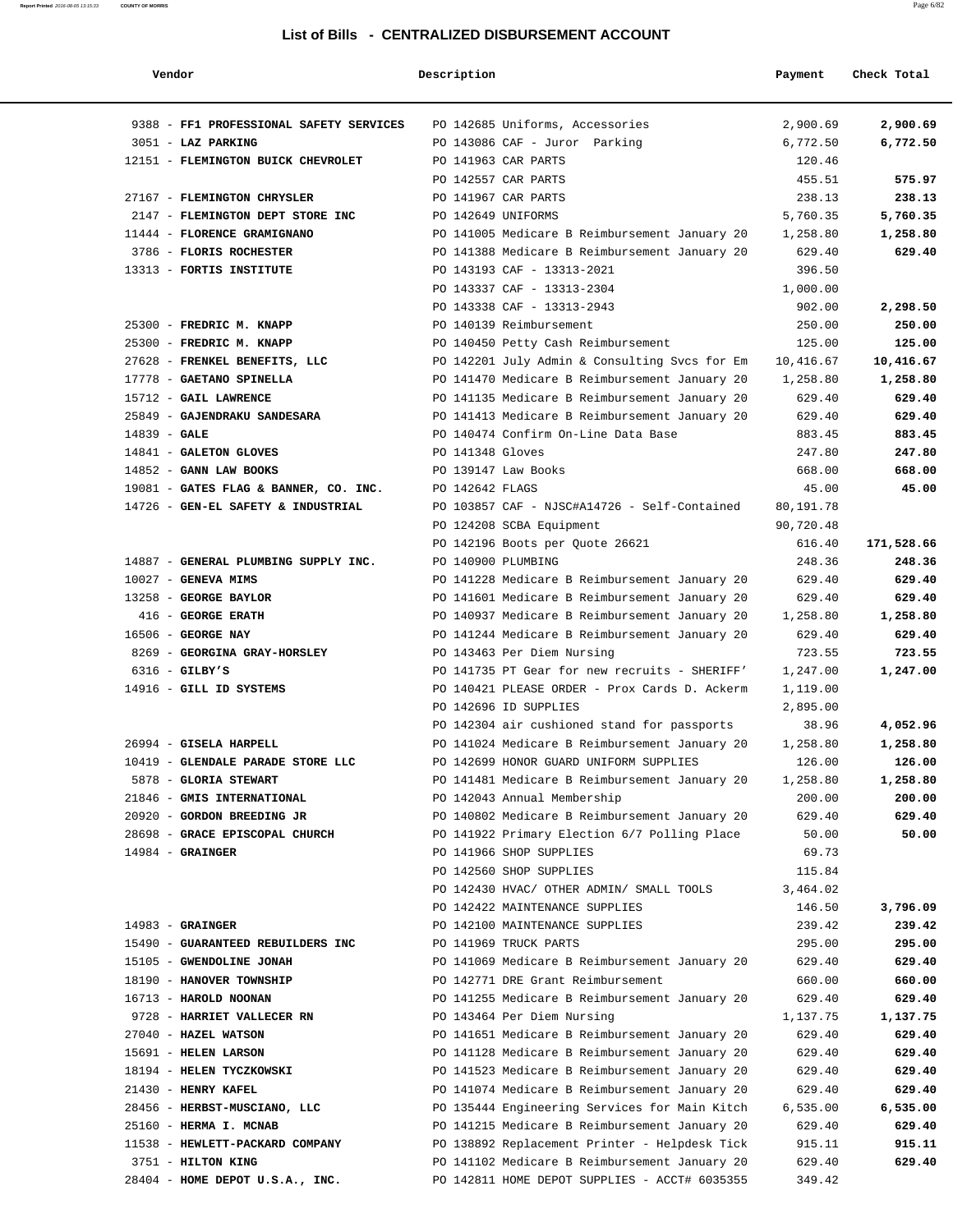| Vendor                                                        | Description     |                                               | Payment   | Check Total |
|---------------------------------------------------------------|-----------------|-----------------------------------------------|-----------|-------------|
|                                                               |                 |                                               |           |             |
|                                                               |                 | PO 143406 HOME DEPOT SUPPLIES - ACCT# 6035355 | 506.26    | 855.68      |
| 16302 - HOMELESS SOLUTIONS, INC.                              |                 | PO 142607 CAF - Grant in Aid 2016 - Emergency | 26,579.00 | 26,579.00   |
| 20737 - HOOVER TRUCK CENTERS INC                              |                 | PO 141968 TRUCK PARTS                         | 543.98    | 543.98      |
| 15249 - HOUSING PARTNERSHIP                                   |                 | PO 142608 CAF - Grant in Aid 2016 - Spanish H | 4,893.00  | 4,893.00    |
| 8418 - HUBERT                                                 |                 | PO 142113 SLICER FOR FACILITY KITCHEN         | 3,420.22  | 3,420.22    |
| $1079$ - HUONG LU                                             |                 | PO 143223 Insurance reimb. for 7/16 to 12/16  | 72.00     | 72.00       |
| 10767 - ILLIENE CHARLES, RN                                   |                 | PO 143465 Per Diem Nursing                    | 3,362.93  | 3,362.93    |
| 4592 - INFORMATION & TECHNOLOGY                               |                 | PO 143115 CAF - 4592-3071                     | 1,706.00  |             |
|                                                               |                 | PO 143145 CAF - 4592-2753                     | 1,760.00  |             |
|                                                               |                 | PO 143175 CAF - 4592-2997                     | 1,493.00  |             |
|                                                               |                 | PO 143176 CAF - 4592-2999                     | 1,493.00  |             |
|                                                               |                 | PO 143348 CAF - 4592-2921                     | 1,080.00  |             |
|                                                               |                 | PO 143349 CAF - 4592-2916                     | 1,080.00  |             |
|                                                               |                 | PO 143350 CAF - 4592-2922                     | 990.00    |             |
|                                                               |                 | PO 143351 CAF - 4592-2923                     | 990.00    | 10,592.00   |
| 4592 - INFORMATION & TECHNOLOGY                               |                 | PO 143352 CAF - 4592-2915                     | 1,110.00  |             |
|                                                               |                 | PO 143379 CAF - 4592-2912                     | 1,020.00  |             |
|                                                               |                 | PO 143380 CAF - 4592-2913                     |           |             |
|                                                               |                 | PO 143381 CAF - 4592-2910                     | 1,110.00  |             |
|                                                               |                 |                                               | 120.00    |             |
|                                                               |                 | PO 143382 CAF - 4592-2911                     | 1,020.00  |             |
|                                                               |                 | PO 143383 CAF - 4592-2919                     | 720.00    |             |
|                                                               |                 | PO 143384 CAF - 4592-2924                     | 1,080.00  |             |
|                                                               |                 | PO 143385 CAF - 4592-2920                     | 1,020.00  | 7,200.00    |
| 4592 - INFORMATION & TECHNOLOGY                               |                 | PO 143386 CAF - 4592-2918                     | 1,050.00  | 1,050.00    |
| 12041 - INGLESINO, WEBSTER,                                   |                 | PO 143278 Morris View legal services rendered | 2,631.82  | 2,631.82    |
| 1664 - INGRAM LIBRARY SERVICES                                |                 | PO 140656 Ipage Books - XHECK                 | 216.27    |             |
|                                                               |                 | PO 142026 Ipage Books                         | 1,419.11  |             |
|                                                               |                 | PO 142027 Ipage Books                         | 1,064.70  |             |
|                                                               |                 | PO 142028 Ipage Books                         | 111.04    |             |
|                                                               |                 | PO 142029 Ipage Books                         | 1,696.98  |             |
|                                                               |                 | PO 142030 Ipage Books                         | 1,204.64  |             |
|                                                               |                 | PO 142031 Ipage Media                         | 708.03    |             |
|                                                               |                 | PO 142034 Ipgae Books - XHECK                 | 23.22     | 6,443.99    |
| 1664 - INGRAM LIBRARY SERVICES                                |                 | PO 142033 Ipage Books - XHECK                 | 92.28     |             |
|                                                               |                 | PO 142035 Ipage Books - XHECK                 | 113.73    | 206.01      |
| 4859 - INSTITUTE FOR FORENSIC PSYCHOLOGY PO 142795 Background |                 |                                               | 450.00    | 450.00      |
| 6100 - INTER CITY TIRE                                        | PO 141970 TIRES |                                               | 1,284.54  |             |
|                                                               | PO 142562 TIRES |                                               | 2,084.82  | 3,369.36    |
| 20792 - IPC HOSPITALIST PHYSICIANS NJ                         |                 | PO 143240 CAF - Medical Care for Residents    | 3,000.00  | 3,000.00    |
| 24019 - IRIS GREEN                                            |                 | PO 141006 Medicare B Reimbursement January 20 | 629.40    | 629.40      |
| 21366 - ISABEL RUIZ                                           |                 | PO 141403 Medicare B Reimbursement January 20 | 629.40    | 629.40      |
| 7982 - J & J TRUCK EQUIPMENT                                  |                 | PO 141965 TRUCK PARTS                         | 64.66     | 64.66       |
| 9398 - J.C. SAFFOLD                                           |                 | PO 141409 Medicare B Reimbursement January 20 | 629.40    | 629.40      |
| $15840$ - JACK LUCAS                                          |                 | PO 141157 Medicare B Reimbursement January 20 | 1,258.80  | 1,258.80    |
| 730 - JACQUELYN M. DONNELLEY                                  |                 | PO 140916 Medicare B Reimbursement January 20 | 629.40    | 629.40      |
| 8482 - JAGDISH DANG                                           |                 | PO 143244 Professional Medical Services       | 6,600.00  | 6,600.00    |
| 11247 - JAIME KLENETSKY                                       |                 | PO 143125 Travel Expenses                     | 471.11    | 471.11      |
| 21369 - JAMES DEACON                                          |                 | PO 140885 Medicare B Reimbursement January 20 | 1,258.80  | 1,258.80    |
|                                                               |                 |                                               |           |             |
| $21373 - JAMES$ GRUBBS                                        |                 | PO 141014 Medicare B Reimbursement January 20 | 1,258.80  | 1,258.80    |
| 7382 - JAMES WOODRUFF                                         |                 | PO 141674 Medicare B Reimbursement January 20 | 1,258.80  | 1,258.80    |
| 28604 - JANE A. ARMSTRONG                                     |                 | PO 143387 travel & expense reimbursement      | 60.23     | 60.23       |
| 14340 - JANET DONALDSON                                       |                 | PO 143049 receipts for the Daily Record and S | 60.00     | 60.00       |
| 3749 - JANET NIENSTADT                                        |                 | PO 141252 Medicare B Reimbursement January 20 | 629.40    | 629.40      |
| 4439 - JANET WATTERS                                          |                 | PO 141652 Medicare B Reimbursement January 20 | 629.40    | 629.40      |
| 20591 - JEFFREY PAUL                                          |                 | PO 143005 Public Safety Youth Academy         | 498.38    | 498.38      |
| 21088 - JENNIFER CARPINTERI                                   |                 | PO 143243 Reimbursement of the Morris View Pe | 321.78    | 321.78      |
| 27860 - JERRY DAVENPORT                                       |                 | PO 140883 Medicare B Reimbursement January 20 | 1,046.60  | 1,046.60    |
| 1585 - JERSEY BATTERED WOMEN'S                                |                 | PO 142606 CAF - Grant in Aid 2016 - Protectiv | 21,270.00 | 21,270.00   |
| 960 - JERSEY CENTRAL POWER & LIGHT                            | PO 141344 JCP&L |                                               | 47.24     | 47.24       |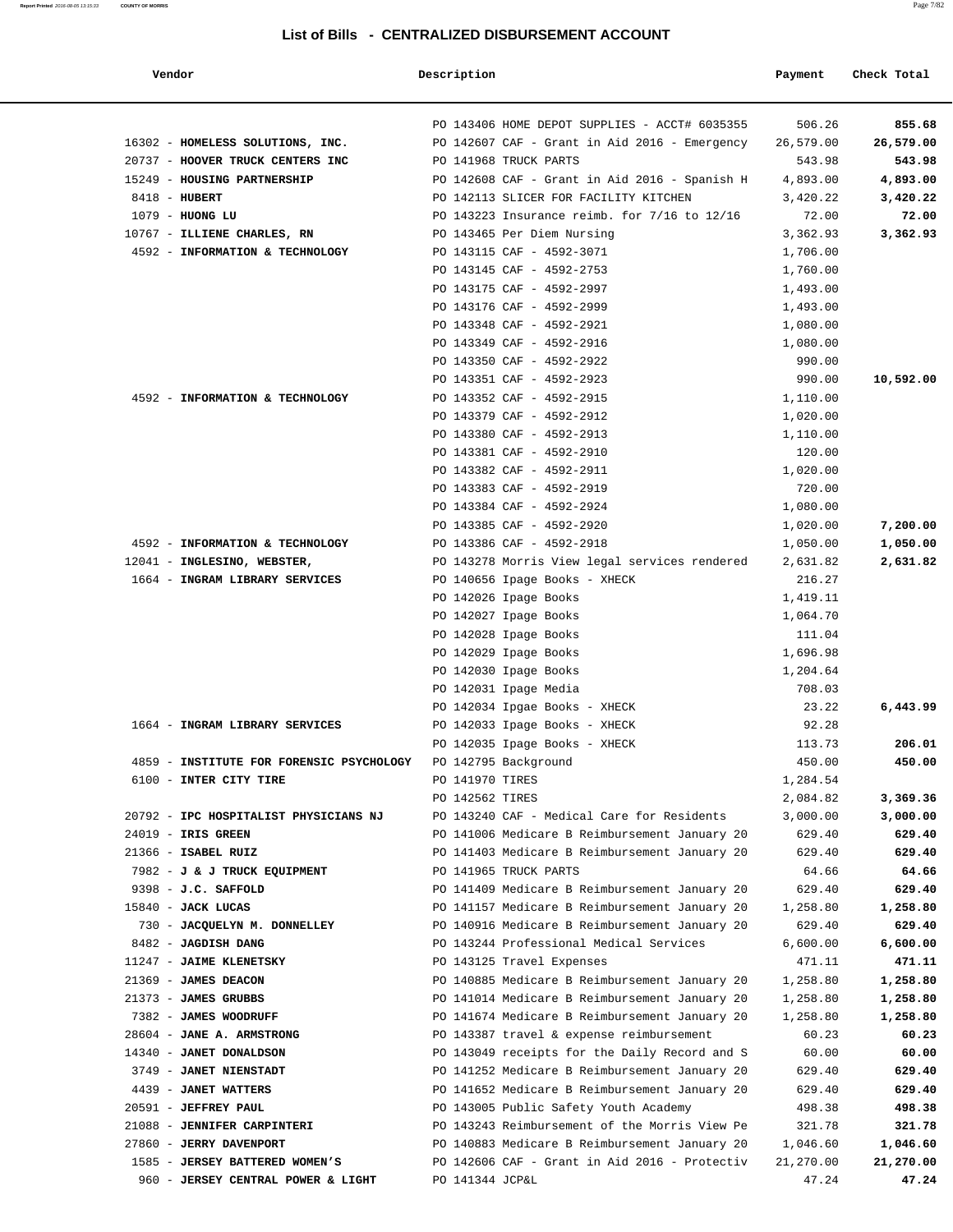| Vendor                                | Description           |                                                | Payment     | Check Total |
|---------------------------------------|-----------------------|------------------------------------------------|-------------|-------------|
|                                       |                       |                                                |             |             |
| 960 - JERSEY CENTRAL POWER & LIGHT    |                       | PO 142686 Utility - Electric JCPL              | 2,071.96    | 2,071.96    |
| 960 - JERSEY CENTRAL POWER & LIGHT    | PO 142920 JCP&L       |                                                | 17.62       | 17.62       |
| 960 - JERSEY CENTRAL POWER & LIGHT    | PO 142921 JCP&L       |                                                | 28.13       | 28.13       |
| 960 - JERSEY CENTRAL POWER & LIGHT    | PO 142922 JCP&L       |                                                | 17.51       | 17.51       |
| 960 - JERSEY CENTRAL POWER & LIGHT    | PO 143059 JCP&L       |                                                | 627.63      | 627.63      |
| 960 - JERSEY CENTRAL POWER & LIGHT    | PO 143060 JCP&L       |                                                | 333.07      | 333.07      |
| 960 - JERSEY CENTRAL POWER & LIGHT    |                       | PO 143079 ELECTRIC - COMM CENTER               | 1,242.53    | 1,242.53    |
| 960 - JERSEY CENTRAL POWER & LIGHT    |                       | PO 143089 ELECTRIC - COMM CENTER               | 18, 133. 47 | 18,133.47   |
| 16888 - JERSEY PAPER PLUS INC         |                       | PO 139316 CAF - Coarse Paper & Household Supp  | 3,240.00    |             |
|                                       |                       | PO 141841 CAF - Coarse Paper & Household Supp  | 2,768.80    |             |
|                                       |                       | PO 142432 CAF - Coarse Paper & Household Supp  | 614.20      |             |
|                                       |                       | PO 142654 CAF - Coarse Paper & Household Supp  | 272.00      | 6,895.00    |
| 1622 - JERSEY TRACTOR TRAILER         |                       | PO 143138 CAF - 1622-3138                      | 3,200.00    |             |
|                                       |                       | PO 143205 CAF - 1622-3146                      | 2,000.00    |             |
|                                       |                       | PO 143168 CAF - 1622-2624                      | 1,279.76    | 6,479.76    |
| $1815$ - JESCO INC.                   | PO 141971 TRUCK PARTS |                                                | 769.30      | 769.30      |
| 11570 - JESSICA REYMUNDO              |                       |                                                | 90.00       | 90.00       |
| 15508 - JML MEDICAL INC.              |                       | PO 143369 Insurance reimb. for July to Decemb  | 10,584.77   |             |
|                                       |                       | PO 143241 CAF - Various Medical Supplies       |             |             |
|                                       |                       | PO 143242 Incontinence Products                | 19,463.40   | 30,048.17   |
| 13249 - JOAN BARRY                    |                       | PO 141597 Medicare B Reimbursement January 20  | 629.40      | 629.40      |
| $16017$ - JOAN MARTIN                 |                       | PO 141189 Medicare B Reimbursement January 20  | 629.40      | 629.40      |
| 13233 - JOAN MOSCHELLA                |                       | PO 141238 Medicare B Reimbursement January 20  | 629.40      | 629.40      |
| $5250 - JOAN PEMNO$                   |                       | PO 141282 Medicare B Reimbursement January 20  | 629.40      | 629.40      |
| 24772 - JOANN WEINSTEIN               |                       | PO 141654 Medicare B Reimbursement January 20  | 1,264.20    | 1,264.20    |
| 18494 - JOCELYN L. WILSON             |                       | PO 141669 Medicare B Reimbursement January 20  | 629.40      | 629.40      |
| $9304$ - JOHN J. HAYES                |                       | PO 142886 Expense Voucher                      | 163.49      | 163.49      |
| 25485 - JOHN JUSULAVAGE               |                       | PO 141073 Medicare B Reimbursement January 20  | 629.40      | 629.40      |
| 1256 - JOHN LANZARA                   |                       | PO 141127 Medicare B Reimbursement January 20  | 629.40      | 629.40      |
| 16082 - JOHN R. MCGILL                |                       | PO 141202 Medicare B Reimbursement January 20  | 629.40      | 629.40      |
| 12452 - JOHNSON & JOHNSON, ESQS       |                       | PO 142764 Legal services rendered for 6/16     | 7,728.09    | 7,728.09    |
| 2998 - JOHNSTON COMMUNICATIONS        |                       | PO 142782 Fax Server Maintenance               | 600.00      | 600.00      |
| 8131 - JOHNSTONE SUPPLY               |                       | PO 141578 Plumbing Supplies for Chiller Repai  | 41.93       | 41.93       |
| 2695 - JOHNSTONE SUPPLY               | PO 142446 HVAC        |                                                | 306.62      |             |
|                                       | PO 142891 HVAC        |                                                | 945.00      |             |
|                                       |                       | PO 143084 WO77888/ RE: B&G/ 07-20-16           | 160.20      | 1,411.82    |
| 26574 - JOSEPH SCARPONE               |                       | PO 141422 Medicare B Reimbursement January 20  | 629.40      | 629.40      |
| 2239 - JOSEPH STUPPIELLO              |                       | PO 141485 Medicare B Reimbursement January 20  | 1,258.80    | 1,258.80    |
| 20664 - JOSEPHINE SIKORA              |                       | PO 141447 Medicare B Reimbursement January 20  | 1,258.80    | 1,258.80    |
| 27017 - JOYCE KUSCHKE                 |                       | PO 141125 Medicare B Reimbursement January 20  | 629.40      | 629.40      |
| 6601 - JOYCELENE ADAMS                |                       | PO 141528 Medicare B Reimbursement January 20  | 629.40      | 629.40      |
| $11543$ - JUAN MULERO                 |                       | PO 141242 Medicare B Reimbursement January 20  | 629.40      | 629.40      |
| 10974 - JUDITH CLIFF                  |                       | PO 140858 Medicare B Reimbursement January 20  | 1,258.80    | 1,258.80    |
| 9999 - JUDITH FYFFE                   |                       | PO 140979 Medicare B Reimbursement January 20  | 1,258.80    | 1,258.80    |
| 13399 - JULIE BOLCAR                  |                       | PO 140791 Medicare B Reimbursement January 20  | 629.40      | 629.40      |
| 7026 - JUNE TAYLOR                    |                       | PO 141494 Medicare B Reimbursement January 20  | 629.40      | 629.40      |
| 7432 - JUNE WITTY                     |                       | PO 142732 Supplemental SANE SART Nurse Pay     | 289.70      | 289.70      |
| 27976 - KAREN MCGRELLIS               | PO 141905 Training    |                                                | 400.00      | 400.00      |
| 703 - KAREN REMUS                     |                       | PO 143222 Ins. reimb. for 7/16 to 12/16        | 72.00       | 72.00       |
| 9033 - KATHLEEN NOECKER               |                       | PO 141254 Medicare B Reimbursement January 20  | 629.40      | 629.40      |
| 25394 - KATHLEEN WAGNER               |                       | PO 141640 Medicare B Reimbursement January 20  | 629.40      | 629.40      |
| 24924 - KEEGAN TECHNOLOGY &           |                       | PO 142973 CAF - Materials Testing of County-w  | 2,270.00    | 2,270.00    |
| 24924 - KEEGAN TECHNOLOGY &           |                       | PO 143166 CAF - Materials Testing of County-w  | 2,768.00    | 2,768.00    |
| 15574 - KENVIL POWER EQUIPMENT, INC.  |                       | PO 141892 Countersunk screw M5X, Sleeve, Hexag | 79.52       |             |
|                                       | PO 142177 Nylon Line  |                                                | 37.99       |             |
|                                       | PO 142564 MOWER PARTS |                                                | 95.36       | 212.87      |
| 1343 - KENVIL WELDERY & MACHINE, INC. |                       | PO 142579 WELDING SUPPLIES/REPAIRS             | 11,000.00   | 11,000.00   |
| 26559 - KERRY KUBER                   |                       | PO 143245 Resident Activities                  | 300.00      | 300.00      |
| 15587 - KEYSTONE PUBLIC SAFETY INC.   |                       | PO 141731 Software Maintenance - SHERIFF'S OF  | 12,843.00   | 12,843.00   |
| 7566 - KING TRANSCRIPTION             | PO 141896 Transcript  |                                                | 441.87      |             |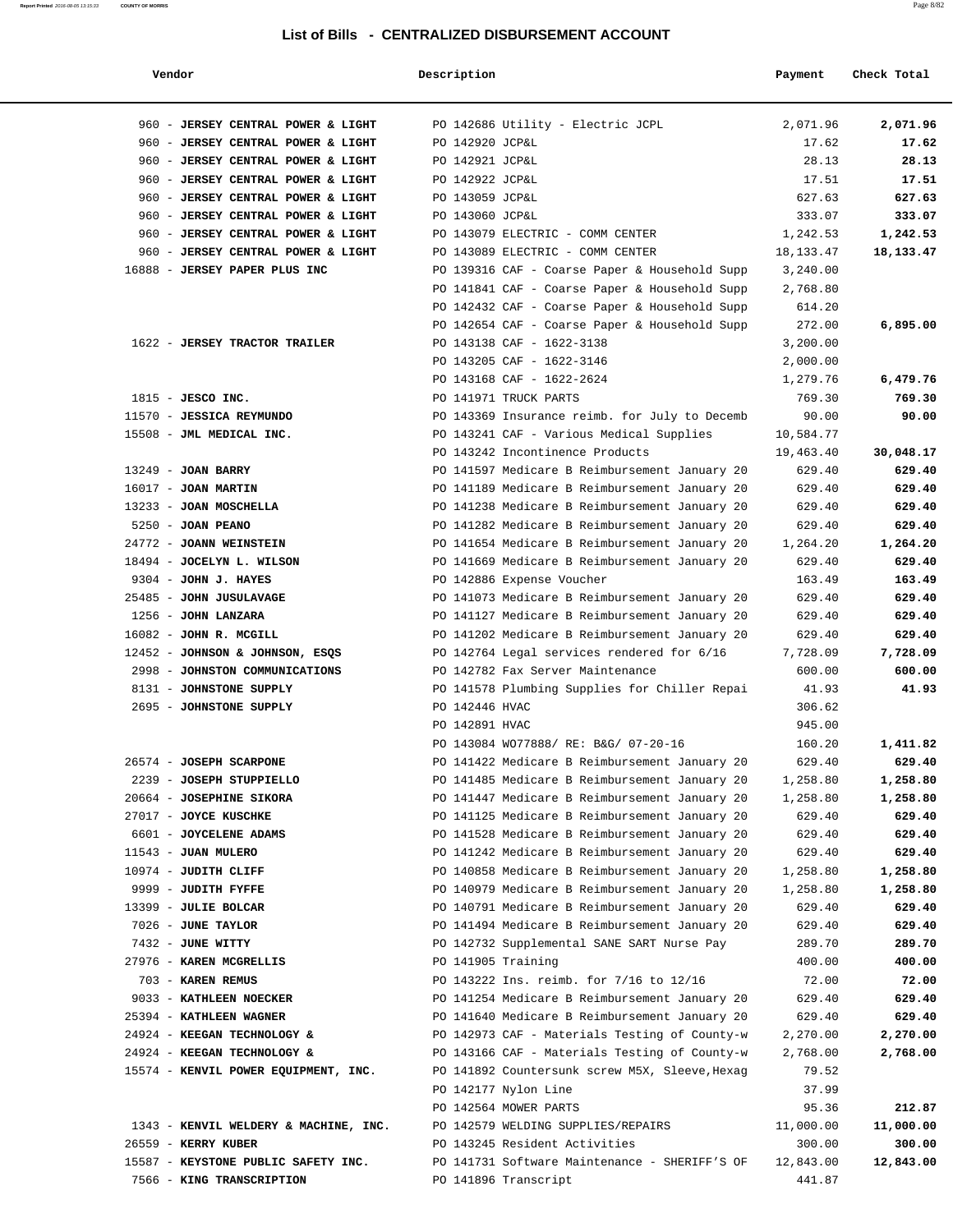| Vendor                                   | Description |                                               | Payment   | Check Total |
|------------------------------------------|-------------|-----------------------------------------------|-----------|-------------|
|                                          |             |                                               |           |             |
|                                          |             | PO 141353 Transcript                          | 425.04    | 866.91      |
| 11406 - KONKUS CORPORATION               |             | PO 143266 CAF - Milling and Resurfacing of Ma | 54,138.59 | 54,138.59   |
| 15634 - KORNER STORE INC                 |             | PO 141839 MEAL RECEIPTS                       | 150.00    | 150.00      |
| 15657 - KURT'S LOCKSMITH SERVICE, LLC    |             | PO 142462 Lock & Key Repair                   | 355.50    | 355.50      |
| 15800 - LAKE PHYSICIANS & HOSPITAL       |             | PO 142110 MEDICAL SUPPLIES                    | 19.95     | 19.95       |
| 20143 - LASCOMP INSTITUTE                |             | PO 143188 CAF - 20143-2968                    | 3,200.00  | 3,200.00    |
| $20594$ - LAURA TSENG                    |             | PO 141520 Medicare B Reimbursement January 20 | 1,258.80  | 1,258.80    |
| 5905 - LAURETTA RUNYON                   |             | PO 141404 Medicare B Reimbursement January 20 | 1,258.80  | 1,258.80    |
| 9454 - LAURIE PALMA                      |             | PO 143368 Mi. & Insurance reimb. for 1/16 to  | 94.05     | 94.05       |
| 28129 - LAWRENCE RAGONESE                |             | PO 142945 Courthouse Photo                    | 20.70     | 20.70       |
| 20653 - LEGAL SERVICES OF NORTHWEST      |             | PO 142971 slp 16-14-033 OAA Title lllB        | 10,235.00 | 10,235.00   |
| 20653 - LEGAL SERVICES OF NORTHWEST      |             | PO 143160 CAF - Grant in Aid 2016 - Commitmen | 33,201.00 | 33,201.00   |
| 10789 - LEOPOLD TURNER                   |             | PO 141522 Medicare B Reimbursement January 20 | 629.40    | 629.40      |
| 15775 - LIFESAVERS INC                   |             | PO 139435 Material for Youth Shelter          | 389.00    | 389.00      |
| 15782 - LINCOLN PK MUNICIPAL ALLIANCE    |             | PO 143159 CAF - 2016 Municipal Aliance Funds  | 10,649.00 | 10,649.00   |
| 412 - LINDA CSENGETO                     |             | PO 143224 Mileage reimb. for $4/16$ to $6/16$ | 115.35    | 115.35      |
| 6110 - LINDA ZEGLIN                      |             | PO 141684 Medicare B Reimbursement January 20 | 1,258.80  | 1,258.80    |
| 15816 - LONGFELLOWS SANDWICH DELI        |             | PO 142666 2016 Department of Human Services M | 79.92     | 79.92       |
| 15816 - LONGFELLOWS SANDWICH DELI        |             | PO 143027 2016 Department of Human Services M | 97.92     | 97.92       |
| 1777 - LORCO PETROLEUM SERVICES          |             | PO 142565 WASTE DISPOSAL                      | 111.00    | 111.00      |
| 8307 - LOREEN RAFISURA                   |             | PO 143466 Per Diem Nursing                    | 1,224.33  | 1,224.33    |
| 15609 - LORI L. KINTNER                  |             | PO 143203 travel reimbursement                | 61.86     | 61.86       |
| 8786 - LORI TRAETTINO                    |             | PO 141511 Medicare B Reimbursement January 20 | 629.40    | 629.40      |
| 28434 - LOU'S LANDSCAPING & DESIGN, INC. |             | PO 143261 CAF - Boonton Ave Drainage Improvem | 41,018.50 | 41,018.50   |
| $11993$ - LOUIS VIOLIO                   |             | PO 141631 Medicare B Reimbursement January 20 | 629.40    | 629.40      |
| 15111 - LOUISE HARSANYI                  |             | PO 141030 Medicare B Reimbursement January 20 | 629.40    | 629.40      |
| 21100 - LOUISE R. MACCHIA                |             | PO 143467 Per Diem Nursing                    | 2,981.83  | 2,981.83    |
| 53 - LOVEYS PIZZA & GRILL                |             | PO 140492 MEAL RECEIPTS                       | 310.00    | 310.00      |
| 15711 - LUCILLE LAWRENCE                 |             | PO 141134 Medicare B Reimbursement January 20 | 629.40    | 629.40      |
| 6050 - LUIS HENAO                        |             | PO 141038 Medicare B Reimbursement January 20 | 629.40    | 629.40      |
| 26505 - LUZ GOMEZ                        |             | PO 140999 Medicare B Reimbursement January 20 | 629.40    | 629.40      |
| 15865 - M & J FRANK INC                  |             | PO 142662 Nut. expense                        | 138.00    | 138.00      |
| 15907 - M.C. MUA-MT OLIVE                |             | PO 142213 Tipping Fees                        | 388.39    | 388.39      |
| 15899 - M.C. ORGANIZATION FOR            |             | PO 142972 16-14-084 OAA SHTP 16-14-084        | 7,887.00  | 7,887.00    |
| 15919 - M.C. PROSECUTOR'S EMERGENT       |             | PO 142753 Reimbursement                       | 3,180.00  | 3,180.00    |
| 15926 - M.C. SCHOOL OF TECHNOLOGY        |             | PO 143140 CAF - 15926-2586                    | 800.00    | 800.00      |
| 17579 - MABLE SEAWICK                    |             | PO 141433 Medicare B Reimbursement January 20 | 629.40    | 629.40      |
| 7568 - MADUKWE IMO IBOKO, RN             |             | PO 142628 Per Diem Nursing                    | 592.74    |             |
|                                          |             | PO 143468 Per Diem Nursing                    | 2,368.00  | 2,960.74    |
| 5424 - MAGLOCLEN                         |             | PO 141733 Annual Membership User Fee - SHERIF | 400.00    | 400.00      |
| 15957 - MAGLOCLEN                        |             | PO 142065 18th Annual Conference "2015"       | 165.00    | 165.00      |
| 4528 - MALICK AND SCHERER PC             |             | PO 138543 Berkshire Valley Road MCPB 2015-14- | 360.00    | 360.00      |
| 27064 - MALLORY BUTLER                   |             | PO 143364 Mi. & Ins. reimb. for 3/16 to 12/16 | 106.95    | 106.95      |
| 15168 - MARGARET HESLIN                  |             | PO 141040 Medicare B Reimbursement January 20 | 629.40    | 629.40      |
| 28704 - MARIA A SARABAEZ                 |             | PO 142715 REIMBURSEMENT                       | 39.00     | 39.00       |
| 25080 - MARIA CARMELITA OBLINA           |             | PO 143469 Per Diem Nursing                    | 474.15    | 474.15      |
| 443 - MARIA FONSECA                      |             | PO 140963 Medicare B Reimbursement January 20 | 629.40    | 629.40      |
| 27830 - MARIA RODRIGUEZ                  |             | PO 141389 Medicare B Reimbursement January 20 | 629.40    | 629.40      |
| 27032 - MARIA T VELASQUEZ                |             | PO 143371 Insurance reimb. for July to Decemb | 72.00     | 72.00       |
| 25040 - MARIANA DEMARTINEZ               |             | PO 143230 REIMBURSEMENT                       | 13.20     | 13.20       |
| 28699 - MARIANN KLETKE                   |             | PO 142681 Bryne Grant Purchase                | 26.72     |             |
|                                          |             | PO 142681 Bryne Grant Purchase                | 1.48      | 28.20       |
| 20609 - MARILYN CRANDON                  |             | PO 140872 Medicare B Reimbursement January 20 | 629.40    | 629.40      |
| 26678 - MARION ENNIS                     |             | PO 143470 Per Diem Nurse                      | 1,817.10  | 1,817.10    |
| 27031 - MARION G WILDER                  |             | PO 141662 Medicare B Reimbursement January 20 | 629.40    | 629.40      |
| 12639 - MARISOL HEREDIA                  |             | PO 143365 Mi. & Insurance reimb. for 3/16 to  | 94.60     | 94.60       |
| 496 - MARQUIS WHO'S WHO LLC              |             | PO 140698 Received American Art 36th Edition  | 162.45    | 162.45      |
| $11023$ - MARTHA YAGHI                   |             | PO 143471 Per Diem Nursing                    | 1,189.18  | 1,189.18    |
| 8875 - MARTINA REYES                     |             | PO 143088 2016 WORK BOOTS - NIGHT CREW        | 90.00     | 90.00       |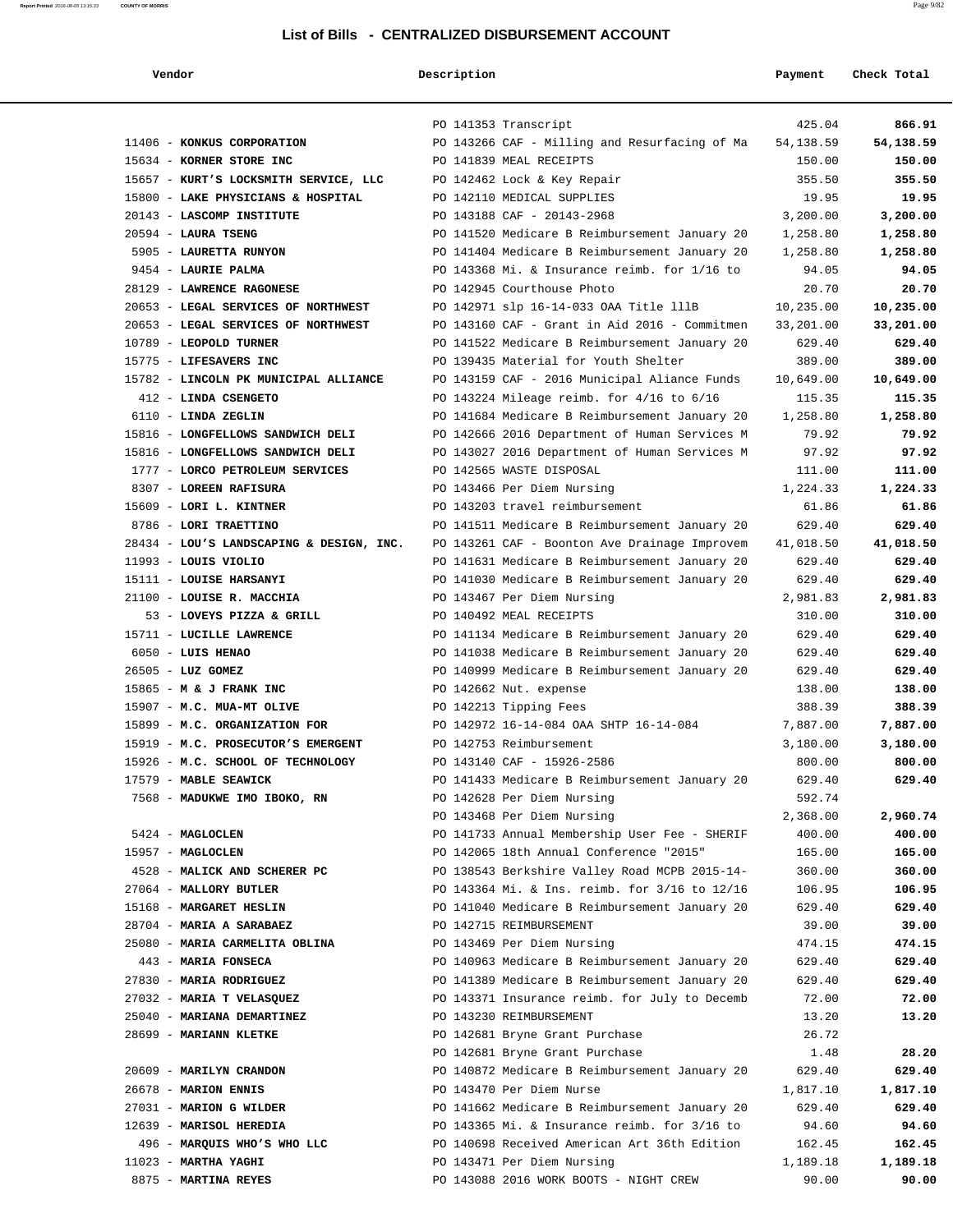#### **Report Printed** 2016-08-05 13:15:33 **COUNTY OF MORRIS** Page 10/82

#### **List of Bills - CENTRALIZED DISBURSEMENT ACCOUNT**

| Vendor                                                        | Description       |                                                              | Payment         | Check Total     |
|---------------------------------------------------------------|-------------------|--------------------------------------------------------------|-----------------|-----------------|
|                                                               |                   |                                                              |                 |                 |
| 411 - MARY LWOWSKI                                            |                   | PO 141160 Medicare B Reimbursement January 20                | 1,258.80        | 1,258.80        |
| $24201$ - MARY SNYDER                                         |                   | PO 141463 Medicare B Reimbursement January 20                | 1,258.80        | 1,258.80        |
| $10520$ - MARYANN FOX                                         |                   | PO 140969 Medicare B Reimbursement January 20                | 881.40          | 881.40          |
| 11472 - MATILDE GARCERAN                                      |                   | PO 140988 Medicare B Reimbursement January 20                | 1,258.80        | 1,258.80        |
| 26354 - MATTHEW SCHNEIDERMAN                                  |                   | PO 142752 Membership                                         | 65.00           | 65.00           |
| 20933 - MAUREEN BARRATT                                       |                   | PO 141543 Medicare B Reimbursement January 20                | 629.40          | 629.40          |
| 20661 - MAUREEN BURIAN                                        |                   | PO 140823 Medicare B Reimbursement January 20                | 629.40          | 629.40          |
| 11199 - MC ORGANIZATION FOR HISPANIC                          |                   | PO 142965 CAF - Grant in Aid 2016 - Community                | 18,104.80       | 18,104.80       |
| 16065 - MC VOCATIONAL SCHOOL DISTRICT                         |                   | PO 143548 8/16 DISTRICT TAXES TO BE RAISED                   | 580,000.00      | 580,000.00      |
| 25792 - MCGRATH MUNICIPAL EQUIPMENT, LLC                      |                   | PO 141972 TRUCK PARTS                                        | 394.25          | 394.25          |
| 14264 - MCMANIMON, SCOTLAND & BAUMANN LLC                     |                   | PO 143030 PROFESSIONAL SERVICES                              | 1,200.00        |                 |
|                                                               |                   | PO 143397 PROFESSIONAL SERVICES                              | 4,800.00        | 6,000.00        |
| 16095 - MCMASTER-CARR SUPPLY CO                               |                   | PO 138711 Misc. Supplies                                     | 160.22<br>46.55 | 160.22<br>46.55 |
| 16096 - MCMASTER-CARR SUPPLY CO<br>12460 - MEDIA SUPPLY, INC. |                   | PO 141973 AUTO PARTS                                         | 1,260.00        | 1,260.00        |
| 20839 - MEDLINE INDUSTRIES INC                                |                   | PO 141351 Investigative Expense<br>PO 142465 Safety Supplies | 62.77           | 62.77           |
| 20839 - MEDLINE INDUSTRIES INC                                |                   | PO 142471 Safety Items                                       | 2,276.80        | 2,276.80        |
| 20839 - MEDLINE INDUSTRIES INC                                |                   | PO 142473 Incontinence Products                              | 2,621.16        | 2,621.16        |
| 8443 - MELOJANE CELESTINO                                     |                   | PO 143472 Per Diem Nursing                                   | 888.00          | 888.00          |
| 28728 - MELVIN ROSSEL                                         |                   | PO 143206 2016 WORK BOOTS - NIGHT CREW                       | 90.00           | 90.00           |
| 16129 - MENTAL HEALTH ASSOCIATION OF                          |                   | PO 142602 CAF - Grant in Aid 2016 - Forensic                 | 11,384.00       |                 |
|                                                               |                   | PO 142603 CAF - Grant in Aid 2016 - Edna's Ha                | 7,835.00        |                 |
|                                                               |                   | PO $142604$ CAF - Grant in Aid 2016 - Peer-to-P              | 7,345.00        |                 |
|                                                               |                   | PO 142605 CAF - Grant in Aid 2016 - Tenant Ba                | 2,011.50        |                 |
|                                                               |                   | PO 142983 CAF - Grant in Aid 2016 - Step Off                 | 4,351.00        | 32,926.50       |
| 21365 - MERITSUM WHITE                                        |                   | PO 141660 Medicare B Reimbursement January 20                | 629.40          | 629.40          |
| 20600 - MICHAEL LOWE                                          |                   | PO 141156 Medicare B Reimbursement January 20                | 629.40          | 629.40          |
| 24951 - MICHELLE CAPILI                                       |                   | PO 143473 Per Diem Nursing                                   | 589.41          | 589.41          |
| 295 - MID-ATLANTIC TRUCK CENTRE INC                           |                   | PO 141974 TRUCK PARTS                                        | 3,097.97        |                 |
|                                                               |                   | PO 142566 TRUCK PARTS                                        | 460.12          | 3,558.09        |
| 11453 - MIDWEST TAPE LLC                                      |                   | PO 140700 Received CD's & DVD's                              | 443.77          | 443.77          |
| 28304 - MILDRED LORENZO                                       |                   | PO 143226 Insurance reimb. for 7/16 to 12/16                 | 72.00           | 72.00           |
| 20658 - MILTON SMITH                                          |                   | PO 141458 Medicare B Reimbursement January 20                | 629.40          | 629.40          |
| 16223 - MINUTEMAN PRESS                                       | PO 140640 Posters |                                                              | 228.00          | 228.00          |
| 25428 - MIRLENE ESTRIPLET                                     |                   | PO 143474 Per Diem Nursing                                   | 4,061.12        | 4,061.12        |
| 6953 - MOBILEX USA                                            |                   | PO 142092 CAF - On-Site Radiology Services                   | 578.00          | 578.00          |
| 28362 - MODERN GROUP, LTD.                                    |                   | PO 141975 TRUCK PARTS                                        | 23.73           | 23.73           |
| 10330 - MODERN HANDLING EQUIPMENT                             |                   | PO 142567 EOUIPMENT PARTS                                    | 55.83           | 55.83           |
| 7313 - MONTAGE ENTERPRISES INC.                               |                   | PO 141976 LAWN MOWER PARTS                                   | 810.12          | 810.12          |
| 8900 - MONTVILLE TWP WATER & SEWER                            |                   | PO 142644 WATER / SEWER - MONTVILLE                          | 122.73          | 122.73          |
| 16269 - MOONEY-GENERAL PAPER CO                               |                   | PO 142648 JANITORIAL                                         | 588.00          | 588.00          |
| 6213 - MORRIS COUNTY ENGRAVING LLC                            |                   | PO 142069 Signs for building identification I                | 150.00          | 166.05          |
| 24551 - MORRIS COUNTY LEAGUE OF                               |                   | PO 142531 Pertetual Plate<br>PO 142294 MCLOM Membership Dues | 16.05<br>50.00  | 50.00           |
| 12819 - MORRIS COUNTY M.U.A                                   |                   | PO 142109 FACILITY GARBAGE COMPACTOR TIPPING                 | 865.62          | 865.62          |
| 12819 - MORRIS COUNTY M.U.A                                   |                   | PO 142717 FACILITY GARBAGE COMPACTOR PULLING                 | 1,340.00        | 1,340.00        |
| 12819 - MORRIS COUNTY M.U.A                                   |                   | PO 142865 FACILITY GARBAGE COMPACTOR TIPPING                 | 1,964.66        | 1,964.66        |
| 12819 - MORRIS COUNTY M.U.A                                   |                   | PO 142895 DUMPSTER SERVICE: JUNE 2016                        | 350.00          | 350.00          |
| 10495 - MORRIS COUNTY PARK POLICE                             |                   | PO 142767 DRE Grant Reimbursement                            | 10,615.00       | 10,615.00       |
| 21894 - MORRISTOWN & ERIE RAILWAY INC                         |                   | PO 142858 CAF - Management Agreement for the                 | 8,292.84        | 8,292.84        |
| 26488 - MORRISTOWN CAR WASH                                   |                   | PO 141849 OTHER OPERATING                                    | 600.00          |                 |
|                                                               |                   | PO 142569 AUTO PARTS                                         | 600.00          | 1,200.00        |
| 19491 - MORRISTOWN INN                                        |                   | PO 141902 Witness Travel                                     | 495.00          |                 |
|                                                               |                   | PO 142819 Witness Lodging                                    | 990.00          | 1,485.00        |
| 16321 - MORRISTOWN LUMBER &                                   |                   | PO 141349 Ply Rope                                           | 19.47           |                 |
|                                                               |                   | PO 141100 Brooms, dust pan and brush for firi                | 51.96           |                 |
|                                                               |                   | PO 142178 Propane Cylinder                                   | 9.98            |                 |
|                                                               |                   | PO 142212 Dowels for Fire Prop                               | 14.22           |                 |
|                                                               |                   | PO 142599 Sponge, Acetone Solvent, Fiber Glass               | 37.15           | 132.78          |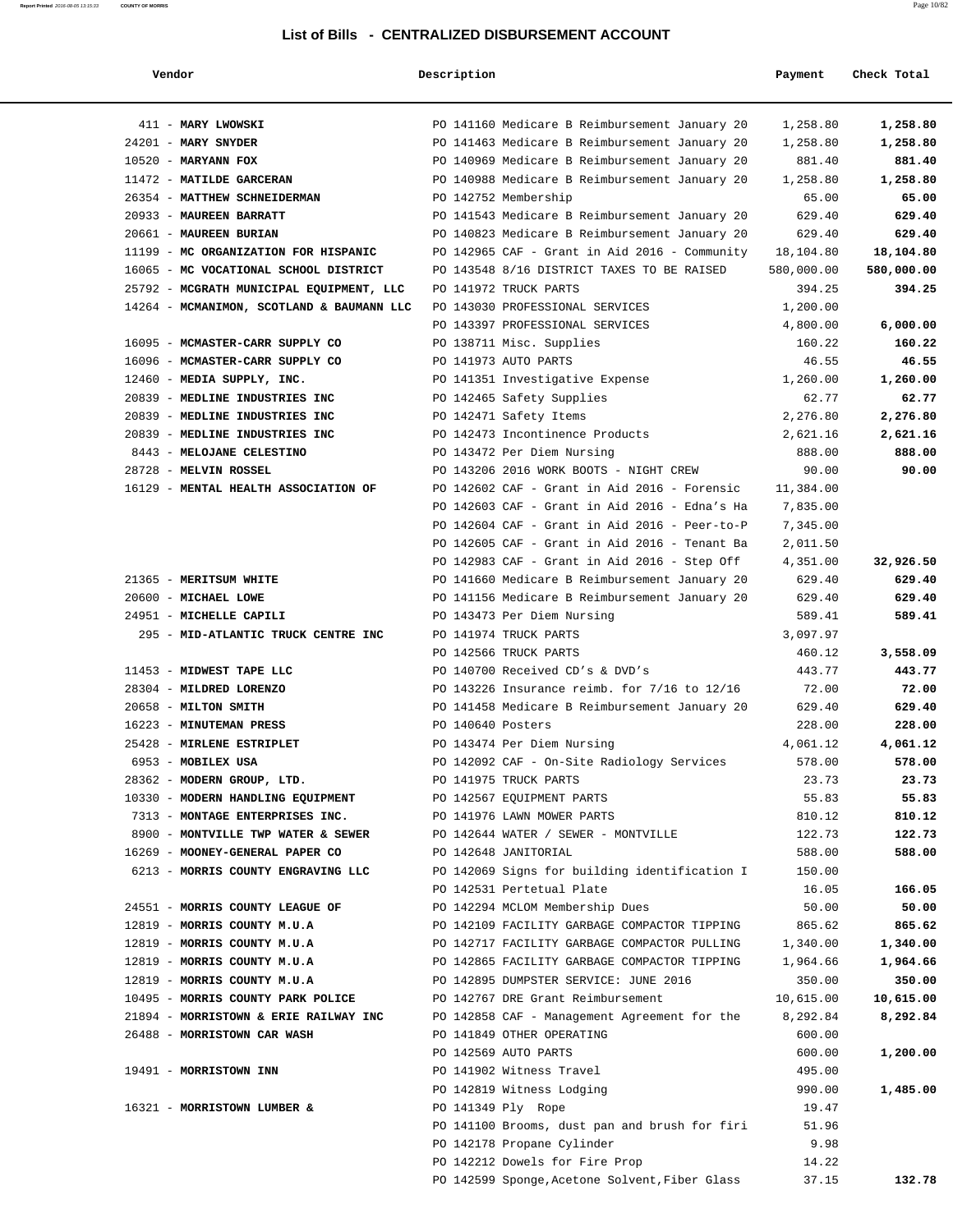| Vendor                                   | Description          |                                                                                               | Payment   | Check Total |
|------------------------------------------|----------------------|-----------------------------------------------------------------------------------------------|-----------|-------------|
| 16327 - MORRISTOWN MEDICAL CENTER        | PO 141362 Morgue use |                                                                                               | 1,230.00  | 1,230.00    |
| 16334 - MORRISTOWN MEDICAL CENTER        |                      | PO 142961 cH51-1621 May 2016                                                                  | 9,500.00  | 9,500.00    |
| 16323 - MORRISTOWN MEDICAL CENTER        |                      | PO 143649 SAFE COMMUNITIES APRIL 2016-JUNE 20                                                 | 24,527.14 | 24,527.14   |
| 16338 - MORRISTOWN NEIGHBORHOOD HOUSE    |                      | PO 142398 CAF - Grant in Aid 2016 - Project S                                                 | 2,600.00  | 2,600.00    |
| 16342 - POSTMASTER                       |                      | PO 140361 DEPOSIT TO BE MADE IN "RETURNED SAM                                                 | 5,000.00  | 5,000.00    |
| 28563 - MOSER JEWEL COMPANY              |                      | PO 143233 CAF - OJT-16W-18-Adult                                                              | 4,995.00  | 4,995.00    |
| 27021 - MOSES MCBRYDE                    |                      |                                                                                               | 629.40    | 629.40      |
| 27506 - MOUNT VERNON GROUP               |                      | PO 141196 Medicare B Reimbursement January 20<br>PO 142892 PROFESSIONAL SERVICES RENDERED FOR | 600.00    | 600.00      |
| 19523 - N.J. NATURAL GAS COMPANY         |                      | PO 142820 NATURAL GAS - MONTVILLE                                                             | 191.66    | 191.66      |
| 27018 - NANCY A LUTES                    |                      | PO 141158 Medicare B Reimbursement January 20                                                 | 629.40    | 629.40      |
| 14423 - NANCY DUNLEAVY                   |                      | PO 140925 Medicare B Reimbursement January 20                                                 | 629.40    | 629.40      |
| 410 - NANCY WALTER                       |                      | PO 141646 Medicare B Reimbursement January 20                                                 | 1,258.80  | 1,258.80    |
| 28305 - NATIONAL TERMINAL INC.           |                      | PO 142578 CAF DIESEL FUEL                                                                     | 15,606.96 | 15,606.96   |
| 24756 - NEIL CORTESE                     |                      | PO 142836 Work Boots                                                                          | 90.00     | 90.00       |
| 8496 - NELLIE THOMPSON                   |                      | PO 141502 Medicare B Reimbursement January 20                                                 | 629.40    | 629.40      |
| 28330 - NESTLE WATERS NORTH AMERICA INC. |                      | PO 140645 water & cup supply                                                                  | 29.90     |             |
|                                          |                      | PO 142581 WATER COOLER RENTAL                                                                 | 103.96    |             |
|                                          |                      | PO 142544 DRINKING WATER                                                                      | 7.97      |             |
|                                          |                      | PO 142890 WATER FOR BUILDINGS & GROUNDS / CO                                                  | 137.56    |             |
|                                          |                      | PO 142878 Water 6/15/16-7/14/16                                                               | 21.93     |             |
|                                          |                      | PO 142956 DRINKING WATER                                                                      | 28.91     |             |
|                                          |                      | PO 142959 bottled water and rental Account #0                                                 | 65.76     |             |
|                                          |                      | PO 143062 Bottle Water Montville Garage                                                       | 56.17     | 452.16      |
| 28330 - NESTLE WATERS NORTH AMERICA INC. |                      | PO 143063 Bottle Water Hanover Garage                                                         | 33.39     |             |
|                                          |                      | PO 143054 water cooler                                                                        | 42.47     |             |
|                                          |                      | PO 143106 Bottle Water                                                                        | 49.85     |             |
|                                          |                      | PO 143071 Inv. 16F0427719620 June 2016 Water/                                                 | 39.06     |             |
|                                          |                      | PO 143091 Spring Water Acct # 8450007060                                                      | 99.70     |             |
|                                          |                      | PO 143640 Water & Cooler Rental, Mailroom                                                     | 11.46     | 275.93      |
| 16521 - NETCONG MUNICIPAL ALLIANCE       |                      | PO 143013 CAF - 2016 Municipal Aliance Funds                                                  | 6,912.41  | 6,912.41    |
| 20856 - NEW HORIZONS COMPUTER LEARNING   |                      | PO 143169 CAF - 20856-2835                                                                    | 3,200.00  | 3,200.00    |
| 20856 - NEW HORIZONS COMPUTER LEARNING   |                      | PO 143170 CAF - 20856-2840                                                                    | 3,200.00  | 3,200.00    |
| 20856 - NEW HORIZONS COMPUTER LEARNING   |                      | PO 143171 CAF - 20856-2380                                                                    | 770.10    | 770.10      |
| 20856 - NEW HORIZONS COMPUTER LEARNING   |                      | PO 143172 CAF - 20856-2715                                                                    | 3,200.00  | 3,200.00    |
| 20856 - NEW HORIZONS COMPUTER LEARNING   |                      | PO 143173 CAF - 20856-2839                                                                    | 3,200.00  | 3,200.00    |
| 20856 - NEW HORIZONS COMPUTER LEARNING   |                      | PO 143332 CAF - 20856-2317                                                                    | 3,200.00  | 3,200.00    |
| 14560 - NEW JERSEY AIDS SERVICES         |                      | PO 142966 CAF - Grant in Aid 2016 - Tradition                                                 | 9,120.00  | 9,120.00    |
| 16552 - NEWBRIDGE SERVICES INC           |                      | PO 142667 CAF - Grant in Aid 2016 - Core Serv                                                 | 39,515.00 |             |
|                                          |                      | PO 142668 CAF - Grant in Aid 2016 - Crisis Re                                                 | 150.00    |             |
|                                          |                      | PO 142974 16-14-088 OAA OS                                                                    | 39,162.00 |             |
|                                          |                      | PO 142975 16-14-068 OAA CM Title lllB                                                         | 5,340.00  |             |
|                                          |                      | PO 142976 16-14-069 IHMH Title lllD                                                           | 13,091.00 |             |
|                                          |                      | PO 143102 CAF - NEWSER-16M-WIA                                                                | 14,600.00 | 111,858.00  |
| 24712 - NICHOLAS L. ROCCAFORTE           |                      | PO 143248 Resident Activities                                                                 | 75.00     | 75.00       |
| 23981 - NIELSEN DODGE - C-J-R            |                      | PO 141978 AUTO PARTS                                                                          | 2,799.49  | 2,799.49    |
| 23981 - NIELSEN DODGE - C-J-R            |                      | PO 142571 AUTO PARTS                                                                          | 2,034.05  | 2,034.05    |
| 16570 - NISIVOCCIA, LLP                  |                      | PO 142612 Consulting Support                                                                  | 165.00    | 165.00      |
| 10594 - NJ STATE ASSOCIATION OF          |                      | PO 140453 Accreditation/Re-Accreditation Fee                                                  | 2,000.00  | 2,000.00    |
| $10662$ - NMS LABS                       |                      | PO 142219 Forensic Toxicology Analysis                                                        | 2,921.00  | 2,921.00    |
| 2244 - NORTHAMPTON COMMUNITY COLLEGE     |                      | PO 143187 CAF - 2244-2984                                                                     | 800.00    | 800.00      |
| 26357 - NORTHEAST COMMUNICATIONS, INC.   |                      | PO 141982 TRUCK PARTS / COMMUNICATION EQUIPME                                                 | 108.00    | 108.00      |
| 26357 - NORTHEAST COMMUNICATIONS, INC.   |                      | PO 142572 TRUCK PARTS / COMMUNICATION EQUIPME                                                 | 651.00    | 651.00      |
| 16738 - NORTHEASTERN HARDWARE CO INC     | PO 141928 Repair     |                                                                                               | 39.95     |             |
|                                          |                      | PO 142610 Construction Material                                                               | 74.85     | 114.80      |
| 21542 - NW FINANCIAL GROUP LLC           |                      | PO 143541 Professional fees - CCM Bonds, Seri                                                 | 9,750.00  | 9,750.00    |
| 10846 - ODB CO                           |                      | PO 142573 EQUIPMENT PARTS                                                                     | 690.00    | 690.00      |
| 8872 - OEGLAIRE INGRAM                   |                      | PO 141051 Medicare B Reimbursement January 20                                                 | 1,258.80  | 1,258.80    |
| 26726 - OFFICE CONCEPTS GROUP, INC.      |                      | PO 141339 Office Supplies                                                                     | 1,533.36  | 1,533.36    |
| 26726 - OFFICE CONCEPTS GROUP, INC.      |                      | PO 141354 Office Supplies                                                                     | 74.34     | 74.34       |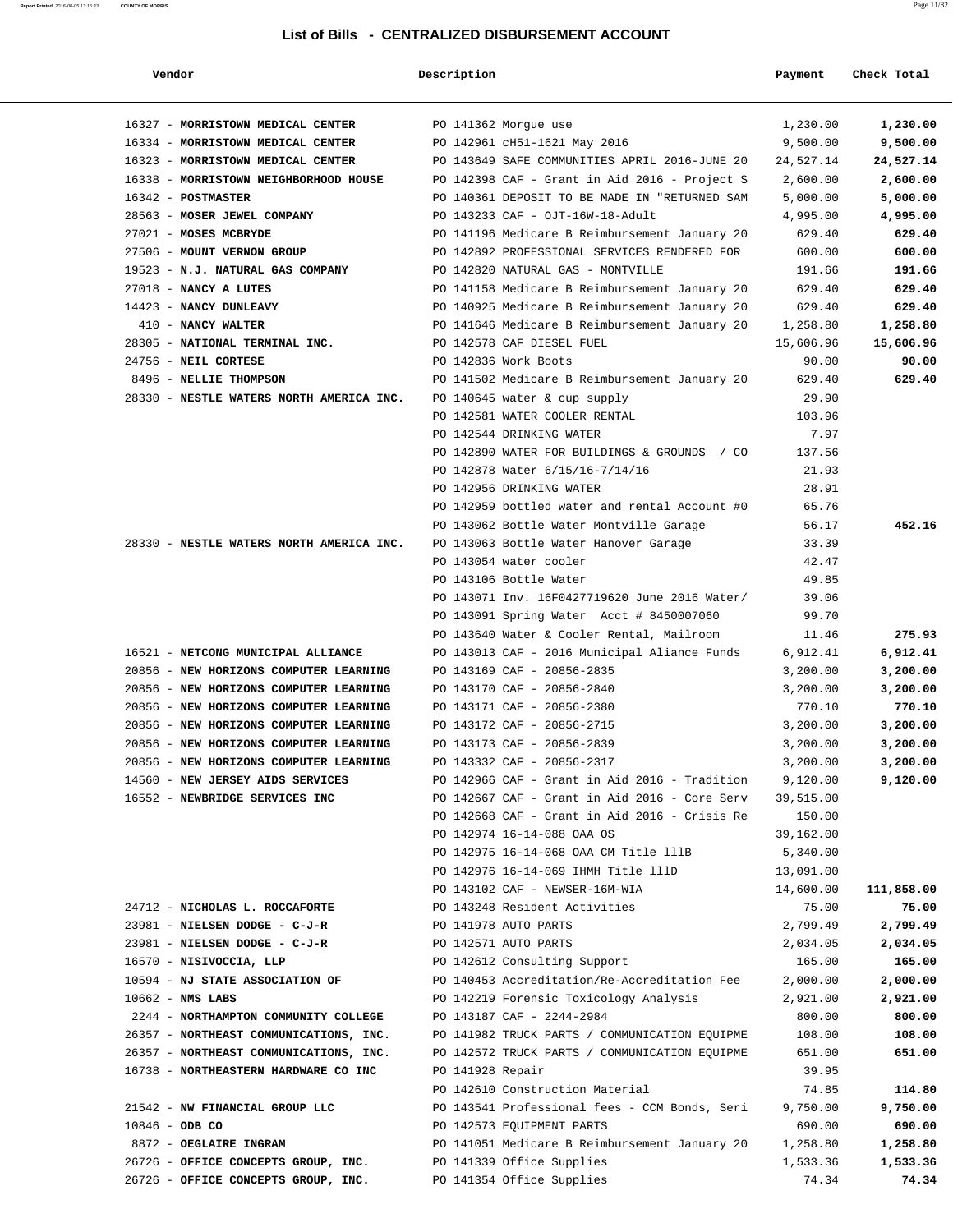#### **Report Printed** 2016-08-05 13:15:33 **COUNTY OF MORRIS** Page 12/82

| Vendor                                                  | Description         |                                                                                               | Payment          | Check Total      |
|---------------------------------------------------------|---------------------|-----------------------------------------------------------------------------------------------|------------------|------------------|
| 26726 - OFFICE CONCEPTS GROUP, INC.                     |                     | PO 141949 Kitchen & Office Supplies                                                           | 55.63            | 55.63            |
| 26726 - OFFICE CONCEPTS GROUP, INC.                     |                     | PO 141958 Misc. Supplies                                                                      | 39.17            | 39.17            |
| 26726 - OFFICE CONCEPTS GROUP, INC.                     |                     | PO 142024 Confirm Items Received                                                              | 432.96           | 432.96           |
| 26726 - OFFICE CONCEPTS GROUP, INC.                     |                     | PO 142041 Office supplies                                                                     | 61.15            | 61.15            |
| 26726 - OFFICE CONCEPTS GROUP, INC.                     |                     | PO 142138 supplies invoice                                                                    | 44.09            | 44.09            |
| 26726 - OFFICE CONCEPTS GROUP, INC.                     |                     | PO 142139 supplies invoice                                                                    | 37.03            | 37.03            |
| 26726 - OFFICE CONCEPTS GROUP, INC.                     |                     | PO 142185 Dymo Labels & Magenta Ink Cartridge                                                 | 117.56           | 117.56           |
| 26726 - OFFICE CONCEPTS GROUP, INC.                     |                     | PO 142206 Folding Machine                                                                     | 652.48           | 652.48           |
| 26726 - OFFICE CONCEPTS GROUP, INC.                     |                     | PO 142455 Office Supplies                                                                     | 1,289.68         | 1,289.68         |
| 26726 - OFFICE CONCEPTS GROUP, INC.                     |                     | PO 142474 Office Supplies                                                                     | 375.89           | 375.89           |
| 26726 - OFFICE CONCEPTS GROUP, INC.                     |                     | PO 142475 Safety Supplies                                                                     | 7,600.00         | 7,600.00         |
| 26726 - OFFICE CONCEPTS GROUP, INC.                     |                     | PO 142532 Office supplies for Medical Assista                                                 | 28.46            | 28.46            |
| 26726 - OFFICE CONCEPTS GROUP, INC.                     |                     | PO 142533 Office Supplies - July                                                              | 16.48            | 16.48            |
| 26726 - OFFICE CONCEPTS GROUP, INC.                     |                     | PO 142665 2016 Human Service Office Supplies                                                  | 95.65            | 95.65            |
| 26726 - OFFICE CONCEPTS GROUP, INC.                     |                     | PO 142700 OFFICE SUPPLIES                                                                     | 1,639.92         | 1,639.92         |
| 26726 - OFFICE CONCEPTS GROUP, INC.                     |                     | PO 142761 OFFICE SUPPLIES                                                                     | 85.20            | 85.20            |
| 26726 - OFFICE CONCEPTS GROUP, INC.                     |                     | PO 142762 TOASTER OVEN                                                                        | 61.26            | 61.26            |
| 26726 - OFFICE CONCEPTS GROUP, INC.                     |                     | PO 142796 Data Processing Supplies                                                            | 27.17            | 27.17            |
| 26726 - OFFICE CONCEPTS GROUP, INC.                     |                     | PO 142843 Received Processing Materials                                                       | 414.29           | 414.29           |
| 26726 - OFFICE CONCEPTS GROUP, INC.                     |                     | PO 142896 2016 Department of Human Services O                                                 | 163.23           | 163.23           |
| 12760 - OLGA ABRAMIDES                                  |                     | PO 141524 Medicare B Reimbursement January 20                                                 | 629.40           | 629.40           |
| 9375 - OLGA VISCO                                       |                     | PO 141632 Medicare B Reimbursement January 20                                                 | 629.40           | 629.40           |
| 2929 - ORIENTAL TRADING COMPANY INC.                    |                     | PO 142025 Confirm Orders for READ Program "Me                                                 | 229.08           | 229.08           |
| 16887 - PAPER MART INC                                  | PO 140579 Envelopes |                                                                                               | 373.75           |                  |
|                                                         |                     | PO 140687 kraft envelope for elections                                                        | 768.75           |                  |
|                                                         |                     | PO 140718 Copy Paper                                                                          | 2,825.00         |                  |
|                                                         |                     | PO 141352 Paper Stock                                                                         | 178.80           |                  |
|                                                         |                     | PO 141826 Copy Paper Supply - Administrator's                                                 | 119.20           |                  |
|                                                         |                     | PO 141874 kraft envelopes for elections                                                       | 5,308.05         |                  |
|                                                         |                     | PO 142148 Paper Invoice                                                                       | 52.50            |                  |
|                                                         |                     | PO 142180 Paper, Treasurer & Adjuster's Offic                                                 | 371.50           | 9,997.55         |
| 16887 - PAPER MART INC                                  |                     | PO 142344 Paper For Purchasing Office                                                         | 298.00           |                  |
|                                                         |                     | PO 142757 paper for the office                                                                | 428.25           |                  |
|                                                         |                     | PO 142784 Office Supplies                                                                     | 1,458.10         | 2,184.35         |
| 2749 - PARSIPPANY CHILD DAY CARE CTR.                   |                     | PO 142401 CAF - Grant in Aid 2016 - Infant To                                                 | 5,703.00         | 5,703.00         |
| 27277 - PARSIPPANY-TROY HILLS                           |                     | PO 141918 Primary Election 6/7 Polling Place                                                  | 50.00            | 50.00            |
| 16890 - PARSIPPANY-TROY HILLS<br>13842 - PATRICIA CLARK |                     | PO 143028 CAF - 2016 Municipal Aliance Funds<br>PO 140854 Medicare B Reimbursement January 20 | 11,803.63        | 11,803.63        |
| 25411 - PATRICIA W. GIBBONS                             |                     | PO 142982 NUTRITION DIETARY EXPENSE                                                           | 629.40<br>686.34 | 629.40<br>686.34 |
| 18491 - PATRICIA WILLS                                  |                     | PO 141667 Medicare B Reimbursement January 20                                                 | 881.40           | 881.40           |
| 9584 - PAUL CERAN OD                                    |                     | PO 142690 INMATE MEDICAL CARE                                                                 | 190.00           | 190.00           |
| 24966 - PAVIA KRIEGMAN                                  |                     | PO 141734 Web site Maintenance - SHERIFF'S OF                                                 | 200.00           | 200.00           |
| 24836 - PEIRCE EQUIPMENT CO.                            |                     | PO 141964 TRUCK PARTS                                                                         | 9.74             | 9.74             |
| 24836 - PEIRCE EQUIPMENT CO.                            |                     | PO 142556 TRUCK PARTS                                                                         | 365.44           | 365.44           |
| 9232 - PENNJERSEY MACHINERY, LLC                        |                     | PO 141984 TRUCK PARTS                                                                         | 993.89           | 993.89           |
| 20911 - PETER HEYWANG                                   |                     | PO 141041 Medicare B Reimbursement January 20                                                 | 1,258.80         | 1,258.80         |
| 12426 - PETROCHOICE                                     |                     | PO 142576 OIL AND LUBRICANTS                                                                  | 1,554.94         | 1,554.94         |
| 27929 - PREMIER GLOBAL SERVICES                         |                     | PO 139557 Telephone Conferencing Service                                                      | 1,200.00         | 1,200.00         |
| 17005 - PHARMA CARE INC                                 |                     | PO 143249 CAF - Pharmaceutical Consulting Ser                                                 | 3,750.52         | 3,750.52         |
| 14825 - PHILIP DIGAVERO                                 |                     | PO 143151 Reimbursement - Training Expenses/C                                                 | 813.88           | 813.88           |
| 24188 - PHILIP GALATI                                   |                     | PO 140982 Medicare B Reimbursement January 20                                                 | 629.40           | 629.40           |
| 16712 - PHILIP NODORO                                   |                     | PO 141253 Medicare B Reimbursement January 20                                                 | 629.40           | 629.40           |
| 17066 - PLAINSMAN AUTO SUPPLY                           |                     | PO 142400 Misc. Parts for 2005 Dodge Truck 1/                                                 | 264.72           | 264.72           |
| 17066 - PLAINSMAN AUTO SUPPLY                           |                     | PO 142577 AUTO PARTS                                                                          | 6,217.67         | 6,217.67         |
| 17066 - PLAINSMAN AUTO SUPPLY                           |                     | PO 142916 AUTO PARTS                                                                          | 3,417.12         | 3,417.12         |
| 12398 - POP-A-LOCK OF NORTHERN NJ                       |                     | PO 141860 SECURITY EQUIP                                                                      | 275.00           | 275.00           |
| 6553 - PORTASOFT OF MORRIS COUNTY INC                   |                     | PO 141343 Boiler Room Repair                                                                  | 350.00           | 350.00           |
| $27133$ - POWER ONE, INC.                               |                     | PO 141899 Community Affairs Promotional Items                                                 | 7,672.68         | 7,672.68         |
| 26363 - PRAXAIR DISTRIBUTION                            |                     | PO 141986 WELDING SUPPLIES                                                                    | 291.60           | 291.60           |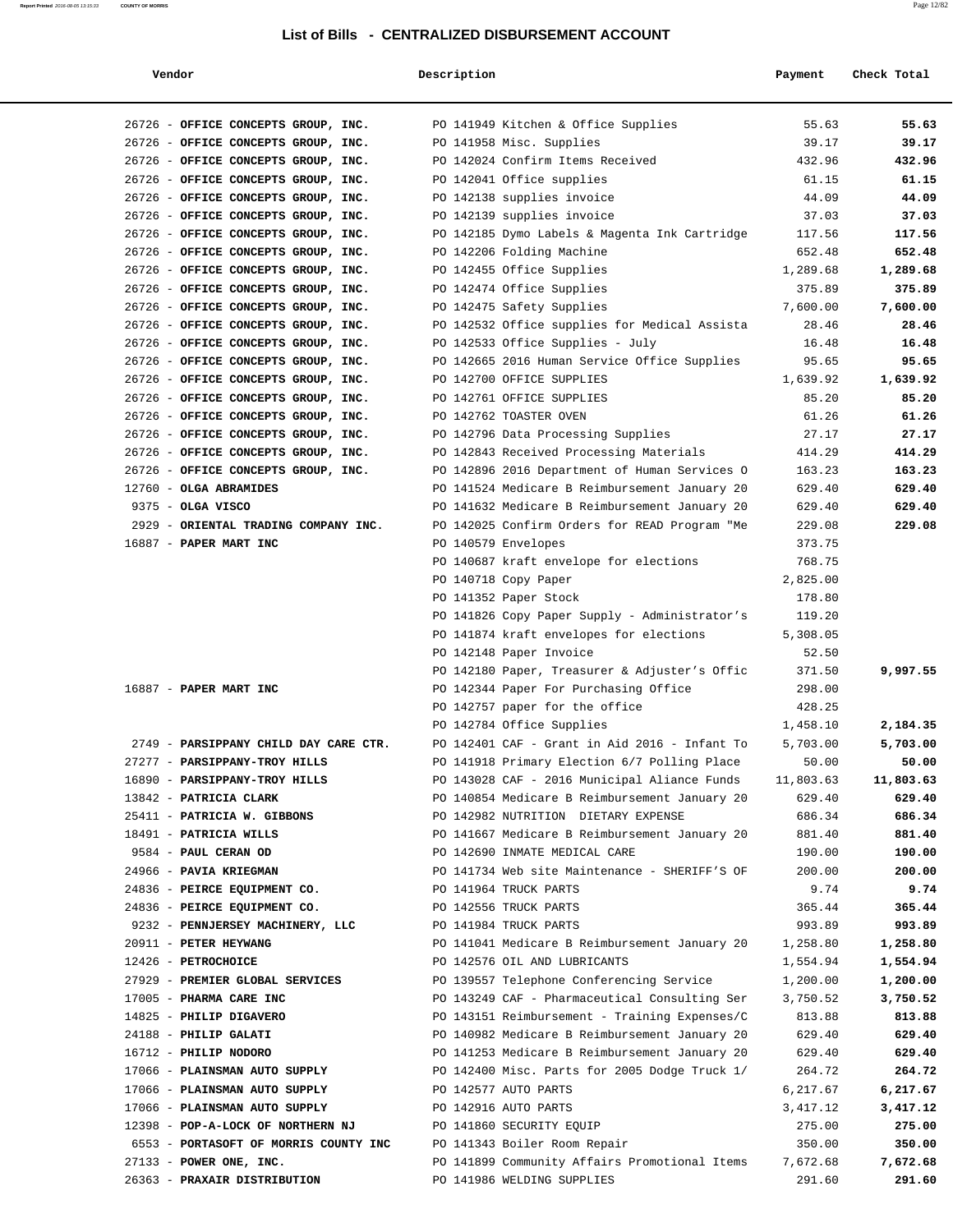| Vendor                                                                                    | Description     |                                               | Payment   | Check Total |
|-------------------------------------------------------------------------------------------|-----------------|-----------------------------------------------|-----------|-------------|
| 26363 - PRAXAIR DISTRIBUTION                                                              |                 | PO 142580 WELDING SUPPLIES                    | 291.60    | 291.60      |
| 10503 - PREMIER HEALTHCARE                                                                |                 | PO 143250 CAF - Management Services           | 68,329.55 | 68,329.55   |
| 8172 - PREMLATABE TRIVEDI                                                                 |                 | PO 141515 Medicare B Reimbursement January 20 | 629.40    | 629.40      |
| 21397 - PRESERVATION DESIGN PARTNERSHIP LLC PO 143297 CAF - Historic Preservation Archite |                 |                                               | 2,571.70  | 2,571.70    |
| 24196 - PRISCILLA CONOVER                                                                 |                 | PO 140865 Medicare B Reimbursement January 20 | 629.40    | 629.40      |
| 3316 - PROJECT SELF SUFFICIENCY                                                           |                 | PO 143335 CAF - PSS3316-JR/JS-16-WFNJ (Cost-r | 15,520.00 |             |
|                                                                                           |                 | PO 143345 CAF - PSS3316-JR/JS-16-WFNJ (perfor | 453.00    | 15,973.00   |
| 3146 - PROQUEST LLC                                                                       |                 | PO 140399 Confirm 3 On-Line Data Bases        | 15,960.00 | 15,960.00   |
| 27520 - PROTEC INSTRUMENTS CO.                                                            |                 | PO 141205 Resourcing Lead Analyzer            | 2,880.00  | 2,880.00    |
| 7872 - QUENCH USA, INC.                                                                   |                 | PO 142683 Quench cooler, Comm Div break rm    | 48.00     | 48.00       |
| $264$ - R & J CONTROL, INC.                                                               |                 | PO 141345 Installation and Repair of Generato | 350.00    |             |
|                                                                                           |                 | PO 142112 GENERATOR MONITORING AND REMOTE STA | 350.00    | 700.00      |
| 264 - R & J CONTROL, INC.                                                                 |                 | PO 141855 CAF - Generator Repair Services     | 3,410.00  |             |
|                                                                                           |                 | PO 141855 CAF - Generator Repair Services     | 155.00    | 3,565.00    |
| 12473 - R.D. SALES DOOR & HARDWARE LLC                                                    |                 | PO 141579 Safety & Security                   | 840.00    |             |
|                                                                                           |                 | PO 141836 AUTOMATIC DOOR REPLACEMENT          | 1,610.00  |             |
|                                                                                           |                 | PO 142456 Repairs & Alterations - Inner and O | 315.00    |             |
|                                                                                           |                 | PO 142477 Repair Doors & Door Locks           | 2,421.42  | 5,186.42    |
| 15620 - R.S. KNAPP CO INC                                                                 |                 | PO 142010 Plans & Specs for Mill & Resurf. S  | 239.71    |             |
|                                                                                           |                 | PO 142017 Plans & Specs for Milling & Resurfa | 395.71    |             |
|                                                                                           |                 | PO 142854 rental print engine                 | 220.68    | 856.10      |
| 21740 - RACHAEL MOBLEY                                                                    |                 | PO 141232 Medicare B Reimbursement January 20 | 629.40    | 629.40      |
| 25416 - RARZELL GRUBBS                                                                    |                 | PO 141015 Medicare B Reimbursement January 20 | 629.40    | 629.40      |
| 26223 - RE-TRON TECHNOLOGIES INC.                                                         |                 | PO 141987 AUTO PARTS                          | 1,377.23  | 1,377.23    |
| 26223 - RE-TRON TECHNOLOGIES INC.                                                         |                 | PO 142582 AUTO PARTS                          | 438.20    | 438.20      |
| 17270 - RECORDER COMMUNITY NEWSPAPERS                                                     |                 | PO 142776 Local Newpapers - E. Rochford<br>SH | 60.00     | 60.00       |
| 27101 - REDMANN ELECTRIC CO., INC.                                                        |                 | PO 142861 CAF - Labor Rates Electrical Repair | 14,966.86 | 14,966.86   |
| 7422 - RENE AXELROD                                                                       |                 | PO 143004 MC Planning Board Meeting Refreshme | 64.58     | 64.58       |
| 28205 - RETINA SPECIALIST OF                                                              |                 | PO 141823 MEDICAL CARE                        | 580.00    | 580.00      |
| 12034 - RICCIARDI BROTHERS OF                                                             | PO 141843 PAINT |                                               | 1,321.29  | 1,321.29    |
| 28265 - RICHARD FARRELL INC.                                                              |                 | PO 141336 Kitchen Equipment Repair            | 369.32    |             |
|                                                                                           |                 | PO 142099 KITCHEN EQUIPMENT MAINTENANCE & REP | 1,194.00  |             |
|                                                                                           |                 | PO 142740 KITCHEN EQUIPMENT MAINTENANCE & REP | 944.00    |             |
|                                                                                           |                 | PO 142463 Parts & Repair to Dietary Equipment | 1,740.88  | 4,248.20    |
| 8196 - RICHARD JENNINGS                                                                   |                 | PO 141062 Medicare B Reimbursement January 20 | 1,258.80  | 1,258.80    |
| 19765 - RICOH AMERICAS CORPORATION                                                        |                 | PO 142345 copier leases                       | 1,855.12  |             |
|                                                                                           |                 | PO 142104 COPIER LEASE PAYMENT                | 742.57    |             |
|                                                                                           |                 | PO 142105 COPIER LEASE PAYMENTS               | 1,121.82  |             |
|                                                                                           |                 | PO 142149 copier lease                        | 690.99    |             |
|                                                                                           |                 | PO 142521 Board of Elections Copier Contract  | 652.46    |             |
|                                                                                           |                 | PO 142192 COPIER LEASE                        | 483.83    |             |
|                                                                                           |                 | PO 142855 Staples for 2 copiers               | 98.00     |             |
|                                                                                           |                 | PO 142837 Ricoh Copier                        | 297.49    | 5,942.28    |
| 19765 - RICOH AMERICAS CORPORATION                                                        |                 | PO 142872 QUARTERLY COPIER LEASE: JUNE, JULY, | 708.50    |             |
|                                                                                           |                 | PO 143066 Color Copies for Front Office Copie | 465.15    |             |
|                                                                                           |                 | PO 143298 COMBBW MODEL: BW CONTRACT TYPE CC-C | 14,314.72 | 15,488.37   |
| 17334 - RIOS' ENGRAVING                                                                   |                 | PO 142793 Office Supplies                     | 295.00    | 295.00      |
| 25852 - RITA FORTENBERRY                                                                  |                 | PO 140968 Medicare B Reimbursement January 20 | 629.40    | 629.40      |
| 21788 - ROAD SAFETY SYSTEMS LLC                                                           |                 | PO 140063 Landing Road Guide Rail             | 4,425.00  | 4,425.00    |
| 21788 - ROAD SAFETY SYSTEMS LLC                                                           |                 | PO 142238 Tempe Wick Br. 1400-614             | 3,187.50  | 3,187.50    |
| 13770 - ROBERT A. CHARMOY, DMD PA                                                         |                 | PO 141829 Morris County Dental Health Program | 150.00    | 150.00      |
| 27970 - ROBERT D'ANTONIO                                                                  |                 | PO 142807 Mi. & Ins. reimb. for 1/16 to 12/16 | 165.35    | 165.35      |
| $21644$ - ROBERT DURR                                                                     |                 | PO 140927 Medicare B Reimbursement January 20 | 629.40    | 629.40      |
| 21324 - ROBERT PECK                                                                       |                 | PO 141283 Medicare B Reimbursement January 20 | 629.40    | 629.40      |
| 22161 - ROBERT SCHMIDT                                                                    |                 | PO 141428 Medicare B Reimbursement January 20 | 2,046.00  | 2,046.00    |
| 17622 - ROBERT SHEEHAN                                                                    |                 | PO 141443 Medicare B Reimbursement January 20 | 629.40    | 629.40      |
| 15677 - ROBIN LAMOREAUX                                                                   |                 | PO 141126 Medicare B Reimbursement January 20 | 629.40    | 629.40      |
| 5903 - ROGER SAVAGE                                                                       |                 | PO 141417 Medicare B Reimbursement January 20 | 629.40    | 629.40      |
| 20990 - RON-JON CONSTRUCTION CORP.                                                        |                 | PO 143296 CAF - Replacement of Morris County  | 88,087.30 | 88,087.30   |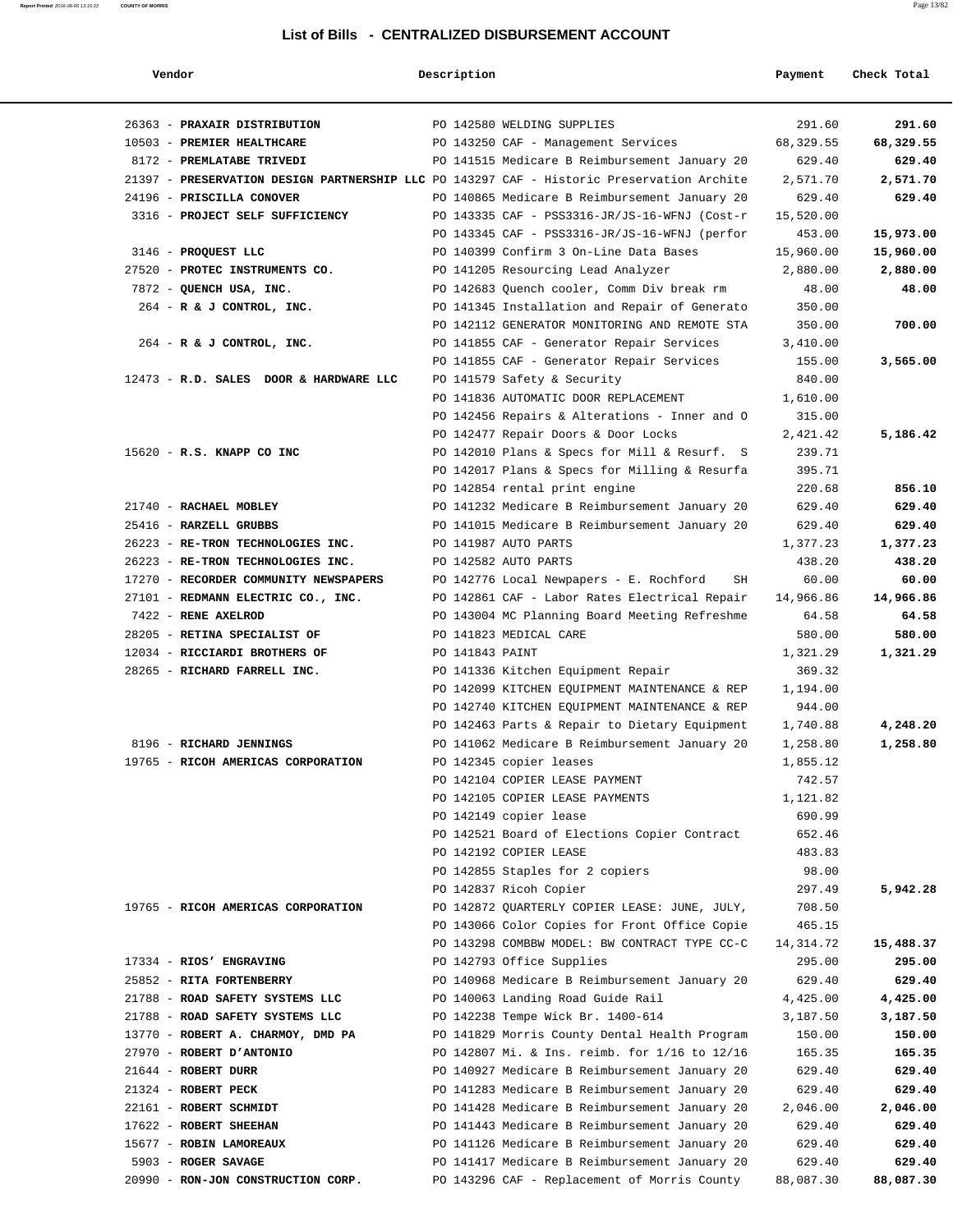| Vendor                                | Description        |                                                 | Payment    | Check Total |
|---------------------------------------|--------------------|-------------------------------------------------|------------|-------------|
| 5906 - ROSALIE DELLI SANTI            |                    | PO 140889 Medicare B Reimbursement January 20   | 629.40     | 629.40      |
| 13157 - ROSALIE ZABITA                |                    | PO 141681 Medicare B Reimbursement January 20   | 629.40     | 629.40      |
| 7805 - ROSE DUMAPIT                   |                    | PO 143475 Per Diem Nursing                      | 1,490.92   | 1,490.92    |
| 24397 - ROSEMARY BATANE COBCOBO       |                    | PO 143476 Per Diem Nursing                      | 888.00     | 888.00      |
| 5345 - ROUTE 23 AUTOMALL LLC          |                    | PO 141988 AUTO PARTS                            | 247.68     |             |
|                                       |                    | PO 142583 AUTO PARTS                            | 217.61     | 465.29      |
| 3234 - RUDOLPH BRIGHT                 |                    | PO 140807 Medicare B Reimbursement January 20   | 629.40     | 629.40      |
| 26510 - RUSSELL BERGER                |                    | PO 142655 Cell Phone                            | 60.00      | 60.00       |
| 9938 - RUTGERS CENTER FOR CONTINUING  |                    | PO 143113 CAF - 9938-2969                       | 2,396.00   |             |
|                                       |                    | PO 143117 CAF - 9938-2944                       | 2,876.00   |             |
|                                       |                    | PO 143100 CAF - 9938-3078                       | 2,276.00   |             |
|                                       |                    | PO 143101 CAF - 9938-3109                       | 1,716.00   |             |
|                                       |                    | PO 143097 CAF - 9938-3122                       | 2,132.00   |             |
|                                       |                    | PO 143194 CAF - 9938-2882                       | 1,916.00   |             |
|                                       |                    | PO 143195 CAF - 9938-2759                       | 359.00     | 13,671.00   |
| 9990 - RUTH SCHULTZ                   |                    | PO 141430 Medicare B Reimbursement January 20   | 629.40     | 629.40      |
| 21775 - SABINE VON AULOCK             |                    | PO 141638 Medicare B Reimbursement January 20   | 629.40     | 629.40      |
| 12352 - SAFEWAY CONTRACTING           |                    | PO 143216 CAF - Re-Roofing County Library       | 162,925.00 | 162,925.00  |
| 20493 - SAINT ANN CHURCH              |                    | PO 141914 Polling Place Rental - Saint Ann Ch   | 300.00     | 300.00      |
| 4327 - SAINT CLARE'S HOSPITAL         |                    | PO 142403 CAF - Grant in Aid 2016 - Outpatien   | 82,556.00  |             |
|                                       |                    | PO 142404 CAF - Grant in Aid 2016 - Supported   | 16,018.00  |             |
|                                       |                    | PO 142410 CAF - Grant in Aid 2016 - Outpatien   | 66,357.00  | 164,931.00  |
| 20656 - SALOME OGILVIE                |                    | PO 141263 Medicare B Reimbursement January 20   | 629.40     | 629.40      |
| $10044$ - SANDRA BOLAN                |                    | PO 140790 Medicare B Reimbursement January 20   | 629.40     | 629.40      |
| 26340 - SANDRA HOYER                  |                    | PO 142730 Supplemental SANE SART Nurse Pay      | 99.80      | 99.80       |
| 3032 - SCIENTIFIC BOILER WATER        |                    | PO 141861 EQUIP SERVICE AGREEMENTS - WATERGUA   | 675.00     | 675.00      |
| 6104 - SENIOR CITIZENS OF LONG HILL   |                    | PO 141917 Primary Election 6/7 Polling Place    | 50.00      | 50.00       |
| 21685 - SENIOR SALON SERVICES LLC     |                    | PO 141580 CAF - Cosmetology Services            | 5,950.00   | 5,950.00    |
| 21685 - SENIOR SALON SERVICES LLC     |                    | PO 142478 CAF - Cosmetology Services            | 6,187.69   | 6,187.69    |
| 24186 - SERAFIN GONZALEZ              |                    | PO 141000 Medicare B Reimbursement January 20   | 629.40     | 629.40      |
| 20899 - SGS TESTCOM INC               |                    | PO 141989 MONTHLY INSPECTION MAINTENANCE        | 189.41     | 189.41      |
| 1073 - SHARI BOEHM                    |                    | PO 143227 Mi. & Insurance reimb. for 2/16 to    | 191.35     | 191.35      |
| 28491 - SHARON LITTLEJOHN             |                    | PO 141145 Medicare B Reimbursement May 2016 t   | 243.60     | 243.60      |
| 1072 - SHARON WINSTON                 |                    | PO 143231 Insurance reimb. for 1/16 to 12/16    | 144.00     | 144.00      |
| 27853 - SHELLEY REINER                |                    | PO 143477 Per Diem Nursing                      | 721.23     | 721.23      |
| 17636 - SHERWIN-WILLIAMS              | PO 141842 PAINT    |                                                 | 343.06     | 343.06      |
| 1482 - SIBGATH KHAN                   |                    | PO 143366 Insurance reimb. for 7/16 to 12/16    | 72.00      | 72.00       |
| 28037 - SMARTSIGN                     | PO 139492 161 sign |                                                 | 49.99      | 49.99       |
| 17699 - SMITH MOTOR CO., INC.         |                    | PO 141990 AUTO PARTS                            | 291.23     |             |
|                                       |                    | PO 141990 AUTO PARTS                            | 1,811.06   | 2,102.29    |
| 17699 - SMITH MOTOR CO., INC.         |                    | PO 142585 AUTO PARTS                            | 617.40     | 617.40      |
| 8503 - SMITH TRACTOR & EQUIPMENT INC. |                    | PO 141991 TRUCK PARTS                           | 1,548.84   |             |
|                                       |                    | PO 142586 EQUIPMENT PARTS                       | 1,867.29   | 3,416.13    |
| 11253 - SMITHS DETECTION, INC.        |                    | PO 134417 QUOTE # 06UJ9A0007NI_A - PLEASE ORD   | 52,584.94  |             |
|                                       |                    | PO 134204 QUOTE # 20062236 - PLEASE ORDER       | 3,226.50   |             |
|                                       |                    | PO 134203 OUOTE # 20062447 - PLEASE ORDER       | 1,558.91   | 57,370.35   |
| 6981 - SODEXO INC & AFFILIATES        |                    | PO 143163 Refreshments and food service for m   | 558.00     | 558.00      |
| 6981 - SODEXO INC & AFFILIATES        |                    | PO 143255 Kitchen Equipment Supplies            | 183.36     | 183.36      |
| 6981 - SODEXO INC & AFFILIATES        |                    | PO 143256 Farewell Luncheon                     | 148.50     | 148.50      |
| 11348 - SOMERSET COUNTY POLICE        | PO 141895 Training |                                                 | 350.00     | 350.00      |
| 17755 - SOUTHEAST MORRIS COUNTY       |                    | PO 142653 WATER - QTR DT                        | 307.17     | 307.17      |
| 17755 - SOUTHEAST MORRIS COUNTY       |                    | PO 143404 WATER - MONTHLY                       | 13,793.35  | 13,793.35   |
| 11160 - SPACE FARMS INC               |                    | PO 141925 Deer Carcass Removal                  | 1,914.00   | 1,914.00    |
| 17772 - SPEEDWELL ELECTRIC MOTORS     |                    | PO 142421 CAF - Labor Rates for On-Site Elect   | 267.70     | 267.70      |
| $28697 - SRN$                         |                    | PO 142062 PLEASE ORDER - Barrrier Sys - J. RA   | 5,097.00   | 5,097.00    |
| $19919$ - STAR LEDGER                 |                    | PO 143252 Newspapers for Bistro                 | 66.25      | 66.25       |
| 5021 - AEROFUND FINANCIAL INC.        |                    | PO 143346 CAF - Agreement STATSHUT-15M-JARC     | 3,902.36   | 3,902.36    |
| 16675 - STATE TOXICOLOGY LABORATORY   |                    | PO 139791 Drug Testing for 14th Basic County    | 1,350.00   | 1,350.00    |
| 1140 - STEER PROGRAMS, INC.           |                    | PO 140724 Annual License $9/1/16-8/31/17$ - Lex | 3,900.00   | 3,900.00    |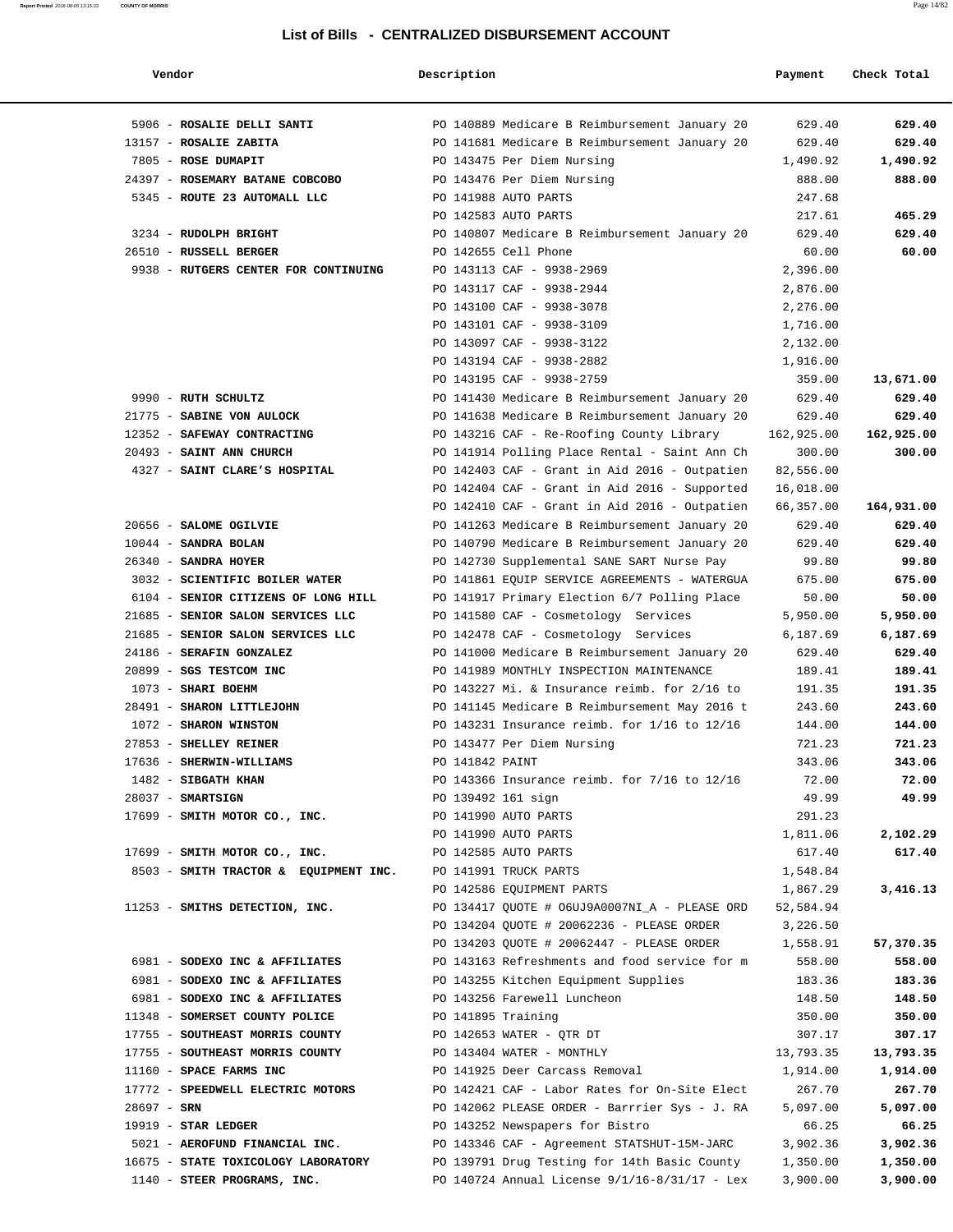#### List of Bills - CENTR

| Report Printed 2016-08-05 13:15:33               | <b>COUNTY OF MORRIS</b>      |                                               |         | Page 15/82  |  |  |
|--------------------------------------------------|------------------------------|-----------------------------------------------|---------|-------------|--|--|
| List of Bills - CENTRALIZED DISBURSEMENT ACCOUNT |                              |                                               |         |             |  |  |
|                                                  | Vendor                       | Description                                   | Payment | Check Total |  |  |
|                                                  | 15640 - STEPHEN KRALL        | PO 141119 Medicare B Reimbursement January 20 | 629.40  | 629.40      |  |  |
|                                                  | STEPHEN NEBESNI<br>$21595 -$ | PO 143025 Reimbursement for breakfast for COC | 58.78   | 58.78       |  |  |

| 15640 - STEPHEN KRALL                     | PO 141119 Medicare B Reimbursement January 20 | 629.40    | 629.40        |
|-------------------------------------------|-----------------------------------------------|-----------|---------------|
| 21595 - STEPHEN NEBESNI                   | PO 143025 Reimbursement for breakfast for COC | 58.78     | 58.78         |
| 6563 - STEPHEN ROZAN                      | PO 141399 Medicare B Reimbursement January 20 | 629.40    | 629.40        |
| 4298 - STERICYCLE INC.                    | PO 143253 Solid Medical Waste Disposal for Mo | 1,340.77  | 1,340.77      |
| 28017 - STEVE OLIMPIO DETECTIVE           | PO 143116 CAF - 28017-3145                    | 3,200.00  | 3,200.00      |
| 15211 - STEVEN B. HODES, DVM PA           | PO 141717 Medical - K9<br>SHERIFF'S OFFICE    | 1,044.84  | 1,044.84      |
| 8621 - SUBURBAN PROPANE -2347             | PO 142447 Propane Delivery                    | 1,654.75  | 1,654.75      |
| 18009 - SUDESH THAPAR                     | PO 141500 Medicare B Reimbursement January 20 | 1,023.00  | 1,023.00      |
| 28733 - SULLIVAN AND GRABER               | PO 143279 Legal services rendered-subpoena Ma | 846.00    | 846.00        |
| $1487$ - SUSAN SMITH                      | PO 141455 Medicare B Reimbursement January 20 | 629.40    | 629.40        |
| 17937 - SUSSEX COUNTY COMMUNITY COLLEGE   | PO 143331 CAF - 17937-2819                    | 2,620.00  | 2,620.00      |
| 11429 - SUSSEX COUNTY MUA                 | PO 141931 Street Sweeping                     | 1,099.20  | 1,099.20      |
| 27422 - SUZANNE LEVENBACH                 | PO 143407 7/16 mileage                        | 12.60     | 12.60         |
| 3901 - SYLVIA MIDLER                      | PO 141223 Medicare B Reimbursement January 20 | 629.40    | 629.40        |
| 6265 - T & M ASSOCIATES                   | PO 142008 CAF - Remedial Investigation to del | 25,262.67 | 25,262.67     |
| 4953 - T.P.S. PLUMBING & HEATING SUPP     | PO 141581 Plumbing Work for new Dryer & Washe | 1,157.30  |               |
|                                           | PO 142204 CAF - Plumbing Supplies             | 20.44     | 1,177.74      |
| 26030 - TABB INC.                         | PO 142480 Employee Background Checks          | 9,656.00  | 9,656.00      |
| 25523 - TACTICAL MEDICAL SOLUTIONS INC.   | PO 140476 Tactical Medical Training Equipment | 6,027.30  | 6,027.30      |
| 25523 - TACTICAL MEDICAL SOLUTIONS INC.   | PO 140477 Tactical Medical Training Equipment | 2,222.38  | 2,222.38      |
| 17964 - TACTICAL OFFICER SURVIVAL         | PO 141402 Training                            | 900.00    |               |
|                                           | PO 142107 TRAINING                            | 225.00    | 1,125.00      |
| $27377 -$ TARA VYAS                       | PO 142792 Travel Expense                      | 6.00      | 6.00          |
| 5611 - TBS CONTROLS LLC                   | PO 142208 SERVICE AGREEMENT - PM - BOILER     | 2,679.17  | 2,679.17      |
| 27658 - TECHLINE TECHNOLOGIES, INC.       | PO 143220 Tactical Medical Training Per Bid # | 55,200.00 | 55,200.00     |
| 17990 - TELESEARCH INC                    | PO 142084 temporary staffing                  | 1,790.21  |               |
|                                           | PO 142701 temporary help in the bookkeeping d | 799.00    |               |
|                                           | PO 142996 tempoary help in the bookkeeping De | 911.25    | 3,500.46      |
| 26677 - TEODORA O. DELEON                 | PO 143478 Per Diem Nursing                    | 315.24    | 315.24        |
| 27060 - THE CRAFTSMAN FARMS               | PO 141915 Primary Election 6/7 Polling Pl Ren | 50.00     | 50.00         |
| 28013 - THE HON COMPANY LLC               | PO $124194$ office chairs $(2)$               | 522.42    | 522.42        |
| 2447 - THE PORTASOFT COMPANY INC          | PO 142713 WATER SOFTNER QUARTERLY CONTRACT PA | 429.03    | 429.03        |
| 19739 - THE RBA GROUP INC.                | PO 143251 CAF - Design & Construction Admin f | 457.92    | 457.92        |
| 5711 - THE TAB GROUP                      | PO 141877 3rd quarter of 2016 storage July Au | 4,437.98  | 4,437.98      |
| 25813 - THE TARGET SHOP LLC               | PO 142063 Paper Targets for Firing Range      | 420.00    | 420.00        |
| 21342 - THEODORA'S FAMILY RESTAURANT      | PO 142048 Meals                               | 172.50    | 172.50        |
| 8778 - THOMAS JANKE                       | PO 141059 Medicare B Reimbursement January 20 | 629.40    | 629.40        |
| 10812 - THOMSON REUTER-WEST               | PO 141876 nj practice V34-35A local governmen | 514.00    | 514.00        |
| 5455 - THOMSON RUETERS - WEST             | PO 142205 Adjuster's Office - NJ STAT 2016 PP | 132.00    | 132.00        |
| 122 - TILCON NEW YORK INC.                | PO 141350 Bituminous Concrete                 | 2,012.90  |               |
|                                           | PO 141929 Bituminous Concrete                 | 2,282.58  |               |
|                                           | PO 142156 Bituminous Concrete                 | 855.09    | 5,150.57      |
| 281 - TOMAR INDUSTRIES INC                | PO 141844 JANITORIAL                          | 2,181.00  |               |
|                                           | PO 142411 Misc. Supplies                      | 246.33    | 2,427.33      |
| 9099 - TONY SANCHEZ LTD                   | PO 142588 TRUCK PARTS                         | 278.32    | 278.32        |
| 9055 - TOTAL ADMINISTRATIVE SERVICES      | PO 141715 7/1/2016-9/30/2016 TASC Admin Fees  | 2,148.30  | 2,148.30      |
| 28512 - TOWN OF BOONTON POLICE DEPARTMENT | PO 142777 DRE Grant Reimbursement             | 440.00    | 440.00        |
| 13793 - TOWNSHIP OF CHESTER               | PO 142986 CAF - 2016 Municipal Aliance Funds  | 9,275.88  | 9,275.88      |
| 14268 - TOWNSHIP OF DENVILLE              | PO 143161 CAF - 2016 Municipal Aliance Funds  | 8,263.70  | 8,263.70      |
| 18100 - TOWNSHIP OF MONTVILLE             | PO 143503 CAF - 2016 Municipal Aliance Funds  | 11,271.53 | 11,271.53     |
| 17247 - TOWNSHIP OF RANDOLPH              | PO 142987 CAF - 2016 Municipal Aliance Funds  | 6,709.15  | 6,709.15      |
| 26317 - TRACK STAR INTERNATIONAL, INC.    | PO 142114 MAP LICENSING FOR GPS TRACKING      | 540.00    | 540.00        |
| 25362 - TRANSAXLE LLC                     | PO 139009 TRUCK PARTS                         | 134.76    | 134.76        |
| 3486 - TREASURER, STATE OF NEW JERSEY     | PO 141837 NJ-DEP                              | 1,410.00  | 1,410.00      |
| 3486 - TREASURER, STATE OF NEW JERSEY     | PO 142433 NJ-DEP                              | 2,534.00  | 2,534.00      |
| 18154 - TRI-COUNTY SEWER & DRAIN          | PO 143405 PLANT OPS                           | 1,455.00  | 1,455.00      |
| 12333 - TRIMBOLI & PRUSINOWSKI, LLC       | PO 143274 Legal services rendered Prosecutor' | 168.00    |               |
|                                           | DO 143277 Corrections legal services rendered | 173 NO    | <b>341 00</b> |

 PO 142996 tempoary help in the bookkeeping De 911.25 **3,500.46** 26677 - **TEODORA O. DELEON** PO 143478 Per Diem Nursing 315.24 **315.24** 27060 - **THE CRAFTSMAN FARMS** PO 141915 Primary Election 6/7 Polling Pl Ren 50.00 **50.00** 28013 - **THE HON COMPANY LLC** PO 124194 office chairs (2) 522.42 **522.42** 2447 - **THE PORTASOFT COMPANY INC** PO 142713 WATER SOFTNER QUARTERLY CONTRACT PA 429.03 **429.03** 19739 - **THE RBA GROUP INC.** PO 143251 CAF - Design & Construction Admin f 457.92 **457.92** 5711 - **THE TAB GROUP** PO 141877 3rd quarter of 2016 storage July Au 4,437.98 **4,437.98** 25813 - **THE TARGET SHOP LLC** PO 142063 Paper Targets for Firing Range 420.00 **420.00** 21342 - **THEODORA'S FAMILY RESTAURANT** PO 142048 Meals 172.50 **172.50** 8778 - **THOMAS JANKE** PO 141059 Medicare B Reimbursement January 20 629.40 **629.40** 10812 - **THOMSON REUTER-WEST** PO 141876 nj practice V34-35A local governmen 514.00 **514.00** 5455 - **THOMSON RUETERS - WEST** PO 142205 Adjuster's Office - NJ STAT 2016 PP 132.00 **132.00** PO 142156 Bituminous Concrete 855.09 **5,150.57** PO 142411 Misc. Supplies 246.33 **2,427.33** 9099 - **TONY SANCHEZ LTD** PO 142588 TRUCK PARTS 278.32 **278.32** 9055 - **TOTAL ADMINISTRATIVE SERVICES** PO 141715 7/1/2016-9/30/2016 TASC Admin Fees 2,148.30 **2,148.30** 28512 - **TOWN OF BOONTON POLICE DEPARTMENT** PO 142777 DRE Grant Reimbursement 440.00 **440.00** 13793 - **TOWNSHIP OF CHESTER** PO 142986 CAF - 2016 Municipal Aliance Funds 9,275.88 **9,275.88** 14268 - **TOWNSHIP OF DENVILLE** PO 143161 CAF - 2016 Municipal Aliance Funds 8,263.70 **8,263.70** 18100 - **TOWNSHIP OF MONTVILLE** PO 143503 CAF - 2016 Municipal Aliance Funds 11,271.53 **11,271.53** 17247 - **TOWNSHIP OF RANDOLPH** PO 142987 CAF - 2016 Municipal Aliance Funds 6,709.15 **6,709.15** 26317 - **TRACK STAR INTERNATIONAL, INC.** PO 142114 MAP LICENSING FOR GPS TRACKING 540.00 **540.00** 25362 - **TRANSAXLE LLC** PO 139009 TRUCK PARTS 134.76 **134.76** 3486 - **TREASURER, STATE OF NEW JERSEY** PO 141837 NJ-DEP 1,410.00 **1,410.00** 3486 - **TREASURER, STATE OF NEW JERSEY** PO 142433 NJ-DEP 2,534.00 **2,534.00** 18154 - **TRI-COUNTY SEWER & DRAIN** PO 143405 PLANT OPS 1,455.00 1,455.00 1,455.00 PO 143277 Corrections legal services rendered 173.00 **341.00** 2181 - **TRIUS, INC.** PO 142589 TRUCK PARTS 17.50 **17.50**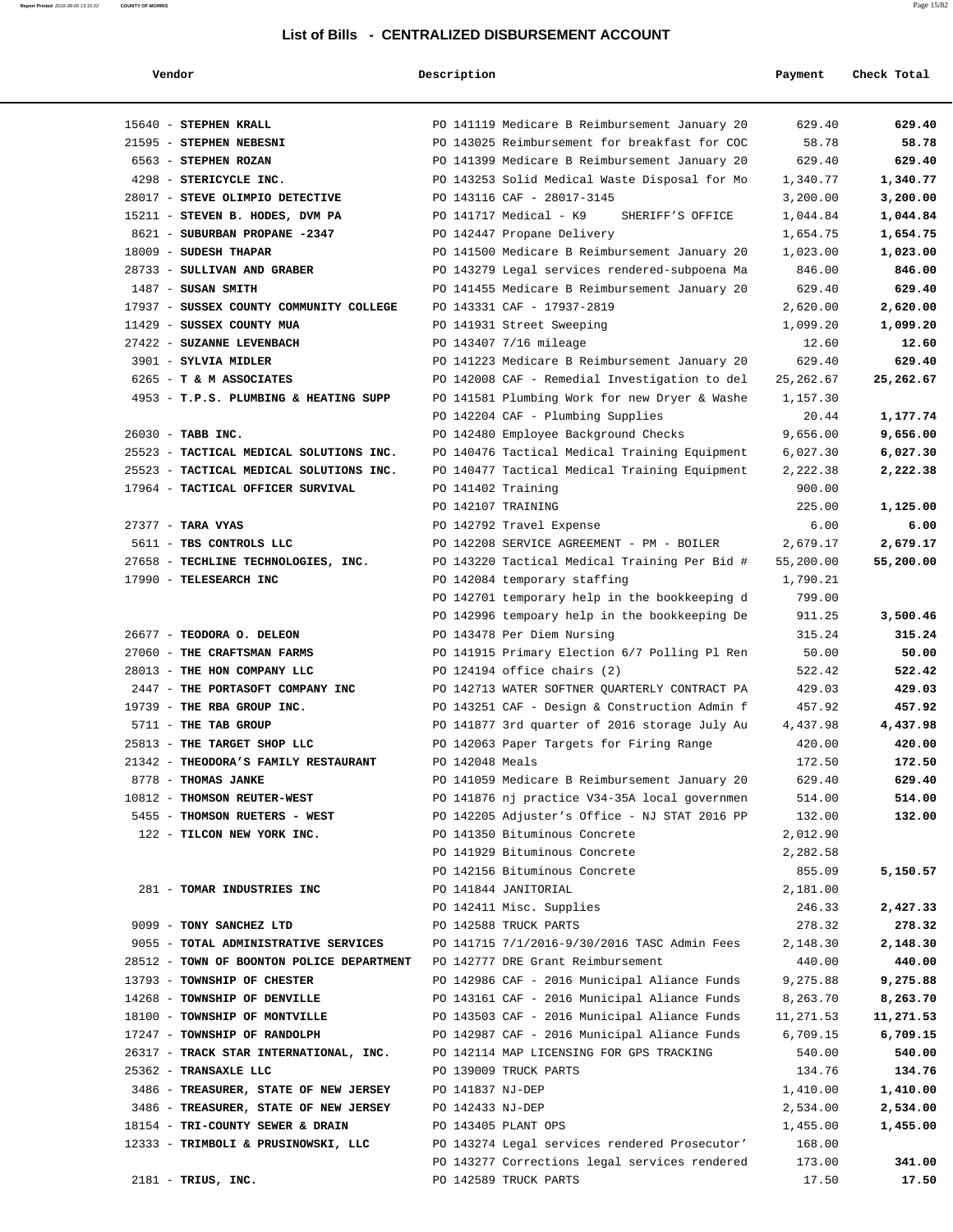#### **Report Printed** 2016-08-05 13:15:33 **COUNTY OF MORRIS** Page 16/82

#### **List of Bills - CENTRALIZED DISBURSEMENT ACCOUNT**

| Vendor                                                         | Description        |                                                                       | Payment            | Check Total         |
|----------------------------------------------------------------|--------------------|-----------------------------------------------------------------------|--------------------|---------------------|
|                                                                |                    |                                                                       |                    |                     |
| 24658 - U.S. BANK OPERATIONS CENTER                            |                    | PO 143540 Administrative Expenses                                     | 525.00             | 525.00              |
| 9285 - U.S. SECURITY ASSOCIATES, INC.                          |                    | PO 141572 CAF - Unarmed Security Guards                               | 13,876.31          |                     |
|                                                                |                    | PO 142159 Security Officer - 6/17/16-6/23/16                          | 1,868.80           |                     |
|                                                                |                    | PO 142165 Security Officer - 6/24/16-6/30/16                          | 1,773.90           | 17,519.01           |
| 436 - UNA HUTCHIN                                              |                    | PO 141050 Medicare B Reimbursement January 20                         | 629.40             | 629.40<br>18.54     |
| 18232 - UNITED PARCEL SERVICE<br>18233 - UNITED PARCEL SERVICE |                    | PO 142037 UPS Shipping Fees<br>PO 142299 summary of charges 6x7742    | 18.54<br>194.68    | 194.68              |
| 14707 - UNITED REFRIGERATION INC                               |                    | PO 141573 Repair to Unit Kitchen Ice Machine                          | 59.52              | 59.52               |
| 446 - UNITRONIX DATA SYSTEMS INC                               |                    | PO 142166 Software maintenance for 7/16                               | 6,137.20           | 6,137.20            |
| 15732 - UNIVERSAL UNIFORM SALES CO INC                         |                    | PO 141321 Uniforms - SHERIFF'S OFFICE                                 | 299.50             | 299.50              |
| 15732 - UNIVERSAL UNIFORM SALES CO INC                         |                    | PO 141729 Uniforms - SHERIFF'S OFFICE                                 | 1,167.00           | 1,167.00            |
| 15732 - UNIVERSAL UNIFORM SALES CO INC                         |                    | PO 142097 CAF - Contract Renewal uniforms                             | 959.00             | 959.00              |
| 15732 - UNIVERSAL UNIFORM SALES CO INC                         |                    | PO 142519 Uniforms - SHERIFF'S OFFICE                                 | 301.44             | 301.44              |
| 18285 - VAN CLEEF ENGINEERING ASSOC                            |                    | PO 133317 Quote for Professional Land Surveyi                         | 4,750.00           | 4,750.00            |
| $1286$ - VERIZON                                               |                    | PO 142527 MORRIS CTY SHERIFF'SOFC& INST                               | 39.90              | 39.90               |
| $1286 - VERIZON$                                               |                    | PO 142528 MORRIS CTY SHERIFF'SOFC& INST                               | 67.22              | 67.22               |
| $1286 - VERIZON$                                               |                    | PO 142687 Telephone pobox4833                                         | 328.94             | 328.94              |
| $1286$ - VERIZON                                               |                    | PO 142822 Prosecutor's Office PRI for Fax Ser                         | 797.43             | 797.43              |
| $1286$ - VERIZON                                               |                    | PO 142825 Monthly Data Circuit Services - 7 T                         | 7,003.64           | 7,003.64            |
| $1286$ - VERIZON                                               |                    | PO 143072 MORRIS CTY SHERIFF'S OFFICE & INST                          | 40.05              | 40.05               |
| 10502 - VERIZON BUSINESS                                       |                    | PO 142823 Morris County Internet Service Prov                         | 5,933.49           | 5,933.49            |
| 21097 - VERIZON BUSINESS                                       |                    | PO 142824 Centrex Voicemail Service - Deirdre                         | 99.51              | 99.51               |
| 1348 - VERIZON WIRELESS                                        |                    | PO 141323 Cell Phones                                                 | 831.90             |                     |
|                                                                |                    | PO 141736 Monthly Statement -                                         | 813.81             |                     |
|                                                                |                    | PO 142805 Wireless Service                                            | 80.04              |                     |
|                                                                |                    | PO 143295 VERIZON WIRELESS MOBILE SERVICE JUL                         | 9,506.13           |                     |
|                                                                |                    | PO 143295 VERIZON WIRELESS MOBILE SERVICE JUL                         | 303.22             | 11,535.10           |
| $20154$ - VERNA FRASER                                         |                    | PO 140974 Medicare B Reimbursement January 20                         | 629.40             | 629.40              |
| 8263 - VERNA KOLMAN                                            |                    | PO 141114 Medicare B Reimbursement January 20                         | 1,258.80           | 1,258.80            |
| 20910 - VERONICA VASSEL                                        |                    | PO 141626 Medicare B Reimbursement January 20                         | 629.40             | 629.40              |
| 28202 - VILLAGE SHOP RITE                                      |                    | PO 142543 "2016" Bethel Church - W. Schievell                         | 99.90              | 99.90               |
| 16028 - VINCENT MASSALONGO                                     |                    | PO 141192 Medicare B Reimbursement January 20                         | 629.40             | 629.40              |
| 14319 - VISITING NURSE ASSOC. OF                               |                    | PO 142894 giass 1609 respite                                          | 10,798.00          |                     |
|                                                                | PO 142977          | 16-14-076 CHAP OAA Title 1                                            | 21,557.00          |                     |
|                                                                |                    | PO 142978 16-14-076 CHAP SSBG<br>PO 142980 16-14-076 RESP. Title lllE | 23,753.00          |                     |
|                                                                |                    |                                                                       | 6,354.00           |                     |
| 25832 - VOIANCE LANGUAGE SERVICES, LLC                         |                    | PO 142981 16-14-076 MM Title 111B<br>PO 142733 Interpreter fees       | 1,123.00<br>598.50 | 63,585.00<br>598.50 |
| 25815 - VOLKER CRANE LLC                                       |                    | PO 142260 Design of Emegency Generator Projec                         | 6,700.00           | 6,700.00            |
| 6146 - W.B. MASON COMPANY INC                                  |                    | PO 142013 Telecom Stock                                               | 292.54             |                     |
|                                                                |                    | PO 142706 Office Supplies - WB Mason                                  | 64.40              |                     |
|                                                                |                    | PO 142053 Aging Exp - Confirming order                                | 76.21              |                     |
|                                                                | PO 142735 supplies |                                                                       | 43.09              |                     |
|                                                                |                    | PO 142186 **PLEASE ORDER** Folders, File Pock                         | 69.66              |                     |
|                                                                |                    | PO 142590 COFFEE RENTAL                                               | 105.97             |                     |
|                                                                |                    | PO 142298 office supplies                                             | 42.96              |                     |
|                                                                |                    | PO 142481 Resident Activities                                         | 65.96              | 760.79              |
| 6146 - W.B. MASON COMPANY INC                                  |                    | PO 142601 Office Supplies                                             | 249.28             |                     |
|                                                                |                    | PO 142639 Office Supplies                                             | 172.76             |                     |
|                                                                |                    | PO 142794 Data Processing Supplies                                    | 1,216.66           |                     |
|                                                                |                    | PO 143276 County Counsel Office - Office Supp                         | 70.92              |                     |
|                                                                |                    | PO 142703 Office Supplies - July                                      | 296.20             |                     |
|                                                                |                    | PO 142704 Office supplies for Medical Assista                         | 103.79             |                     |
|                                                                |                    | PO 142951 OFFICE SUPPLIES                                             | 566.27             |                     |
|                                                                |                    | PO 142889 6/16 office supplies                                        | 158.77             | 2,834.65            |
| 6146 - W.B. MASON COMPANY INC                                  |                    | PO 143003 mis. office supplies for election d                         | 514.64             |                     |
|                                                                |                    | PO 143080 OFFICE SUPPLIES                                             | 124.60             |                     |
|                                                                | PO 143092 Coffee   |                                                                       | 72.32              |                     |
|                                                                |                    | PO 143284 W.B. Mason Inv. I35476790                                   | 101.61             |                     |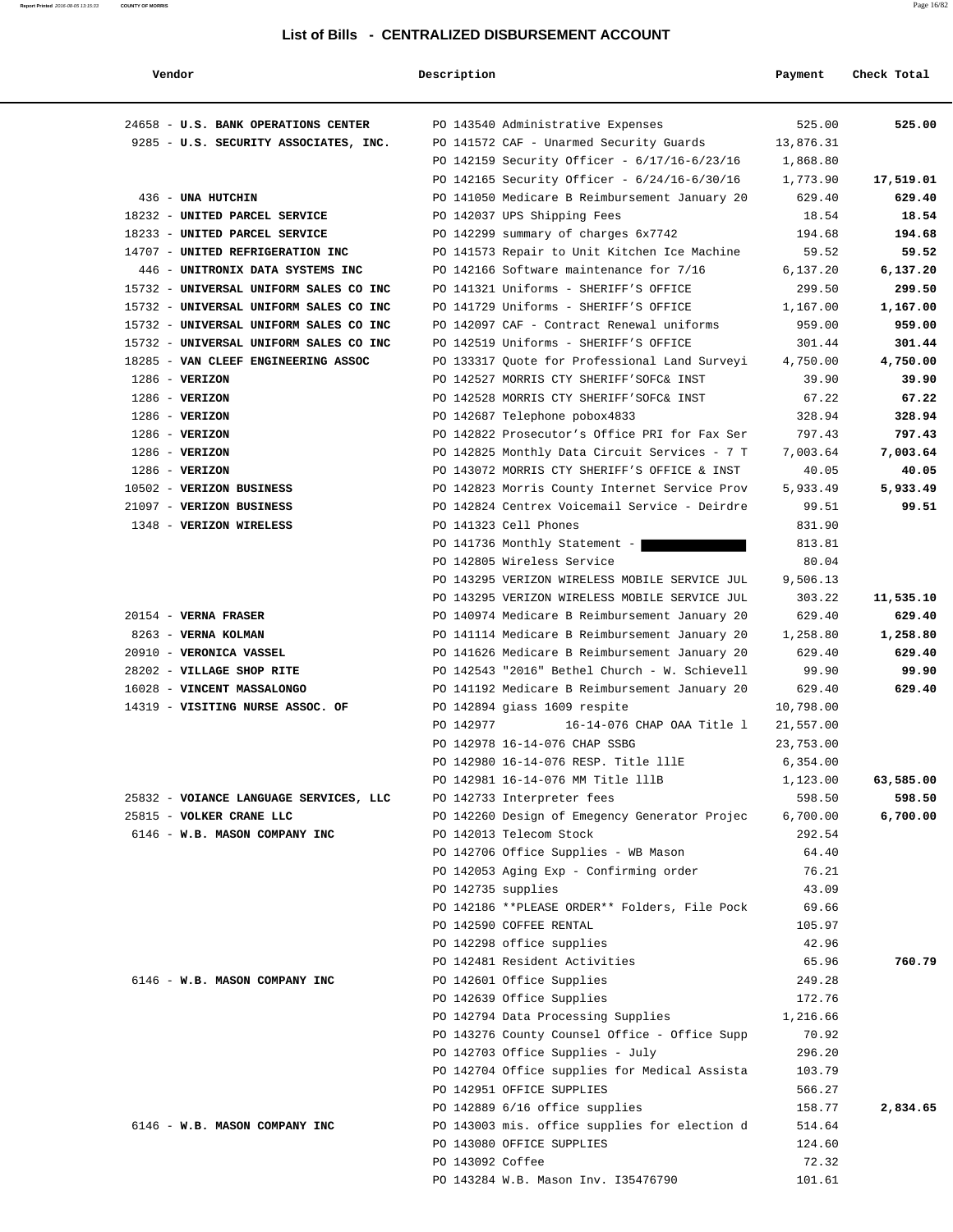| Vendor                                    | Description                                   | Payment   | Check Total |
|-------------------------------------------|-----------------------------------------------|-----------|-------------|
|                                           | PO 143650 Treasurer's & Adjuster's Office Sup | 256.08    | 1,069.25    |
| 27401 - WALLKILL GROUP INC                | PO 143254 CAF - Shower Suite Alterations      | 47,974.04 | 47,974.04   |
| 18359 - WALTER WALKER                     | PO 141642 Medicare B Reimbursement January 20 | 629.40    | 629.40      |
| 18388 - WARREN COUNTY COMMUNITY COLL.     | PO 143110 CAF - 18388-2433                    | 800.00    | 800.00      |
| 24231 - WATERS, MCPHERSON, MCNEILL, P.C.  | PO 143267 For Professional Legal Services-Fla | 2,632.21  | 2,632.21    |
| 24231 - WATERS, MCPHERSON, MCNEILL, P.C.  | PO 143269 Main and Changebridge Rds., Montvil | 48.00     | 48.00       |
| 24231 - WATERS, MCPHERSON, MCNEILL, P.C.  | PO 143270 Schooley's Mountain Road-legal serv | 833.35    | 833.35      |
| 24231 - WATERS, MCPHERSON, MCNEILL, P.C.  | PO 143271 North Main Street Ext.-Wharton lega | 336.00    | 336.00      |
| 24231 - WATERS, MCPHERSON, MCNEILL, P.C.  | PO 143272 Sussex Turnpike Improvement Proj.-1 | 7,279.00  | 7,279.00    |
| 13392 - WEBSTER PLUMBING &                | PO 140574 CAF - Labor Rates Plumbing & Heatin | 504.00    | 504.00      |
| 18452 - WHARTON BORO MUNICIPAL            | PO 143012 CAF - 2016 Municipal Aliance Funds  | 5,020.27  | 5,020.27    |
| 4677 - WHITEMARSH CORPORATION             | PO 142591 GAS PUMP EOUIPMENT                  | 1,570.71  | 1,570.71    |
| 10826 - WHITES HEALTHCARE ENTERPRISES INC | PO 142780 Supply of Medicines for the Month o | 384.81    | 384.81      |
| 453 - WHITES HEALTHCARE ENTERPRISES INC   | PO 142789 June supply of medicine             | 474.75    | 474.75      |
| 18469 - WIDMER TIME RECORDER CO. INC.     | PO 141920 Invoice 00219431 Service Contract f | 480.00    | 480.00      |
| 21372 - WILLIAM JOHNSON                   | PO 141064 Medicare B Reimbursement January 20 | 1,258.80  | 1,258.80    |
| 11998 - WILLIAM KELLY                     | PO 141087 Medicare B Reimbursement January 20 | 629.40    | 629.40      |
| 15625 - WILLIAM KNIGHT                    | PO 141110 Medicare B Reimbursement January 20 | 629.40    | 629.40      |
| 24213 - WILLIAM WILLIS                    | PO 141666 Medicare B Reimbursement January 20 | 1,258.80  | 1,258.80    |
| 25391 - WILLIE CHAVIS                     | PO 140847 Medicare B Reimbursement January 20 | 1,258.80  | 1,258.80    |
| $10991 - WINSTON YAW$                     | PO 141677 Medicare B Reimbursement January 20 | 629.40    | 629.40      |
| $18564$ - XEROX CORP                      | PO 141879 meter read 5/20/16to 6/30/16        | 24.24     | 24.24       |
| 20460 - XTREME GRAPHIX LLC                | PO 142592 AUTO PARTS/LABOR                    | 305.00    | 305.00      |
| $27099 - YE S WANG$                       | PO 141647 Medicare B Reimbursement January 20 | 2,923.20  | 2,923.20    |
| 24271 - YVONNE LYKEN                      | PO 141162 Medicare B Reimbursement January 20 | 629.40    | 629.40      |
| 24208 - ZUFALL HEALTH CENTER              | PO 142979 16-14-102 ISS OAA                   | 17,052.00 | 17,052.00   |
|                                           |                                               |           |             |

TOTAL **4,574,912.48**

 **Total to be paid from Fund 01 Current Fund 2,886,556.47 Total to be paid from Fund 02 Grant Fund 392,529.66 Total to be paid from Fund 04 County Capital 1,157,878.50 Total to be paid from Fund 13 Dedicated Trust 137,947.85**

 **------------- 4,574,912.48**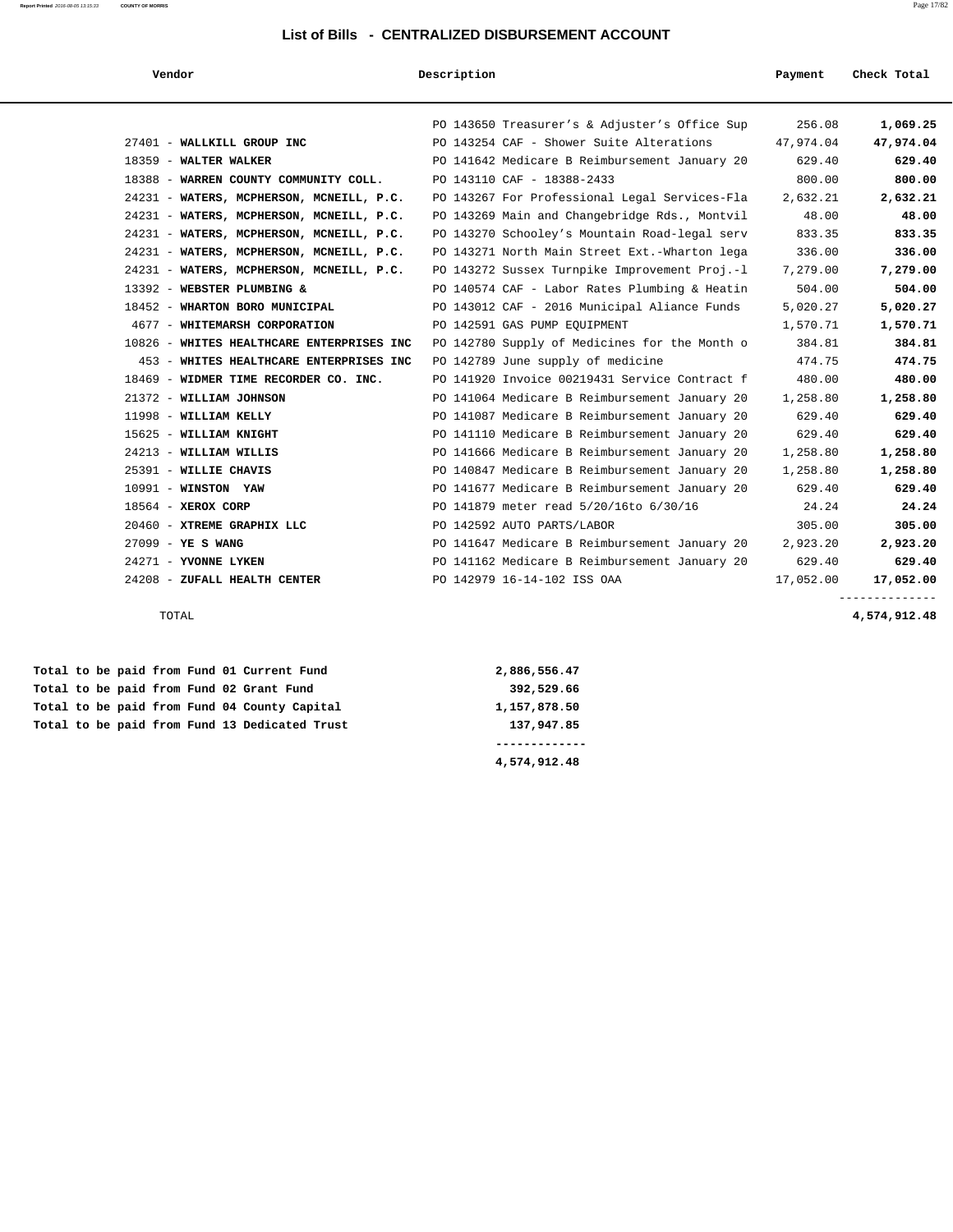**Report Printed** 2016-08-05 13:15:51 **COUNTY OF MORRIS** Page 18/82

# **List of Bills (Department/Account Detail) - CENTRALIZED DISBURSEMENT ACCOUNT**

| Account | <b>PO #</b> | Vendor | Description | Payment | Account Total |
|---------|-------------|--------|-------------|---------|---------------|
|         |             |        |             |         |               |

## **Current Fund**

## **County Administrator**

|                                             | 143125 JAIME KLENETSKY                  | NJ Transit round trip to NYC conference  | 28.00     |              |
|---------------------------------------------|-----------------------------------------|------------------------------------------|-----------|--------------|
|                                             | 143125 JAIME KLENETSKY                  | MTA subway to conference                 | 10.00     |              |
|                                             | 143125 JAIME KLENETSKY                  | Taxi from conference to Penn Station     | 11.15     |              |
|                                             | 143125 JAIME KLENETSKY                  | NJ Transit round trip to NYC conference  | 28.00     |              |
|                                             | 143125 JAIME KLENETSKY                  | 7/1/16 Airfare to and from NAGW conferen | 393.96    |              |
| $01 - 201 - 20 - 100100 - 039$              | <i>Education Schools &amp; Training</i> | TOTAL FOR ACCOUNT                        |           | 471.11       |
|                                             | 141826 PAPER MART INC                   | Copy paper supply                        | 119.20    |              |
| 01-201-20-100100-058                        | Office Supplies & Stationery            | TOTAL FOR ACCOUNT                        |           | 119.20       |
|                                             | 143596 COUNTY OF MORRIS                 | 2ND HALF OF JULY 2016 METERED MAIL       | 9.64      |              |
| 01-201-20-100100-068                        | Postage & Metered Mail                  | TOTAL FOR ACCOUNT                        |           | 9.64         |
|                                             | 139202 CARAHSOFT TECHNOLOGY CORPORATION | Agenda and Minutes 1/1/16 - 12/31/16     | 17,450.00 |              |
|                                             | 142945 LAWRENCE RAGONESE                | Engraving framed Courthouse photo for Ju | 10.00     |              |
|                                             | 142945 LAWRENCE RAGONESE                | Reproduction and cropping of Courthouse  | 10.70     |              |
| 01-201-20-100100-084 Other Outside Services |                                         | TOTAL FOR ACCOUNT                        |           | 17,470.70    |
|                                             |                                         |                                          |           | ============ |
|                                             | TOTAL for County Administrator          |                                          |           | 18,070.65    |
|                                             |                                         |                                          |           |              |

 **Personnel** 

| 143596 COUNTY OF MORRIS<br>Postage & Metered Mail<br>01-201-20-105100-068                        | 2ND HALF OF JULY 2016 METERED MAIL<br>TOTAL FOR ACCOUNT       | 38.56<br>38.56 |
|--------------------------------------------------------------------------------------------------|---------------------------------------------------------------|----------------|
| 142878 NESTLE WATERS NORTH AMERICA INC.<br>Other Administrative Supplies<br>01-201-20-105100-095 | 6/15/16-7/14/16 Acct#0436628846, Inv#06G<br>TOTAL FOR ACCOUNT | 21.93<br>21.93 |
| TOTAL for Personnel                                                                              |                                                               | 60.49          |

#### **Board of Chosen Freeholders**

|                      | 142139 OFFICE CONCEPTS GROUP, INC. | Folders                             | 11.97  |
|----------------------|------------------------------------|-------------------------------------|--------|
|                      | 142139 OFFICE CONCEPTS GROUP, INC. | Ink Stamps                          | 5.78   |
|                      | 142139 OFFICE CONCEPTS GROUP, INC. | Pens                                | 7.88   |
|                      | 142139 OFFICE CONCEPTS GROUP, INC. | Labels                              | 11.40  |
| 01-201-20-110100-058 | Office Supplies & Stationery       | TOTAL FOR ACCOUNT                   | 37.03  |
|                      |                                    |                                     |        |
|                      | 143596 COUNTY OF MORRIS            | 2ND HALF OF JULY 2016 METERED MAIL  | 180.61 |
|                      | 143596 COUNTY OF MORRIS            | 2ND HALF OF JULY 2016 METERED MAIL  | 135.78 |
| 01-201-20-110100-068 | Postage & Metered Mail             | TOTAL FOR ACCOUNT                   | 316.39 |
|                      |                                    |                                     |        |
|                      | 143005 JEFFREY PAUL                | Youth Academy expenses per attached | 498.38 |
| 01-201-20-110100-079 | Special Projects                   | TOTAL FOR ACCOUNT                   | 498.38 |
|                      |                                    |                                     |        |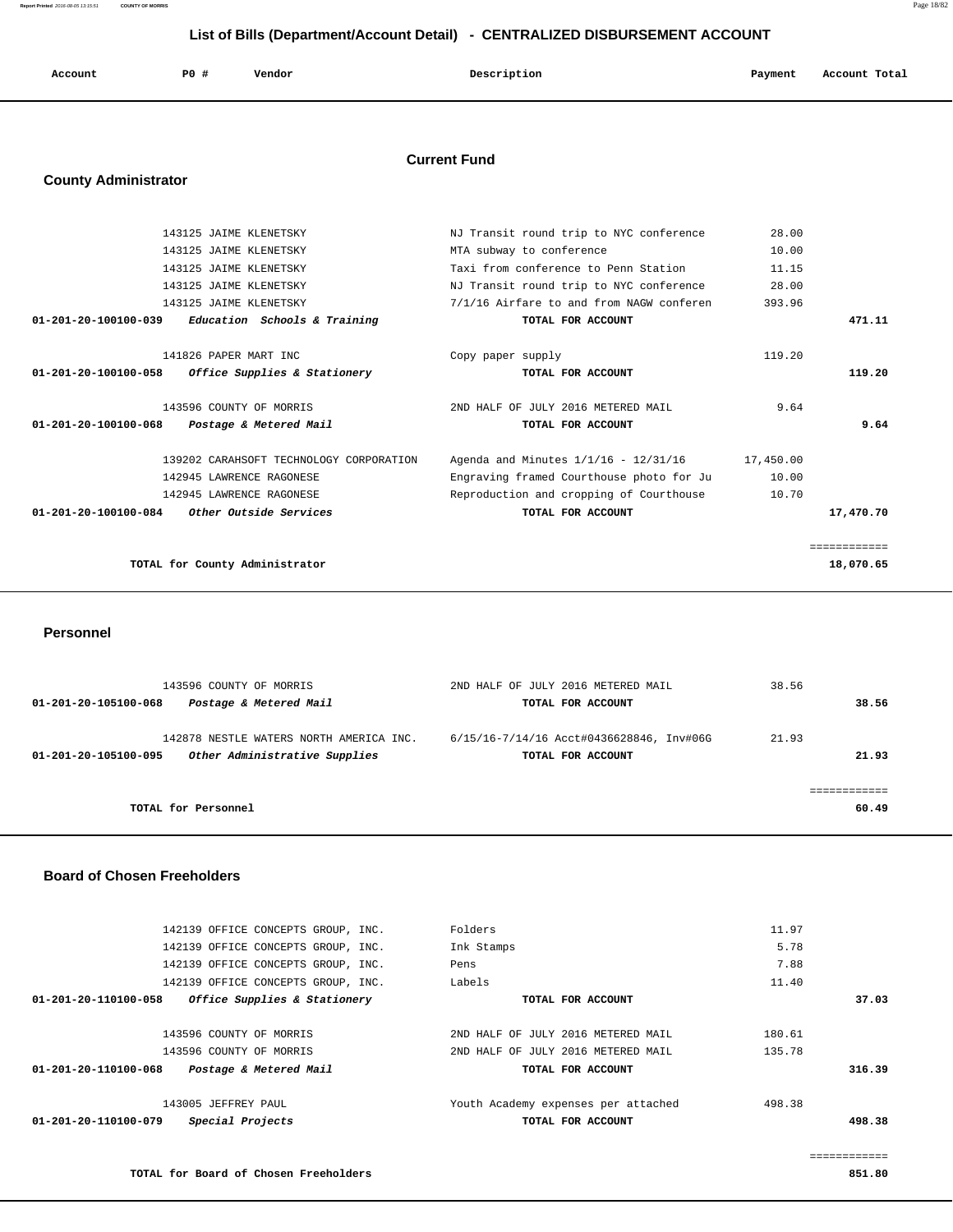**Report Printed** 2016-08-05 13:15:51 **COUNTY OF MORRIS** Page 19/82

| Account                        | PO#<br>Vendor                  | Description                               | Payment | Account Total |
|--------------------------------|--------------------------------|-------------------------------------------|---------|---------------|
|                                |                                |                                           |         |               |
| <b>Clerk of the Board</b>      |                                |                                           |         |               |
|                                | 142992 DAILY RECORD            | ASB-70021774 - Capital Budget Amendment   | 417.80  |               |
|                                | 142955 DAILY RECORD            | ASB-70021774 - 1. CAPITAL IMPROVEMENT FUN | 68.44   |               |
|                                | 142955 DAILY RECORD            | 2. BOND ORDINANCE PROVIDING FOR THE REPLA | 76.36   |               |
|                                | 142955 DAILY RECORD            | 3. BOND ORDINANCE PROVIDING FOR THE REPLA | 74.60   |               |
|                                | 142955 DAILY RECORD            | 4. BOND ORDINANCE PROVIDING FOR THE ACQUI | 75.48   |               |
|                                | 143065 DAILY RECORD            | ASB-03668474 BIDS 65 & 66<br>07/19/16     | 80.76   |               |
|                                | 143065 DAILY RECORD            | ASB-03668474 FILE 16-62<br>07/15/16       | 57.88   |               |
| $01 - 201 - 20 - 110105 - 022$ | Advertising                    | TOTAL FOR ACCOUNT                         |         | 851.32        |
|                                | 142294 MORRIS COUNTY LEAGUE OF | MCLOM membership Dues                     | 50.00   |               |
| 01-201-20-110105-023           | Associations and Memberships   | TOTAL FOR ACCOUNT                         |         | 50.00         |
|                                |                                |                                           |         |               |

#### **Clerk of the Board**

|        | 68.44 | ASB-70021774 - 1. CAPITAL IMPROVEMENT FUN | 142955 DAILY RECORD                                         |
|--------|-------|-------------------------------------------|-------------------------------------------------------------|
|        | 76.36 | 2. BOND ORDINANCE PROVIDING FOR THE REPLA | 142955 DAILY RECORD                                         |
|        | 74.60 | 3. BOND ORDINANCE PROVIDING FOR THE REPLA | 142955 DAILY RECORD                                         |
|        | 75.48 | 4. BOND ORDINANCE PROVIDING FOR THE ACOUI | 142955 DAILY RECORD                                         |
|        | 80.76 | ASB-03668474 BIDS 65 & 66 07/19/16        | 143065 DAILY RECORD                                         |
|        | 57.88 | ASB-03668474 FILE 16-62 07/15/16          | 143065 DAILY RECORD                                         |
| 851.32 |       | TOTAL FOR ACCOUNT                         | $01 - 201 - 20 - 110105 - 022$ Advertising                  |
|        | 50.00 | MCLOM membership Dues                     | 142294 MORRIS COUNTY LEAGUE OF                              |
| 50.00  |       | TOTAL FOR ACCOUNT                         | 01-201-20-110105-023 Associations and Memberships           |
|        | 52.50 | 81/2x14 copy paper                        | 142148 PAPER MART INC                                       |
|        | 30.02 | Address labels                            | 142735 W.B. MASON COMPANY INC                               |
|        | 3.17  | Sealing Tape                              | 142735 W.B. MASON COMPANY INC                               |
|        | 6.09  | BIC Atlantis                              | 142735 W.B. MASON COMPANY INC                               |
|        | 3.81  | Post it Notes                             | 142735 W.B. MASON COMPANY INC                               |
| 95.59  |       | TOTAL FOR ACCOUNT                         | $01-201-20-110105-058$ Office Supplies & Stationery         |
|        | 80.00 | 2 boxes of folgers coffee                 | 143108 AMERICAN VENDING COFFEE                              |
|        | 6.00  | delivery charge                           | 143108 AMERICAN VENDING COFFEE                              |
|        | 60.00 | Receipts for the Daily Record and Star 1  | 143049 JANET DONALDSON                                      |
| 146.00 |       | TOTAL FOR ACCOUNT                         | 01-201-20-110105-095 Other Administrative Supplies          |
|        | 40.86 |                                           | 142138 OFFICE CONCEPTS GROUP, INC. Copy Paper dated12/24/15 |
|        | 3.23  |                                           | 142138 OFFICE CONCEPTS GROUP, INC. Correction Tape          |
|        |       | TOTAL FOR ACCOUNT                         | $01-203-20-110105-058$ (2015) Office Supplies & Stationery  |

## **County Clerk**

| temporary service in the bookkeeping dep<br>799.00  | 142701 TELESEARCH INC          |                                |
|-----------------------------------------------------|--------------------------------|--------------------------------|
| temporary help in the bookkeeping dept.<br>911.25   | 142996 TELESEARCH INC          |                                |
| TOTAL FOR ACCOUNT<br>1,710.25                       | Outside Salaries & Wages       | $01 - 201 - 20 - 120100 - 016$ |
|                                                     |                                |                                |
| 514.00<br>nj practice V34-35A local government cus  | 141876 THOMSON REUTER-WEST     |                                |
| 514.00<br>TOTAL FOR ACCOUNT                         | <b>Books &amp; Periodicals</b> | 01-201-20-120100-028           |
|                                                     |                                |                                |
| 227.43<br>COUNTY CLERK                              | 143295 VERIZON WIRELESS        |                                |
| 227.43<br>TOTAL FOR ACCOUNT                         | Cellular Phones/Pagers         | $01 - 201 - 20 - 120100 - 031$ |
|                                                     |                                |                                |
| meter read on the Xerox 7335 5/20/16 to<br>24.24    | 141879 XEROX CORP              |                                |
| 24.24<br>TOTAL FOR ACCOUNT                          | Equipment Service Agreements   | 01-201-20-120100-044           |
|                                                     |                                |                                |
| 3rd quarter of 2016 storage July August<br>4,437.98 | 141877 THE TAB GROUP           |                                |
| 4,437.98<br>TOTAL FOR ACCOUNT                       | Other General Expenses         | 01-201-20-120100-059           |
|                                                     |                                |                                |
| 2ND HALF OF JULY 2016 METERED MAIL<br>2,175.36      | 143596 COUNTY OF MORRIS        |                                |
| 2,175.36<br>TOTAL FOR ACCOUNT                       | Postage & Metered Mail         | 01-201-20-120100-068           |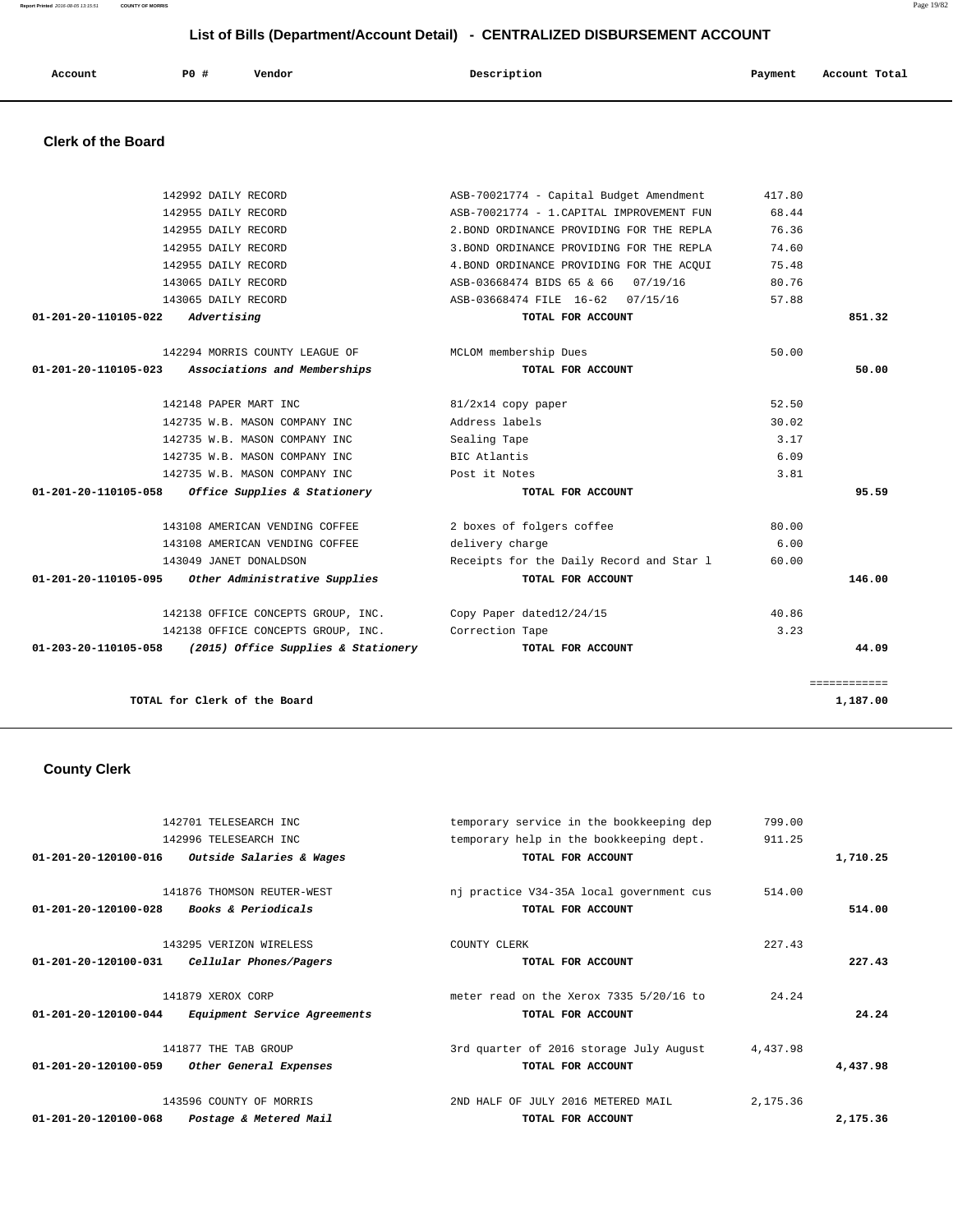| Account                        | PO#                               | Vendor                                                                   | Description                                                   | Payment | Account Total            |
|--------------------------------|-----------------------------------|--------------------------------------------------------------------------|---------------------------------------------------------------|---------|--------------------------|
| <b>County Clerk</b>            |                                   |                                                                          |                                                               |         |                          |
| $01 - 201 - 20 - 120100 - 069$ | 142757 PAPER MART INC<br>Printing |                                                                          | supreme multi white 8 1/2x11 20# product<br>TOTAL FOR ACCOUNT | 428.25  | 467.21                   |
| 01-201-20-120100-084           |                                   | 142299 UNITED PARCEL SERVICE<br>Other Outside Services                   | summary on account #6x7742 service charg<br>TOTAL FOR ACCOUNT | 194.68  | 194.68                   |
| $01 - 201 - 20 - 120100 - 095$ |                                   | 142959 NESTLE WATERS NORTH AMERICA INC.<br>Other Administrative Supplies | bottled water and rental for account # 0<br>TOTAL FOR ACCOUNT | 65.76   | 65.76                    |
| 01-201-20-120100-185           | 143002 ANN F. GROSSI<br>Food      |                                                                          | petty cash BJ wholesale clue for BD cake<br>TOTAL FOR ACCOUNT | 17.99   | 17.99                    |
|                                | TOTAL for County Clerk            |                                                                          |                                                               |         | ============<br>9,834.90 |

# **County Board of Elections**

| 141920 WIDMER TIME RECORDER CO. INC.                    | Service Contract for Time Stamp Serial # | 480.00   |              |
|---------------------------------------------------------|------------------------------------------|----------|--------------|
| $01-201-20-121100-039$ Education Schools & Training     | TOTAL FOR ACCOUNT                        |          | 480.00       |
|                                                         |                                          |          |              |
| 141922 GRACE EPISCOPAL CHURCH                           | June 7, 2016 Primary Election Polling Pl | 50.00    |              |
| 141918 PARSIPPANY-TROY HILLS                            | June 7, 2016 Primary Election Polling Pl | 50.00    |              |
| 141915 THE CRAFTSMAN FARMS                              | June 7, 2016 Primary Election Polling Pl | 50.00    |              |
| 141914 SAINT ANN CHURCH                                 | June 7, 2016 Primary Election Polling Pl | 50.00    |              |
| 141914 SAINT ANN CHURCH                                 | November 4, 2014 General Election Pollin | 50.00    |              |
| 141914 SAINT ANN CHURCH                                 | June 4, 2013 Primary Election Polling Pl | 50.00    |              |
| 141914 SAINT ANN CHURCH                                 | November 5, 2013 General Election Pollin | 50.00    |              |
| 141917 SENIOR CITIZENS OF LONG HILL                     | June 7, 2016 Primary Election Polling Pl | 50.00    |              |
| 141921 ALL SAINT'S EPISCOPAL CHURCH                     | June 7, 2016 Primary Election Polling Pl | 50.00    |              |
| 01-201-20-121100-067<br>Polling Place Rental            | TOTAL FOR ACCOUNT                        |          | 450.00       |
|                                                         |                                          |          |              |
| 143596 COUNTY OF MORRIS                                 | 2ND HALF OF JULY 2016 METERED MAIL       | 3,108.72 |              |
| 01-201-20-121100-068 Postage & Metered Mail             | TOTAL FOR ACCOUNT                        |          | 3,108.72     |
| 142521 RICOH AMERICAS CORPORATION                       | Ricoh MPC3003S Copier - S/N E155MC61561  | 652.46   |              |
| $01 - 201 - 20 - 121100 - 164$ Office Machines - Rental | TOTAL FOR ACCOUNT                        |          | 652.46       |
| 141914 SAINT ANN CHURCH                                 | June 2, 2015 Primary Election Polling Pl | 50.00    |              |
| 141914 SAINT ANN CHURCH                                 | November 3, 2015 General Election Pollin | 50.00    |              |
| 01-203-20-121100-067 (2015) Polling Place Rental        | TOTAL FOR ACCOUNT                        |          | 100.00       |
|                                                         |                                          |          |              |
|                                                         |                                          |          | ============ |
| TOTAL for County Board of Elections                     |                                          |          | 4,791.18     |

## **Superintendent of Elections**

| 140438 CCG MARKETING SOLUTIONS            | June 7, 2016 Primary Election Addressing | 33,446.58 |           |
|-------------------------------------------|------------------------------------------|-----------|-----------|
| Ballot Addressing<br>01-201-20-121105-026 | TOTAL FOR ACCOUNT                        |           | 33,446.58 |
|                                           |                                          |           |           |
| 143284 W.B. MASON COMPANY INC             | Item #SOF48102 Cord Handset 12'Coil BK   | 38.04     |           |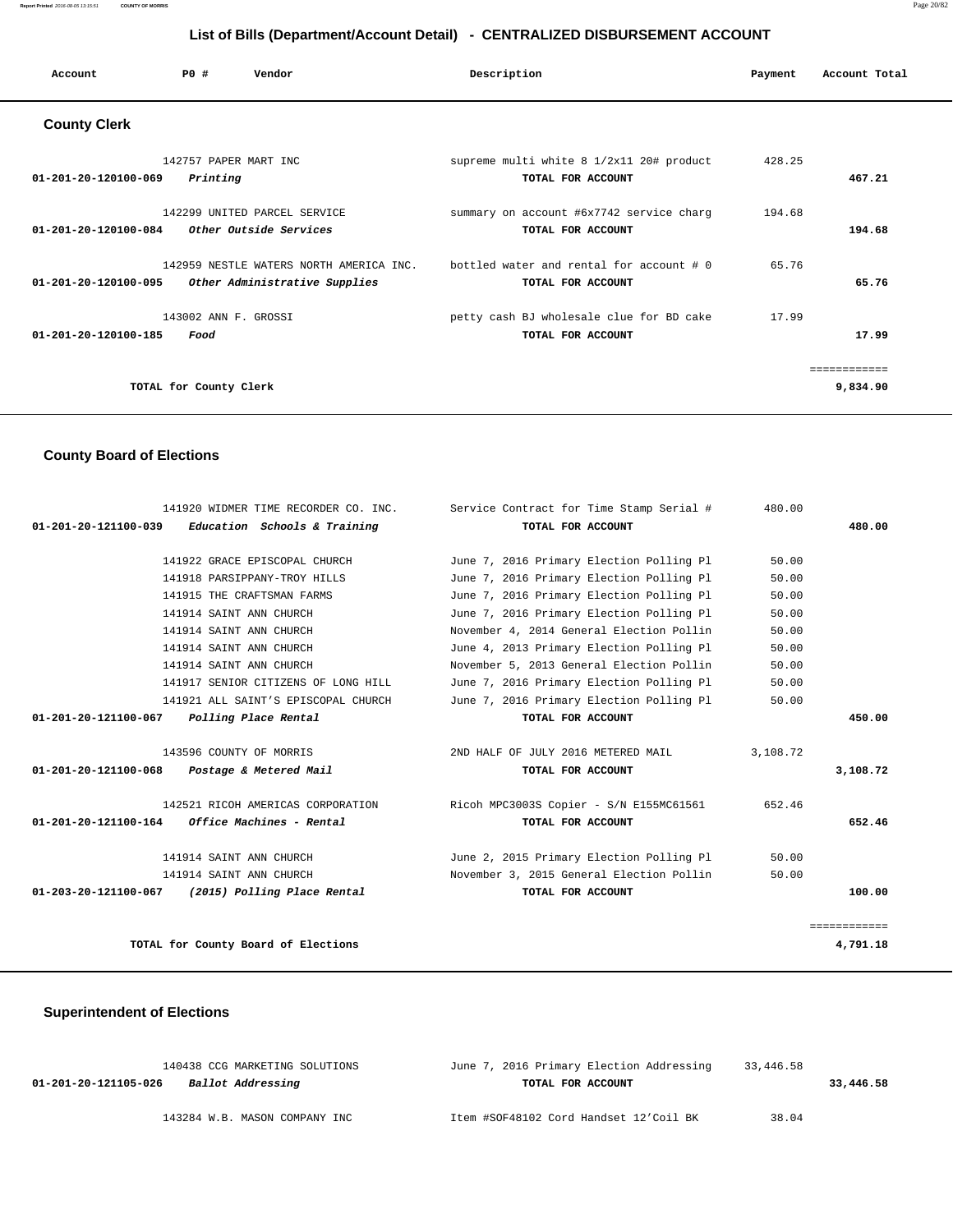**Report Printed** 2016-08-05 13:15:51 **COUNTY OF MORRIS** Page 21/82

# **List of Bills (Department/Account Detail) - CENTRALIZED DISBURSEMENT ACCOUNT**

| Account                            | Vendor<br>PO#                                                                                   | Description                                                                                                                     | Payment                | Account Total             |
|------------------------------------|-------------------------------------------------------------------------------------------------|---------------------------------------------------------------------------------------------------------------------------------|------------------------|---------------------------|
| <b>Superintendent of Elections</b> |                                                                                                 |                                                                                                                                 |                        |                           |
|                                    | 143284 W.B. MASON COMPANY INC<br>143284 W.B. MASON COMPANY INC<br>143284 W.B. MASON COMPANY INC | Item #FALDSXLPW Cleaner, Dust-Off, 10oz<br>Item #UNV63568 Envelope, Dept 10x13, Tie<br>Item#BICBL11YW HILIGHTER, BRITELINER, YW | 11.80<br>14.99<br>6.72 |                           |
| 01-201-20-121105-058               | Office Supplies & Stationery                                                                    | TOTAL FOR ACCOUNT                                                                                                               |                        | 101.61                    |
| 01-201-20-121105-068               | 140361 POSTMASTER<br>143596 COUNTY OF MORRIS<br>Postage & Metered Mail                          | DEPOSIT TO BE MADE IN "RETURNED SAMPLE B<br>2ND HALF OF JULY 2016 METERED MAIL<br>TOTAL FOR ACCOUNT                             | 5,000.00<br>20.11      | 5,020.11                  |
| 01-201-20-121105-076               | 141919 D. C. EXPRESS INC<br>141921 ALL SAINT'S EPISCOPAL CHURCH<br>School Board Elections       | Voting Machine Delivery & Pick-up to Mor<br>March 8, 2016 Watchung Hills Regional HS<br>TOTAL FOR ACCOUNT                       | 95.00<br>50.00         | 145.00                    |
| 01-201-20-121105-095               | 143071 NESTLE WATERS NORTH AMERICA INC.<br>Other Administrative Supplies                        | Water & Rental for 6/1/16 thru 6/30/16<br>TOTAL FOR ACCOUNT                                                                     | 39.06                  | 39.06                     |
|                                    | TOTAL for Superintendent of Elections                                                           |                                                                                                                                 |                        | ============<br>38,752.36 |

# **County Elections (Cty Clerk)**

| courier for the delivery of the bags to<br>297.50    |                                                                           |
|------------------------------------------------------|---------------------------------------------------------------------------|
| TOTAL FOR ACCOUNT                                    | 297.50                                                                    |
|                                                      |                                                                           |
|                                                      |                                                                           |
| Office Supplies & Stationery<br>TOTAL FOR ACCOUNT    | 514.64                                                                    |
| 61.85<br>2ND HALF OF JULY 2016 METERED MAIL          |                                                                           |
| Postage & Metered Mail<br>TOTAL FOR ACCOUNT          | 61.85                                                                     |
| brown kraft envelopes osss booklet peel&<br>2,344.65 |                                                                           |
| white wove hitchhiker envelope #10 24# d<br>2,963.40 |                                                                           |
| brown kraft envelope #11 24# official el<br>768.75   |                                                                           |
| TOTAL FOR ACCOUNT                                    | 6,076.80                                                                  |
| petty cash Kings for the refreshments fo<br>64.96    |                                                                           |
| TOTAL FOR ACCOUNT                                    | 64.96                                                                     |
|                                                      | . = = = = = = = = = = =                                                   |
| TOTAL for County Elections (Cty Clerk)               | 7,015.75                                                                  |
|                                                      | labels and mis office supplies<br>143003 W.B. MASON COMPANY INC<br>514.64 |

# **County Treasurer**

| Postage & Metered Mail<br>01-201-20-130100-068       | TOTAL FOR ACCOUNT                    |        | 446.86 |
|------------------------------------------------------|--------------------------------------|--------|--------|
| 143596 COUNTY OF MORRIS                              | 2ND HALF OF JULY 2016 METERED MAIL   | 446.86 |        |
| Office Supplies & Stationery<br>01-201-20-130100-058 | TOTAL FOR ACCOUNT                    |        | 505.21 |
| 143650 W.B. MASON COMPANY INC                        | Printer Toner, AP                    | 133.71 |        |
| 142180 PAPER MART INC                                | Branch/FC Copy L White 8.5x14        | 73.50  |        |
| 142180 PAPER MART INC                                | Supreme Multi White 92 Bright 8.5x11 | 298.00 |        |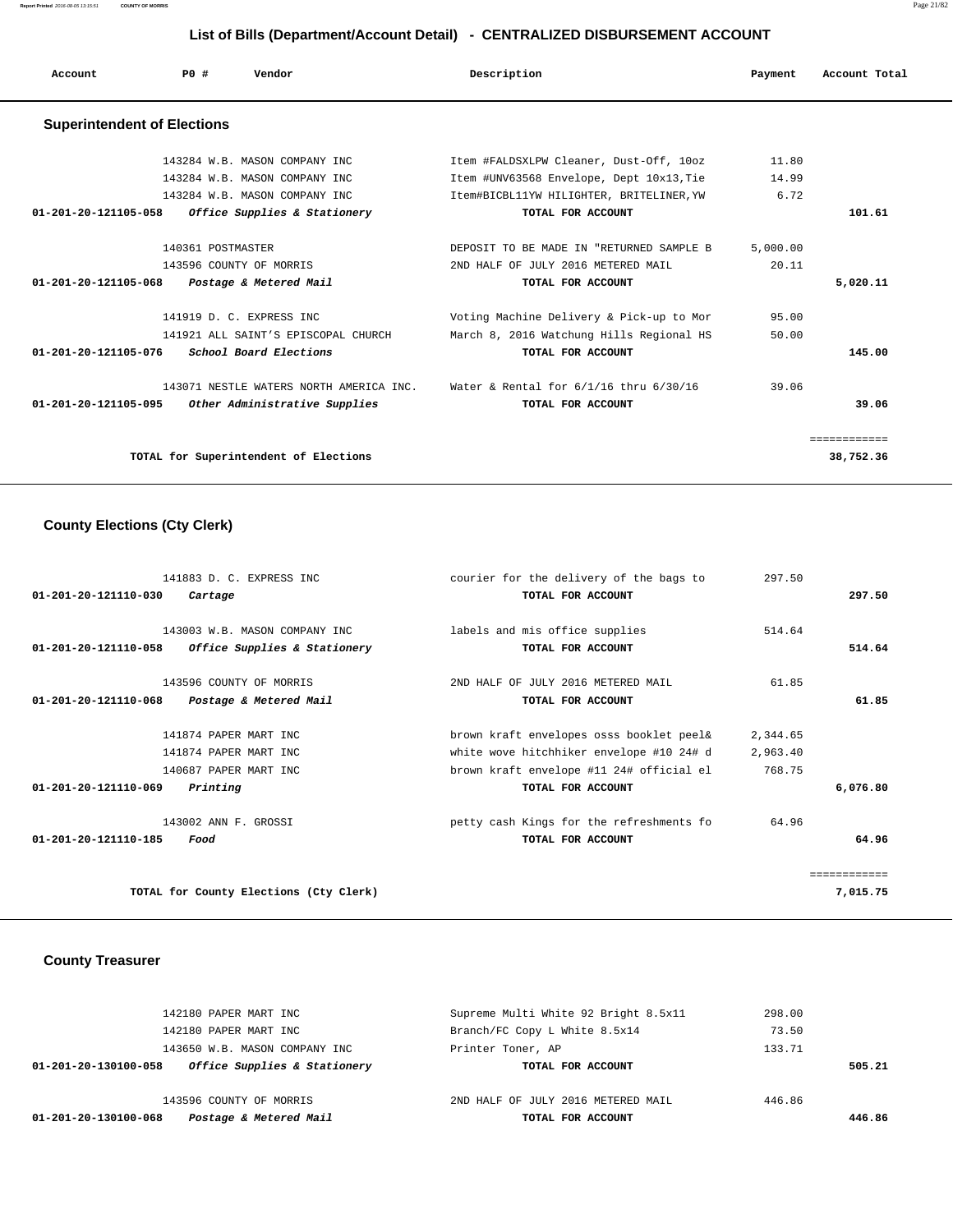**Report Printed** 2016-08-05 13:15:51 **COUNTY OF MORRIS** Page 22/82

# **List of Bills (Department/Account Detail) - CENTRALIZED DISBURSEMENT ACCOUNT**

| Account                 | PO#                        | Vendor                             | Description |                                         | Payment | Account Total |
|-------------------------|----------------------------|------------------------------------|-------------|-----------------------------------------|---------|---------------|
| <b>County Treasurer</b> |                            |                                    |             |                                         |         |               |
| 01-201-20-130100-078    |                            | Software Maintenance               |             | TOTAL FOR ACCOUNT                       |         | 3,900.00      |
|                         |                            | 143540 U.S. BANK OPERATIONS CENTER |             | Admin Expenses Cty of Morris Guaranteed | 175.00  |               |
|                         |                            | 143540 U.S. BANK OPERATIONS CENTER |             | Admin Expenses Cty of Morris Guaranteed | 350.00  |               |
| 01-201-20-130100-084    |                            | Other Outside Services             |             | TOTAL FOR ACCOUNT                       |         | 525.00        |
|                         |                            |                                    |             |                                         |         | ============  |
|                         | TOTAL for County Treasurer |                                    |             |                                         |         | 5,377.07      |

# **Purchasing Division**

| $01 - 201 - 20 - 130105 - 044$                  | 143298 RICOH AMERICAS CORPORATION<br>Equipment Service Agreements        |            | Cost per Copy Rental Agreement, 2st Otr,<br>TOTAL FOR ACCOUNT                                | 14,314.72        | 14,314.72 |
|-------------------------------------------------|--------------------------------------------------------------------------|------------|----------------------------------------------------------------------------------------------|------------------|-----------|
| 142344 PAPER MART INC<br>01-201-20-130105-058   | 142206 OFFICE CONCEPTS GROUP, INC.<br>Office Supplies & Stationery       |            | Folding Machine for Purchasing Office<br>8 1/2 x 11 SUPREME MULTI WHITE<br>TOTAL FOR ACCOUNT | 652.48<br>298.00 | 950.48    |
| 143596 COUNTY OF MORRIS<br>01-201-20-130105-068 | Postage & Metered Mail                                                   |            | 2ND HALF OF JULY 2016 METERED MAIL<br>TOTAL FOR ACCOUNT                                      | 172.54           | 172.54    |
| 01-201-20-130105-095                            | 142956 NESTLE WATERS NORTH AMERICA INC.<br>Other Administrative Supplies | 0434495552 | 06/15/16-07/14/16<br>TOTAL FOR ACCOUNT                                                       | 28.91            | 28.91     |
| TOTAL for Purchasing Division                   |                                                                          |            |                                                                                              |                  | 15,466.65 |

#### **Office Services**

| 143640 NESTLE WATERS NORTH AMERICA INC.              | 0434565925, Water Cooler Rental - 6/15/1 | 0.99      |           |
|------------------------------------------------------|------------------------------------------|-----------|-----------|
| 143640 NESTLE WATERS NORTH AMERICA INC.              | Water, Mailroom 6/15/16-7/14/16          | 10.47     |           |
| Office Supplies & Stationery<br>01-201-20-130110-058 | TOTAL FOR ACCOUNT                        |           | 11.46     |
| 143596 COUNTY OF MORRIS                              | 2ND HALF OF JULY 2016 METERED MAIL       | 7.38      |           |
| 01-201-20-130110-068<br>Postage & Metered Mail       | TOTAL FOR ACCOUNT                        |           | 7.38      |
| 143669 COUNTY COLLEGE OF MORRIS                      | PRINTING AS PER CONTRACT JULY 2016       | 16,256.25 |           |
| 01-201-20-130110-069<br>Printing                     | TOTAL FOR ACCOUNT                        |           | 16,256.25 |
|                                                      |                                          |           |           |
| TOTAL for Office Services                            |                                          |           | 16,275.09 |

# **Information Technology Div**

|                      | 142043 GMIS INTERNATIONAL    | GMIS International Membership | 200.00 |
|----------------------|------------------------------|-------------------------------|--------|
| 01-201-20-140100-023 | Associations and Memberships | TOTAL FOR ACCOUNT             | 200.00 |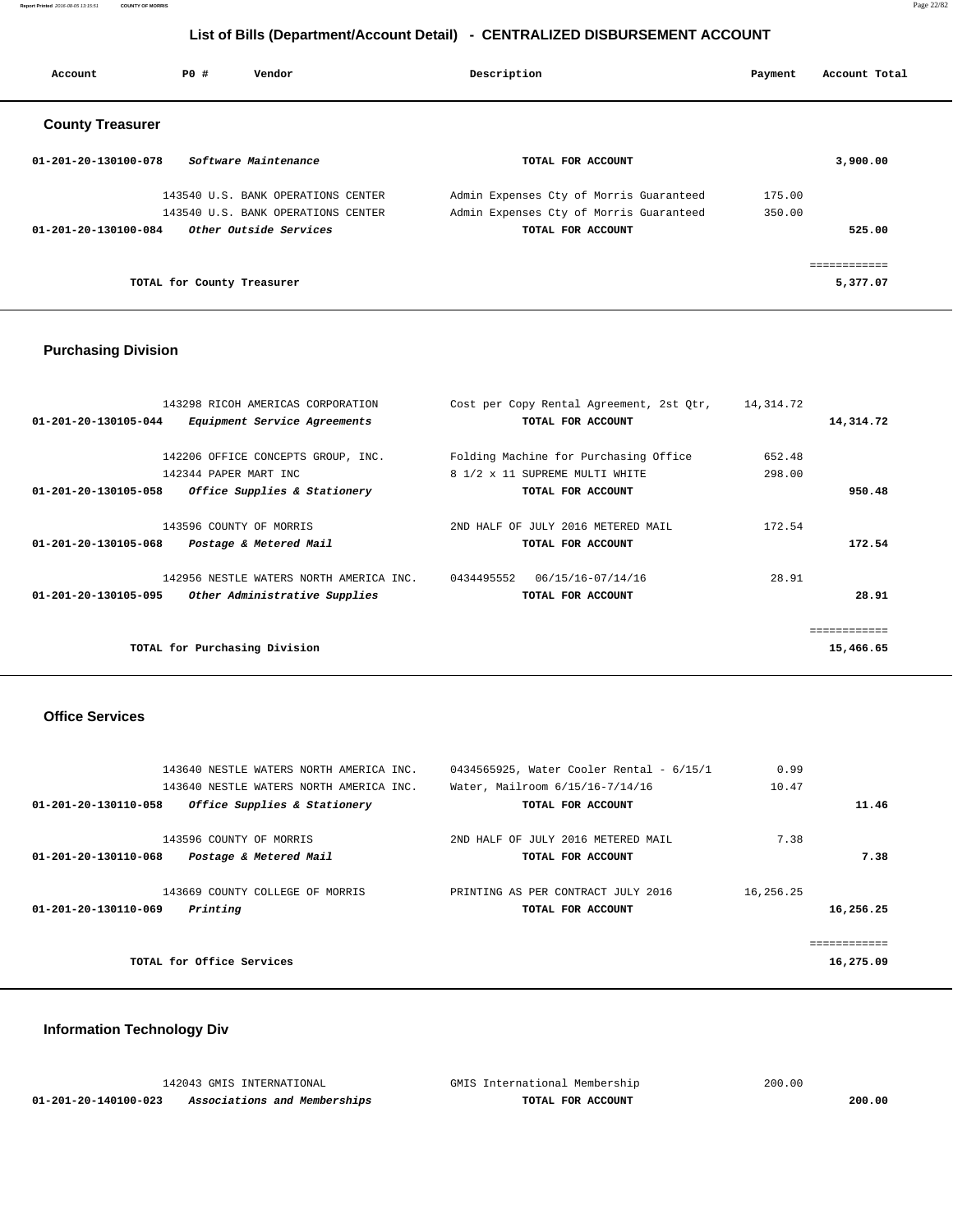| Account                           | PO# | Vendor                        | Description                        | Payment  | Account Total |
|-----------------------------------|-----|-------------------------------|------------------------------------|----------|---------------|
| <b>Information Technology Div</b> |     |                               |                                    |          |               |
| 01-201-20-140100-058              |     | Office Supplies & Stationery  | TOTAL FOR ACCOUNT                  |          | 178.80        |
|                                   |     | 142037 UNITED PARCEL SERVICE  | Account W6Y434                     | 18.54    |               |
|                                   |     | 143596 COUNTY OF MORRIS       | 2ND HALF OF JULY 2016 METERED MAIL | 3.26     |               |
| 01-201-20-140100-068              |     | Postage & Metered Mail        | TOTAL FOR ACCOUNT                  |          | 21.80         |
|                                   |     | 142881 CITYSIDE ARCHIVES, LTD | OFFICE SERVICES DATED 7/12/2016    | 3,546.18 |               |

|                                | 143285 CITYSIDE ARCHIVES, LTD        | OFFICE SERVICES DATED 6/07/2016          | 4,679.70 |          |
|--------------------------------|--------------------------------------|------------------------------------------|----------|----------|
| $01 - 201 - 20 - 140100 - 073$ | Records Managment Services           | TOTAL FOR ACCOUNT                        |          | 8,225.88 |
|                                | 138892 HEWLETT-PACKARD COMPANY       | HP Color LaserJet EnterpriseM553dn       | 649.00   |          |
|                                | 138892 HEWLETT-PACKARD COMPANY       | HP Clr LaserJet 500-Sheet Heavy Media Tr | 266.11   |          |
| 01-201-20-140100-098           | Other Operating&Repair Supply        | TOTAL FOR ACCOUNT                        |          | 915.11   |
|                                |                                      |                                          |          |          |
|                                | TOTAL for Information Technology Div |                                          |          | 9,541.59 |

## **County Board of Taxation**

| 143596 COUNTY OF MORRIS                        | 2ND HALF OF JULY 2016 METERED MAIL | 98.57 |
|------------------------------------------------|------------------------------------|-------|
| Postage & Metered Mail<br>01-201-20-150100-068 | TOTAL FOR ACCOUNT                  | 98.57 |
|                                                |                                    |       |
|                                                |                                    |       |
| TOTAL for County Board of Taxation             |                                    | 98.57 |
|                                                |                                    |       |

## **County Counsel**

|                                                   | 142434 DECOTIIS, FITZPATRICK &     | Wysokowski v. Mendham-MCPO             | 203.84   |              |
|---------------------------------------------------|------------------------------------|----------------------------------------|----------|--------------|
|                                                   | 143279 SULLIVAN AND GRABER         | Joshua Denisiuk March, 2016            | 48.00    |              |
|                                                   | 143279 SULLIVAN AND GRABER         | Anthony Novellino March, 2016          | 24.00    |              |
|                                                   | 143279 SULLIVAN AND GRABER         | Anthony Novellino April, 2016          | 498.00   |              |
|                                                   | 143279 SULLIVAN AND GRABER         | Joshua Denisiuk April, 2016            | 276.00   |              |
|                                                   | 143278 INGLESINO, WEBSTER,         | Morris View Healthcare Center          | 2,631.82 |              |
|                                                   | 143274 TRIMBOLI & PRUSINOWSKI, LLC | PBA327(2015 contract neg)              | 48.00    |              |
|                                                   | 143274 TRIMBOLI & PRUSINOWSKI, LLC | PBA 327 Grv. step increments           | 120.00   |              |
|                                                   | 143277 TRIMBOLI & PRUSINOWSKI, LLC | J. Spinosa (disc.)                     | 173.00   |              |
| $01 - 201 - 20 - 155100 - 051$                    | Legal                              | TOTAL FOR ACCOUNT                      |          | 4,022.66     |
|                                                   | 143276 W.B. MASON COMPANY INC      | General Office Supplies - July 8, 2016 | 70.92    |              |
| 01-201-20-155100-058 Office Supplies & Stationery |                                    | TOTAL FOR ACCOUNT                      |          | 70.92        |
|                                                   | 143596 COUNTY OF MORRIS            | 2ND HALF OF JULY 2016 METERED MAIL     | 19.51    |              |
| 01-201-20-155100-068 Postage & Metered Mail       |                                    | TOTAL FOR ACCOUNT                      |          | 19.51        |
|                                                   |                                    |                                        |          | ============ |
|                                                   | TOTAL for County Counsel           |                                        |          | 4,113.09     |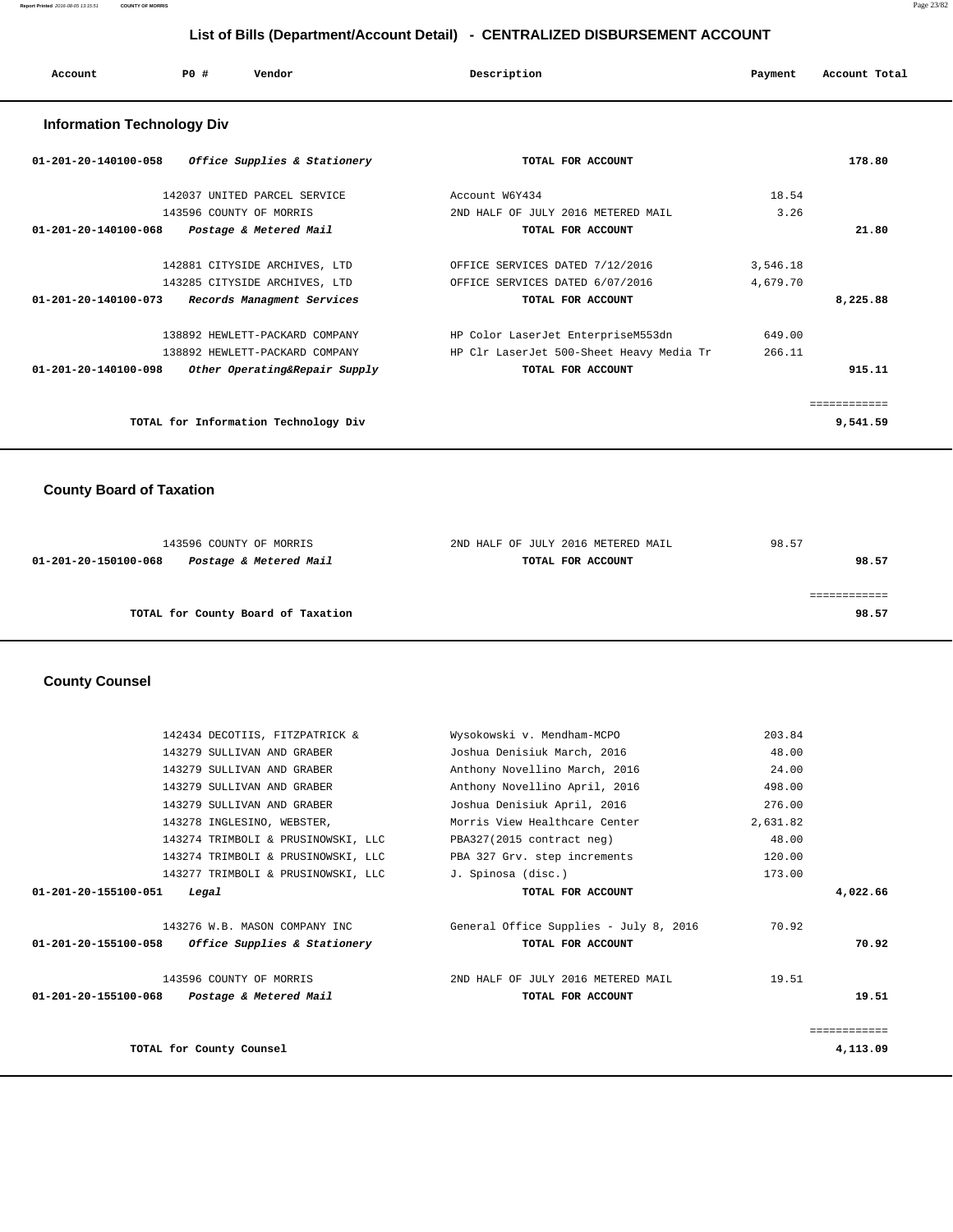**Report Printed** 2016-08-05 13:15:51 **COUNTY OF MORRIS** Page 24/82

# **List of Bills (Department/Account Detail) - CENTRALIZED DISBURSEMENT ACCOUNT**

| Account              | PO#                        | Vendor                  | Description                        | Account Total<br>Payment |
|----------------------|----------------------------|-------------------------|------------------------------------|--------------------------|
|                      |                            |                         |                                    |                          |
|                      |                            | 143596 COUNTY OF MORRIS | 2ND HALF OF JULY 2016 METERED MAIL | 350.68                   |
| 01-201-20-160100-068 |                            | Postage & Metered Mail  | TOTAL FOR ACCOUNT                  | 350.68                   |
|                      |                            |                         |                                    | ------------             |
|                      | TOTAL for County Surrogate |                         |                                    | 350.68                   |

# **Engineering**

| 140645 NESTLE WATERS NORTH AMERICA INC.               | 0434495495 5/15/16-6/14/16 water & cup   | 29.90  |              |
|-------------------------------------------------------|------------------------------------------|--------|--------------|
| 142298 W.B. MASON COMPANY INC                         | 6 boxes of 117B rubber bands             | 23.64  |              |
| 142298 W.B. MASON COMPANY INC                         | Labels/Folders-Laser 2 bx                | 19.32  |              |
| 142855 RICOH AMERICAS CORPORATION                     | TYP T Refill Staples                     | 90.00  |              |
| 142855 RICOH AMERICAS CORPORATION                     | Shipping & handling                      | 8.00   |              |
| 01-201-20-165100-058 Office Supplies & Stationery     | TOTAL FOR ACCOUNT                        |        | 170.86       |
| 143596 COUNTY OF MORRIS                               | 2ND HALF OF JULY 2016 METERED MAIL       | 9.81   |              |
| 143596 COUNTY OF MORRIS                               | 2ND HALF OF JULY 2016 METERED MAIL       | 29.65  |              |
| 143596 COUNTY OF MORRIS                               | 2ND HALF OF JULY 2016 METERED MAIL       | 1.86   |              |
| 01-201-20-165100-068<br>Postage & Metered Mail        | TOTAL FOR ACCOUNT                        |        | 41.32        |
| 142886 JOHN J. HAYES                                  | RTAC Meeting at NJTPA, Newark-Parking    | 15.00  |              |
| 01-201-20-165100-082<br>Travel Expense                | TOTAL FOR ACCOUNT                        |        | 15.00        |
| 142886 JOHN J. HAYES                                  | Home Depot - Traffic Count Program Suppl | 148.49 |              |
| 01-201-20-165100-095<br>Other Administrative Supplies | TOTAL FOR ACCOUNT                        |        | 148.49       |
| 140620 AT&T MOBILITY                                  | Sim Card for Traffic. Equip. Inv# 287235 | 36.98  |              |
| 142854 R.S. KNAPP CO INC                              | PW 300 Print EngineMonthly Base Chq. Nap | 220.68 |              |
| $01-201-20-165100-164$ Office Machines - Rental       | TOTAL FOR ACCOUNT                        |        | 257.66       |
| 124194 THE HON COMPANY LLC                            | H2164.F.OP832 Office chairs, fabric and  | 522.42 |              |
| 01-203-20-165100-162 (2015) Furniture & Fixtures      | TOTAL FOR ACCOUNT                        |        | 522.42       |
|                                                       |                                          |        | ============ |
| TOTAL for Engineering                                 |                                          |        | 1,155.75     |
|                                                       |                                          |        |              |

# **Heritage Commission**

| 139492 SMARTSIGN                         | 161 sign          | 49.99 |
|------------------------------------------|-------------------|-------|
| Special Projects<br>01-201-20-175100-079 | TOTAL FOR ACCOUNT | 49.99 |
|                                          |                   |       |
|                                          |                   |       |
| TOTAL for Heritage Commission            |                   | 49.99 |

# **Planning Board**

|                      | 143265 CHRISTINE MARION      | 2016 Professional membership Dues - Amer | 648.00 |
|----------------------|------------------------------|------------------------------------------|--------|
| 01-201-20-180100-023 | Associations and Memberships | TOTAL FOR ACCOUNT                        | 648.00 |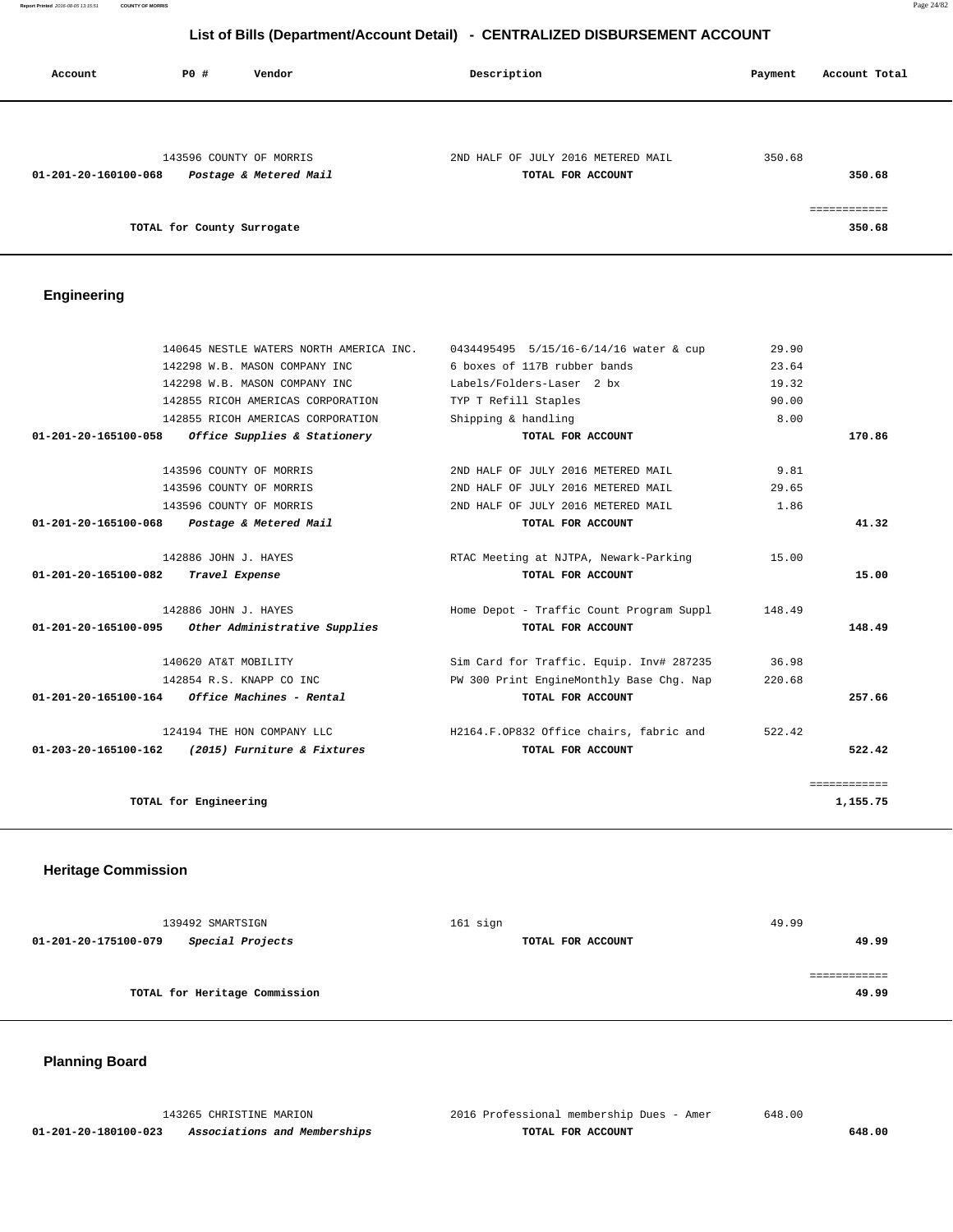**Report Printed** 2016-08-05 13:15:51 **COUNTY OF MORRIS** Page 25/82

# **List of Bills (Department/Account Detail) - CENTRALIZED DISBURSEMENT ACCOUNT**

| Account                        | PO#<br>Vendor                      | Description                               | Payment | Account Total |
|--------------------------------|------------------------------------|-------------------------------------------|---------|---------------|
| <b>Planning Board</b>          |                                    |                                           |         |               |
|                                | 141949 OFFICE CONCEPTS GROUP, INC. | LED Clip On Desk Lamps                    | 38.64   |               |
|                                | 142186 W.B. MASON COMPANY INC      | PLEASE ORDERPFX48420 - Pendaflex Cutless  | 23.82   |               |
|                                | 142186 W.B. MASON COMPANY INC      | MEA06622 - Mead Spiral Bound Notebook, P  | 3.72    |               |
|                                | 142186 W.B. MASON COMPANY INC      | SMD73892 - Smead 3 1/2" Exp Colored File  | 13.12   |               |
|                                | 142186 W.B. MASON COMPANY INC      | VER97002 - Verbatim Store 'n' Go USB 2.0  | 29.00   |               |
|                                | 142185 OFFICE CONCEPTS GROUP, INC. | **PLEASE ORDER**DYM30254 - LabelWriter A  | 27.20   |               |
|                                | 142185 OFFICE CONCEPTS GROUP, INC. | DYM30252 - LabelWriter Address Labels, 1  | 40.86   |               |
| 01-201-20-180100-058           | Office Supplies & Stationery       | TOTAL FOR ACCOUNT                         |         | 193.35        |
|                                | 143004 RENE AXELROD                | April 21, 2016 MC Planning Board Meeting  | 24.00   |               |
|                                | 143004 RENE AXELROD                | June 16, 2016 MC Planning Board Meeting   | 22.70   |               |
|                                | 143004 RENE AXELROD                | July 21, 2016 MC Planning Board Meeting   | 17.88   |               |
| $01 - 201 - 20 - 180100 - 059$ | Other General Expenses             | TOTAL FOR ACCOUNT                         |         | 64.58         |
|                                | 143596 COUNTY OF MORRIS            | 2ND HALF OF JULY 2016 METERED MAIL        | 113.65  |               |
| 01-201-20-180100-068           | Postage & Metered Mail             | TOTAL FOR ACCOUNT                         |         | 113.65        |
|                                | 142185 OFFICE CONCEPTS GROUP, INC. | HEWC9372A - HP 72, (C9372A) Magenta Origi | 49.50   |               |
| $01 - 201 - 20 - 180100 - 069$ | Printing                           | TOTAL FOR ACCOUNT                         |         | 49.50         |
|                                | 143265 CHRISTINE MARION            | Parking expense for the NJ 60th Year Ann  | 12.00   |               |
| 01-201-20-180100-082           | Travel Expense                     | TOTAL FOR ACCOUNT                         |         | 12.00         |
|                                | 143066 RICOH AMERICAS CORPORATION  | Front Office Color Copies MC Planning &   | 465.15  |               |
| $01 - 201 - 20 - 180100 - 164$ | Office Machines - Rental           | TOTAL FOR ACCOUNT                         |         | 465.15        |
|                                |                                    |                                           |         | ============  |
|                                | TOTAL for Planning Board           |                                           |         | 1,546.23      |

# **County Weights & Measures**

| 143295 VERIZON WIRELESS                                  | L&PS/WEIGHTS & MEASURES            | 272.00 |              |
|----------------------------------------------------------|------------------------------------|--------|--------------|
| $01 - 201 - 22 - 201100 - 031$<br>Cellular Phones/Pagers | TOTAL FOR ACCOUNT                  |        | 272.00       |
| 143596 COUNTY OF MORRIS                                  | 2ND HALF OF JULY 2016 METERED MAIL | 1.40   |              |
| 01-201-22-201100-068 Postage & Metered Mail              | TOTAL FOR ACCOUNT                  |        | 1.40         |
|                                                          |                                    |        |              |
| 142895 MORRIS COUNTY M.U.A                               | CUSTOMER# WEIGHTSM                 | 350.00 |              |
| 142871 EMPLOYMENT HORIZONS, INC.                         | <b>JUNE 2016</b>                   | 885.00 |              |
| 142870 CABLEVISION                                       | 07876-542182-02-5 JULY- 2016       | 83.64  |              |
| 142870 CABLEVISION                                       | AUGUST- 2016                       | 83.64  |              |
| 142870 CABLEVISION                                       | SEPTEMBER- 2016                    | 83.64  |              |
| 01-201-22-201100-084<br><i>Other Outside Services</i>    | TOTAL FOR ACCOUNT                  |        | 1,485.92     |
| 142882 DIRECT ENERGY BUSINESS MARKETING                  | WEIGHTS & MEASURES                 | 23.15  |              |
| $01 - 201 - 22 - 201100 - 141$<br>Natural Gas            | TOTAL FOR ACCOUNT                  |        | 23.15        |
| 142872 RICOH AMERICAS CORPORATION                        | CONTRACT 11672-12 PO 129130        | 708.50 |              |
| $01 - 201 - 22 - 201100 - 258$<br>Equipment              | TOTAL FOR ACCOUNT                  |        | 708.50       |
|                                                          |                                    |        | ============ |
| TOTAL for County Weights & Measures                      |                                    |        | 2,490.97     |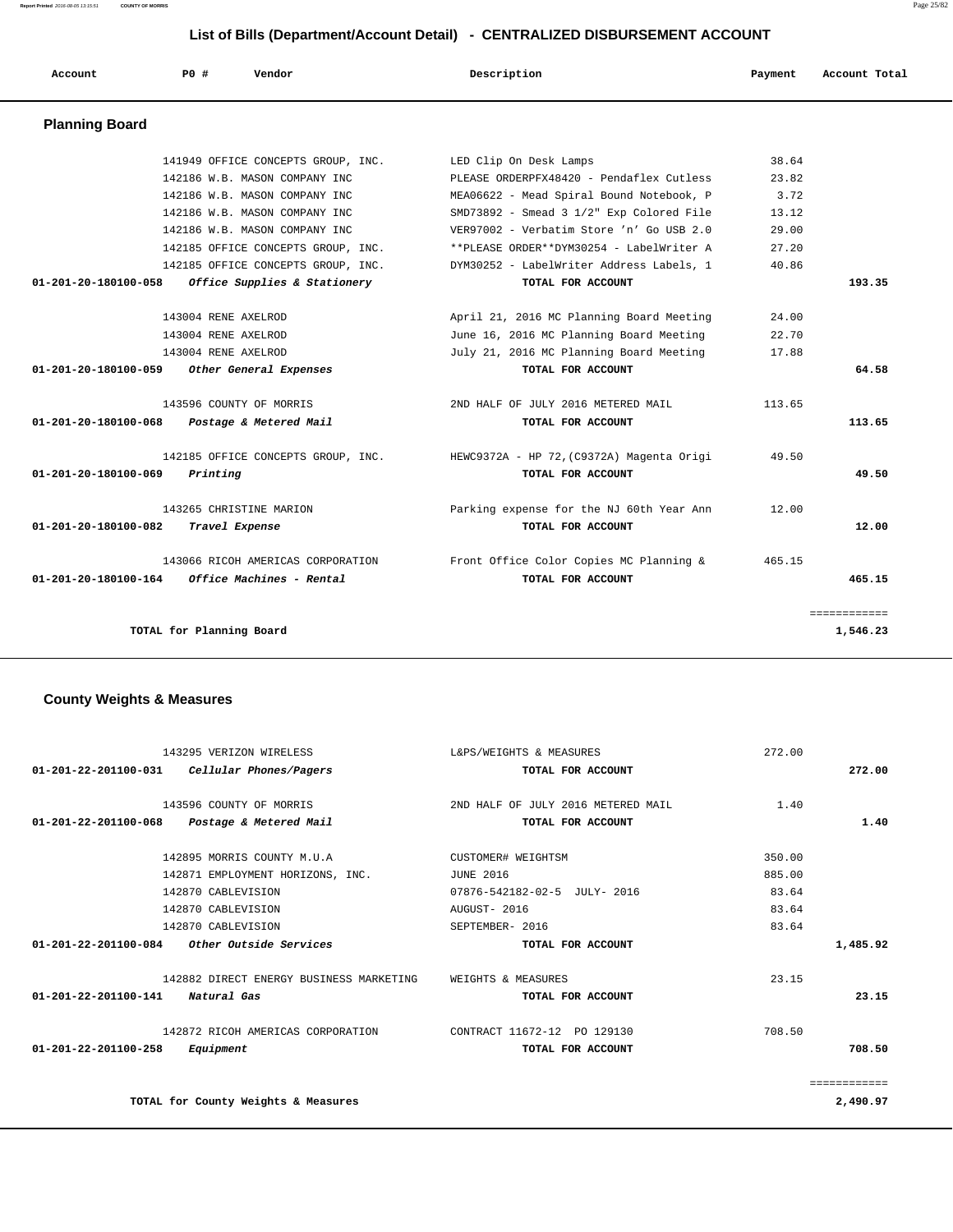| Account | <b>PO #</b> | Vendor<br>. | Description | Payment | Account Total |
|---------|-------------|-------------|-------------|---------|---------------|
|         |             |             |             |         |               |

|        | 141543 MAUREEN BARRATT              |
|--------|-------------------------------------|
|        | 141433 MABLE SEAWICK                |
| 140963 | MARIA FONSECA                       |
| 141662 | MARION G WILDER                     |
|        | 141160 MARY LWOWSKI                 |
|        | 140988 MATILDE GARCERAN             |
|        | 141389 MARIA RODRIGUEZ              |
|        | 141463 MARY SNYDER                  |
|        | 141196 MOSES MCBRYDE                |
| 141660 | MERITSUM WHITE                      |
| 141458 | MILTON SMITH                        |
| 141156 | MICHAEL LOWE                        |
|        | 140872 MARILYN CRANDON              |
|        | 141040 MARGARET HESLIN              |
|        |                                     |
|        | 140819 AGNES BROWN                  |
|        | 141387 ALBERT ROCCHETTI             |
|        | 141274 AMELIA PALAZZO               |
| 141628 | ANGEL VERGARA                       |
| 141637 | ANNA VOLPE                          |
| 141188 | ANNE<br>MARSTON                     |
|        | 140991 ANNIE GAYDEN                 |
|        | 141664 ARLENE WILLIAMS              |
|        | 141003 ARNE GOYTIL                  |
|        | 140859 ARTHUR COHEN                 |
| 141190 | ARTHUR MARTIN                       |
| 141260 | ARTHUR<br>O'BRIEN                   |
| 140998 | AUDREY GOLDBERG                     |
|        | 140961 ARLENE FOGARTY               |
|        | 140826 ARTHUR BURNS                 |
|        | 141185 BAILA MANDEL                 |
|        | 142032 BARBARA L PARMIGIA           |
|        | 141275 BERTRAM PALK                 |
| 141509 | CARLO TOSI                          |
|        | 141071 CAROLYN JOY                  |
|        | 141115 CHARLES KOPP                 |
|        | 141480 CHARLOTTE STEUBE             |
|        | 141108 CHERYL KNEVALS               |
|        | 141027 CLARITA HARRISON             |
|        | 141001 CYNTHIA GORDON               |
|        | 140863 DOROTHY COLQUHOUN            |
| 140953 | DEBORAH<br>FINE                     |
| 141148 | DEE LOBO                            |
|        | 141200 DOROTHY MCGARVA              |
|        | 141468 DELIA SPARKES                |
|        | 141454 DELILAH SMITH                |
|        |                                     |
|        | 141028 DOROTHY HARRSCH              |
|        | 141497 DANIEL TERRY                 |
| 140884 | EVA DAVIS                           |
| 140912 | ELLEN DODD<br>141103 ELIZABETH KING |
|        |                                     |
|        | 141653 ELVA WEININGER               |
|        | 141101 ELOUISE KING                 |
|        | 141377 EDWARD RICE                  |
|        | 141386 ESTHER ROBERTS               |
| 141106 | EDWARD KLINGENER                    |
| 141054 | EUGENE JACKSON                      |
|        | 141489 EILEEN SWEEDY                |

| 141543 MAUREEN BARRATT      | Medicare B - January 2016 through June 2 |  | 629.40   |
|-----------------------------|------------------------------------------|--|----------|
| 141433 MABLE SEAWICK        | Medicare B - January 2016 through June 2 |  | 629.40   |
| 140963 MARIA FONSECA        | Medicare B - January 2016 through June 2 |  | 629.40   |
| 141662 MARION G WILDER      | Medicare B - January 2016 through June 2 |  | 629.40   |
| 141160 MARY LWOWSKI         | Medicare B - January 2016 through June 2 |  | 1,258.80 |
| 140988 MATILDE GARCERAN     | Medicare B - January 2016 through June 2 |  | 1,258.80 |
| 141389 MARIA RODRIGUEZ      | Medicare B - January 2016 through June 2 |  | 629.40   |
| 141463 MARY SNYDER          | Medicare B - January 2016 through June 2 |  | 1,258.80 |
| 141196 MOSES MCBRYDE        | Medicare B - January 2016 through June 2 |  | 629.40   |
| 141660 MERITSUM WHITE       | Medicare B - January 2016 through June 2 |  | 629.40   |
| 141458 MILTON SMITH         | Medicare B - January 2016 through June 2 |  | 629.40   |
| 141156 MICHAEL LOWE         | Medicare B - January 2016 through June 2 |  | 629.40   |
| 140872 MARILYN CRANDON      | Medicare B - January 2016 through June 2 |  | 629.40   |
| 141040 MARGARET HESLIN      | Medicare B - January 2016 through June 2 |  | 629.40   |
| 140819 AGNES BROWN          | Medicare B - January 2016 through June 2 |  | 629.40   |
| 141387 ALBERT ROCCHETTI     | Medicare B - January 2016 through June 2 |  | 629.40   |
| 141274 AMELIA PALAZZO       | Medicare B - January 2016 through June 2 |  | 629.40   |
| 141628 ANGEL VERGARA        | Medicare B - January 2016 through June 2 |  | 629.40   |
| 141637 ANNA VOLPE           | Medicare B - January 2016 through June 2 |  | 629.40   |
| 141188 ANNE MARSTON         | Medicare B - January 2016 through June 2 |  | 629.40   |
| 140991 ANNIE GAYDEN         | Medicare B - January 2016 through June 2 |  | 629.40   |
| 141664 ARLENE WILLIAMS      | Medicare B - January 2016 through June 2 |  | 629.40   |
| 141003 ARNE GOYTIL          | Medicare B - January 2016 through June 2 |  | 1,023.00 |
| 140859 ARTHUR COHEN         | Medicare B - January 2016 through June 2 |  | 629.40   |
| 141190 ARTHUR MARTIN        | Medicare B - January 2016 through June 2 |  | 1,258.80 |
| 141260 ARTHUR O'BRIEN       | Medicare B - January 2016 through June 2 |  | 629.40   |
| 140998 AUDREY GOLDBERG      | Medicare B - January 2016 through June 2 |  | 629.40   |
| 140961 ARLENE FOGARTY       | Medicare B - January 2016 through June 2 |  | 629.40   |
| 140826 ARTHUR BURNS         | Medicare B - January 2016 through June 2 |  | 629.40   |
| 141185 BAILA MANDEL         | Medicare B - January 2016 through June 2 |  | 1,258.80 |
| 142032 BARBARA L PARMIGIANI | Medicare B - January 2016 through June 2 |  | 2,923.20 |
| 141275 BERTRAM PALK         | Medicare B - January 2016 through June 2 |  | 910.80   |
| 141509 CARLO TOSI           | Medicare B - January 2016 through June 2 |  | 629.40   |
| 141071 CAROLYN JOY          | Medicare B - January 2016 through June 2 |  | 629.40   |
| 141115 CHARLES KOPP         | Medicare B - January 2016 through June 2 |  | 629.40   |
| 141480 CHARLOTTE STEUBE     | Medicare B - January 2016 through June 2 |  | 629.40   |
| 141108 CHERYL KNEVALS       | Medicare B - January 2016 through June 2 |  | 629.40   |
| 141027 CLARITA HARRISON     | Medicare B - January 2016 through June 2 |  | 1,258.80 |
| 141001 CYNTHIA GORDON       | Medicare B - January 2016 through June 2 |  | 629.40   |
| 140863 DOROTHY COLQUHOUN    | Medicare B - January 2016 through June 2 |  | 629.40   |
| 140953 DEBORAH FINE         | Medicare B - January 2016 through June 2 |  | 629.40   |
| 141148 DEE LOBO             | Medicare B - January 2016 through June 2 |  | 629.40   |
| 141200 DOROTHY MCGARVA      | Medicare B - January 2016 through June 2 |  | 1,258.80 |
| 141468 DELIA SPARKES        | Medicare B - January 2016 through June 2 |  | 629.40   |
| 141454 DELILAH SMITH        | Medicare B - January 2016 through June 2 |  | 1,258.80 |
| 141028 DOROTHY HARRSCH      | Medicare B - January 2016 through June 2 |  | 629.40   |
| 141497 DANIEL TERRY         | Medicare B - January 2016 through June 2 |  | 629.40   |
| 140884 EVA DAVIS            | Medicare B - January 2016 through June 2 |  | 702.60   |
| 140912 ELLEN DODD           | Medicare B - January 2016 through June 2 |  | 1,258.80 |
| 141103 ELIZABETH KING       | Medicare B - January 2016 through June 2 |  | 1,258.80 |
| 141653 ELVA WEININGER       | Medicare B - January 2016 through June 2 |  | 629.40   |
| 141101 ELOUISE KING         | Medicare B - January 2016 through June 2 |  | 755.40   |
| 141377 EDWARD RICE          | Medicare B - January 2016 through June 2 |  | 629.40   |
| 141386 ESTHER ROBERTS       | Medicare B - January 2016 through June 2 |  | 629.40   |
| 141106 EDWARD KLINGENER     | Medicare B - January 2016 through June 2 |  | 629.40   |
| 141054 EUGENE JACKSON       | Medicare B - January 2016 through June 2 |  | 1,258.80 |
| 141489 EILEEN SWEEDY        | Medicare B - January 2016 through June 2 |  | 629.40   |
|                             |                                          |  |          |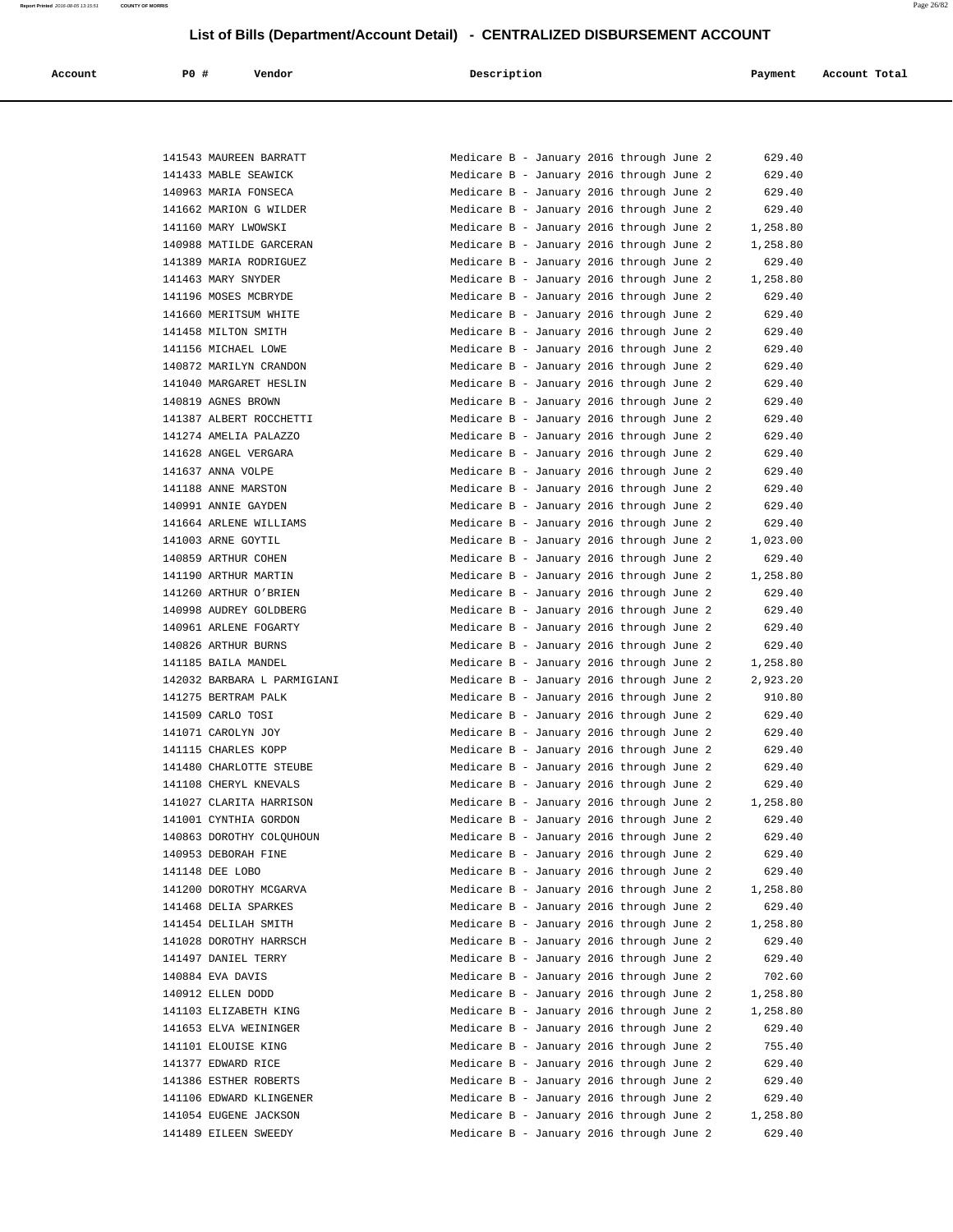| Account | P0 #                  | Vendor                        | Description                              | Payment   | Account Total |
|---------|-----------------------|-------------------------------|------------------------------------------|-----------|---------------|
|         |                       |                               |                                          |           |               |
|         | 140987 ERNEST GARAY   |                               | Medicare B - January 2016 through June 2 | 487.20    |               |
|         |                       | 140932 EVADNE ELLIOTT         | Medicare B - January 2016 through June 2 | 629.40    |               |
|         | 140921 FEROL DRUST    |                               | Medicare B - January 2016 through June 2 | 1,258.80  |               |
|         |                       | 142201 FRENKEL BENEFITS, LLC  | 7/2016 Consulting Fee (Item #1236148)    | 10,416.67 |               |
|         |                       | 141005 FLORENCE GRAMIGNANO    | Medicare B - January 2016 through June 2 | 1,258.80  |               |
|         |                       | 141388 FLORIS ROCHESTER       | Medicare B - January 2016 through June 2 | 629.40    |               |
|         |                       | 140802 GORDON BREEDING JR     | Medicare B - January 2016 through June 2 | 629.40    |               |
|         | 141601 GEORGE BAYLOR  |                               | Medicare B - January 2016 through June 2 | 629.40    |               |
|         |                       | 141069 GWENDOLINE JONAH       | Medicare B - January 2016 through June 2 | 629.40    |               |
|         | 141481 GLORIA STEWART |                               | Medicare B - January 2016 through June 2 | 1,258.80  |               |
|         | 141244 GEORGE NAY     |                               | Medicare B - January 2016 through June 2 | 629.40    |               |
|         |                       | 141413 GAJENDRAKU SANDESARA   | Medicare B - January 2016 through June 2 | 629.40    |               |
|         |                       | 141024 GISELA HARPELL         | Medicare B - January 2016 through June 2 | 1,258.80  |               |
|         | 141135 GAIL LAWRENCE  |                               | Medicare B - January 2016 through June 2 | 629.40    |               |
|         | 141228 GENEVA MIMS    |                               | Medicare B - January 2016 through June 2 | 629.40    |               |
|         | 141128 HELEN LARSON   |                               | Medicare B - January 2016 through June 2 | 629.40    |               |
|         |                       | 141523 HELEN TYCZKOWSKI       | Medicare B - January 2016 through June 2 | 629.40    |               |
|         | 141102 HILTON KING    |                               | Medicare B - January 2016 through June 2 | 629.40    |               |
|         |                       | 141215 HERMA I. MCNAB         | Medicare B - January 2016 through June 2 | 629.40    |               |
|         | 141255 HAROLD NOONAN  |                               | Medicare B - January 2016 through June 2 | 629.40    |               |
|         |                       | 140916 JACQUELYN M. DONNELLEY | Medicare B - January 2016 through June 2 | 629.40    |               |
|         |                       | 141654 JOANN WEINSTEIN        | Medicare B - January 2016 through June 2 | 1,264.20  |               |
|         | 141127 JOHN LANZARA   |                               | Medicare B - January 2016 through June 2 | 629.40    |               |
|         | 141157 JACK LUCAS     |                               | Medicare B - January 2016 through June 2 | 1,258.80  |               |
|         | 141242 JUAN MULERO    |                               | Medicare B - January 2016 through June 2 | 629.40    |               |
|         | 141014 JAMES GRUBBS   |                               | Medicare B - January 2016 through June 2 | 1,258.80  |               |
|         |                       | 141528 JOYCELENE ADAMS        | Medicare B - January 2016 through June 2 | 629.40    |               |
|         |                       | 140883 JERRY DAVENPORT        | Medicare B - January 2016 through June 2 | 1,046.60  |               |
|         | 140791 JULIE BOLCAR   |                               | Medicare B - January 2016 through June 2 | 629.40    |               |
|         |                       | 141674 JAMES WOODRUFF         | Medicare B - January 2016 through June 2 | 1,258.80  |               |
|         | 141652 JANET WATTERS  |                               | Medicare B - January 2016 through June 2 | 629.40    |               |
|         |                       | 141202 JOHN R. MCGILL         | Medicare B - January 2016 through June 2 | 629.40    |               |
|         | 140979 JUDITH FYFFE   |                               | Medicare B - January 2016 through June 2 | 1,258.80  |               |
|         |                       | 141485 JOSEPH STUPPIELLO      | Medicare B - January 2016 through June 2 | 1,258.80  |               |
|         |                       | 141422 JOSEPH SCARPONE        | Medicare B - January 2016 through June 2 | 629.40    |               |
|         | 141282 JOAN PEANO     |                               | Medicare B - January 2016 through June 2 | 629.40    |               |
|         | 140858 JUDITH CLIFF   |                               | Medicare B - January 2016 through June 2 | 1,258.80  |               |
|         |                       | 141447 JOSEPHINE SIKORA       | Medicare B - January 2016 through June 2 | 1,258.80  |               |
|         | 141125 JOYCE KUSCHKE  |                               | Medicare B - January 2016 through June 2 | 629.40    |               |
|         | 141597 JOAN BARRY     |                               | Medicare B - January 2016 through June 2 | 629.40    |               |
|         | 141403 ISABEL RUIZ    |                               | Medicare B - January 2016 through June 2 | 629.40    |               |
|         |                       | 141640 KATHLEEN WAGNER        | Medicare B - January 2016 through June 2 | 629.40    |               |
|         | 141520 LAURA TSENG    |                               | Medicare B - January 2016 through June 2 | 1,258.80  |               |
|         |                       | 141522 LEOPOLD TURNER         | Medicare B - January 2016 through June 2 | 629.40    |               |
|         |                       | 141134 LUCILLE LAWRENCE       | Medicare B - January 2016 through June 2 | 629.40    |               |
|         |                       | 141511 LORI TRAETTINO         | Medicare B - January 2016 through June 2 | 629.40    |               |
|         |                       | 141404 LAURETTA RUNYON        | Medicare B - January 2016 through June 2 | 1,258.80  |               |
|         | 141631 LOUIS VIOLIO   |                               | Medicare B - January 2016 through June 2 | 629.40    |               |
|         | 141684 LINDA ZEGLIN   |                               | Medicare B - January 2016 through June 2 | 1,258.80  |               |
|         | 141038 LUIS HENAO     |                               | Medicare B - January 2016 through June 2 | 629.40    |               |
|         |                       | 141220 ALICE MENDELSOHN       | Medicare B - January 2016 through June 2 | 629.40    |               |
|         |                       | 141633 ALICE VITOVITCH        | Medicare B - January 2016 through June 2 | 1,180.80  |               |
|         | 141471 ANITA SPIVAK   |                               | Medicare B - January 2016 through June 2 | 1,258.80  |               |
|         |                       | 141538 BETTY ATTALLAH         | Medicare B - January 2016 through June 2 | 629.40    |               |
|         | 141461 CAROL SMYTH    |                               | Medicare B - February 2016 through June  | 1,218.00  |               |
|         |                       | 141058 CHILRAKHA JAIRAM       | Medicare B - January 2016 through June 2 | 629.40    |               |
|         |                       | 141063 CLAUDETTE JENNINGS     | Medicare B - January 2016 through June 2 | 1,258.80  |               |
|         | 141378 DANIEL RICE    |                               | Medicare B - January 2016 through June 2 | 1,258.80  |               |
|         |                       | 141374 DOROTHY RETTBERG       | Medicare B - January 2016 through June 2 | 1,258.80  |               |
|         |                       |                               |                                          |           |               |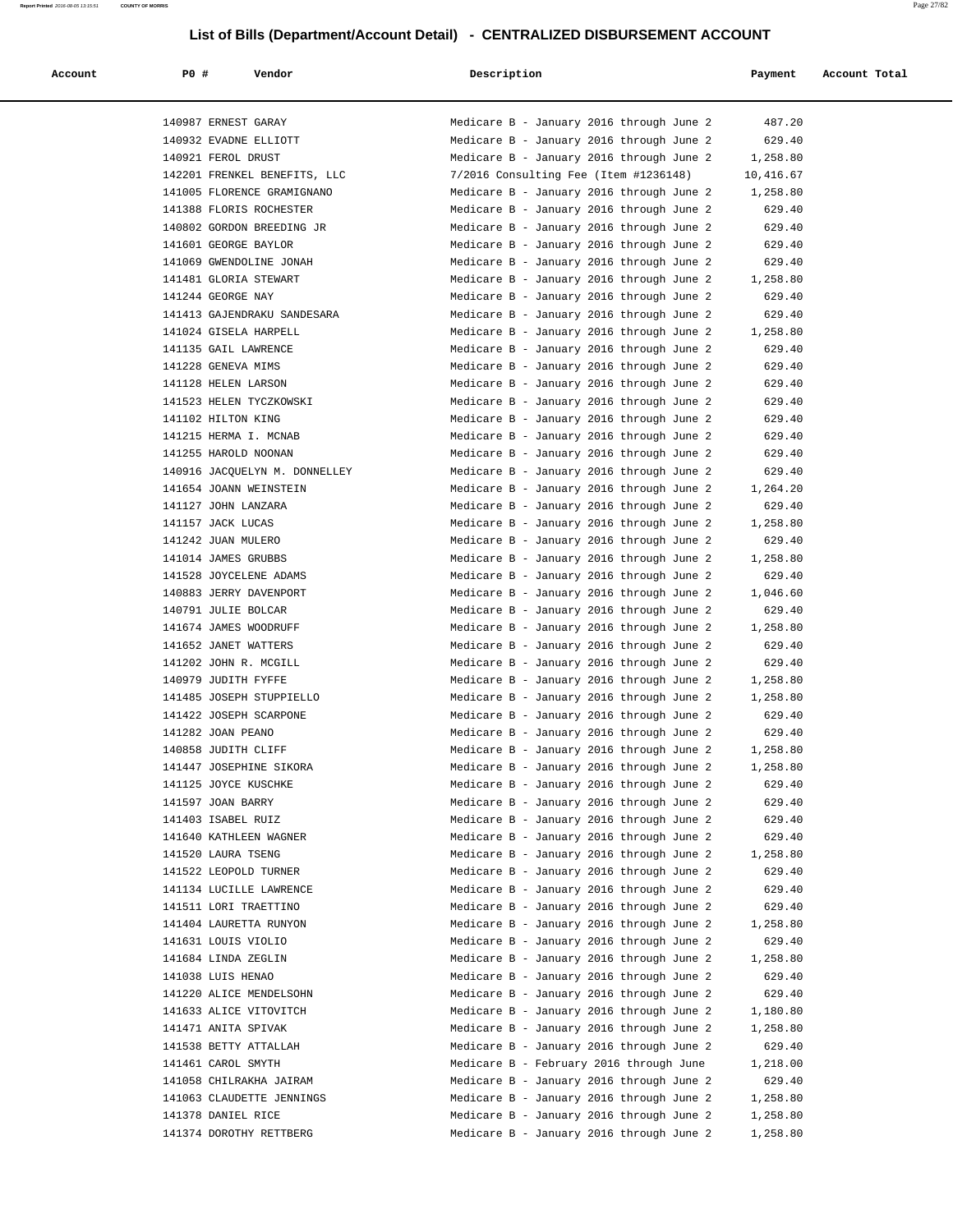| Account | <b>PO #</b><br>Vendor                | Description                              | Payment  | Account Total |
|---------|--------------------------------------|------------------------------------------|----------|---------------|
|         |                                      |                                          |          |               |
|         | 141673 ESTATE OF ALICE WOODBRIDGE    | Medicare B - January 2016 through June 2 | 524.50   |               |
|         | 141470 GAETANO SPINELLA              | Medicare B - January 2016 through June 2 | 1,258.80 |               |
|         | 141651 HAZEL WATSON                  | Medicare B - January 2016 through June 2 | 629.40   |               |
|         | 141006 IRIS GREEN                    | Medicare B - January 2016 through June 2 | 629.40   |               |
|         | 141409 J.C. SAFFOLD                  | Medicare B - January 2016 through June 2 | 629.40   |               |
|         | 140885 JAMES DEACON                  | Medicare B - January 2016 through June 2 | 1,258.80 |               |
|         | 141252 JANET NIENSTADT               | Medicare B - January 2016 through June 2 | 629.40   |               |
|         | 141189 JOAN MARTIN                   | Medicare B - January 2016 through June 2 | 629.40   |               |
|         | 141669 JOCELYN L. WILSON             | Medicare B - January 2016 through June 2 | 629.40   |               |
|         | 141073 JOHN JUSULAVAGE               | Medicare B - January 2016 through June 2 | 629.40   |               |
|         | 141254 KATHLEEN NOECKER              | Medicare B - January 2016 through June 2 | 629.40   |               |
|         | 141030 LOUISE HARSANYI               | Medicare B - January 2016 through June 2 | 629.40   |               |
|         | 140999 LUZ GOMEZ                     | Medicare B - January 2016 through June 2 | 629.40   |               |
|         | 140969 MARYANN FOX                   | Medicare B - January 2016 through June 2 | 881.40   |               |
|         | 140823 MAUREEN BURIAN                | Medicare B - January 2016 through June 2 | 629.40   |               |
|         | 140925 NANCY DUNLEAVY                | Medicare B - January 2016 through June 2 | 629.40   |               |
|         | 141051 OEGLAIRE INGRAM               | Medicare B - January 2016 through June 2 | 1,258.80 |               |
|         | 141515 PREMLATABE TRIVEDI            | Medicare B - January 2016 through June 2 | 629.40   |               |
|         | 140968 RITA FORTENBERRY              | Medicare B - January 2016 through June 2 | 629.40   |               |
|         | 141443 ROBERT SHEEHAN                | Medicare B - January 2016 through June 2 | 629.40   |               |
|         | 141263 SALOME OGILVIE                | Medicare B - January 2016 through June 2 | 629.40   |               |
|         | 141223 SYLVIA MIDLER                 | Medicare B - January 2016 through June 2 | 629.40   |               |
|         | 141626 VERONICA VASSEL               | Medicare B - January 2016 through June 2 | 629.40   |               |
|         | 141642 WALTER WALKER                 | Medicare B - January 2016 through June 2 | 629.40   |               |
|         | 141064 WILLIAM JOHNSON               | Medicare B - January 2016 through June 2 | 1,258.80 |               |
|         | 141666 WILLIAM WILLIS                | Medicare B - January 2016 through June 2 | 1,258.80 |               |
|         | 141162 YVONNE LYKEN                  | Medicare B - January 2016 through June 2 | 629.40   |               |
|         | 141502 NELLIE THOMPSON               | Medicare B - January 2016 through June 2 | 629.40   |               |
|         | 141646 NANCY WALTER                  | Medicare B - January 2016 through June 2 | 1,258.80 |               |
|         | 141158 NANCY A LUTES                 | Medicare B - January 2016 through June 2 | 629.40   |               |
|         | 141524 OLGA ABRAMIDES                | Medicare B - January 2016 through June 2 | 629.40   |               |
|         | 141632 OLGA VISCO                    | Medicare B - January 2016 through June 2 | 629.40   |               |
|         | 141253 PHILIP NODORO                 | Medicare B - January 2016 through June 2 | 629.40   |               |
|         | 141041 PETER HEYWANG                 | Medicare B - January 2016 through June 2 | 1,258.80 |               |
|         | 140982 PHILIP GALATI                 | Medicare B - January 2016 through June 2 | 629.40   |               |
|         | 141667 PATRICIA WILLS                | Medicare B - January 2016 through June 2 | 881.40   |               |
|         | 140865 PRISCILLA CONOVER             | Medicare B - January 2016 through June 2 | 629.40   |               |
|         | 140854 PATRICIA CLARK                | Medicare B - January 2016 through June 2 | 629.40   |               |
|         | 141059 THOMAS JANKE                  | Medicare B - January 2016 through June 2 | 629.40   |               |
|         | 141715 TOTAL ADMINISTRATIVE SERVICES | 7/1/2016-9/30/2016 Account #4501-7210-81 | 2,148.30 |               |
|         | 141647 YE S WANG                     | Medicare B - January 2016 through June 2 | 2,923.20 |               |
|         | 141050 UNA HUTCHIN                   | Medicare B - January 2016 through June 2 | 629.40   |               |
|         | 141619 DOROTHY VALLEAU               | Medicare B - January 2016 through June 2 | 629.40   |               |
|         | 141638 SABINE VON AULOCK             | Medicare B - January 2016 through June 2 | 629.40   |               |
|         | 140790 SANDRA BOLAN                  | Medicare B - January 2016 through June 2 | 629.40   |               |
|         | 141114 VERNA KOLMAN                  | Medicare B - January 2016 through June 2 | 1,258.80 |               |
|         | 141192 VINCENT MASSALONGO            | Medicare B - January 2016 through June 2 | 629.40   |               |
|         | 141000 SERAFIN GONZALEZ              | Medicare B - January 2016 through June 2 | 629.40   |               |
|         | 140974 VERNA FRASER                  | Medicare B - January 2016 through June 2 | 629.40   |               |
|         | 141145 SHARON LITTLEJOHN             | Medicare B - May 2016 through June 2016  | 243.60   |               |
|         | 140847 WILLIE CHAVIS                 | Medicare B - January 2016 through June 2 | 1,258.80 |               |
|         | 141110 WILLIAM KNIGHT                | Medicare B - January 2016 through June 2 | 629.40   |               |
|         | 141087 WILLIAM KELLY                 | Medicare B - January 2016 through June 2 | 629.40   |               |
|         | 141677 WINSTON YAW                   | Medicare B - January 2016 through June 2 | 629.40   |               |
|         | 141119 STEPHEN KRALL                 | Medicare B - January 2016 through June 2 | 629.40   |               |
|         | 141399 STEPHEN ROZAN                 | Medicare B - January 2016 through June 2 | 629.40   |               |
|         | 141500 SUDESH THAPAR                 | Medicare B - January 2016 through June 2 | 1,023.00 |               |
|         | 141455 SUSAN SMITH                   | Medicare B - January 2016 through June 2 | 629.40   |               |
|         | 140837 CAROL CAREY                   | Medicare B - January 2016 through June 2 | 629.40   |               |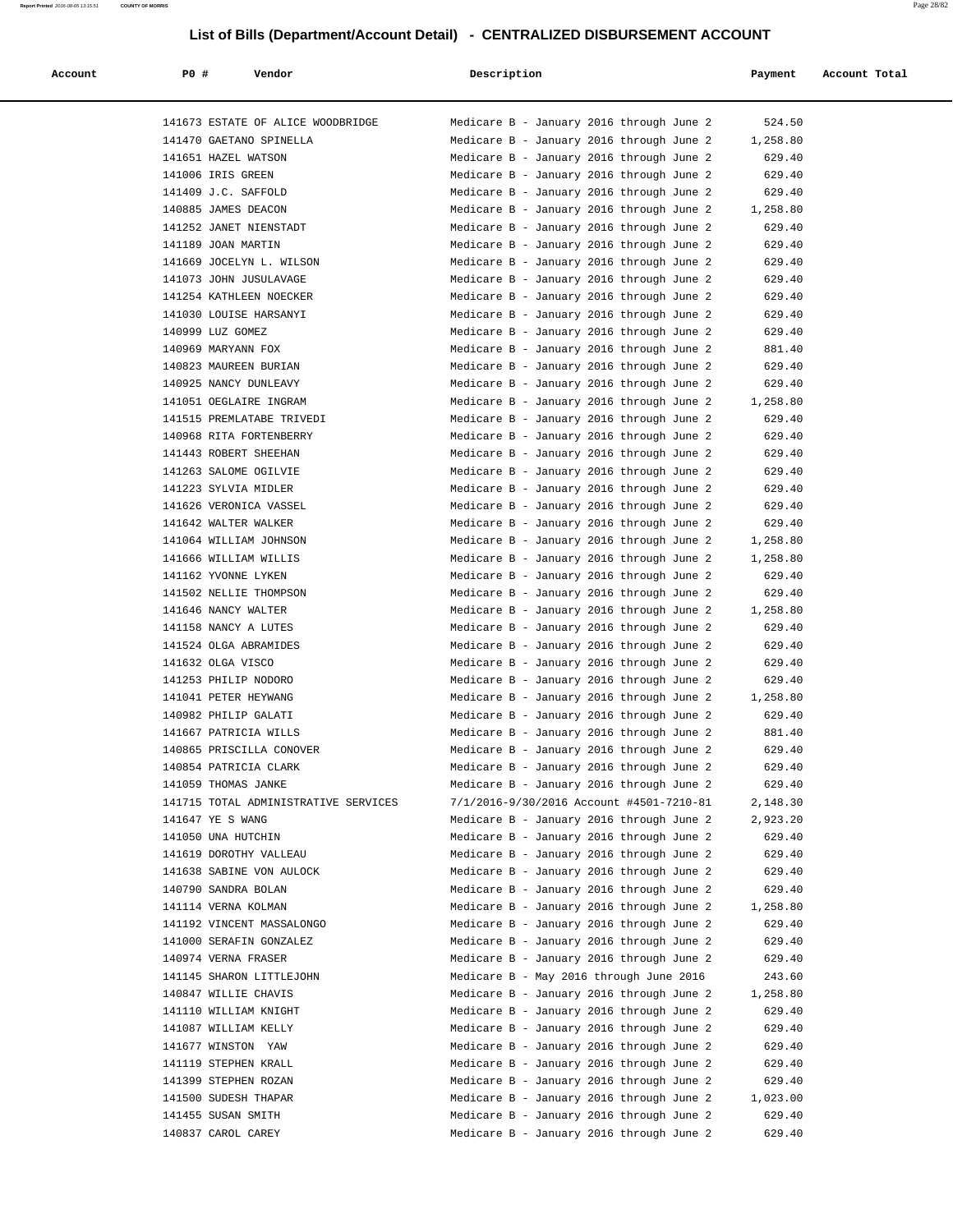| Account | PO# | Vendor                                                     | Description                                       | Payment  | Account Total |
|---------|-----|------------------------------------------------------------|---------------------------------------------------|----------|---------------|
|         |     | 141238 JOAN MOSCHELLA                                      | Medicare B - January 2016 through June 2          | 629.40   |               |
|         |     | 141369 ALICE REDFIELD                                      | Medicare B - January 2016 through June 2          | 629.40   |               |
|         |     | 141232 RACHAEL MOBLEY                                      | Medicare B - January 2016 through June 2          | 629.40   |               |
|         |     | 141015 RARZELL GRUBBS                                      | Medicare B - January 2016 through June 2          | 629.40   |               |
|         |     | 141062 RICHARD JENNINGS                                    | Medicare B - January 2016 through June 2 1,258.80 |          |               |
|         |     | 140927 ROBERT DURR                                         | Medicare B - January 2016 through June 2          | 629.40   |               |
|         |     | 141283 ROBERT PECK                                         | Medicare B - January 2016 through June 2          | 629.40   |               |
|         |     | 141428 ROBERT SCHMIDT                                      | Medicare B - January 2016 through June 2          | 2,046.00 |               |
|         |     | 141126 ROBIN LAMOREAUX                                     | Medicare B - January 2016 through June 2          | 629.40   |               |
|         |     | 141417 ROGER SAVAGE                                        | Medicare B - January 2016 through June 2          | 629.40   |               |
|         |     | 140889 ROSALIE DELLI SANTI                                 | Medicare B - January 2016 through June 2          | 629.40   |               |
|         |     | 141681 ROSALIE ZABITA                                      |                                                   | 629.40   |               |
|         |     |                                                            | Medicare B - January 2016 through June 2          |          |               |
|         |     | 140807 RUDOLPH BRIGHT                                      | Medicare B - January 2016 through June 2          | 629.40   |               |
|         |     | 141430 RUTH SCHULTZ                                        | Medicare B - January 2016 through June 2          | 629.40   |               |
|         |     | 141074 HENRY KAFEL                                         | Medicare B - January 2016 through June 2          | 629.40   |               |
|         |     | 140937 GEORGE ERATH                                        | Medicare B - January 2016 through June 2 1,258.80 |          |               |
|         |     | 141950 DISCOVERY BENEFITS INC.                             | June 2016 COBRA Inv # 0000660298-IN; Cus          | 774.50   |               |
|         |     | 01-201-23-220100-090 Employee Group Insurance Expenditures | TOTAL FOR ACCOUNT                                 |          | 168,695.37    |
|         |     |                                                            |                                                   |          | ============  |

**TOTAL for Employee Group Insurance 168,695.37**

# **Office of Emergency Management**

|              | 80.04  | Wireless Service - MCP                   | 142805 VERIZON WIRELESS                                  |
|--------------|--------|------------------------------------------|----------------------------------------------------------|
|              | 241.49 | L&PS/ADMIN                               | 143295 VERIZON WIRELESS                                  |
| 321.53       |        | TOTAL FOR ACCOUNT                        | $01 - 201 - 25 - 252100 - 031$<br>Cellular Phones/Pagers |
|              | 66.99  | Account 056856956 - Business, Local Chan | 143219 DIRECT TV INC                                     |
| 66.99        |        | TOTAL FOR ACCOUNT                        | Other General Expenses<br>$01 - 201 - 25 - 252100 - 059$ |
|              | 25.27  | AC#164215938, 7/4/16                     | 142191 FEDEX                                             |
|              | 33.04  | AC#164215938, 7/18/16                    | 143052 FEDEX                                             |
|              | 1.36   | 2ND HALF OF JULY 2016 METERED MAIL       | 143596 COUNTY OF MORRIS                                  |
|              | 4.65   | 2ND HALF OF JULY 2016 METERED MAIL       | 143596 COUNTY OF MORRIS                                  |
| 64.32        |        | TOTAL FOR ACCOUNT                        | $01 - 201 - 25 - 252100 - 068$<br>Postage & Metered Mail |
| ============ |        |                                          |                                                          |
| 452.84       |        |                                          | TOTAL for Office of Emergency Management                 |

#### **Communications Center**

| 01-201-25-252105-117<br>Interpretor Fees             | TOTAL FOR ACCOUNT                        |        | 598.50 |
|------------------------------------------------------|------------------------------------------|--------|--------|
| 142733 VOIANCE LANGUAGE SERVICES, LLC                | Cust# 16638, 6/30/16, Interpreter fees 6 | 598.50 |        |
| 01-201-25-252105-068<br>Postage & Metered Mail       | TOTAL FOR ACCOUNT                        |        | 10.49  |
| 143596 COUNTY OF MORRIS                              | 2ND HALF OF JULY 2016 METERED MAIL       | 10.49  |        |
| Office Supplies & Stationery<br>01-201-25-252105-058 | TOTAL FOR ACCOUNT                        |        | 119.00 |
| 142706 W.B. MASON COMPANY INC                        | C1033751, 6/28/16, Office supplies, orde | 64.40  |        |
| 142683 OUENCH USA, INC.                              | D060586, 7/1/16, Chiller3-UV-U N00006297 | 48.00  |        |
| 142791 CY DRAKE LOCKSMITHS, INC.                     | 7/19/16, 3 keys                          | 6.60   |        |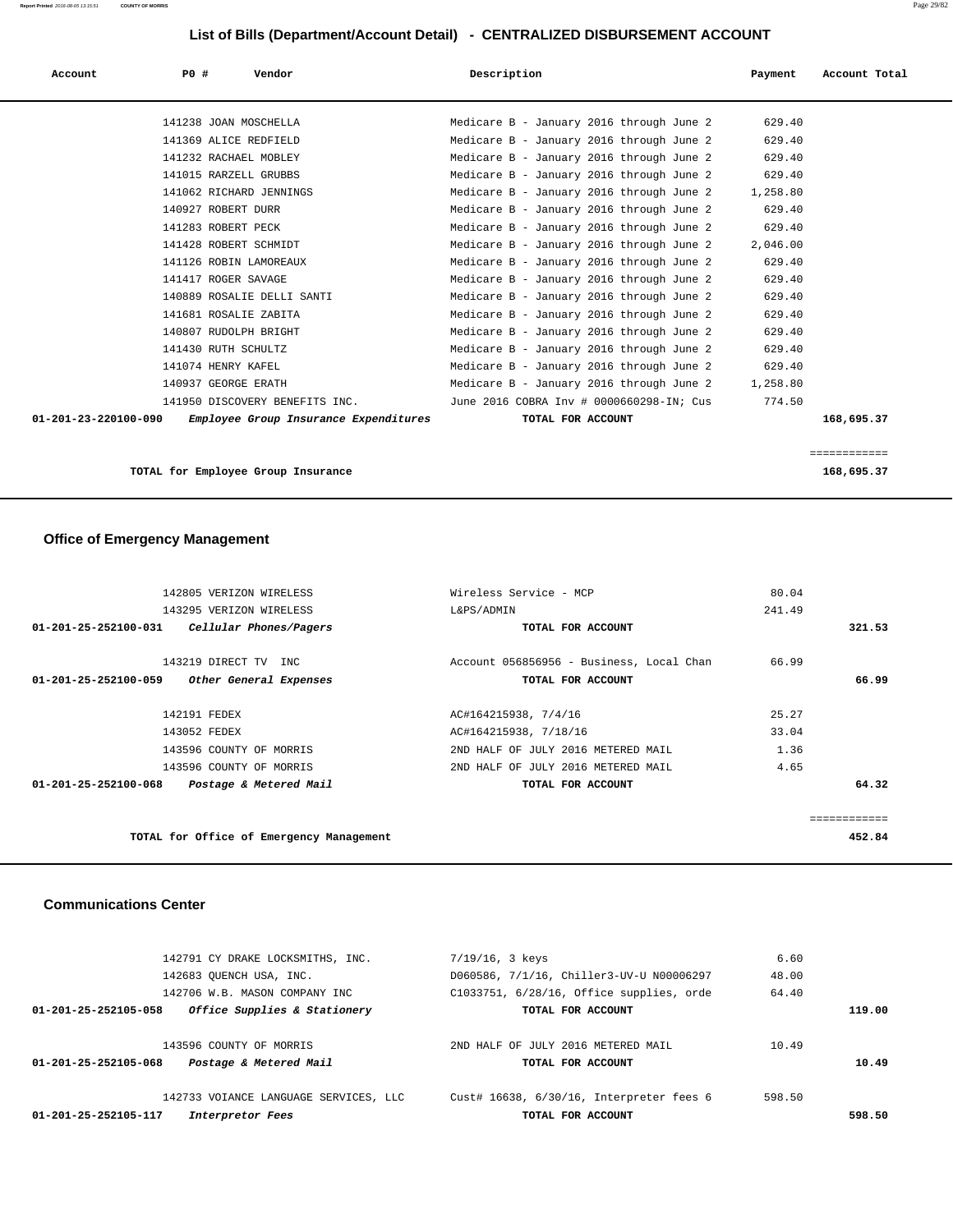**Report Printed** 2016-08-05 13:15:51 **COUNTY OF MORRIS** Page 30/82

## **List of Bills (Department/Account Detail) - CENTRALIZED DISBURSEMENT ACCOUNT**

| Account                      | PO#              | Vendor                                  | Description                              | Payment | Account Total |
|------------------------------|------------------|-----------------------------------------|------------------------------------------|---------|---------------|
| <b>Communications Center</b> |                  |                                         |                                          |         |               |
|                              |                  | 142686 JERSEY CENTRAL POWER & LIGHT     | 100 078 772 546, 6/27/16, Weldon Rd Oak  | 724.63  |               |
|                              |                  | 142686 JERSEY CENTRAL POWER & LIGHT     | 100 078 772 421, 7/15/16, Hickory Tvrn R | 500.53  |               |
|                              |                  | 142686 JERSEY CENTRAL POWER & LIGHT     | 100 097 920 035, 7/15/16, W Springtown R | 387.00  |               |
|                              |                  | 142686 JERSEY CENTRAL POWER & LIGHT     | 100 100 194 933, 7/18/16, High Ridge Rd  | 459.80  |               |
| 01-201-25-252105-137         | Electricity      |                                         | TOTAL FOR ACCOUNT                        |         | 2,549.83      |
|                              |                  | 142685 FF1 PROFESSIONAL SAFETY SERVICES | $6/27/16$ , Battery                      | 40.47   |               |
|                              |                  | 142685 FF1 PROFESSIONAL SAFETY SERVICES | 6/27/16, Job shirt for J.DeVoe, Pants fo | 245.21  |               |
|                              |                  | 142685 FF1 PROFESSIONAL SAFETY SERVICES | 6/28/16, Uniforms for C.Norton           | 652.38  |               |
|                              |                  | 142685 FF1 PROFESSIONAL SAFETY SERVICES | 6/29/16, Pants for M.Thomson             | 112.48  |               |
|                              |                  | 142685 FF1 PROFESSIONAL SAFETY SERVICES | 6/30/16, Uniforms for D.Beltran          | 625.38  |               |
|                              |                  | 142685 FF1 PROFESSIONAL SAFETY SERVICES | 6/30/16, Uniforms for C.Webber           | 626.88  |               |
|                              |                  | 142685 FF1 PROFESSIONAL SAFETY SERVICES | 7/7/16, Uniforms for W.O'Connor, R.Bisso | 581.89  |               |
|                              |                  | 142685 FF1 PROFESSIONAL SAFETY SERVICES | $7/14/16$ , Hem pants                    | 16.00   |               |
| 01-201-25-252105-202         |                  | Uniform And Accessories                 | TOTAL FOR ACCOUNT                        |         | 2,900.69      |
|                              |                  | 140323 CDW GOVERNMENT LLC               | Ouote# 1BN9MOM, 6/7/16, TRIPP 750VA UPS  | 109.17  |               |
| 01-201-25-252105-258         | Equipment        |                                         | TOTAL FOR ACCOUNT                        |         | 109.17        |
|                              | 129166 EMBROIDME |                                         | Shirts per attached Quote #E17164 dated  | 500.00  |               |
| 01-203-25-252105-202         |                  | (2015) Uniform And Accessories          | TOTAL FOR ACCOUNT                        |         | 500.00        |
|                              |                  |                                         |                                          |         | ============  |
|                              |                  | TOTAL for Communications Center         |                                          |         | 6,787.68      |

 **County Medical Examiner Office**

|                                  | 140576 AMERICAN SOCIETY FOR CLINICAL                    | Cust#03422441-0, Order#4003307932, 5/5/1                                        | 299.00   |              |
|----------------------------------|---------------------------------------------------------|---------------------------------------------------------------------------------|----------|--------------|
|                                  | 01-201-25-254100-028 Books & Periodicals                | TOTAL FOR ACCOUNT                                                               |          | 299.00       |
|                                  |                                                         | 141362 MORRISTOWN MEDICAL CENTER Autopsies Jan - March 2016 (41 cases) 1,230.00 |          |              |
| 01-201-25-254100-055 Morgue Fees |                                                         | TOTAL FOR ACCOUNT                                                               |          | 1,230.00     |
|                                  | 140579 PAPER MART INC                                   | Ouote Case envelopes 10x15, brown kraft, 373.75                                 |          |              |
|                                  | 01-201-25-254100-058 Office Supplies & Stationery       | TOTAL FOR ACCOUNT                                                               |          | 373.75       |
|                                  | 141201 FEDEX                                            | AC#1642-1593-8, 6/20/16, case 14160386                                          | 122.33   |              |
|                                  | 142191 FEDEX                                            | AC#164215938, 7/4/16                                                            | 127.09   |              |
|                                  | 143596 COUNTY OF MORRIS                                 | 2ND HALF OF JULY 2016 METERED MAIL                                              | 11.92    |              |
|                                  | 01-201-25-254100-068 Postage & Metered Mail             | TOTAL FOR ACCOUNT                                                               |          | 261.34       |
|                                  | 142219 NMS LABS                                         | MORRIS TOXICOLOGY, 6/16                                                         | 1,851.00 |              |
|                                  | 142219 NMS LABS                                         | SUSSEX TOXICOLOGY, 6/16                                                         | 295.00   |              |
|                                  | 142219 NMS LABS                                         | WARREN TOXICOLOGY, 6/16                                                         | 775.00   |              |
|                                  | $01-201-25-254100-084$ Other Outside Services           | TOTAL FOR ACCOUNT                                                               |          | 2,921.00     |
|                                  | 142192 RICOH AMERICAS CORPORATION                       | CONTRACT#12939, PAYMENT 10/12, JUNE - AU                                        | 483.83   |              |
|                                  | $01 - 201 - 25 - 254100 - 164$ Office Machines - Rental | TOTAL FOR ACCOUNT                                                               |          | 483.83       |
|                                  | 141166 CENTENNIAL PRODUCTS INC.                         | Cust#CP25584, 6/21/16, DNA Cards                                                | 310.00   |              |
|                                  | 141166 CENTENNIAL PRODUCTS INC.                         | Freight                                                                         | 14.15    |              |
|                                  | $01-201-25-254100-203$ X-Ray & Medical Supplies         | TOTAL FOR ACCOUNT                                                               |          | 324.15       |
|                                  |                                                         |                                                                                 |          | ============ |
|                                  | TOTAL for County Medical Examiner Office                |                                                                                 |          | 5,893.07     |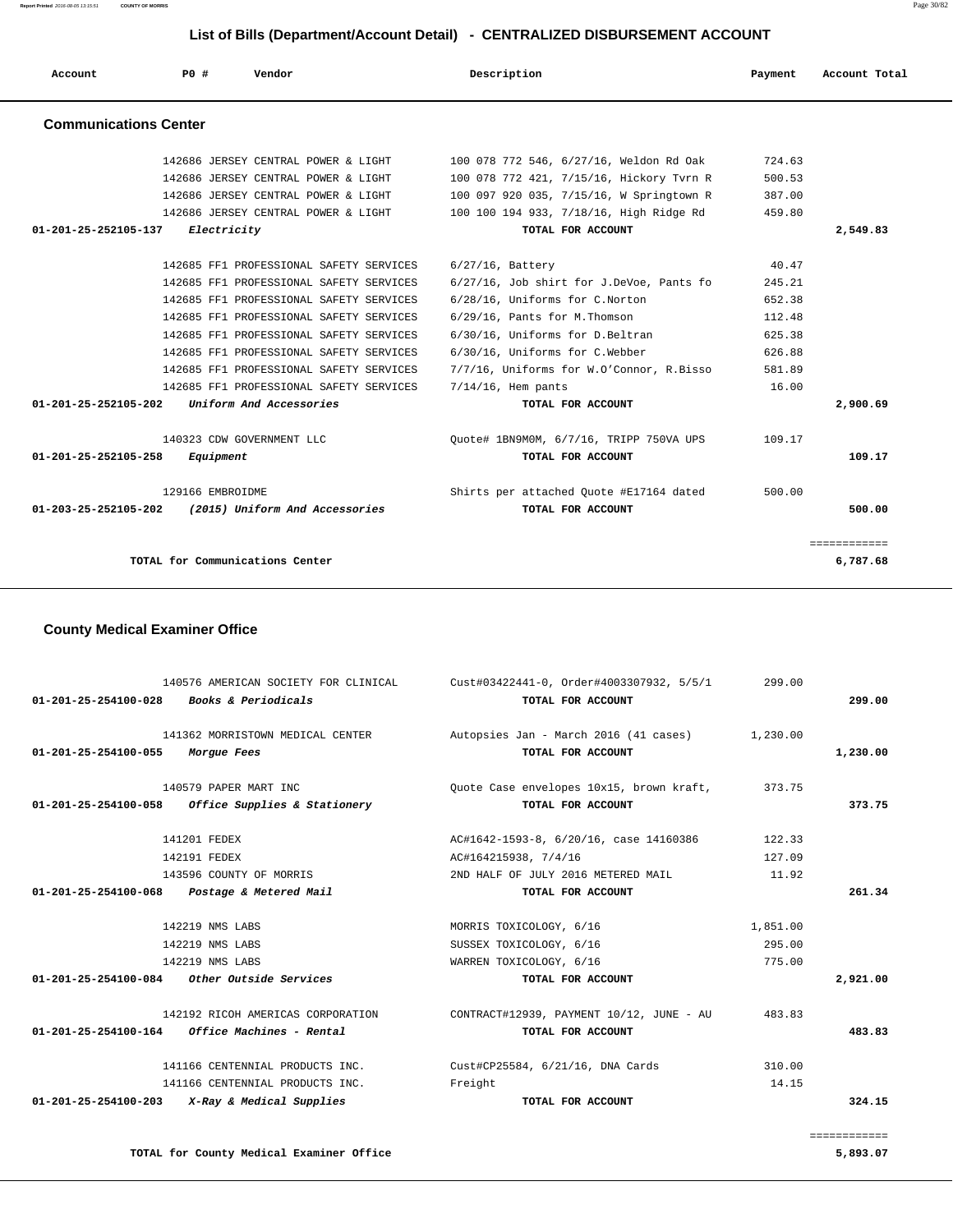|  |  | Account | P0 # | Vendor | Description | Payment | Account Total |
|--|--|---------|------|--------|-------------|---------|---------------|
|--|--|---------|------|--------|-------------|---------|---------------|

## **County Sheriff's Department**

|                                | 141733 MAGLOCLEN                     | July 1, 2016 - June 30, 2017, Inv dtd 6/     | 400.00    |           |
|--------------------------------|--------------------------------------|----------------------------------------------|-----------|-----------|
| $01 - 201 - 25 - 270100 - 023$ | Associations and Memberships         | TOTAL FOR ACCOUNT                            |           | 400.00    |
|                                |                                      |                                              |           |           |
|                                | 142766 EDWARD ZIENOWICZ              | Summer Semester "2016" College of St. El     | 1,916.90  |           |
| 01-201-25-270100-039           | Education Schools & Training         | TOTAL FOR ACCOUNT                            |           | 1,916.90  |
|                                | 142064 CASTLE PRINTING               | (55) Business Cards - Chief P. DiGavero,     | 35.00     |           |
| 01-201-25-270100-058           | Office Supplies & Stationery         | TOTAL FOR ACCOUNT                            |           | 35.00     |
|                                |                                      |                                              |           |           |
|                                | 142543 VILLAGE SHOP RITE             | Food - Summer Program 7/8/16, House Acct     | 99.90     |           |
| 01-201-25-270100-059           | Other General Expenses               | TOTAL FOR ACCOUNT                            |           | 99.90     |
|                                | 140421 GILL ID SYSTEMS               | ISO Prox Card Part #1386LGGMN (26) Bit F     | 690.00    |           |
|                                | 140421 GILL ID SYSTEMS               | Black Gripper 30 Mil Card Holder for Slo     | 225.00    |           |
|                                | 140421 GILL ID SYSTEMS               | Polaroid 3-4500-1 YMCKT K P3500/P5500 Se     | 169.00    |           |
|                                | 140421 GILL ID SYSTEMS               | Freight Charge                               | 35.00     |           |
| 01-201-25-270100-064           | Photographic Suppies                 | TOTAL FOR ACCOUNT                            |           | 1,119.00  |
|                                | 143596 COUNTY OF MORRIS              | 2ND HALF OF JULY 2016 METERED MAIL           | 554.98    |           |
| 01-201-25-270100-068           | Postage & Metered Mail               | TOTAL FOR ACCOUNT                            |           | 554.98    |
|                                |                                      |                                              |           |           |
|                                | 142776 RECORDER COMMUNITY NEWSPAPERS | RANDOLPH REPORTER - 6 Month subscription     | 18.00     |           |
|                                | 142776 RECORDER COMMUNITY NEWSPAPERS | MADISON EAGLE - 6 Month subscription, Ac     | 24.00     |           |
|                                | 142776 RECORDER COMMUNITY NEWSPAPERS | ROXBURY REGISTER - 6 Month subscription,     | 18.00     |           |
| 01-201-25-270100-070           | Publication & Subscriptions          | TOTAL FOR ACCOUNT                            |           | 60.00     |
|                                | 141716 COMPUTER SQUARE               | Annual Maintenance for InforShare RMS Fu     | 8,000.00  |           |
|                                | 141731 KEYSTONE PUBLIC SAFETY INC.   | Annual Maintenance - 1/1/16 - 12/31/16 (     | 12,843.00 |           |
| 01-201-25-270100-078           | Software Maintenance                 | TOTAL FOR ACCOUNT                            |           | 20,843.00 |
|                                |                                      |                                              |           |           |
|                                | 143151 PHILIP DIGAVERO               | Expenses: Airfare/UA, Rental Car/Budget      | 813.88    |           |
| 01-201-25-270100-082           | Travel Expense                       | TOTAL FOR ACCOUNT                            |           | 813.88    |
|                                | 140041 ATLANTIC TACTICAL OF NJ, INC. | DefTec .2% First Defense MK-3 Steam          | 201.75    |           |
|                                | 139414 ATLANTIC TACTICAL OF NJ, INC. | Def-Tec 2% First Defense MK9 - Stream, I     | 429.75    |           |
|                                | 139414 ATLANTIC TACTICAL OF NJ, INC. | Def-Tec MK-46 Refill Solution, Item #DEF     | 245.44    |           |
|                                | 139414 ATLANTIC TACTICAL OF NJ, INC. | Def-Tec 37mm OC Powder Ferret Penetrator     | 507.50    |           |
|                                | 139414 ATLANTIC TACTICAL OF NJ, INC. | Def-Tec 37mm OC liquid ferret round, Ite     | 464.00    |           |
|                                | 139414 ATLANTIC TACTICAL OF NJ, INC. | Def-Tec 1162 (14CS/SGA300) 37mm CS liqui     | 420.50    |           |
|                                | 139414 ATLANTIC TACTICAL OF NJ, INC. | Def-Tec CS Riot Control Grenade, Item #D     | 533.60    |           |
|                                | 139414 ATLANTIC TACTICAL OF NJ, INC. | Def-Tec Max Smoke Grenade, Item #DEF219      | 621.80    |           |
|                                | 139414 ATLANTIC TACTICAL OF NJ, INC. | Safariland Single Strap Leg Shroud w/D-R     | 774.00    |           |
| 01-201-25-270100-116           | Firearms                             | TOTAL FOR ACCOUNT                            |           | 4,198.34  |
|                                | 141734 PAVIA KRIEGMAN                | Ouarterly web site maintenance (April 1      | 200.00    |           |
|                                | 141736 VERIZON WIRELESS              | $442002049 - 00001$ 5/24/16 - 6/23/16, Inv   | 813.81    |           |
| 01-201-25-270100-161           | Communications Equipment             | TOTAL FOR ACCOUNT                            |           | 1,013.81  |
|                                |                                      |                                              |           |           |
|                                | 141717 STEVEN B. HODES, DVM PA       | KIARA - 5/6/16 Vaccines & Waste, Inv dtd     | 71.17     |           |
|                                | 141717 STEVEN B. HODES, DVM PA       | KAISER - $5/6/16$ Vaccines, Inv dtd $6/1/16$ | 75.17     |           |
|                                | 141717 STEVEN B. HODES, DVM PA       | RONAN - $5/23/16$ Examine & Treat (R) ear,   | 625.00    |           |
|                                | 141717 STEVEN B. HODES, DVM PA       | WILLIE - 5/4/16, 5/9/16, 5/25/16 Pelvis      | 869.00    |           |
|                                | 141717 STEVEN B. HODES, DVM PA       | Hodes Special Discount                       | $-580.50$ |           |
|                                | 141717 STEVEN B. HODES, DVM PA       | SPECIAL POLICE DISC                          | $-15.00$  |           |
| 01-201-25-270100-189           | Medical                              | TOTAL FOR ACCOUNT                            |           | 1,044.84  |

**Report Printed** 2016-08-05 13:15:51 **COUNTY OF MORRIS** Page 31/82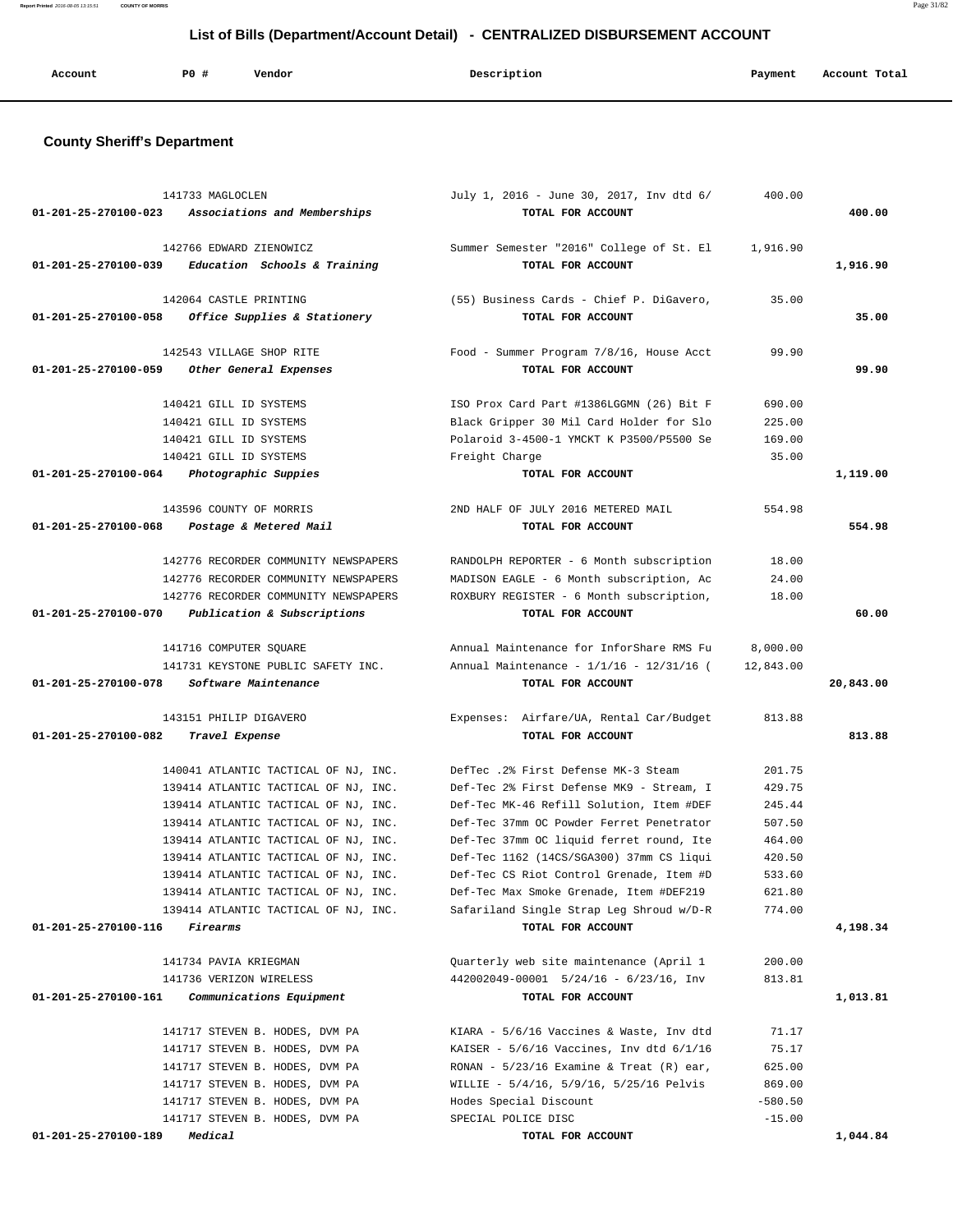**Report Printed** 2016-08-05 13:15:51 **COUNTY OF MORRIS** Page 32/82

 **List of Bills (Department/Account Detail) - CENTRALIZED DISBURSEMENT ACCOUNT**

| PO#<br>Account                     | Vendor                                                                         | Description                                                                          | Payment          | Account Total      |
|------------------------------------|--------------------------------------------------------------------------------|--------------------------------------------------------------------------------------|------------------|--------------------|
| <b>County Sheriff's Department</b> |                                                                                |                                                                                      |                  |                    |
|                                    | 141321 UNIVERSAL UNIFORM SALES CO INC                                          | G. LIRANZO - Alterations, POS #2-26881,                                              | 82.00            |                    |
|                                    | 141321 UNIVERSAL UNIFORM SALES CO INC                                          | N. RICCIOTTI - Alterations, POS #2-26904                                             | 74.00            |                    |
|                                    | 141321 UNIVERSAL UNIFORM SALES CO INC                                          | R. GIORDANO - Alterations, POS #2-26969                                              | 134.50           |                    |
|                                    | 141321 UNIVERSAL UNIFORM SALES CO INC                                          | M. CHIAROLANZA - Hat Band, POS #2-27089                                              | 9.00             |                    |
|                                    | 141729 UNIVERSAL UNIFORM SALES CO INC                                          | M. ABATE - Footwear, POS #2-25452, Inv d                                             | 137.00           |                    |
|                                    | 141729 UNIVERSAL UNIFORM SALES CO INC                                          | C. BROOKS - Badge/wallet clip, POS #2-26                                             | 150.00           |                    |
|                                    | 141729 UNIVERSAL UNIFORM SALES CO INC                                          | T. SOMERVILLE - Shirts/Equipment, POS #2                                             | 369.00           |                    |
|                                    | 141729 UNIVERSAL UNIFORM SALES CO INC                                          | P. DIGAVERO - Shirts/Pants, POS #2-26700                                             | 210.00           |                    |
|                                    | 141729 UNIVERSAL UNIFORM SALES CO INC                                          | B. BERNARD - Alterations/Emblems, POS #2                                             | 10.00            |                    |
|                                    | 141729 UNIVERSAL UNIFORM SALES CO INC                                          | R. WARNETT - Boots, POS #2-26781, Inv dt                                             | 80.00            |                    |
|                                    | 141729 UNIVERSAL UNIFORM SALES CO INC                                          | R. MONACO - Alterations, POS #2-26805, I                                             | 30.00            |                    |
|                                    | 141729 UNIVERSAL UNIFORM SALES CO INC                                          | J. COLEMAN - Alterations, POS #2-26806,                                              | 100.00           |                    |
|                                    | 141729 UNIVERSAL UNIFORM SALES CO INC                                          | D. RIBAUDO - Shirt, POS #2-26807, Inv dt                                             | 80.00            |                    |
|                                    | 141729 UNIVERSAL UNIFORM SALES CO INC                                          | D. RIBAUDO - Alterations, POS #2-26968,                                              | 60.00            |                    |
|                                    | 141729 UNIVERSAL UNIFORM SALES CO INC                                          | N. LEO - CREDIT double payment! P.O. #10                                             | $-59.00$         |                    |
|                                    | 142519 UNIVERSAL UNIFORM SALES CO INC                                          | S. WEILER - Emblems/Alterations, POS #2-                                             | 30.00            |                    |
|                                    | 142519 UNIVERSAL UNIFORM SALES CO INC                                          | D. GARDNER - Boots, POS #2-26654, Inv dt                                             | 129.95           |                    |
|                                    | 142519 UNIVERSAL UNIFORM SALES CO INC                                          | J. FRANK-PARRILO - Alterations/Emblems,                                              | 14.00            |                    |
|                                    | 142519 UNIVERSAL UNIFORM SALES CO INC                                          | W. PERALTA - Alterations/Emblems, POS #2                                             | 10.00            |                    |
|                                    | 142519 UNIVERSAL UNIFORM SALES CO INC<br>142519 UNIVERSAL UNIFORM SALES CO INC | D. BUSTAMONTE - Alterations/Emblems, POS<br>E. GELLER - Shirt/Alterations, POS #1-32 | 10.00<br>54.99   |                    |
|                                    | 142519 UNIVERSAL UNIFORM SALES CO INC                                          | DEPT - Emblems, POS #2-27207, Inv dtd 6/                                             | 52.50            |                    |
| 01-201-25-270100-202               | Uniform And Accessories                                                        | TOTAL FOR ACCOUNT                                                                    |                  | 3,014.94           |
|                                    |                                                                                |                                                                                      |                  |                    |
|                                    | 141720 COMMUNICATIONS SERVICE                                                  | Ford Explorer - Install Mobile Radio (Au                                             | 208.10           |                    |
|                                    | 141720 COMMUNICATIONS SERVICE                                                  | Install Mobile Radio/Connector/Speaker,                                              | 260.00           |                    |
|                                    | 141720 COMMUNICATIONS SERVICE                                                  | Install Mobile Radio/Connector/Speaker (                                             | 260.00           |                    |
|                                    | 141720 COMMUNICATIONS SERVICE                                                  | "2013" Ford Crown Vic - Strip for turn-i                                             | 120.00<br>220.00 |                    |
|                                    | 141720 COMMUNICATIONS SERVICE<br>141720 COMMUNICATIONS SERVICE                 | Strip emergency Equipment for turn-in (A<br>Ford Explorer - Install Mobile Radio (Au | 128.27           |                    |
|                                    | 141720 COMMUNICATIONS SERVICE                                                  |                                                                                      | 440.00           |                    |
| 01-201-25-270100-258               | Equipment                                                                      | "2009" Dodge Avenger - Remove all emerge<br>TOTAL FOR ACCOUNT                        |                  | 1,636.37           |
|                                    |                                                                                |                                                                                      |                  |                    |
| 01-203-25-270100-039               | 142065 MAGLOCLEN<br>(2015) Education Schools & Training                        | L. Bertelli - Dec. 2-4, 2015, Inv dtd 7/<br>TOTAL FOR ACCOUNT                        | 165.00           | 165.00             |
|                                    |                                                                                |                                                                                      |                  | <b>EEEEEEEEEEE</b> |
|                                    | TOTAL for County Sheriff's Department                                          |                                                                                      |                  | 36,915.96          |
| <b>County Prosecutor's Office</b>  |                                                                                |                                                                                      |                  |                    |
|                                    | 142731 BERYL SKOG                                                              | Regular On Call - June 2016                                                          | 59.20            |                    |
|                                    | 142731 BERYL SKOG                                                              | Holiday/Wknd.                                                                        | 15.50            |                    |
|                                    | 142732 JUNE WITTY                                                              | Regular On Call - June 2016                                                          | 119.20           |                    |
|                                    | 142732 JUNE WITTY                                                              | Holiday/Wknd                                                                         | 20.50            |                    |
|                                    | 142732 JUNE WITTY                                                              | Supplemental Case Pay-#160615MRMM17 & 16                                             | 150.00           |                    |
|                                    | 142730 SANDRA HOYER                                                            | Reg.On Call - June 2016                                                              | 0.80             |                    |
|                                    | 142730 SANDRA HOYER                                                            | Holiday/Wknd.                                                                        | 24.00            |                    |
|                                    | 142730 SANDRA HOYER                                                            | Supplemental Case Pay-#160626MRMM18                                                  | 75.00            |                    |

 **01-201-25-275100-016 Outside Salaries & Wages TOTAL FOR ACCOUNT 464.20**

142752 MATTHEW SCHNEIDERMAN Certified Fire and Explosion Investigato 65.00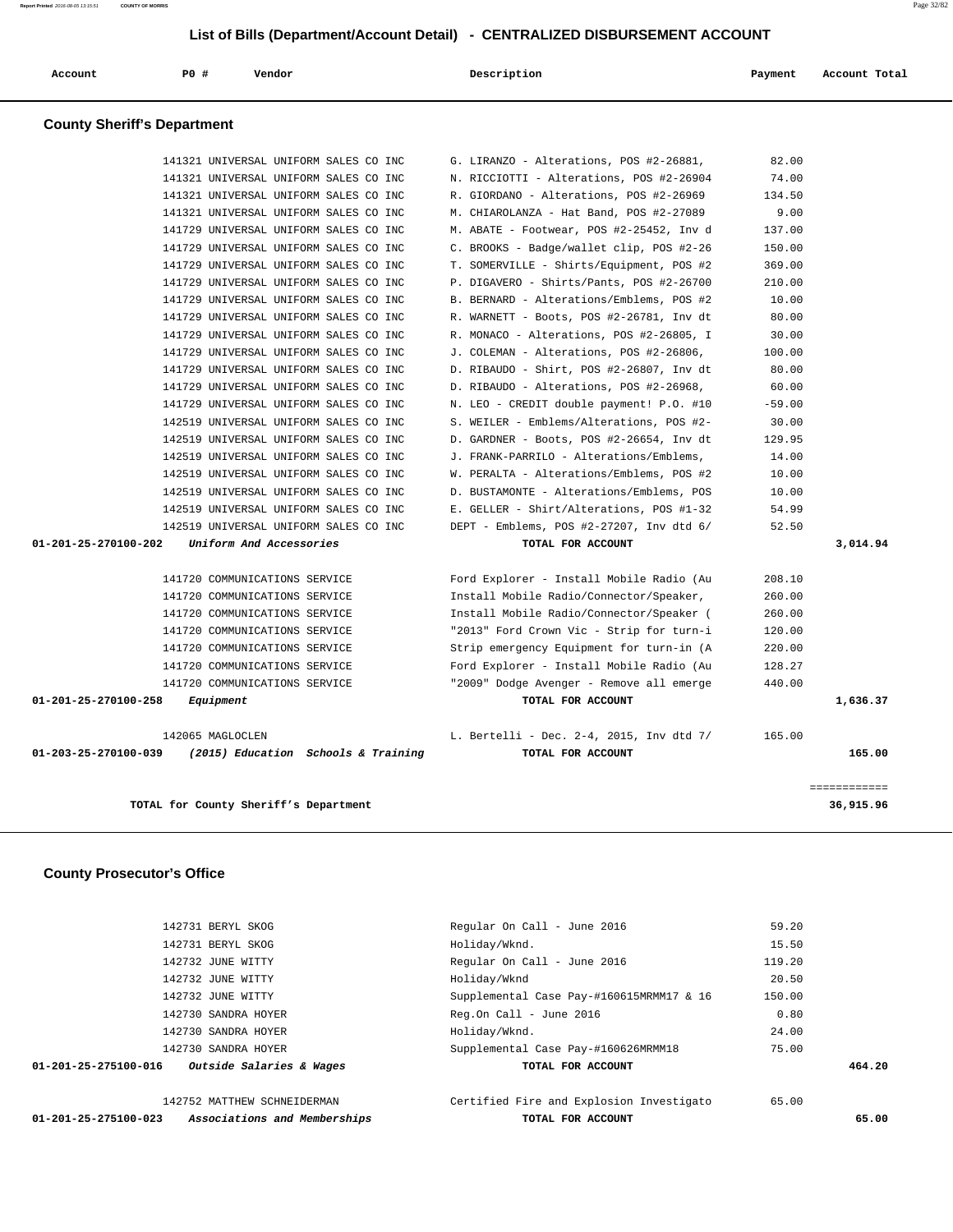**Report Printed** 2016-08-05 13:15:51 **COUNTY OF MORRIS** Page 33/82

# **List of Bills (Department/Account Detail) - CENTRALIZED DISBURSEMENT ACCOUNT**

| Account                           | <b>PO #</b>          | Vendor                                             | Description                                                   | Payment  | Account Total |
|-----------------------------------|----------------------|----------------------------------------------------|---------------------------------------------------------------|----------|---------------|
| <b>County Prosecutor's Office</b> |                      |                                                    |                                                               |          |               |
| 01-201-25-275100-031              |                      | Cellular Phones/Pagers                             | TOTAL FOR ACCOUNT                                             |          | 831.90        |
|                                   |                      | 142794 W.B. MASON COMPANY INC                      | Ink & Toner                                                   | 1,216.66 |               |
|                                   |                      | 142796 OFFICE CONCEPTS GROUP, INC.                 | Ink Cart. HEW-c2p05AN                                         | 27.17    |               |
| 01-201-25-275100-037              |                      | Data Processing Supplies                           | TOTAL FOR ACCOUNT                                             |          | 1,243.83      |
|                                   |                      | 141895 SOMERSET COUNTY POLICE                      | Crisis Negotiation Seminar ** 5/3/16 **                       | 350.00   |               |
|                                   |                      | 141402 TACTICAL OFFICER SURVIVAL                   | Advanced Combat/Survival Shooting Course                      | 900.00   |               |
| 01-201-25-275100-039              |                      | Education Schools & Training                       | TOTAL FOR ACCOUNT                                             |          | 1,250.00      |
|                                   |                      |                                                    |                                                               |          |               |
|                                   |                      | 142782 JOHNSTON COMMUNICATIONS                     | August 2016 Fax Server Maintenance                            | 600.00   |               |
| 01-201-25-275100-044              |                      | <i>Equipment Service Agreements</i>                | TOTAL FOR ACCOUNT                                             |          | 600.00        |
|                                   |                      | 139147 GANN LAW BOOKS                              | NJ Arrest, Search & Seizure 2016-2017 Ed                      | 655.00   |               |
|                                   |                      | 139147 GANN LAW BOOKS                              | Shipping & Handling                                           | 13.00    |               |
| 01-201-25-275100-050              | Law Books            |                                                    | TOTAL FOR ACCOUNT                                             |          | 668.00        |
|                                   |                      |                                                    |                                                               |          |               |
|                                   |                      | 141354 OFFICE CONCEPTS GROUP, INC.                 | Account #16868 - Misc. Supplies                               | 74.34    |               |
|                                   | 142783 ALPHAGRAPHICS |                                                    | 11x14 Certificate - Aaron King                                | 17.50    |               |
|                                   |                      | 142793 RIOS' ENGRAVING                             | Name Plates, Brass Plates with engraving                      | 295.00   |               |
|                                   |                      | 142784 PAPER MART INC                              | 8 1/2x11 Copy Paper                                           | 1,234.00 |               |
| 01-201-25-275100-058              |                      | 142784 PAPER MART INC                              | 11x14 Copy Paper<br>TOTAL FOR ACCOUNT                         | 224.10   |               |
|                                   |                      | Office Supplies & Stationery                       |                                                               |          | 1,844.94      |
|                                   | 141898 FEDEX         |                                                    | Account #105105762 - $6/13/16$                                | 16.92    |               |
|                                   |                      | 143596 COUNTY OF MORRIS                            | 2ND HALF OF JULY 2016 METERED MAIL                            | 1,029.23 |               |
| 01-201-25-275100-068              |                      | Postage & Metered Mail                             | TOTAL FOR ACCOUNT                                             |          | 1,046.15      |
|                                   |                      | 141894 COMMUNICATIONS SERVICE                      | Replace and remount bracket/replace sire                      | 1,029.00 |               |
|                                   |                      | 141894 COMMUNICATIONS SERVICE                      | Troubleshoot Radio/repair/replaced parts                      | 205.50   |               |
| 01-201-25-275100-072              |                      | Radio Repairs                                      | TOTAL FOR ACCOUNT                                             |          | 1,234.50      |
|                                   |                      | 142753 M.C. PROSECUTOR'S EMERGENT                  | Confidential Revolving Fund - Reimbursem                      | 3,180.00 |               |
| 01-201-25-275100-079              |                      | Special Projects                                   | TOTAL FOR ACCOUNT                                             |          | 3,180.00      |
|                                   |                      |                                                    |                                                               |          |               |
|                                   | 141897 ANNE M DREPS  |                                                    | State v Dulio, W.** Req. Agent Gus Amato                      | 85.80    |               |
|                                   |                      | 141353 KING TRANSCRIPTION                          | State v Oliva, Luis ** Requested by Agen                      | 425.04   |               |
|                                   |                      | 141896 KING TRANSCRIPTION                          | State v Nurse, Jamal ** Req. Det.Mark Gr                      | 441.87   |               |
| 01-201-25-275100-081              | Transcripts          |                                                    | TOTAL FOR ACCOUNT                                             |          | 952.71        |
|                                   |                      | 142785 ALEXIS M KELLER                             | Parking- Bally's Atlantic City-Narcotics                      | 20.00    |               |
|                                   |                      | 142785 ALEXIS M KELLER                             | Fuel Purchase- Travel to Top Gun Class                        | 28.34    |               |
|                                   | 142792 TARA VYAS     |                                                    | State v Campbell, J. ** Parking for Cour                      | 6.00     |               |
| 01-201-25-275100-082              |                      | Travel Expense                                     | TOTAL FOR ACCOUNT                                             |          | 54.34         |
|                                   |                      |                                                    |                                                               |          |               |
|                                   |                      | 142681 MARIANN KLETKE                              |                                                               | 1.48     |               |
|                                   |                      | 141355 BUNKY'S HEAVY TOWING, LLC                   | 6/3/16 Tow from Dover - Impound LotMerce                      | 175.00   |               |
|                                   |                      | 141900 COFFEE LOVERS COFFEE SERVICE                | Account #MORRI005 - Coffee/Stirrers                           | 173.82   |               |
|                                   |                      | 140453 NJ STATE ASSOCIATION OF                     | 1/3 Re-Accreditation Fee (3rd payment) To                     | 2,000.00 |               |
|                                   |                      | 141899 POWER ONE, INC.                             | Merchandise for Community Affairs Projec                      | 7,672.68 |               |
|                                   |                      | 140139 FREDRIC M. KNAPP<br>140450 FREDRIC M. KNAPP | CDL Permit Renewals: Detective Thomas Sp                      | 250.00   |               |
| 01-201-25-275100-118              |                      | Investigation Expense                              | Reimburse Prosecutor's Petty Cash Accoun<br>TOTAL FOR ACCOUNT | 125.00   | 10,397.98     |
|                                   |                      |                                                    |                                                               |          |               |
|                                   |                      | 142819 MORRISTOWN INN                              | State v Sternlicht: Lodging M. Betz (6/27-                    | 660.00   |               |
|                                   |                      | 142819 MORRISTOWN INN                              | Lodging: M.Betz (7/11-7/13/16)                                | 330.00   |               |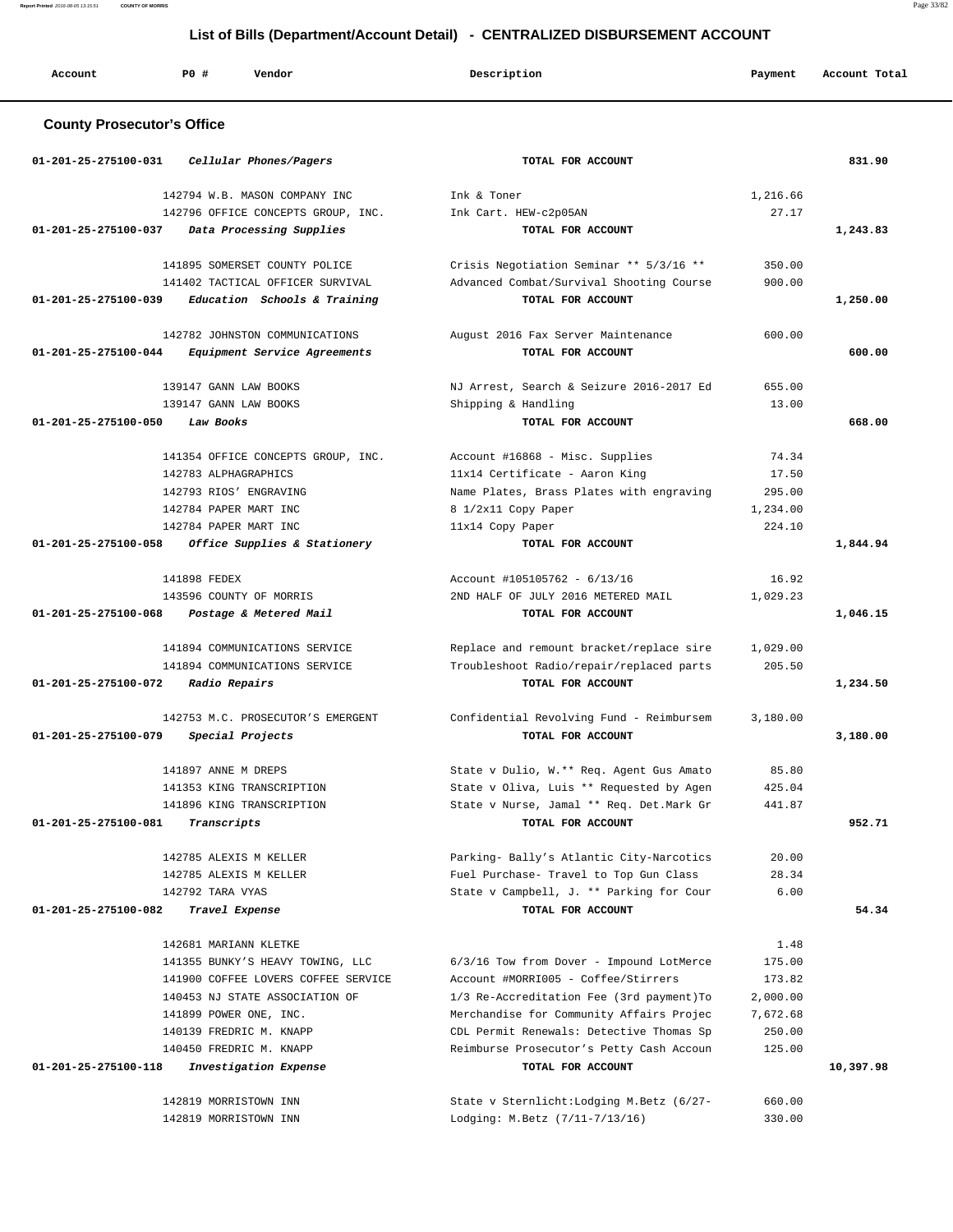| Account                           | PO# | Vendor                      | Description                              | Payment | Account Total |
|-----------------------------------|-----|-----------------------------|------------------------------------------|---------|---------------|
| <b>County Prosecutor's Office</b> |     |                             |                                          |         |               |
|                                   |     | 141901 ESSEX TRAVEL SERVICE | Airfare for Witness (Mayo) ** Grand Isla | 817.70  |               |
| $01 - 201 - 25 - 275100 - 121$    |     | Witness Fees And Mileage    | TOTAL FOR ACCOUNT                        |         | 2,302.70      |
|                                   |     | 141351 MEDIA SUPPLY, INC.   | Ouote #2212 ** CD-R                      | 590.00  |               |
|                                   |     | 141351 MEDIA SUPPLY, INC.   | <b>DVD</b>                               | 590.00  |               |
|                                   |     | 141351 MEDIA SUPPLY, INC.   | Paper Sleeves                            | 80.00   |               |

 **01-201-25-275100-126 Court Expenses-Extradition TOTAL FOR ACCOUNT 1,260.00**

 **01-201-25-275100-189 Medical TOTAL FOR ACCOUNT 532.94**

 **01-201-25-275100-202 Uniform And Accessories TOTAL FOR ACCOUNT 295.50**

**TOTAL for County Prosecutor's Office 28,224.69**

============

 142736 CINTAS CORPORATION Account #0010660335 - Conf.Room & Major 82.94 142795 INSTITUTE FOR FORENSIC PSYCHOLOGY Psychological Evaluation - Aaron King 450.00

 140023 ATLANTIC TACTICAL OF NJ, INC. Quote #SQ-80467986 \*\* Account #200033 - 205.50 140023 ATLANTIC TACTICAL OF NJ, INC. Charge To Expedite \*\* Attention Martin T 90.00

 **County Jail** 

| 142715 MARIA A SARABAEZ                             |                                                         | REIMBURSEMENT FOR TRAINING CLASSES ON 5.                                       | 39.00    |          |
|-----------------------------------------------------|---------------------------------------------------------|--------------------------------------------------------------------------------|----------|----------|
| 143230 MARIANA DEMARTINEZ                           |                                                         | REIMBURSEMENT FOR MEAL DURING TRAINING O 13.20                                 |          |          |
|                                                     |                                                         | 142107 TACTICAL OFFICER SURVIVAL TRAINING FOR LEVENDUSKY DATED 6.23.16         | 225.00   |          |
| 01-201-25-280100-039                                | Education Schools & Training                            | TOTAL FOR ACCOUNT                                                              |          | 277.20   |
|                                                     |                                                         | 142713 THE PORTASOFT COMPANY INC 129619 OUARTERLY CONTRACT PAYMENT FOR WA      | 429.03   |          |
| 01-201-25-280100-044 Equipment Service Agreements   |                                                         | TOTAL FOR ACCOUNT                                                              |          | 429.03   |
| 142696 GILL ID SYSTEMS                              |                                                         | ID SUPPLIES DATED 6.16.16                                                      | 2,895.00 |          |
| 01-201-25-280100-047                                | Identification Equip&Supplies                           | TOTAL FOR ACCOUNT                                                              |          | 2,895.00 |
|                                                     |                                                         | 142761 OFFICE CONCEPTS GROUP, INC. CERTIFICATES AND HOLDERS DATED 7.13.16      | 85.20    |          |
|                                                     |                                                         | 142700 OFFICE CONCEPTS GROUP, INC. LOG BOOKS DATED 6.9.16                      | 1,639.92 |          |
|                                                     | 142743 COFFEE LOVERS COFFEE SERVICE COFFEE DATED 7.7.16 |                                                                                | 298.80   |          |
| $01-201-25-280100-058$ Office Supplies & Stationery |                                                         | TOTAL FOR ACCOUNT                                                              |          | 2,023.92 |
|                                                     |                                                         | 142114 TRACK STAR INTERNATIONAL, INC. MAP LICENSING FOR GPS TRACKING ON 6 VEHI | 540.00   |          |
| 142113 HUBERT                                       |                                                         | SLICER FOR FACILITY KITCHEN DATED 6.8.16                                       | 3,420.22 |          |
| 142739 AGWAY MORRISTOWN                             |                                                         | PROPANE TANK DATED 7.12.16                                                     | 110.97   |          |
| 142739 AGWAY MORRISTOWN                             |                                                         | PROPANE TAKE REFILL DATED 7.12.16                                              | 66.00    |          |
|                                                     |                                                         | 142762 OFFICE CONCEPTS GROUP, INC. TOASTER OVEN DATED 7.13.16                  | 61.26    |          |
| 01-201-25-280100-059 Other General Expenses         |                                                         | TOTAL FOR ACCOUNT                                                              |          | 4,198.45 |
| 143596 COUNTY OF MORRIS                             |                                                         | 2ND HALF OF JULY 2016 METERED MAIL                                             | 36.27    |          |
| 01-201-25-280100-068<br>Postage & Metered Mail      |                                                         | TOTAL FOR ACCOUNT                                                              |          | 36.27    |
| 142109 MORRIS COUNTY M.U.A                          |                                                         | FACILITY GARBAGE TIPPING FE                                                    | 865.62   |          |
|                                                     | 142102 A PARTY PLEASING RENTAL INC                      | TENT, TABLE, & CHAIR RENTAL DATED 6.20.16                                      | 1,883.38 |          |
| 142099 RICHARD FARRELL INC.                         |                                                         | REPLACEMENT PARTS AND LABOR FOR WALK IN                                        | 1,194.00 |          |
| 142740 RICHARD FARRELL INC.                         |                                                         | REPLACEMENT PARTS AND LABOR FOR WALK IN                                        | 944.00   |          |
| 142717 MORRIS COUNTY M.U.A                          |                                                         | FACILITY GARBAGE PULLING FE                                                    | 1,340.00 |          |
| 142865 MORRIS COUNTY M.U.A                          |                                                         | FACILITY GARBAGE TIPPING FE                                                    | 945.00   |          |

**Report Printed** 2016-08-05 13:15:51 **COUNTY OF MORRIS** Page 34/82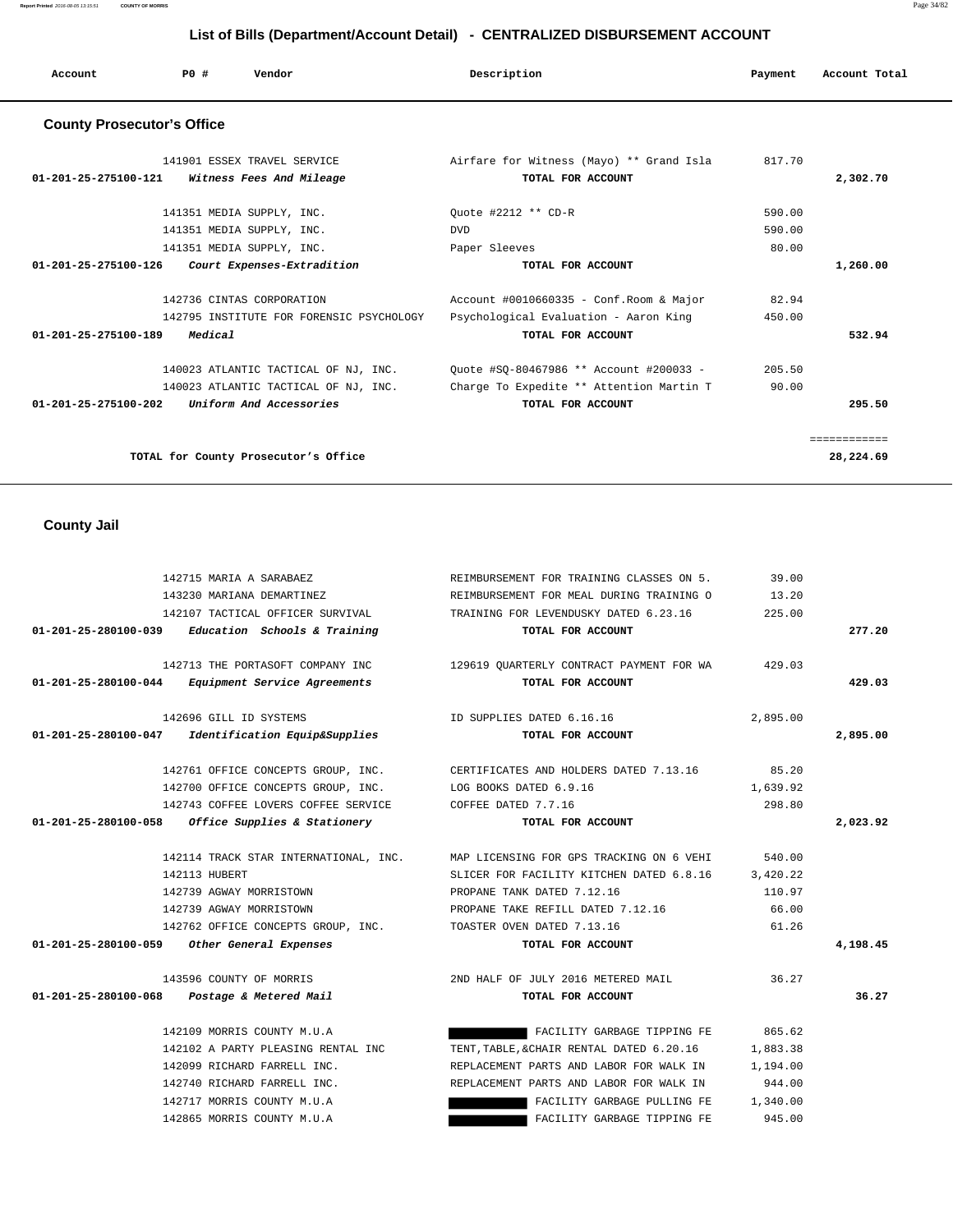| Account              | PO#<br>Vendor                                    | Description                                                   | Payment    | Account Total |
|----------------------|--------------------------------------------------|---------------------------------------------------------------|------------|---------------|
| <b>County Jail</b>   |                                                  |                                                               |            |               |
| 01-201-25-280100-084 | Other Outside Services                           | TOTAL FOR ACCOUNT                                             |            | 8,191.66      |
|                      | 142115 ATLANTIC TACTICAL OF NJ, INC.             | AMMUNITION DATED 6.28.16. NJ STATE CONTR                      | 12,099.39  |               |
| 01-201-25-280100-115 | 142115 ATLANTIC TACTICAL OF NJ, INC.             | AMMUNITION DATED 6.14.16. NJ STATE CONTR<br>TOTAL FOR ACCOUNT | 6,753.50   |               |
|                      | Ammunition                                       |                                                               |            | 18,852.89     |
|                      | 142090 CY DRAKE LOCKSMITHS, INC.                 | PADLOCK DATED 6.23.16                                         | 84.24      |               |
|                      | 142737 CY DRAKE LOCKSMITHS, INC.                 | PADLOCK DATED 7.12.16                                         | 168.48     |               |
| 01-201-25-280100-128 | Security Equipment                               | TOTAL FOR ACCOUNT                                             |            | 252.72        |
|                      | 140662 BFI                                       | 1 CHAIR DATED 5.18.16 NJSC A81620                             | 806.76     |               |
| 01-201-25-280100-162 | Furniture & Fixtures                             | TOTAL FOR ACCOUNT                                             |            | 806.76        |
|                      |                                                  |                                                               |            |               |
|                      | 142104 RICOH AMERICAS CORPORATION                | LEASE PAYMENT FOR COPIER IN MAINTENANCE                       | 742.57     |               |
|                      | 142105 RICOH AMERICAS CORPORATION                | LEASE PAYMENT FOR COPIER IN ADMIN FROM 5                      | 1,121.82   |               |
| 01-201-25-280100-164 | Office Machines - Rental                         | TOTAL FOR ACCOUNT                                             |            | 1,864.39      |
|                      | 143020 ARAMARK CHARLOTTE LOCKBOX                 | 200334000 - STAFF & INMATE MEALS DATED 7                      | 13,284.15  |               |
| 01-201-25-280100-185 | Food                                             | TOTAL FOR ACCOUNT                                             |            | 13,284.15     |
|                      |                                                  |                                                               |            |               |
|                      | 142093 BIO-REFERENCE LABORATORIES, INC.          | INMATE LAB WORK FOR MAY 2016 DATED 5.29.                      | 1,640.20   |               |
|                      | 142110 LAKE PHYSICIANS & HOSPITAL                | MEDICAL SUPPLIES DATED 6.3.16                                 | 19.95      |               |
|                      | 142748 BIO-REFERENCE LABORATORIES, INC.          | INMATE LAB WORK FOR JUNE 2016 DATED 6.29                      | 1,501.80   |               |
|                      | 142095 CONTRACT PHARMACY SERVICES INC            | INMATE MEDICATION FOR MAY 2016 DATED 5.3                      | 31, 323.67 |               |
|                      | 142690 PAUL CERAN OD                             | MEDICAL CARE FOR M. PATEL DATED 6.7.16                        | 95.00      |               |
|                      | 142690 PAUL CERAN OD                             | MEDICAL CARE FOR M. PEARSON DATED 5.31.16                     | 95.00      |               |
|                      | 142092 MOBILEX USA                               | INMATE XRAYS FOR MAY 2016 DATED 6.1.16                        | 578.00     |               |
| 01-201-25-280100-189 | 142721 CONTRACT PHARMACY SERVICES INC<br>Medical | INMATE MEDICATION FOR JUNE 2016 DATED 6.<br>TOTAL FOR ACCOUNT | 30,939.51  | 66,193.13     |
|                      |                                                  |                                                               |            |               |
|                      | 142097 UNIVERSAL UNIFORM SALES CO INC            | MOURNING BANDS DATED 6.20.16                                  | 150.00     |               |
|                      | 142097 UNIVERSAL UNIFORM SALES CO INC            | UNIFORMS FOR HENDERSON DATED 6.6.16                           | 105.00     |               |
|                      | 142097 UNIVERSAL UNIFORM SALES CO INC            | UNIFORMS FOR LEWIS DATED 6.7.16                               | 199.00     |               |
|                      | 142097 UNIVERSAL UNIFORM SALES CO INC            | UNIFORMS FOR SCHIAVO DATED 6.3.16                             | 91.00      |               |
|                      | 142097 UNIVERSAL UNIFORM SALES CO INC            | UNIFORMS FOR PAULISON DATED 6.3.16                            | 215.00     |               |
|                      | 142097 UNIVERSAL UNIFORM SALES CO INC            | UNIFORMS FOR LEVENDUSKY DATED 6.4.16                          | 199.00     |               |
|                      | 142699 GLENDALE PARADE STORE LLC                 | HONOR GUARD UNIFORM SUPPLIES DATED 6.17.                      | 126.00     |               |
| 01-201-25-280100-202 | Uniform And Accessories                          | TOTAL FOR ACCOUNT                                             |            | 1,085.00      |
|                      | 142694 BARRETT ROOFS INC.                        | ROOF REPAIRS DATED 5.15.16                                    | 600.00     |               |
| 01-201-25-280100-223 | Building Repairs                                 | TOTAL FOR ACCOUNT                                             |            | 600.00        |
|                      |                                                  |                                                               |            |               |
|                      | 142100 GRAINGER                                  | MAINTENANCE SUPPLIES DATED 6.21.16                            | 114.88     |               |
|                      | 142100 GRAINGER                                  | MAINTENANCE SUPPLIES DATED 6.23.16                            | 22.68      |               |
|                      | 142100 GRAINGER                                  | MAINTENANCE SUPPLIES DATED 6.9.16                             | 87.48      |               |
|                      | 142100 GRAINGER                                  | ETHERNET CABLE FOR MAINTENANCE DATED 6.9                      | 14.38      |               |
| 01-201-25-280100-249 | Bldg Maintenance Supplies                        | TOTAL FOR ACCOUNT                                             |            | 239.42        |
|                      | 142089 E.A. MORSE & CO. INC.                     | JANITORIAL SUPPLIES DATED 1.20.16                             | 1,632.92   |               |
|                      | 142089 E.A. MORSE & CO. INC.                     | JANITORIAL SUPPLIES DATED 1.20.16                             | 61.68      |               |
|                      | 142749 CALICO INDUSTRIES, INC.                   | FACILITY BAGS DATED 7.7.16                                    | 1,096.50   |               |
| 01-201-25-280100-252 | Janitorial Supplies                              | TOTAL FOR ACCOUNT                                             |            | 2,791.10      |
|                      |                                                  |                                                               |            |               |
|                      | 142112 R & J CONTROL, INC.                       | GENERATOR MONITORING AND REMOTE STARTING                      | 155.00     |               |
|                      | 142112 R & J CONTROL, INC.                       | GENERATOR MONITORING AND REMOTE STARTING                      | 195.00     |               |
| 01-201-25-280100-262 | Machinery Repairs & Parts                        | TOTAL FOR ACCOUNT                                             |            | 350.00        |

**Report Printed** 2016-08-05 13:15:51 **COUNTY OF MORRIS** Page 35/82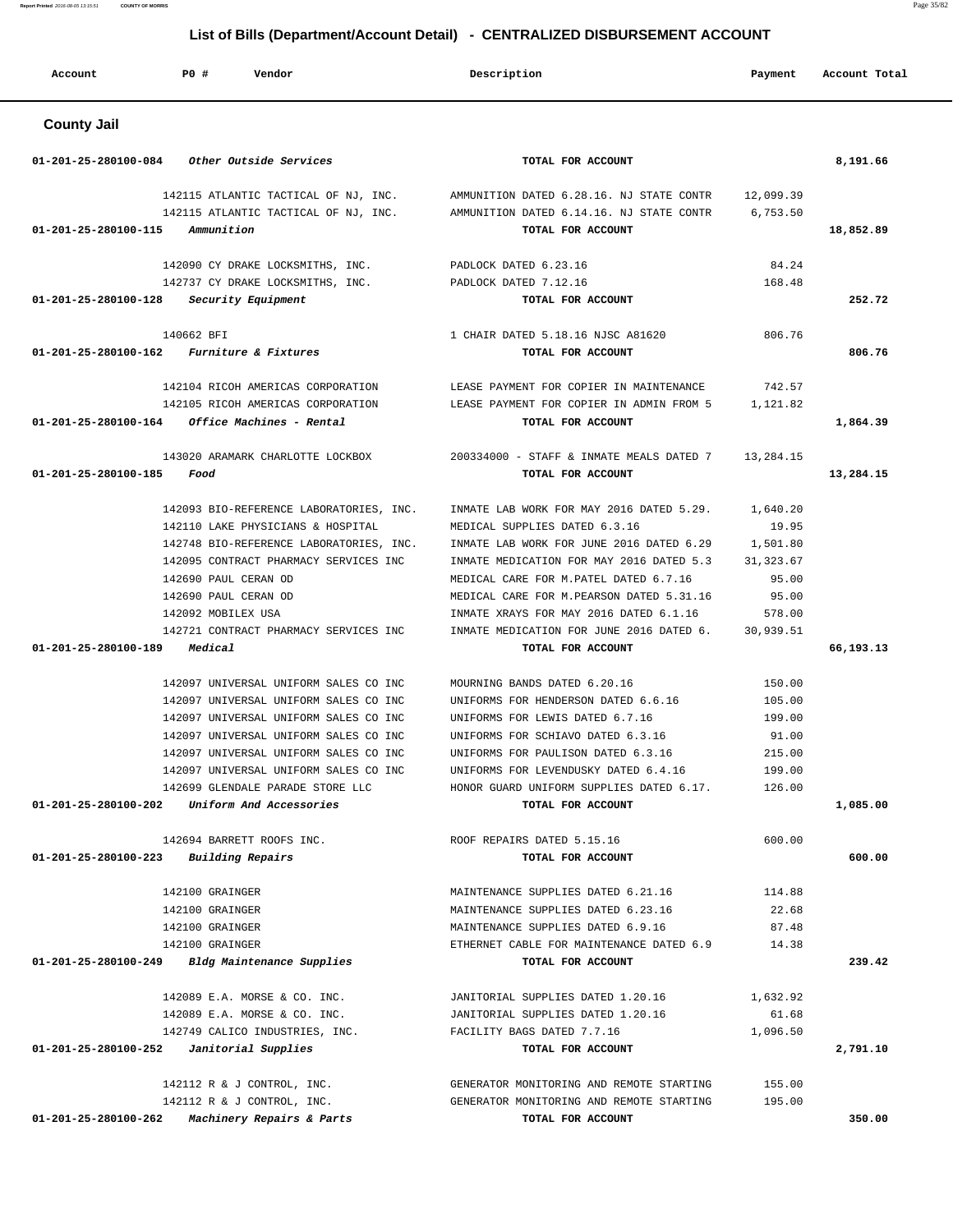**Report Printed** 2016-08-05 13:15:51 **COUNTY OF MORRIS** Page 36/82

# **List of Bills (Department/Account Detail) - CENTRALIZED DISBURSEMENT ACCOUNT**

| Account              | P0 #                  | Vendor | Description       | Payment | Account Total              |
|----------------------|-----------------------|--------|-------------------|---------|----------------------------|
| <b>County Jail</b>   |                       |        |                   |         |                            |
| 01-203-25-280100-189 | $(2015)$ Medical      |        | TOTAL FOR ACCOUNT |         | 580.00                     |
|                      | TOTAL for County Jail |        |                   |         | ============<br>124,951.09 |

# **County Youth Detention Facilit**

| 142612 NISIVOCCIA, LLP                      |                                          | Support - 7/6/16 (Forwarded ports, Chang | 165.00 |               |  |
|---------------------------------------------|------------------------------------------|------------------------------------------|--------|---------------|--|
| 01-201-25-281100-039                        | Education Schools & Training             | TOTAL FOR ACCOUNT                        |        | 165.00        |  |
|                                             | 142533 OFFICE CONCEPTS GROUP, INC.       | Small binder clips                       | 4.35   |               |  |
|                                             | 142533 OFFICE CONCEPTS GROUP, INC.       | Manila folders count/100                 | 12.13  |               |  |
|                                             | 142532 OFFICE CONCEPTS GROUP, INC.       | Portfolio, Ltr, 2 pckt, Red              | 21.54  |               |  |
|                                             | 142532 OFFICE CONCEPTS GROUP, INC.       | Label, Inkjet, 2x4                       | 6.92   |               |  |
|                                             | 142041 OFFICE CONCEPTS GROUP, INC.       | Steno pads, 6/pk                         | 18.11  |               |  |
|                                             | 142041 OFFICE CONCEPTS GROUP, INC.       | Inkcart 78 - tricolor                    | 32.10  |               |  |
|                                             | 142041 OFFICE CONCEPTS GROUP, INC.       | 16GB USB 2.0                             | 10.94  |               |  |
|                                             | 142704 W.B. MASON COMPANY INC            | Ruled writing pad                        | 63.90  |               |  |
|                                             | 142704 W.B. MASON COMPANY INC            | Ballpoint pen                            | 3.75   |               |  |
|                                             | 142704 W.B. MASON COMPANY INC            | 30 pack Pencils                          | 26.94  |               |  |
|                                             | 142704 W.B. MASON COMPANY INC            | Highlights                               | 9.20   |               |  |
|                                             | 142703 W.B. MASON COMPANY INC            | Transparent tape 6 pack                  | 34.64  |               |  |
|                                             | 142703 W.B. MASON COMPANY INC            | Assorted Binder Clips                    | 5.84   |               |  |
|                                             | 142703 W.B. MASON COMPANY INC            | Inkcart, 951, Ofcjet, CN-700PG           | 13.66  |               |  |
|                                             | 142703 W.B. MASON COMPANY INC            | Inkcart, 951, Ofcjet, MG-700PG           | 13.66  |               |  |
|                                             | 142703 W.B. MASON COMPANY INC            | Inkcart, 951, Ofcjet, YL-700PG           | 13.66  |               |  |
|                                             | 142703 W.B. MASON COMPANY INC            | Inkcart, 950XL, Bk-2.3K                  | 55.94  |               |  |
|                                             | 142703 W.B. MASON COMPANY INC            | Classified folders - Blue                | 139.20 |               |  |
|                                             | 142703 W.B. MASON COMPANY INC            | Gel Pens, black                          | 19.60  |               |  |
| 01-201-25-281100-058                        | Office Supplies & Stationery             | TOTAL FOR ACCOUNT                        |        | 506.08        |  |
|                                             | 142531 MORRIS COUNTY ENGRAVING LLC       | Engraving on Perpetual Plate "Detention  | 16.05  |               |  |
| 01-201-25-281100-059                        | Other General Expenses                   | TOTAL FOR ACCOUNT                        |        | 16.05         |  |
|                                             | 143596 COUNTY OF MORRIS                  | 2ND HALF OF JULY 2016 METERED MAIL       | 47.32  |               |  |
| 01-201-25-281100-068 Postage & Metered Mail |                                          | TOTAL FOR ACCOUNT                        |        | 47.32         |  |
|                                             | 142789 WHITES HEALTHCARE ENTERPRISES INC | Supply of medicines for the month of Jun | 474.75 |               |  |
| 01-201-25-281100-189                        | Medical                                  | TOTAL FOR ACCOUNT                        |        | 474.75        |  |
|                                             | 143286 ALLEN PAPER & SUPPLY CO           | 64 oz plastic scoop                      | 12.60  |               |  |
|                                             | 143286 ALLEN PAPER & SUPPLY CO           | 11" solid basting spoon                  | 6.00   |               |  |
|                                             | 143286 ALLEN PAPER & SUPPLY CO           | 11" perforated basting spoon             | 6.00   |               |  |
|                                             | 143286 ALLEN PAPER & SUPPLY CO           | 12" heavy duty tong                      | 3.40   |               |  |
|                                             | 143286 ALLEN PAPER & SUPPLY CO           | 13" luxor spoon                          | 5.80   |               |  |
| 01-201-25-281100-252                        | Janitorial Supplies                      | TOTAL FOR ACCOUNT                        |        | 33.80         |  |
|                                             |                                          |                                          |        | ============= |  |
|                                             | TOTAL for County Youth Detention Facilit |                                          |        | 1,243.00      |  |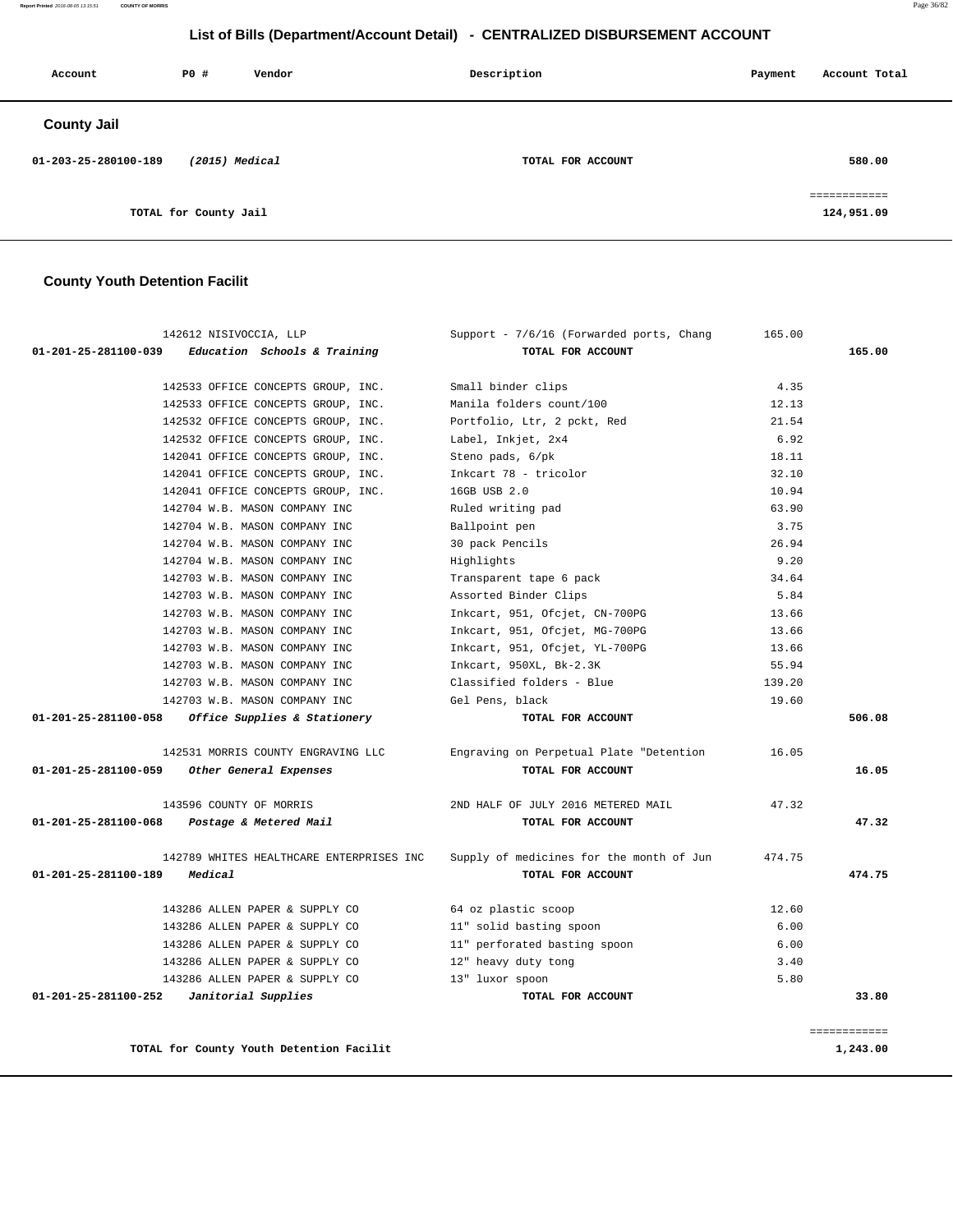| 141925 SPACE FARMS INC                                                                | deer carcass removal $6/1 - 6/30/2016$ 1,914.00               |          |          |
|---------------------------------------------------------------------------------------|---------------------------------------------------------------|----------|----------|
| 01-201-26-290100-036<br>Contracted Services                                           | TOTAL FOR ACCOUNT                                             |          | 1,914.00 |
| 142601 W.B. MASON COMPANY INC<br>Office Supplies & Stationery<br>01-201-26-290100-058 | copier paper, high lighters, Brother TN5<br>TOTAL FOR ACCOUNT | 249.28   | 249.28   |
| 143596 COUNTY OF MORRIS                                                               | 2ND HALF OF JULY 2016 METERED MAIL                            | 5.64     |          |
| 01-201-26-290100-068<br>Postage & Metered Mail                                        | TOTAL FOR ACCOUNT                                             |          | 5.64     |
|                                                                                       |                                                               |          |          |
| 142048 THEODORA'S FAMILY RESTAURANT                                                   | meals 1/27-5/18/2016                                          | 90.00    |          |
| 142048 THEODORA'S FAMILY RESTAURANT<br>01-201-26-290100-188 Meals                     | 15% Gratuity<br>TOTAL FOR ACCOUNT                             | 13.50    | 103.50   |
|                                                                                       |                                                               |          |          |
| 142918 ARTHUR FRENZEL                                                                 | work boots per contract                                       | 90.00    |          |
| Uniform & Clothing Allowance<br>01-201-26-290100-207                                  | TOTAL FOR ACCOUNT                                             |          | 90.00    |
| 142156 TILCON NEW YORK INC.                                                           | I-5 bituminous concrete                                       | 398.32   |          |
| 142156 TILCON NEW YORK INC.                                                           | $I - 5$                                                       | 123.03   |          |
| 142156 TILCON NEW YORK INC.                                                           | I-6 skin patch, kol-tac                                       | 333.74   |          |
| 141929 TILCON NEW YORK INC.                                                           | I-5 FABC                                                      | 510.44   |          |
| 141929 TILCON NEW YORK INC.                                                           | I-5 FABC, I-6 Skin Patch                                      | 1,772.14 |          |
| 141350 TILCON NEW YORK INC.                                                           | I-5 bituminous concrete                                       | 203.02   |          |
| 141350 TILCON NEW YORK INC.                                                           | I-5 bituminous concrete                                       | 175.94   |          |
| 141350 TILCON NEW YORK INC.                                                           | I-5 bituminous concrete                                       | 365.71   |          |
| 141350 TILCON NEW YORK INC.                                                           | I-6 Skin Patch                                                | 1,268.23 |          |
| $01-201-26-290100-222$ Bituminous Concrete                                            | TOTAL FOR ACCOUNT                                             |          | 5,150.57 |
| 141926 EASTERN CONCRETE MATERIALS, INC. stone fill 18"                                |                                                               | 226.80   |          |
| 141923 EASTERN CONCRETE MATERIALS, INC.                                               | Ticket #'s 21303725, 21303726 Dated 6/15                      | 472.64   |          |
| 142155 EASTERN CONCRETE MATERIALS, INC.                                               | medium stone fill 18"                                         | 193.80   |          |
| 01-201-26-290100-244<br>Stone                                                         | TOTAL FOR ACCOUNT                                             |          | 893.24   |
| 142178 MORRISTOWN LUMBER &                                                            | dispose propane cylinder                                      | 9.98     |          |
| 141349 MORRISTOWN LUMBER &                                                            | ply rope, #11 fine point, #2 large fine                       | 19.47    |          |
| 142610 NORTHEASTERN HARDWARE CO INC                                                   | mortar hoe, union mason/plaster hoe                           | 74.85    |          |
| 141928 NORTHEASTERN HARDWARE CO INC                                                   | repair on hammer drill                                        | 39.95    |          |
| 141931 SUSSEX COUNTY MUA                                                              | CTM00001CM street sweeping 6/23                               | 171.45   |          |
| 141931 SUSSEX COUNTY MUA                                                              | " " 6/24                                                      | 114.90   |          |
| 141931 SUSSEX COUNTY MUA                                                              | " " 6/24"                                                     | 209.40   |          |
| 141931 SUSSEX COUNTY MUA                                                              | " " 6/24"                                                     | 133.95   |          |
| 141931 SUSSEX COUNTY MUA                                                              | " $6/24$                                                      | 164.85   |          |
| 141931 SUSSEX COUNTY MUA                                                              | " $6/24$                                                      | 142.95   |          |
| 141931 SUSSEX COUNTY MUA                                                              | " $6/24$                                                      | 161.70   |          |
| 140540 AGWAY MORRISTOWN                                                               | mix #50 grass seed                                            | 129.99   |          |
| 142177 KENVIL POWER EQUIPMENT, INC.                                                   | nylon line                                                    | 37.99    |          |
| Construction Materials<br>01-201-26-290100-260                                        | TOTAL FOR ACCOUNT                                             |          | 1,411.43 |
| 141348 GALETON GLOVES                                                                 | safety panther leather gloves                                 | 228.60   |          |
| 141348 GALETON GLOVES                                                                 | Freight                                                       | 19.20    |          |
| 143063 NESTLE WATERS NORTH AMERICA INC.                                               | 0434540159 rental/bottle water 6/15-7/14                      | 33.39    |          |
| 143062 NESTLE WATERS NORTH AMERICA INC.                                               | 0434540175 rental 5/15-6/14/2016                              | 0.99     |          |
| 143062 NESTLE WATERS NORTH AMERICA INC.                                               | 0434540175 rental-delivery 6/15-7/14/201                      | 55.18    |          |
| 01-201-26-290100-266<br>Safety Items                                                  | TOTAL FOR ACCOUNT                                             |          | 337.36   |
| 142048 THEODORA'S FAMILY RESTAURANT                                                   | meals 6/22-9/27/2015                                          | 60.00    |          |
| 142048 THEODORA'S FAMILY RESTAURANT                                                   | 15% Gratuity                                                  | 9.00     |          |
| 01-203-26-290100-188<br>$(2015)$ Meals                                                | TOTAL FOR ACCOUNT                                             |          | 69.00    |
|                                                                                       |                                                               |          |          |

 **Account P0 # Vendor Description Payment Account Total**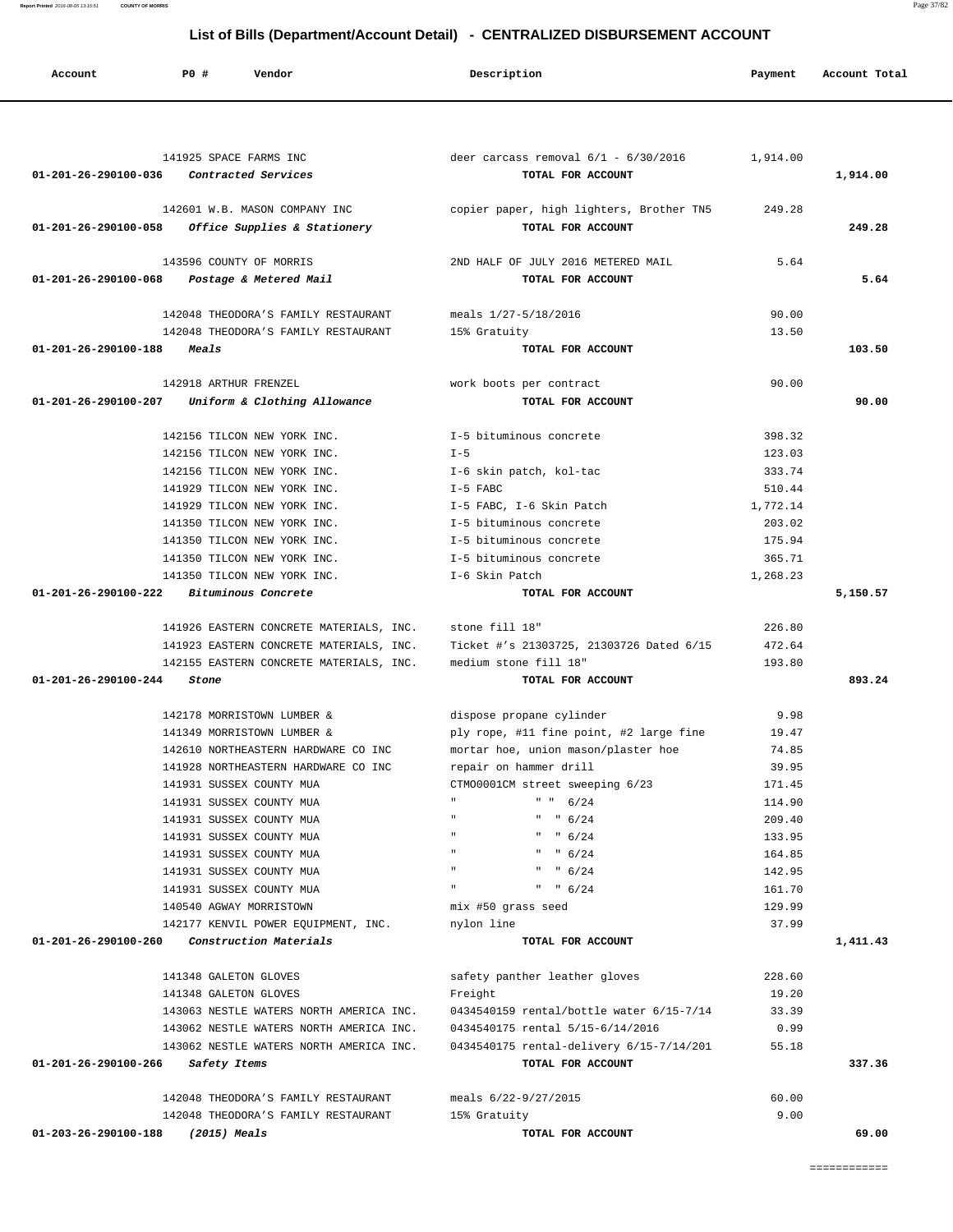**Report Printed** 2016-08-05 13:15:51 **COUNTY OF MORRIS** Page 38/82

# **List of Bills (Department/Account Detail) - CENTRALIZED DISBURSEMENT ACCOUNT**

| Account | PO#                    | Vendor | Description | Payment | Account Total |
|---------|------------------------|--------|-------------|---------|---------------|
|         | TOTAL for Road Repairs |        |             |         | 10,224.02     |

# **Bridges and Culverts**

| 141831 CERBO LUMBER & HARDWARE                                                                    | $2x10x16$ Doug Fir #2 & Bir                                    | 19.74  |        |
|---------------------------------------------------------------------------------------------------|----------------------------------------------------------------|--------|--------|
| 141831 CERBO LUMBER & HARDWARE                                                                    | L F Skewback 3/4"6/16.00                                       | 35.52  |        |
| 01-201-26-292100-233<br>Lumber                                                                    | TOTAL FOR ACCOUNT                                              |        | 55.26  |
| 141892 KENVIL POWER EQUIPMENT, INC.<br>Small Tools<br>$01 - 201 - 26 - 292100 - 239$              | Countersunk screw M5X, Sleeve, Hexagon Nu<br>TOTAL FOR ACCOUNT | 79.52  | 79.52  |
| 140366 COUNTY WELDING SUPPLY CO<br>$01 - 201 - 26 - 292100 - 248$<br>Welding-Oxygen-Acetylene Etc | cws 125 cf argoncws 125 ar/co2 75/25cws<br>TOTAL FOR ACCOUNT   | 44.25  | 44.25  |
| 142837 RICOH AMERICAS CORPORATION<br>01-201-26-292100-259<br>Equipment Rental                     | Ricoh Digital CopierMPC 2003Contract # 1<br>TOTAL FOR ACCOUNT  | 297.49 | 297.49 |
|                                                                                                   |                                                                |        |        |
| TOTAL for Bridges and Culverts                                                                    |                                                                |        | 476.52 |

# **Shade Tree Commission**

| 143106 NESTLE WATERS NORTH AMERICA INC.<br>Other Operating&Repair Supply<br>01-201-26-300100-098 | 0434593380 bottle water-rental 6/15-7/14<br>TOTAL FOR ACCOUNT | 49.85<br>49.85         |
|--------------------------------------------------------------------------------------------------|---------------------------------------------------------------|------------------------|
| 142836 NEIL CORTESE<br>Uniform & Clothing Allowance<br>$01 - 201 - 26 - 300100 - 207$            | work boots per contract<br>TOTAL FOR ACCOUNT                  | 90.00<br>90.00         |
| 142599 MORRISTOWN LUMBER &<br>$01 - 201 - 26 - 300100 - 266$<br>Safety Items                     | dual angled sponge, acetone solvent, fib<br>TOTAL FOR ACCOUNT | 37.15<br>37.15         |
| TOTAL for Shade Tree Commission                                                                  |                                                               | ============<br>177.00 |

# **Buildings & Grounds**

|          | 750.00   | RE: PEST CONTROL - MAY 2016/ DATED 05-31 | 141174 ACORN TERMITE AND PEST                                         |
|----------|----------|------------------------------------------|-----------------------------------------------------------------------|
|          | 146.50   | RE: MAINT SUPPLIES - MV/ 05-23-16        | 142422 GRAINGER                                                       |
| 896.50   |          | TOTAL FOR ACCOUNT                        | 01-201-26-310100-036<br><i>Contracted Services</i>                    |
|          |          |                                          |                                                                       |
|          | 2,679.17 | C01/ RE: MV - SERVICE AGREEMENT FOR BOIL | 142208 TBS CONTROLS LLC                                               |
|          | 675.00   | WATERGUARD QUARTERLY BILLING/ JULY, AUGU | 141861 SCIENTIFIC BOILER WATER                                        |
|          | 504.00   | RE: BACKFLOW PREVENTER INSPECTIONS/06-0  | 140574 WEBSTER PLUMBING &                                             |
|          | 359.50   | RE: PSTA - MONTHLY SERVICE AGREEMENT/ JU | 142431 ASSOCIATED WATER CONDITIONERS INC                              |
| 4,217.67 |          | TOTAL FOR ACCOUNT                        | <i>Equipment Service Agreements</i><br>$01 - 201 - 26 - 310100 - 044$ |
|          | 124.60   | WO: BANDG071316/ RE: B&G/ 07-14-16       | 143080 W.B. MASON COMPANY INC                                         |
| 124.60   |          | TOTAL FOR ACCOUNT                        | Office Supplies & Stationery<br>01-201-26-310100-058                  |
|          | 6,772.50 | 590803109/ JUROR PKG - JUNE2016/ DATED 0 | 143086 LAZ PARKING                                                    |
| 6,772.50 |          | TOTAL FOR ACCOUNT                        | Parking Lot Rental<br>$01 - 201 - 26 - 310100 - 062$                  |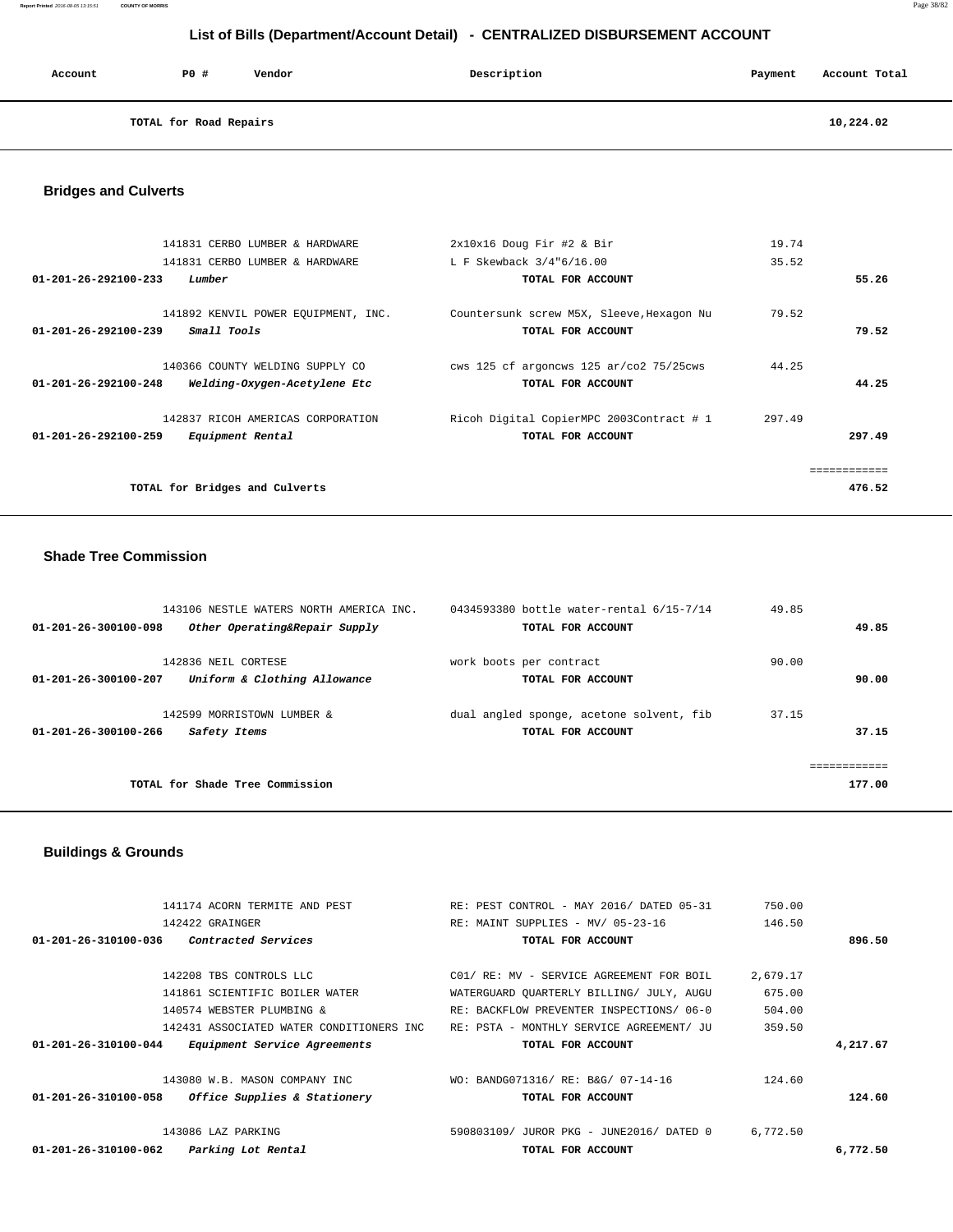| Account                              | P0 #                        | Vendor                                  | Description                                                                                        | Payment  | Account Total |
|--------------------------------------|-----------------------------|-----------------------------------------|----------------------------------------------------------------------------------------------------|----------|---------------|
| <b>Buildings &amp; Grounds</b>       |                             |                                         |                                                                                                    |          |               |
|                                      | 141839 KORNER STORE INC     |                                         | RE: MEAL RECEIPTS/ 05-07-16 THRU 06-11-1                                                           | 150.00   |               |
|                                      | 140492 LOVEYS PIZZA & GRILL |                                         | RE: MEAL RECEIPTS/ 02-05-16 THRU 04-09-1                                                           | 310.00   |               |
|                                      |                             | 142433 TREASURER, STATE OF NEW JERSEY   | PROGRAM INTEREST ID 25249/ ACTIVITY PCP9                                                           | 1,267.00 |               |
|                                      |                             | 142433 TREASURER, STATE OF NEW JERSEY   | PROGRAM INTEREST ID 25249/ ACTIVITY PCP9                                                           | 1,267.00 |               |
|                                      |                             | 141837 TREASURER, STATE OF NEW JERSEY   | LICENSED SITE PROFESSIONAL PROGRAM                                                                 | 1,410.00 |               |
| 01-201-26-310100-084                 |                             | Other Outside Services                  | TOTAL FOR ACCOUNT                                                                                  |          | 4,404.00      |
|                                      | 142430 GRAINGER             |                                         | RE: B&G/ 06-30-16                                                                                  | 248.32   |               |
|                                      |                             | 142890 NESTLE WATERS NORTH AMERICA INC. | 0434507703/06-15-16 THRU 07-14-16/DATE                                                             | 137.56   |               |
| 01-201-26-310100-095                 |                             | Other Administrative Supplies           | TOTAL FOR ACCOUNT                                                                                  |          | 385.88        |
|                                      | 141849 MORRISTOWN CAR WASH  |                                         | RE: CAR WASH PASSES / 06-29-16                                                                     | 600.00   |               |
|                                      |                             | 142642 GATES FLAG & BANNER, CO. INC.    | WO78058/ RE: SHERIFF/ 07-15-16                                                                     | 45.00    |               |
| 01-201-26-310100-098                 |                             | Other Operating&Repair Supply           | TOTAL FOR ACCOUNT                                                                                  |          | 645.00        |
|                                      |                             | 141860 POP-A-LOCK OF NORTHERN NJ        | RE: LAW & PUBLIC SAFETY - LOCK REPAIR/ 0                                                           | 275.00   |               |
| 01-201-26-310100-128                 | Security Equipment          |                                         | TOTAL FOR ACCOUNT                                                                                  |          | 275.00        |
|                                      |                             | 143405 TRI-COUNTY SEWER & DRAIN         | WO78111/ RE: MORRIS VIEW - SEWER, WASTE,                                                           | 1,455.00 |               |
| 01-201-26-310100-204                 | Plant Operations            |                                         | TOTAL FOR ACCOUNT                                                                                  |          | 1,455.00      |
|                                      |                             | 142649 FLEMINGTON DEPT STORE INC        | RE: UNIFORMS - MORRISTOWN CREW/ 07-06-16                                                           | 2,201.10 |               |
|                                      |                             | 142649 FLEMINGTON DEPT STORE INC        | RE: UNIFORMS - HILL CREW/ 07-06-16                                                                 | 1,819.86 |               |
|                                      |                             | 142649 FLEMINGTON DEPT STORE INC        | RE: UNIFORMS - NIGHT CREW/ 07-08-16                                                                | 1,232.64 |               |
|                                      |                             | 142649 FLEMINGTON DEPT STORE INC        | RE: UNIFORMS - B&G/ 07-08-16                                                                       | 506.75   |               |
|                                      | 143206 MELVIN ROSSEL        |                                         | RE: 2016 WORK BOOTS - NIGHT CREW/ 07-24-                                                           | 90.00    |               |
|                                      | 143088 MARTINA REYES        |                                         | RE: 2016 WORK BOOTS - NIGHT CREW/ 07-23-                                                           | 90.00    |               |
| 01-201-26-310100-207                 |                             | Uniform & Clothing Allowance            | TOTAL FOR ACCOUNT                                                                                  |          | 5,940.35      |
|                                      |                             | 142181 COUNTY CONCRETE CORP.            | WO77965/ RE: PSTA - REPAIR SIDEWALK/ 07-                                                           | 801.00   |               |
|                                      | 142809 FASTENAL COMPANY     |                                         | WO77965/ RE: PSTA/ 07-11-16                                                                        | 3.90     |               |
| 01-201-26-310100-223                 | Building Repairs            |                                         | TOTAL FOR ACCOUNT                                                                                  |          | 804.90        |
|                                      | 141842 SHERWIN-WILLIAMS     |                                         | WO77964/ RE: COUNTY LIBRARY/ 06-27-16                                                              | 75.68    |               |
|                                      | 141842 SHERWIN-WILLIAMS     |                                         | WO77971/ RE: PSTA/ 06-28-16                                                                        | 267.38   |               |
|                                      |                             | 141843 RICCIARDI BROTHERS OF            | WO77750/ RE: SHADE TREE/ 06-02-16 47.96                                                            |          |               |
|                                      |                             |                                         | 112.45 112.45 NOT7825/ RE: CTY GRG/ 06-02-16                                                       |          |               |
|                                      |                             |                                         | 141843 RICCIARDI BROTHERS OF WO77825/RE: CTY GRG/06-03-16                                          | 47.21    |               |
|                                      |                             | 141843 RICCIARDI BROTHERS OF            | WO77876/ RE: PERSONNEL/ 06-07-16<br>WO77868/ RE: CH/ 06-09-16                                      | 97.26    |               |
|                                      |                             | 141843 RICCIARDI BROTHERS OF            |                                                                                                    | 161.84   |               |
|                                      |                             | 141843 RICCIARDI BROTHERS OF            | WO77911/ RE: MV/ 06-13-16<br>141843 RICCIARDI BROTHERS OF WO77910/ RE: PSTA/ 06-13-16              | 31.99    |               |
|                                      |                             |                                         | 141843 RICCIARDI BROTHERS OF WO77913/ RE: WHARTON GRG/ 06-15-16 122.97                             | 230.95   |               |
|                                      |                             |                                         | 141843 RICCIARDI BROTHERS OF WO77897/RE: PROSECUTOR/06-16-16                                       | 91.54    |               |
|                                      |                             |                                         |                                                                                                    |          |               |
|                                      |                             |                                         | 141843 RICCIARDI BROTHERS OF WO77687/ RE: 16 HIGHVIEW/ 06-16-16 16.78                              | $-16.78$ |               |
|                                      |                             | 141843 RICCIARDI BROTHERS OF            | 141843 RICCIARDI BROTHERS OF RE: CREDIT MEMO/ REF: INV 396089<br>WO77897/ RE: PROSECUTOR/ 06-16-16 | 16.78    |               |
|                                      |                             | 141843 RICCIARDI BROTHERS OF            | WO77897/ RE: PROSECUTOR/ 06-16-16                                                                  | 18.98    |               |
|                                      |                             |                                         | 141843 RICCIARDI BROTHERS OF WO77868/ RE: CH/ 06-20-16                                             | 227.65   |               |
|                                      |                             |                                         | 141843 RICCIARDI BROTHERS OF WO77913/RE: WHARTON GRG/06-20-16                                      | 40.99    |               |
|                                      |                             |                                         | 141843 RICCIARDI BROTHERS OF WO77868/RE: CH/06-22-16                                               | 46.86    |               |
|                                      |                             |                                         | 141843 RICCIARDI BROTHERS OF WO77868/ RE: CH/ 06-24-16                                             | 25.86    |               |
| $01 - 201 - 26 - 310100 - 234$ Paint |                             |                                         | TOTAL FOR ACCOUNT                                                                                  |          | 1,664.35      |
|                                      | 142809 FASTENAL COMPANY     |                                         | WO77583/ RE: B&G/ 07-12-16                                                                         | 503.50   |               |
|                                      | 142809 FASTENAL COMPANY     |                                         | WO77583/ RE: B&G/ 07-14-16                                                                         | 494.97   |               |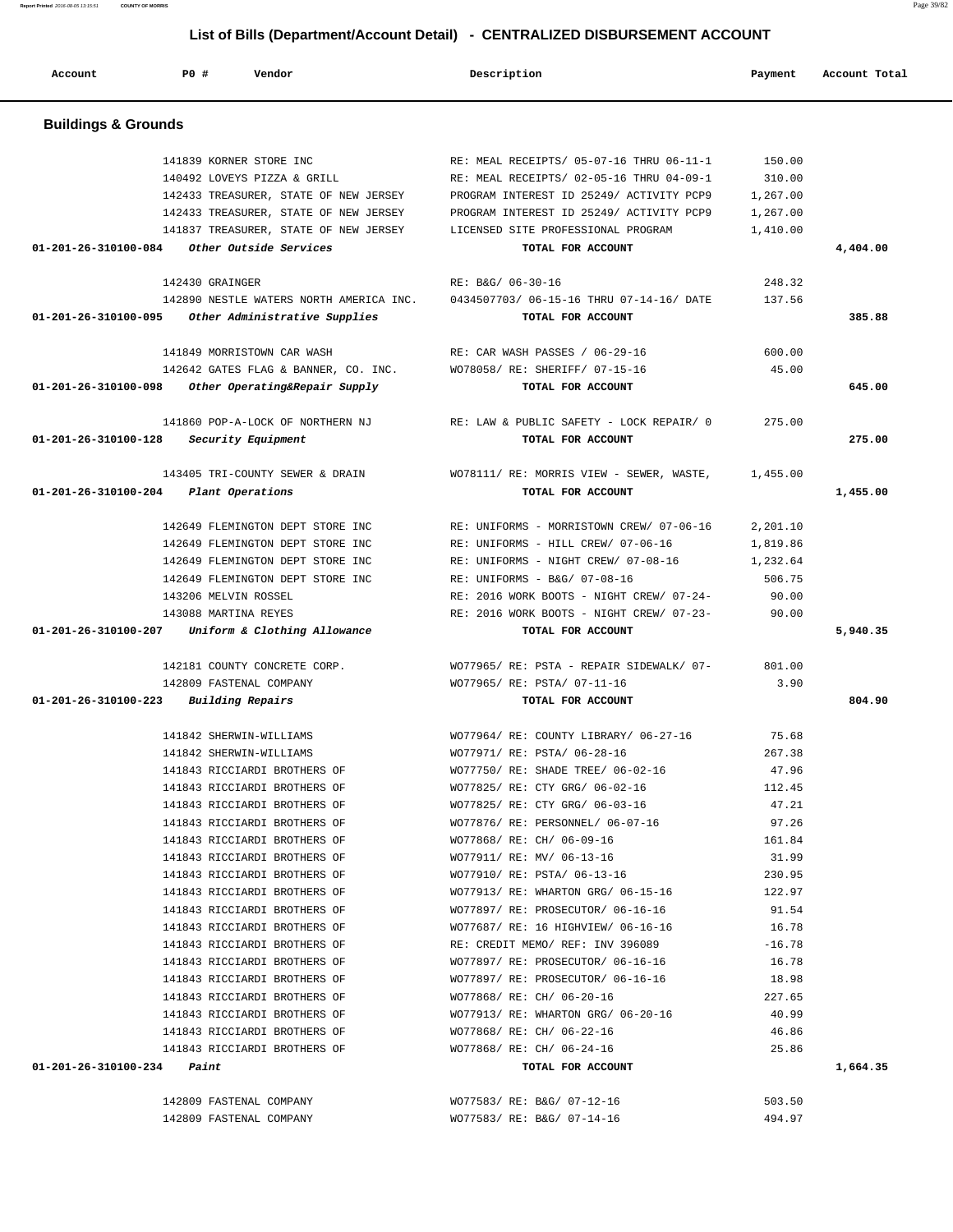| <b>Buildings &amp; Grounds</b>        |                                                                   |                                      |          |          |
|---------------------------------------|-------------------------------------------------------------------|--------------------------------------|----------|----------|
|                                       | 142809 FASTENAL COMPANY                                           | WO77528/ RE: ROADS/ 07-18-16         | 261.09   |          |
|                                       | 141845 FASTENAL COMPANY                                           | WO77583/ RE: B&G/ 06-20-16           | 171.82   |          |
|                                       | 141854 FASTENAL COMPANY                                           | WO77887/ RE: OTA/ 06-30-16           | 57.03    |          |
|                                       | 141854 FASTENAL COMPANY                                           | WO77583/ RE: B&G/ 07-01-16           | 1,475.45 |          |
|                                       | 140900 GENERAL PLUMBING SUPPLY INC. WO77583/RE: B&G/04-14-16      |                                      | 248.36   |          |
|                                       | 142204 T.P.S. PLUMBING & HEATING SUPP RE: COUNTY GARAGE/ 06-16-16 |                                      | 20.44    |          |
| $01-201-26-310100-235$ Pipes - Others |                                                                   | TOTAL FOR ACCOUNT                    |          | 3,292.06 |
|                                       | 141845 FASTENAL COMPANY                                           | WO77528/ RE: SM TOOLS/ 06-28-16      | 69.76    |          |
|                                       | 142430 GRAINGER                                                   | WO78031/ RE: SMALL TOOLS/ 07-08-16   | 254.16   |          |
| 01-201-26-310100-239                  | Small Tools                                                       | TOTAL FOR ACCOUNT                    |          | 323.92   |
|                                       | 142068 CHEROKEE GLASS INC                                         | WO78034/ RE: PSTA/ 07-07-16          | 495.00   |          |
|                                       | 141845 FASTENAL COMPANY                                           | WO77112/ RE: CH/ 06-29-16            | 635.80   |          |
|                                       | 143406 HOME DEPOT U.S.A., INC.                                    | WO778121/ RE: CH/ 07-28-16           | 224.74   |          |
|                                       | 143406 HOME DEPOT U.S.A., INC.                                    | WO78126/ RE: K-9/ 07-29-16           | 281.52   |          |
|                                       | $01-201-26-310100-249$ Bldg Maintenance Supplies                  | TOTAL FOR ACCOUNT                    |          | 1,637.06 |
|                                       | 141848 AGWAY MORRISTOWN                                           | WO77968/ RE: B&G/ 06-24-16           | 17.94    |          |
|                                       | 141858 EXECUTIVE POOL SERVICES RE: 911 MEMORIAL/ 07/01/16         |                                      | 1,800.00 |          |
|                                       | 142811 HOME DEPOT U.S.A., INC.                                    | WO778070/ RE: B&G/ 07-19-16          | 349.42   |          |
|                                       | 01-201-26-310100-251 Ground Maintenance Supplies                  | TOTAL FOR ACCOUNT                    |          | 2,167.36 |
|                                       | 142648 MOONEY-GENERAL PAPER CO                                    | WO77975/ RE: B&G/ 06-29-16           | 514.00   |          |
|                                       | 142648 MOONEY-GENERAL PAPER CO                                    | WO77975/ RE: B&G/ 07-08-16           | 74.00    |          |
|                                       | 141859 ALLEN PAPER & SUPPLY CO                                    | WO77938/ RE: B&G - HILL/ 06-16-16    | 90.00    |          |
|                                       | 142654 JERSEY PAPER PLUS INC                                      | WO78053/ RE: B&G - HILL/ 07-15-16    | 272.00   |          |
|                                       | 142432 JERSEY PAPER PLUS INC                                      | WO77972/ RE: B&G/ 07-11-16           | 597.60   |          |
|                                       | 142432 JERSEY PAPER PLUS INC                                      | WO77972/ RE: B&G/ 07-11-16           | 16.60    |          |
|                                       | 139316 JERSEY PAPER PLUS INC                                      | WO77733/ RE: B&G/ 05-19-16           | 3,240.00 |          |
|                                       | 141844 TOMAR INDUSTRIES INC                                       | WO77976/ RE: B&G/ 06-29-16           | 2,181.00 |          |
|                                       | 141841 JERSEY PAPER PLUS INC                                      | WO77940/ RE: B&G - HILL/ 06-17-16    | 270.00   |          |
|                                       | 141841 JERSEY PAPER PLUS INC                                      | WO77972/ RE: B&G/ 06-29-16           | 2,498.80 |          |
| 01-201-26-310100-252                  | Janitorial Supplies                                               | TOTAL FOR ACCOUNT                    |          | 9,754.00 |
|                                       | 142421 SPEEDWELL ELECTRIC MOTORS                                  | WO78000/ RE: COUNTY GARAGE/ 07-05-16 | 267.70   |          |
|                                       | 141855 R & J CONTROL, INC.                                        | 002838/ PSTA                         | 310.00   |          |
|                                       | 141855 R & J CONTROL, INC.                                        | 002839/ A & R BLDG-KOHLER            | 155.00   |          |
|                                       | 141855 R & J CONTROL, INC.                                        | 002840/ A & R BLDG - ONAN            | 155.00   |          |
|                                       | 141855 R & J CONTROL, INC.                                        | 002841/ JDC                          | 155.00   |          |
|                                       | 141855 R & J CONTROL, INC.                                        | 002866/ YOUTH SHELTER                | 155.00   |          |
|                                       | 141855 R & J CONTROL, INC.                                        | 002867/ COUNTY GARAGE                | 155.00   |          |
|                                       | 141855 R & J CONTROL, INC.                                        | 002868/ WHARTON                      | 155.00   |          |
|                                       | 141855 R & J CONTROL, INC.                                        | 002869/ SCHUYLER                     | 155.00   |          |
|                                       | 141855 R & J CONTROL, INC.                                        | 003091/ ROCKAWAY                     | 155.00   |          |
|                                       | 141855 R & J CONTROL, INC.                                        | 003092/ LONG VALLEY                  | 155.00   |          |
|                                       | 141855 R & J CONTROL, INC.                                        | 003108/ HEALTH MNGMNT                | 155.00   |          |

141855 R & J CONTROL, INC. 003109/ MONTVILLE 155.00 141855 R & J CONTROL, INC. 003113/ CAC BLDG 155.00 141855 R & J CONTROL, INC. 003114/ SEU 155.00 141855 R & J CONTROL, INC. 003129/ LAW & PUBLIC SAFETY - TS25 TRAIL 155.00 141855 R & J CONTROL, INC. 003130/ LAW & PUBLIC SAFETY - 225K BALDO 155.00 141855 R & J CONTROL, INC. 003131/ LAW & PUBLIC SAFETY - TRAILER 155.00 141855 R & J CONTROL, INC. 003132/ LAW & PUBLIC SAFETY - 500K BALDO 155.00 141855 R & J CONTROL, INC. 003133/ LAW & PUBLIC SAFETY - WHISPERWAT 155.00 141855 R & J CONTROL, INC. 003134/ FUEL TRANSFER STATION 155.00

# **List of Bills (Department/Account Detail) - CENTRALIZED DISBURSEMENT ACCOUNT**

 **Account P0 # Vendor Description Payment Account Total**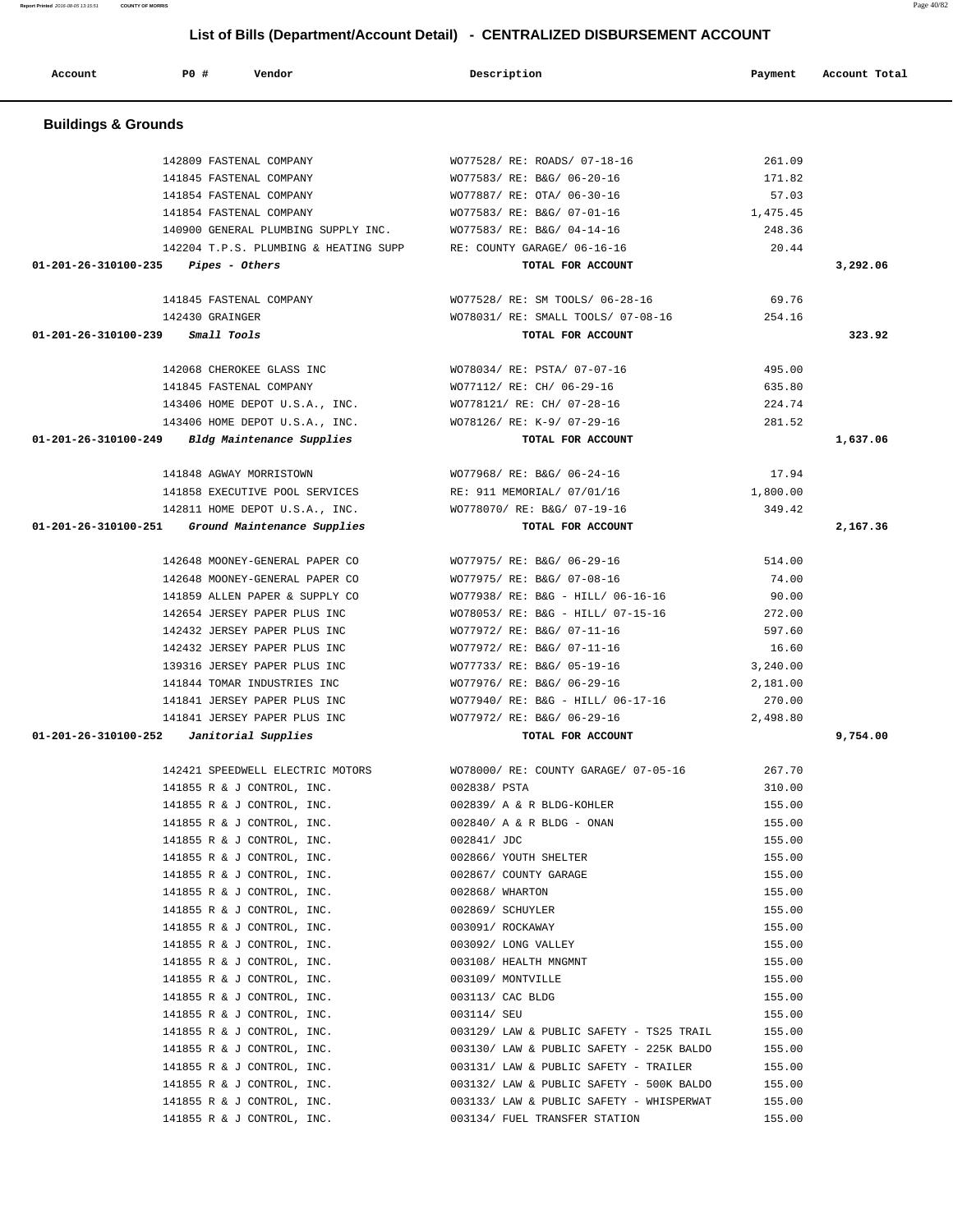| Account<br>. | PO# | Vendor<br>. | Description | Payment | Account Total<br>. |
|--------------|-----|-------------|-------------|---------|--------------------|
|              |     |             |             |         |                    |

# **Buildings & Grounds**

| 141855 R & J CONTROL, INC.                                  | 0003136/ OTA                       | 155.00   |              |
|-------------------------------------------------------------|------------------------------------|----------|--------------|
| $01 - 201 - 26 - 310100 - 262$<br>Machinery Repairs & Parts | TOTAL FOR ACCOUNT                  |          | 3,832.70     |
|                                                             |                                    |          |              |
| 140487 CARRIER CORPORATION                                  | RE: CH/ 06-03-16                   | 4,012.13 |              |
| 142430 GRAINGER                                             | WO79002/ RE: SHERIFF/ 07-05-16     | 1,625.70 |              |
| 142430 GRAINGER                                             | WO78020/ RE: B&G - HILL/ 07-07-16  | 1,335.84 |              |
| 142891 JOHNSTONE SUPPLY                                     | WO77888/ RE: B&G/ 07-15-16         | 686.40   |              |
| 142891 JOHNSTONE SUPPLY                                     | WO77888/ RE: B&G/ 07-15-16         | 258.60   |              |
| 142446 JOHNSTONE SUPPLY                                     | WO78013/ RE: K-9/ 07-06-16         | 22.00    |              |
| 142446 JOHNSTONE SUPPLY                                     | WO77735/ RE: B&G - STOCK/ 07-07-16 | 284.62   |              |
| 143084 JOHNSTONE SUPPLY                                     | WO77888/ RE: B&G/ 07-20-16         | 160.20   |              |
| 01-201-26-310100-264<br><i>Heat &amp; A/C</i>               | TOTAL FOR ACCOUNT                  |          | 8,385.49     |
| 141854 FASTENAL COMPANY                                     | WO77889/ RE: B&G/ 07-05-16         | 2,389.25 |              |
| 141854 FASTENAL COMPANY                                     | WO77889/ RE: B&G/ 07-05-16         | 470.02   |              |
| 01-201-26-310100-265<br>Electrical                          | TOTAL FOR ACCOUNT                  |          | 2,859.27     |
|                                                             |                                    |          | ============ |
| TOTAL for Buildings & Grounds                               |                                    |          | 59,837.61    |

| 142951 W.B. MASON COMPANY INC                              | CAN LINER, TOWELS, NITRILE GLOVES.                                                        | 566.27   |          |
|------------------------------------------------------------|-------------------------------------------------------------------------------------------|----------|----------|
| $01-201-26-315100-058$ Office Supplies & Stationery        | TOTAL FOR ACCOUNT                                                                         |          | 566.27   |
|                                                            |                                                                                           |          |          |
| 141329 ATLAS DISPOSAL OPTIONS INC  USED OIL FILTER REMOVAL |                                                                                           | 225.00   |          |
|                                                            | 142581 NESTLE WATERS NORTH AMERICA INC. 0435051180, 05/15/16 - 06/14/16                   | 103.96   |          |
| 141989 SGS TESTCOM INC                                     | MONTHLY INSPECTION MAINTENANCE - JUNE 20 189.41                                           |          |          |
| 142591 WHITEMARSH CORPORATION                              | NOZZLE.                                                                                   | 229.29   |          |
|                                                            | 142591 WHITEMARSH CORPORATION (HILL FUEL SITE) NOZZLE, HOSE. REPLACED N                   | 1,341.42 |          |
| 142590 W.B. MASON COMPANY INC COFFEE, FILTERS.             |                                                                                           | 93.98    |          |
| 142590 W.B. MASON COMPANY INC                              | MACHINE RENTAL.                                                                           | 11.99    |          |
| 141983 CABLEVISION                                         | $07876 - 599391 - 01 - 7$ , $07/08/16$ - $10/07/16$                                       | 209.82   |          |
| 141966 GRAINGER                                            | SOCKET BIT SET                                                                            | 37.01    |          |
| 141966 GRAINGER                                            | STENCIL SET                                                                               | 32.72    |          |
| 142560 GRAINGER                                            | SOCKET.                                                                                   | 51.08    |          |
| 142560 GRAINGER                                            | PLIERS.                                                                                   | 32.06    |          |
| 142560 GRAINGER                                            | O-RING.                                                                                   | 7.70     |          |
| 142560 GRAINGER                                            | SWITCH.                                                                                   | 25.00    |          |
| 142565 LORCO PETROLEUM SERVICES WED OIL REMOVAL            |                                                                                           | 111.00   |          |
| $01-201-26-315100-098$ Other Operating&Repair Supply       | TOTAL FOR ACCOUNT                                                                         |          | 2,701.44 |
|                                                            |                                                                                           |          |          |
|                                                            | 142572 NORTHEAST COMMUNICATIONS, INC. (UNIT 16-47) WIRED NEW LIGHTS.                      | 455.00   |          |
|                                                            | 142572 NORTHEAST COMMUNICATIONS, INC. (UNIT16-47) MOUNT, ANTENNA, CONNECTOR, FUSE,        | 121.00   |          |
|                                                            | 142572 NORTHEAST COMMUNICATIONS, INC. (UNIT17-2) MOUNT, ANTENNA, CONNECTOR, FUSE, C 35.00 |          |          |
|                                                            | 141982 NORTHEAST COMMUNICATIONS, INC. M0350DPW- MINI ATM PIGTAIL FUSE                     | 108.00   |          |
| $01-201-26-315100-161$ Communications Equipment            | TOTAL FOR ACCOUNT                                                                         |          | 759.00   |
|                                                            |                                                                                           |          |          |
| 141327 AMERICAN WEAR INC.                                  | UNIFORMS AND MAT RENTAL                                                                   | 246.56   |          |
| 141327 AMERICAN WEAR INC.                                  | UNIFORMS AND MAT RENTAL                                                                   | 188.77   |          |
| 141327 AMERICAN WEAR INC.                                  | UNIFORMS AND MAT RENTAL                                                                   | 257.55   |          |
| 142546 AMERICAN WEAR INC.                                  | UNIFORMS AND MAT RENTAL                                                                   | 245.74   |          |
| 142546 AMERICAN WEAR INC.                                  | UNIFORMS AND MAT RENTAL                                                                   | 259.54   |          |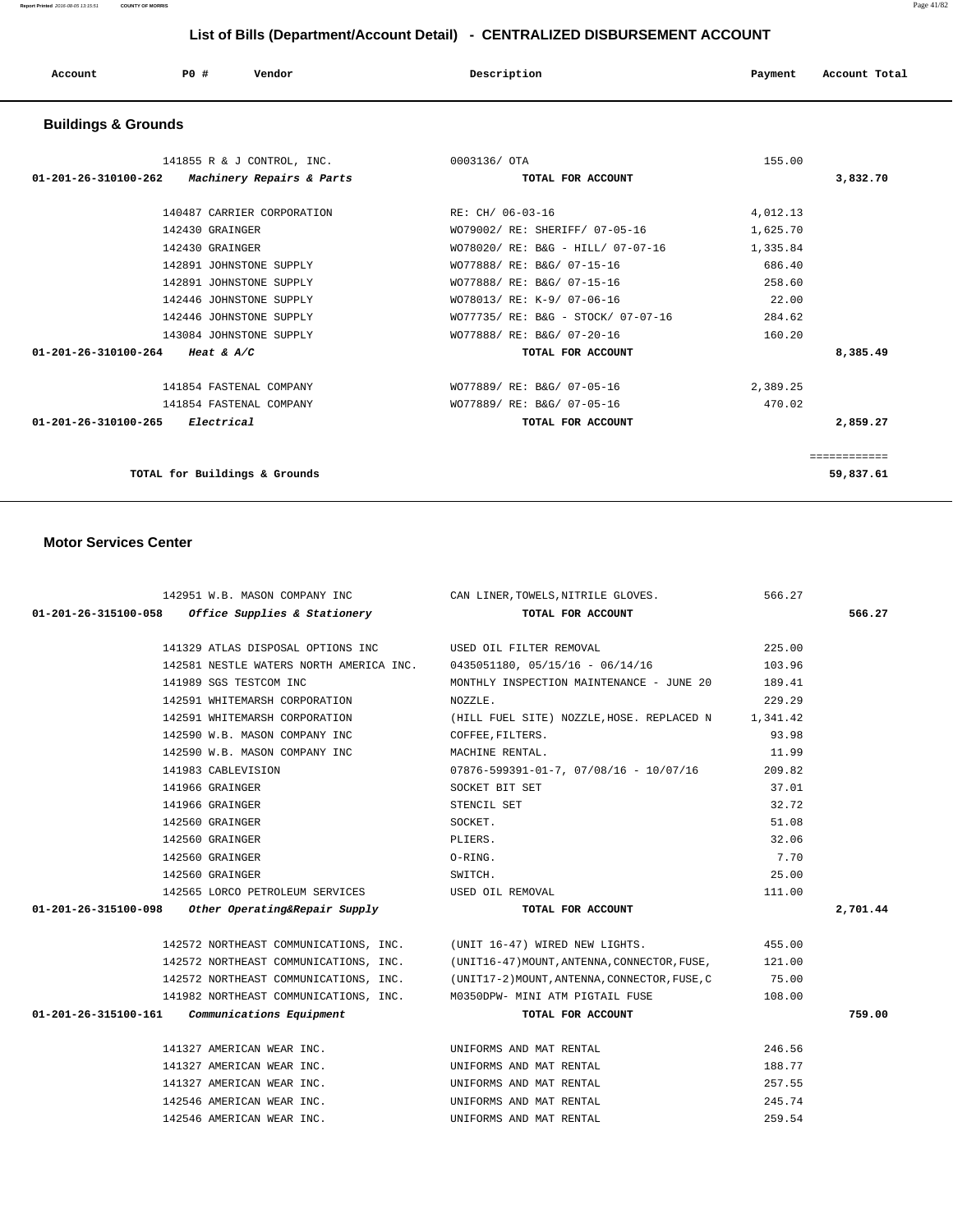| Account | PO# | Vendor | Description | Payment | Account Total |
|---------|-----|--------|-------------|---------|---------------|
|         |     |        |             |         |               |

|                      | 01-201-26-315100-207 Uniform & Clothing Allowance               | TOTAL FOR ACCOUNT                                                               |                  | 1,378.94  |
|----------------------|-----------------------------------------------------------------|---------------------------------------------------------------------------------|------------------|-----------|
|                      |                                                                 |                                                                                 |                  |           |
|                      |                                                                 | 141959 DAVID WEBER OIL COMPANY HIGH EP #2 GREASE, WINDSHIELD WASH FLUID, 484.30 |                  |           |
|                      | 142576 PETROCHOICE                                              | SYN BLEND SAE 5W30                                                              | 1,554.94         |           |
|                      | 142554 DAVID WEBER OIL COMPANY NED ANTI-FREEZE.                 |                                                                                 | 419.22           |           |
|                      | $01-201-26-315100-232$ Lubricants & Anti Freeze                 | TOTAL FOR ACCOUNT                                                               |                  | 2,458.46  |
|                      | 141330 BARNWELL HOUSE OF TIRES, INC.                            | TIRES                                                                           | 652.88           |           |
|                      | 141330 BARNWELL HOUSE OF TIRES, INC.                            | TIRES                                                                           | 508.88           |           |
|                      | 141330 BARNWELL HOUSE OF TIRES, INC.                            | TIRES                                                                           | 595.60           |           |
|                      | 141330 BARNWELL HOUSE OF TIRES, INC.                            | TIRES                                                                           | 664.91           |           |
|                      | 141330 BARNWELL HOUSE OF TIRES, INC.                            | TIRES                                                                           | 372.00           |           |
|                      | 141330 BARNWELL HOUSE OF TIRES, INC.                            | TIRES                                                                           | 282.02           |           |
|                      | 141330 BARNWELL HOUSE OF TIRES, INC.                            | TIRES                                                                           | 1,040.70         |           |
|                      | 141330 BARNWELL HOUSE OF TIRES, INC.                            | TIRES                                                                           | 185.00           |           |
|                      | 141330 BARNWELL HOUSE OF TIRES, INC.                            | TIRES                                                                           | 38.00            |           |
|                      | 141330 BARNWELL HOUSE OF TIRES, INC.                            | TIRES                                                                           | 13.00            |           |
|                      | 141330 BARNWELL HOUSE OF TIRES, INC.                            | TIRES                                                                           | 498.07           |           |
|                      | 141330 BARNWELL HOUSE OF TIRES, INC.                            | TIRES                                                                           | 560.00           |           |
|                      | 141330 BARNWELL HOUSE OF TIRES, INC.                            | TIRES                                                                           | 497.72           |           |
|                      | 141330 BARNWELL HOUSE OF TIRES, INC.                            | TIRES                                                                           | 306.39           |           |
|                      | 141330 BARNWELL HOUSE OF TIRES, INC.                            | TIRES                                                                           | 1,798.40         |           |
|                      | 141330 BARNWELL HOUSE OF TIRES, INC.                            | TIRES                                                                           | 1,722.40         |           |
|                      | 141330 BARNWELL HOUSE OF TIRES, INC.                            | TIRES                                                                           | 45.00            |           |
|                      | 141330 BARNWELL HOUSE OF TIRES, INC.                            | TIRES                                                                           | 245.50           |           |
|                      | 141330 BARNWELL HOUSE OF TIRES, INC.                            | TIRES                                                                           | 168.50           |           |
|                      | 141330 BARNWELL HOUSE OF TIRES, INC.                            | CREDIT                                                                          | $-52.00$         |           |
|                      | 141970 INTER CITY TIRE                                          | TIRES                                                                           | 314.68           |           |
|                      | 141970 INTER CITY TIRE                                          | TIRES                                                                           | 669.18           |           |
|                      | 141970 INTER CITY TIRE                                          | TIRES                                                                           | 300.68           |           |
|                      | 142562 INTER CITY TIRE                                          | TIRES                                                                           | 669.18           |           |
|                      | 142562 INTER CITY TIRE<br>142562 INTER CITY TIRE                | TIRES<br>TIRES                                                                  | 463.76<br>951.88 |           |
|                      | 142550 BARNWELL HOUSE OF TIRES, INC.                            | TIRES                                                                           | 356.20           |           |
|                      | 142550 BARNWELL HOUSE OF TIRES, INC.                            | TIRES                                                                           | 50.00            |           |
|                      | 142550 BARNWELL HOUSE OF TIRES, INC.                            | TIRES                                                                           | 145.00           |           |
|                      | 142550 BARNWELL HOUSE OF TIRES, INC.                            | TIRES                                                                           | 378.00           |           |
|                      | 142550 BARNWELL HOUSE OF TIRES, INC.                            | TIRES                                                                           | 181.46           |           |
|                      | 142550 BARNWELL HOUSE OF TIRES, INC.                            | TIRES                                                                           | 356.20           |           |
|                      | 142550 BARNWELL HOUSE OF TIRES, INC.                            | TIRES                                                                           | 119.40           |           |
|                      | 142550 BARNWELL HOUSE OF TIRES, INC.                            | TIRES                                                                           | 1,045.72         |           |
|                      | 142550 BARNWELL HOUSE OF TIRES, INC.                            | TIRES                                                                           | 119.40           |           |
|                      | 142550 BARNWELL HOUSE OF TIRES, INC.                            | TIRES                                                                           | 498.07           |           |
|                      | 142550 BARNWELL HOUSE OF TIRES, INC.                            | TIRES                                                                           | 349.42           |           |
|                      | 142550 BARNWELL HOUSE OF TIRES, INC.                            | TIRES                                                                           | 158.17           |           |
|                      | 142550 BARNWELL HOUSE OF TIRES, INC.                            | TIRES                                                                           | 538.44           |           |
|                      | 142550 BARNWELL HOUSE OF TIRES, INC.                            | TIRES                                                                           | 362.92           |           |
|                      | 142550 BARNWELL HOUSE OF TIRES, INC.                            | TIRES                                                                           | 261.34           |           |
| 01-201-26-315100-245 | Tires                                                           | TOTAL FOR ACCOUNT                                                               |                  | 18,432.07 |
|                      | 142580 PRAXAIR DISTRIBUTION                                     | CYLINDER RENTAL $05/20/16 - 0$                                                  | 291.60           |           |
|                      | 141986 PRAXAIR DISTRIBUTION                                     | CYLINDER RENTAL $04/20/16 - 0$                                                  | 291.60           |           |
| 01-201-26-315100-248 | Welding-Oxygen-Acetylene Etc                                    | TOTAL FOR ACCOUNT                                                               |                  | 583.20    |
|                      |                                                                 |                                                                                 |                  |           |
|                      | 141975 MODERN GROUP, LTD.<br>141962 DOVER BRAKE & CLUTCH CO INC | TRIGGER ASSEMBLY INVERTER<br><b>BRAKE</b>                                       | 23.73<br>280.86  |           |
|                      |                                                                 |                                                                                 |                  |           |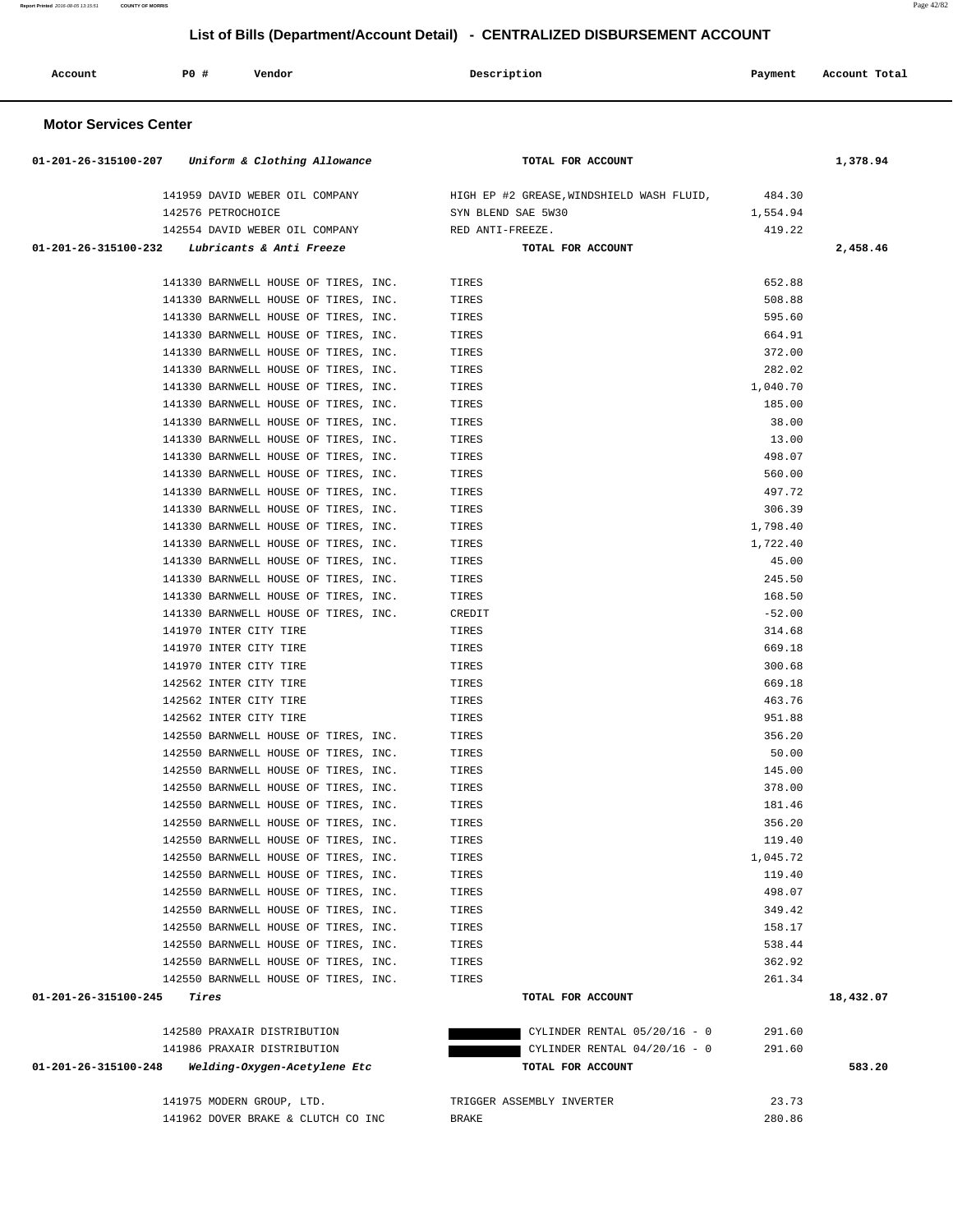| Account | P0 # | Vendor<br>. | Description | Payment | Account Total |
|---------|------|-------------|-------------|---------|---------------|
|         |      |             |             |         |               |

| 141968 HOOVER TRUCK CENTERS INC                   | DIODE                                                                             | 7.07      |           |
|---------------------------------------------------|-----------------------------------------------------------------------------------|-----------|-----------|
| 141968 HOOVER TRUCK CENTERS INC                   | DIODE                                                                             | 7.07      |           |
| 141968 HOOVER TRUCK CENTERS INC                   | ELEMENT, FUEL FILTER, PEDAL                                                       | 183.29    |           |
| 141971 JESCO INC.                                 | BUSHING, SEAL                                                                     | 106.14    |           |
| 141971 JESCO INC.                                 | WASHER, BELLCRANK, CAP SCREW, SEAL, BUSHING                                       | 663.16    |           |
| 141984 PENNJERSEY MACHINERY, LLC                  | STARTER MOTOR                                                                     | 993.89    |           |
| 141964 PEIRCE EQUIPMENT CO.                       | GASKET WITH HOLES                                                                 | 9.74      |           |
| 142589 TRIUS, INC.                                | CREDIT.                                                                           | $-263.39$ |           |
| 142589 TRIUS, INC.                                | MOTOR, FITTING.                                                                   | 280.89    |           |
| 139009 TRANSAXLE LLC                              | PULSE GEN KIT                                                                     | 134.76    |           |
| 142588 TONY SANCHEZ LTD                           | BUSHING.                                                                          | 278.32    |           |
| 141991 SMITH TRACTOR & EQUIPMENT INC.             | <b>FLOOR</b>                                                                      | 66.72     |           |
| 141991 SMITH TRACTOR & EQUIPMENT INC.             | VALVE, BRAKE ASY, CABLE, PAD, HOSE                                                | 1,482.12  |           |
| 142586 SMITH TRACTOR & EQUIPMENT INC.             | PANEL.                                                                            | 96.30     |           |
| 142586 SMITH TRACTOR & EQUIPMENT INC.             | RADIATOR.                                                                         | 1,770.99  |           |
| 142551 BROWN'S HUNTERDON                          | CREDIT                                                                            | $-180.00$ |           |
| 142551 BROWN'S HUNTERDON                          | CREDIT                                                                            | $-500.00$ |           |
| 142551 BROWN'S HUNTERDON                          | FUEL FILTER                                                                       | 104.96    |           |
| 142551 BROWN'S HUNTERDON                          | A/C HOSE                                                                          | 56.48     |           |
| 142551 BROWN'S HUNTERDON                          | HINGE PIN, VENT WINDOWS                                                           | 60.00     |           |
| 142551 BROWN'S HUNTERDON                          | RESERVOIR                                                                         | 28.19     |           |
| 142551 BROWN'S HUNTERDON                          | (UNIT# 4-3) TRANS FLUID, TRANSMISSION HO 13,457.20                                |           |           |
| 142553 CLIFFSIDE BODY CORP                        | (UNIT #5-70) MIRROR, DECALS. rEPAIR AND                                           | 5,016.46  |           |
| 142548 AIR BRAKE & EQUIPMENT                      | WIPER BLADE                                                                       | 99.00     |           |
| 142548 AIR BRAKE & EQUIPMENT                      | BRASS FITTING                                                                     | 194.16    |           |
|                                                   | 141972 MCGRATH MUNICIPAL EQUIPMENT, LLC AIRE TUBE COMBINATION, HOIST MOUNTING BRA | 394.25    |           |
| 142569 MORRISTOWN CAR WASH                        | CAR WASH PASSES.                                                                  | 600.00    |           |
| 142567 MODERN HANDLING EQUIPMENT                  | IGNITION ASSM.                                                                    | 55.83     |           |
| 142566 MID-ATLANTIC TRUCK CENTRE INC              | CREDIT                                                                            | $-311.67$ |           |
| 142566 MID-ATLANTIC TRUCK CENTRE INC              | BRACKET, HOUSING, GLASS.                                                          | 418.84    |           |
| 142566 MID-ATLANTIC TRUCK CENTRE INC              | U-JOINT, STRAP.                                                                   | 197.44    |           |
| 142566 MID-ATLANTIC TRUCK CENTRE INC              | OIL SEAL, BRACKET.                                                                | 106.41    |           |
| 142566 MID-ATLANTIC TRUCK CENTRE INC              | VALVE.                                                                            | 49.10     |           |
| 141974 MID-ATLANTIC TRUCK CENTRE INC              | CREDIT                                                                            | $-350.00$ |           |
| 141974 MID-ATLANTIC TRUCK CENTRE INC              | CREDIT                                                                            | $-110.98$ |           |
| 141974 MID-ATLANTIC TRUCK CENTRE INC              | CREDIT                                                                            | $-39.00$  |           |
| 141974 MID-ATLANTIC TRUCK CENTRE INC              | CREDIT                                                                            | $-106.00$ |           |
| 141974 MID-ATLANTIC TRUCK CENTRE INC              | CREDIT                                                                            | $-160.16$ |           |
| 141974 MID-ATLANTIC TRUCK CENTRE INC              | CREDIT                                                                            | $-135.60$ |           |
| 141974 MID-ATLANTIC TRUCK CENTRE INC              | CREDIT                                                                            | $-142.94$ |           |
| 141974 MID-ATLANTIC TRUCK CENTRE INC              | TERMINAL                                                                          | 45.50     |           |
| 141974 MID-ATLANTIC TRUCK CENTRE INC              | SEAL, HEX NUT                                                                     | 71.70     |           |
| 141974 MID-ATLANTIC TRUCK CENTRE INC              | BUZZER, CLAMP                                                                     | 47.87     |           |
| 141974 MID-ATLANTIC TRUCK CENTRE INC              | CHAMBER                                                                           | 282.22    |           |
| 141974 MID-ATLANTIC TRUCK CENTRE INC              | PUMP, GASKET                                                                      | 322.76    |           |
| 141974 MID-ATLANTIC TRUCK CENTRE INC              | STEP                                                                              | 93.97     |           |
| 141974 MID-ATLANTIC TRUCK CENTRE INC              | EGRC KIT, COOLER KIT, VALVE ASSY, ORING                                           | 3,235.95  |           |
| 141974 MID-ATLANTIC TRUCK CENTRE INC              | TERMINAL, PLUG                                                                    | 42.68     |           |
| 141976 MONTAGE ENTERPRISES INC.                   | HYD SPINNER MOTOR                                                                 | 810.12    |           |
| 141965 J & J TRUCK EQUIPMENT                      | GAUGE SIGNT                                                                       | 64.66     |           |
| 142564 KENVIL POWER EQUIPMENT, INC.               | FUEL TANK, HOSE, PICKUP.                                                          | 60.87     |           |
| 142564 KENVIL POWER EQUIPMENT, INC.               | CARBURATOR.                                                                       | 34.49     |           |
| 141969 GUARANTEED REBUILDERS INC                  | ALTERNATOR                                                                        | 295.00    |           |
| 142573 ODB CO                                     | BEARING.                                                                          | 600.00    |           |
| 142573 ODB CO                                     | BROOM.                                                                            | 90.00     |           |
| 142556 PEIRCE EQUIPMENT CO.                       | HOSE.                                                                             | 365.44    |           |
| 01-201-26-315100-261<br>Spare Parts for Equipment | TOTAL FOR ACCOUNT                                                                 |           | 31,733.41 |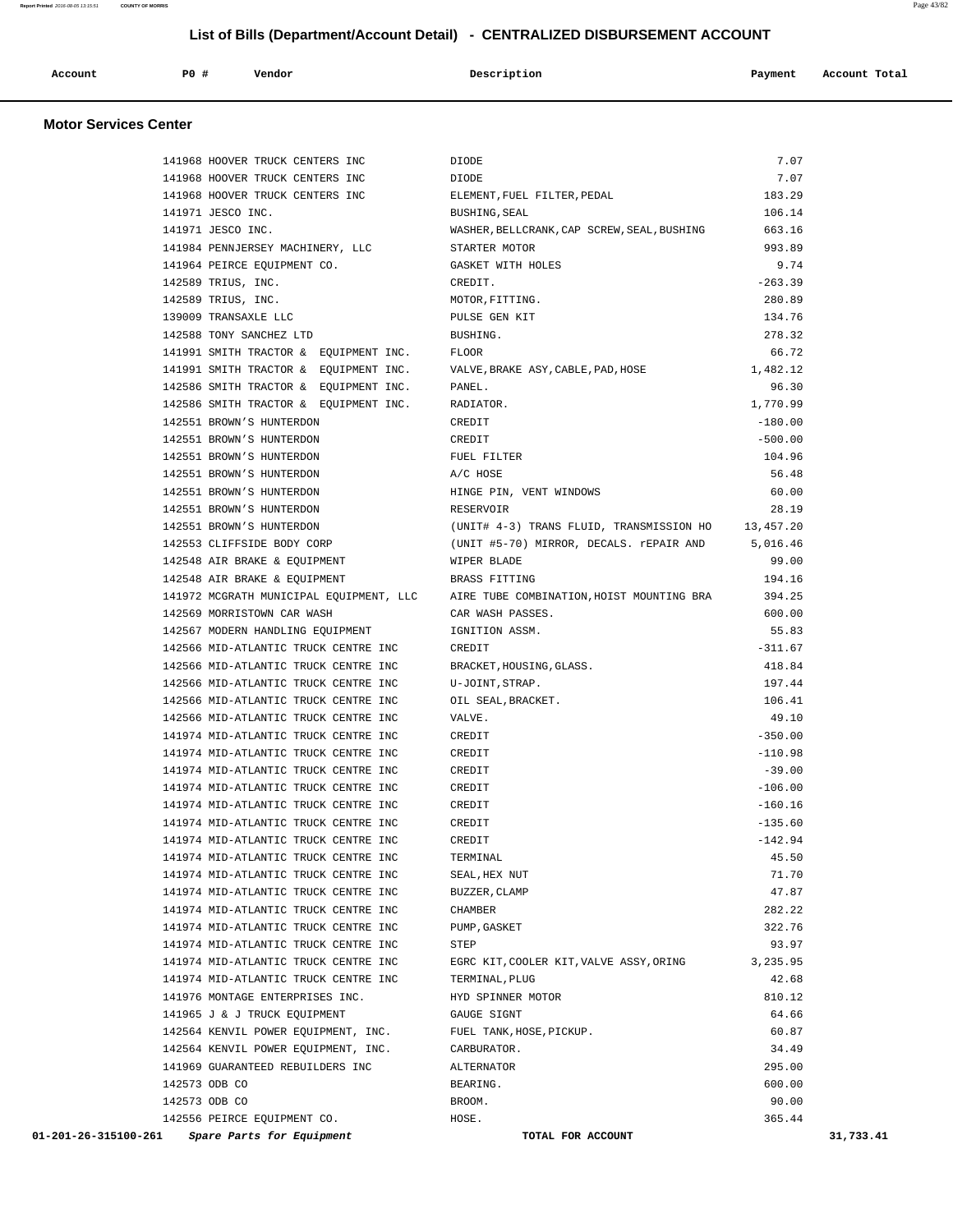| Account | <b>PO #</b> | Vendor | Description | Payment | Account Total |
|---------|-------------|--------|-------------|---------|---------------|
|         |             |        |             |         | .             |
|         |             |        |             |         |               |

| 141960 D&B AUTO SUPPLY            | WIPER BLADE, AIR FILTER, OIL FILTER, DISC B   | 106.46    |
|-----------------------------------|-----------------------------------------------|-----------|
| 141960 D&B AUTO SUPPLY            | OIL FILTER, FUEL FILTER, CLAMP, BRAKE ROTOR   | 236.80    |
| 141960 D&B AUTO SUPPLY            | WRENCH                                        | 27.17     |
| 141960 D&B AUTO SUPPLY            | AIR FILTER, OIL FILTER, SOLDER                | 45.81     |
| 141960 D&B AUTO SUPPLY            | JACKTWL ASMBLY                                | 67.98     |
| 141960 D&B AUTO SUPPLY            | HOSE END, AIR FILTER, DURABLEND, BRAKE DUST   | 257.80    |
| 141960 D&B AUTO SUPPLY            | BRAKLEEN AEROSOL, INTAKE MANIFOLD, PRESSUR    | 555.36    |
| 141960 D&B AUTO SUPPLY            | EXHAUST MANIFOLD, OIL SEAL, UJOINT, HIGH TH   | 464.21    |
| 141963 FLEMINGTON BUICK CHEVROLET | CABLE                                         | 52.86     |
| 141963 FLEMINGTON BUICK CHEVROLET | SENSOR                                        | 61.94     |
| 141963 FLEMINGTON BUICK CHEVROLET | FILTER                                        | 5.66      |
| 141967 FLEMINGTON CHRYSLER        | ANTIFREEZE                                    | 79.05     |
| 141967 FLEMINGTON CHRYSLER        | ENG FILTER                                    | 29.56     |
| 141967 FLEMINGTON CHRYSLER        | HOSE HEATER, HOUSING                          | 129.52    |
| 141978 NIELSEN DODGE - C-J-R      | CREDIT                                        | $-15.07$  |
| 141978 NIELSEN DODGE - C-J-R      | HEX SCREW                                     | 16.50     |
| 141978 NIELSEN DODGE - C-J-R      | SWITCH                                        | 105.34    |
| 141978 NIELSEN DODGE - C-J-R      | GASKET, SHIELD, BOLT, STUD                    | 120.17    |
| 141978 NIELSEN DODGE - C-J-R      | PAN ENGIN, GASKET                             | 185.67    |
| 141978 NIELSEN DODGE - C-J-R      |                                               | 16.66     |
| 141978 NIELSEN DODGE - C-J-R      | HEX SCREW                                     |           |
|                                   | COVER CYL, HOSE                               | 230.01    |
| 141978 NIELSEN DODGE - C-J-R      | (UNIT# 20-70) FILTER, SOLENOID, GASKET, TRA   | 2,140.21  |
| 142577 PLAINSMAN AUTO SUPPLY      | TERMINALS, PAINT, BELT, SENSOR, ROTOR, SPARK  | 104.88    |
| 142577 PLAINSMAN AUTO SUPPLY      | BUSHING, OIL PAN, GASKET, MANIFOLD, OIL FILT  | 691.62    |
| 142577 PLAINSMAN AUTO SUPPLY      | BRAKE PAD, ROTOR. WHEEL NUT, BULB, SENSOR.    | 604.35    |
| 142577 PLAINSMAN AUTO SUPPLY      | BUSHING, WIPERBLADE.                          | 22.70     |
| 142577 PLAINSMAN AUTO SUPPLY      | OIL FILTER, BRAKE PAD, ROTOR, KIT, RETHREAD   | 589.16    |
| 142577 PLAINSMAN AUTO SUPPLY      | MANIFOLD, DISCONNECT TOOL, SENSOR, GASKET, O  | 374.38    |
| 142577 PLAINSMAN AUTO SUPPLY      | LINK, PLASTIC WELD, WHEEL CHOCK.              | 83.40     |
| 142577 PLAINSMAN AUTO SUPPLY      | A/C CONDENSER, LAMP, BUSHING, ROTOR, KIT, PAI | 690.47    |
| 142577 PLAINSMAN AUTO SUPPLY      | ADAPTER, SCREW EXTRACTOR, CONNECTOR.          | 146.11    |
| 142577 PLAINSMAN AUTO SUPPLY      | BRAKE PADS, ROTOR, CALIPER, FITTING, BULB, WH | 1,213.27  |
| 142577 PLAINSMAN AUTO SUPPLY      | BRAKE PAD.                                    | 62.98     |
| 142577 PLAINSMAN AUTO SUPPLY      | SWITCH, CALIPER, BRAKE PADS, CLAMP.           | 342.52    |
| 142577 PLAINSMAN AUTO SUPPLY      | ROTOR, CALIPER, PINION, TIE ROD, BUSHING, BEL | 654.78    |
| 142577 PLAINSMAN AUTO SUPPLY      | BRAKE PADS, BRAKE SHOES, WHEEL CYLINDER, O    | 637.05    |
| 141990 SMITH MOTOR CO., INC.      | CREDIT                                        | $-75.00$  |
| 141990 SMITH MOTOR CO., INC.      | CREDIT                                        | $-77.30$  |
| 141990 SMITH MOTOR CO., INC.      | CREDIT                                        | $-272.25$ |
| 141990 SMITH MOTOR CO., INC.      | CREDIT                                        | $-50.00$  |
| 141990 SMITH MOTOR CO., INC.      | CREDIT                                        | $-11.70$  |
| 141990 SMITH MOTOR CO., INC.      | HANDLE ASY                                    | 15.09     |
| 141990 SMITH MOTOR CO., INC.      | CABLE ASY                                     | 58.45     |
| 141990 SMITH MOTOR CO., INC.      | WIRE AS, SWITCH ASY                           | 37.19     |
| 141990 SMITH MOTOR CO., INC.      | SENSOR ASY                                    | 175.61    |
| 141990 SMITH MOTOR CO., INC.      | HOSE ASY                                      | 19.11     |
| 141990 SMITH MOTOR CO., INC.      | CABLE ASY                                     | 41.33     |
| 141990 SMITH MOTOR CO., INC.      | HOUSING, PLATE ASY                            | 184.93    |
| 141990 SMITH MOTOR CO., INC.      | GASKET, TRANS HOUSING, SEAL ASY               | 135.41    |
| 141990 SMITH MOTOR CO., INC.      | PLUG                                          | 10.84     |
| 141990 SMITH MOTOR CO., INC.      | OIL COOLER, FILTER ASY, HOSE, TUBE ASY        | 506.76    |
| 141990 SMITH MOTOR CO., INC.      | SENSOR                                        | 397.84    |
| 141990 SMITH MOTOR CO., INC.      | SENSOR KIT                                    | 125.59    |
| 141990 SMITH MOTOR CO., INC.      | SPINDLE ROD, ROD ASY, TUBE                    | 242.45    |
| 141990 SMITH MOTOR CO., INC.      | SENSOR                                        | 125.59    |
| 141990 SMITH MOTOR CO., INC.      | TUBE ASY                                      | 59.00     |
|                                   |                                               |           |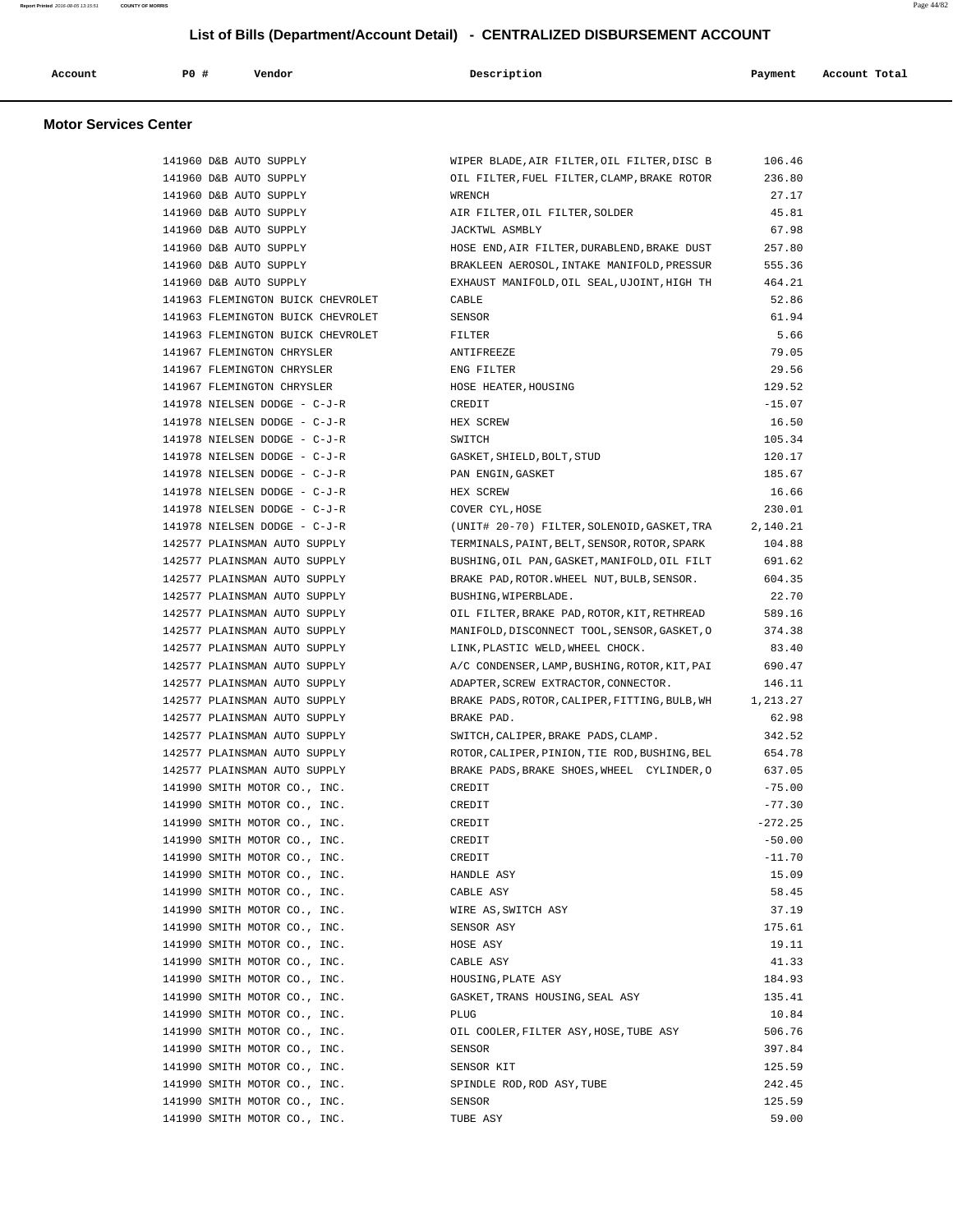|  | Account<br>. | P0 | Vendor | Description | Payment | Account Total<br>.<br>. |
|--|--------------|----|--------|-------------|---------|-------------------------|
|--|--------------|----|--------|-------------|---------|-------------------------|

| 141990 SMITH MOTOR CO., INC.          | ROD ASY, TUBE, SPINDLE ROD                         | 291.23    |
|---------------------------------------|----------------------------------------------------|-----------|
| 142585 SMITH MOTOR CO., INC.          | STEP.                                              | 263.16    |
| 142585 SMITH MOTOR CO., INC.          | LINK.                                              | 235.30    |
| 142585 SMITH MOTOR CO., INC.          | TUBE, VALVE.                                       | 118.94    |
| 141973 MCMASTER-CARR SUPPLY CO        | ZINC PLATED STEEL PIN WITH WIRE LOCK               | 46.55     |
| 141987 RE-TRON TECHNOLOGIES INC.      | BATTERY                                            | 160.00    |
| 141987 RE-TRON TECHNOLOGIES INC.      | BATTERY                                            | 219.10    |
| 141987 RE-TRON TECHNOLOGIES INC.      | BATTERY                                            | 438.20    |
| 141987 RE-TRON TECHNOLOGIES INC.      | BATTERY                                            | 559.93    |
| 142582 RE-TRON TECHNOLOGIES INC.      | BATTERY                                            | 438.20    |
| 141988 ROUTE 23 AUTOMALL LLC          | FILTER ASY                                         | 62.76     |
| 141988 ROUTE 23 AUTOMALL LLC          | BRAKE KIT                                          | 58.68     |
| 141988 ROUTE 23 AUTOMALL LLC          | ANTIFREEZE                                         | 68.16     |
| 141988 ROUTE 23 AUTOMALL LLC          | FILTER ASY                                         | 58.08     |
| 142583 ROUTE 23 AUTOMALL LLC          | OIL FILTER.                                        | 58.08     |
| 142583 ROUTE 23 AUTOMALL LLC          | CHECK, HINGE.                                      | 120.53    |
| 142583 ROUTE 23 AUTOMALL LLC          | OIL FILTER.                                        | 39.00     |
| 142579 KENVIL WELDERY & MACHINE, INC. | (UNIT 20L1) WELD BUCKET AND QUICK CHANGE 11,000.00 |           |
| 142557 FLEMINGTON BUICK CHEVROLET     | U-JOINT.                                           | 171.78    |
| 142557 FLEMINGTON BUICK CHEVROLET     | MIRROR.                                            | 98.06     |
| 142557 FLEMINGTON BUICK CHEVROLET     | KEY.                                               | 29.22     |
| 142557 FLEMINGTON BUICK CHEVROLET     | KEY.                                               | 29.22     |
| 142557 FLEMINGTON BUICK CHEVROLET     | INSULATORS.                                        | 50.84     |
| 142557 FLEMINGTON BUICK CHEVROLET     | TUBE.                                              | 67.77     |
| 142557 FLEMINGTON BUICK CHEVROLET     | GASKET.                                            | 8.62      |
| 142571 NIELSEN DODGE - C-J-R          | CREDIT                                             | $-104.18$ |
| 142571 NIELSEN DODGE - C-J-R          | HOSE.                                              | 121.90    |
| 142571 NIELSEN DODGE - C-J-R          | LINK.                                              | 49.34     |
| 142571 NIELSEN DODGE - C-J-R          | CUSHION, KIT, SHOCK.                               | 232.13    |
| 142571 NIELSEN DODGE - C-J-R          | MANIFOLD, GASKET.                                  | 353.17    |
| 142571 NIELSEN DODGE - C-J-R          | SPARKPLUG, CABLE, SENSOR, BRAKE PAD, ROTOR.        | 287.50    |
| 142571 NIELSEN DODGE - C-J-R          | SENSOR.                                            | 80.38     |
| 142571 NIELSEN DODGE - C-J-R          | ROTOR.                                             | 128.18    |
| 142571 NIELSEN DODGE - C-J-R          | LAMP.                                              | 93.75     |
| 142571 NIELSEN DODGE - C-J-R          | ROTOR.                                             | 117.88    |
| 142571 NIELSEN DODGE - C-J-R          | (UNIT 7-27) PCM.INSTALL PCM AND PROGRAM.           | 674.00    |
| 142592 XTREME GRAPHIX LLC             | (UNIT 10-10) REPLACED DECALS.                      | 305.00    |
| 142555 D&B AUTO SUPPLY                | CREDIT                                             | $-27.80$  |
| 142555 D&B AUTO SUPPLY                | CREDIT                                             | $-15.90$  |
| 142555 D&B AUTO SUPPLY                | CREDIT                                             | $-251.74$ |
| 142555 D&B AUTO SUPPLY                | CREDIT                                             | $-9.00$   |
| 142555 D&B AUTO SUPPLY                | CREDIT                                             | $-9.00$   |
| 142555 D&B AUTO SUPPLY                | CREDIT                                             | $-72.22$  |
| 142555 D&B AUTO SUPPLY                | CREDIT                                             | $-18.00$  |
| 142555 D&B AUTO SUPPLY                | CREDIT                                             | $-29.82$  |
| 142555 D&B AUTO SUPPLY                | CREDIT                                             | $-36.00$  |
| 142555 D&B AUTO SUPPLY                | CREDIT                                             | $-23.81$  |
| 142555 D&B AUTO SUPPLY                | FITTING, BRAKE PADS, ROTOR, COIL, BELT, THRO       | 1,248.09  |
| 142555 D&B AUTO SUPPLY                | AIR FILTER, OIL FILTER, BRAKE PADS, ROTORS.        | 197.28    |
| 142555 D&B AUTO SUPPLY                | SENSOR, AIR FILTER, BRAKE PAD, SOUEEGY.            | 144.93    |
| 142555 D&B AUTO SUPPLY                | ROTOR, BATTERY, TIE ROD.                           | 1,623.93  |
| 142555 D&B AUTO SUPPLY                | OIL FILTER, AIR FILTER, BRAKE SHOES, BRAKE         | 158.75    |
| 142555 D&B AUTO SUPPLY                | FUEL FILTER, OIL FILTER, DYE, PB BLASTER, WD       | 967.76    |
| 142555 D&B AUTO SUPPLY                | A/C CONDENSER, A/C ACCUMULATOR, TUBE.              | 141.47    |
| 142555 D&B AUTO SUPPLY                | BATTERY, AIR FILTER, OIL FILTER, ROTOR, BRAK       | 757.44    |
| 142555 D&B AUTO SUPPLY                | BRAKE PADS, ROTOR, AIR FRESHENER.                  | 368.20    |
|                                       |                                                    |           |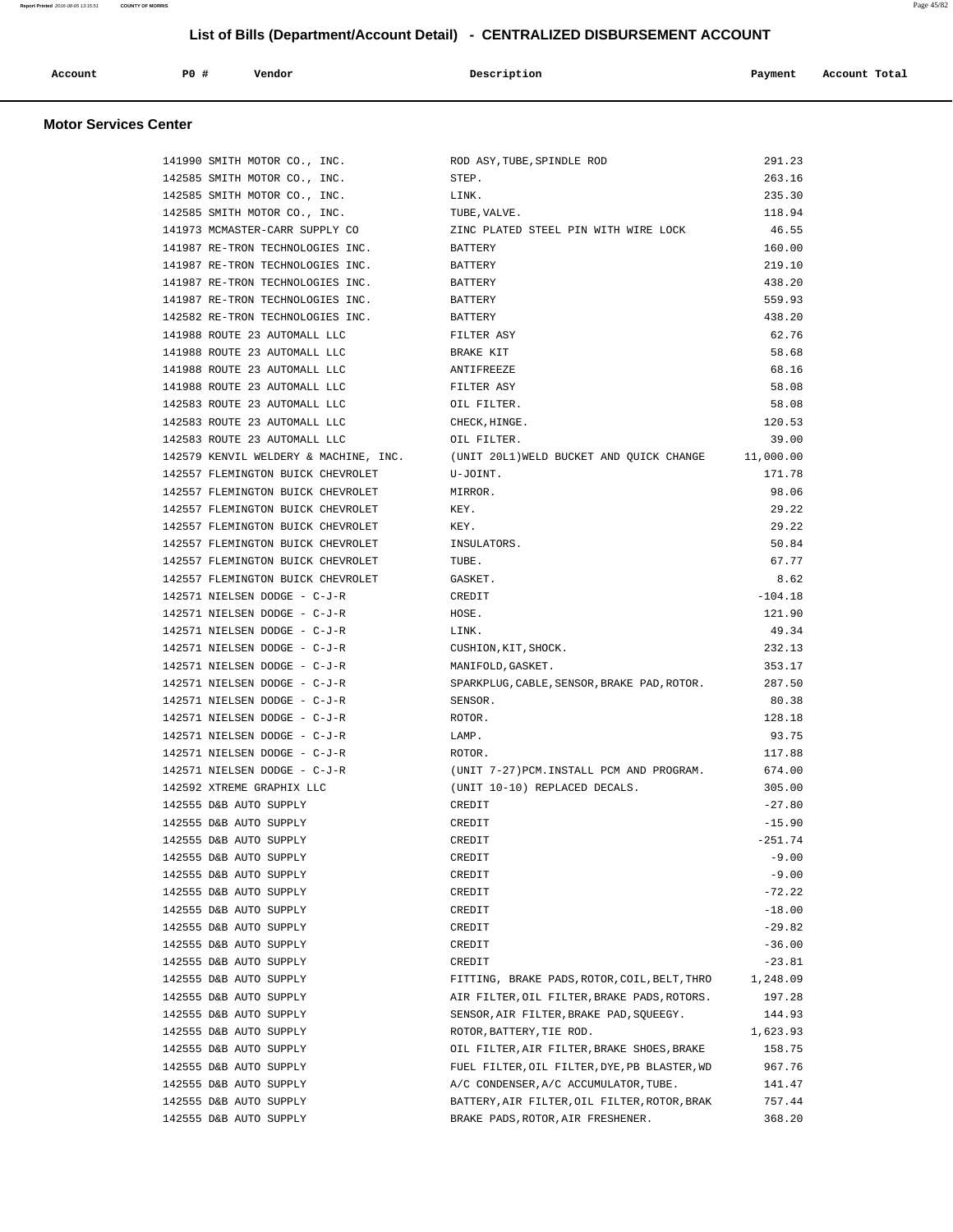| Account                      | PO#<br>Vendor                | Description                                   | Payment<br>Account Total |
|------------------------------|------------------------------|-----------------------------------------------|--------------------------|
| <b>Motor Services Center</b> |                              |                                               |                          |
|                              | 142555 D&B AUTO SUPPLY       | FAN, SENSOR, GASKET, CATALYTIC CONVERTER, GA  | 842.51                   |
|                              | 142555 D&B AUTO SUPPLY       | BRAKLEEN, BRAKE PADS, BATTERY, COIL, TESTER,  | 480.01                   |
|                              | 142555 D&B AUTO SUPPLY       | LIGHT, FITTING, CONNECTOR.                    | 217.96                   |
|                              | 142916 PLAINSMAN AUTO SUPPLY | BRAKE PADS, ROTOR, BALL JOINT, MOTOR MOUNT,   | 618.58                   |
|                              | 142916 PLAINSMAN AUTO SUPPLY | SENSOR, HOSE, PUMP, A/C CONDENSER, WHEEL COV  | 394.41                   |
|                              | 142916 PLAINSMAN AUTO SUPPLY | WRENCH, SENSOR, CLAMP, BATTERY, BEARING, SWIT | 489.20                   |
|                              | 142916 PLAINSMAN AUTO SUPPLY | COUPLER, TIE ROD, GUAGE, LAMP, BATTERY, U-BOL | 426.91                   |
|                              | 142916 PLAINSMAN AUTO SUPPLY | CABLE, GASKET, INSULATOR, CLAMP KIT, GASKET,  | 1,064.18                 |

 **01-201-26-315100-291 Vehicle Repairs TOTAL FOR ACCOUNT 40,550.43**

 142916 PLAINSMAN AUTO SUPPLY BRAKE PAD,ROTOR,BRAKE DRUM,BATTERY. 182.90 142916 PLAINSMAN AUTO SUPPLY WHEEL COVER,BRAKE PAD,MIRROR,WHEEL NUT,L 240.94

============

**TOTAL for Motor Services Center 99,163.22**

#### **Mosquito Extermination**

| 142655 RUSSELL BERGER                                | Reimbursement for Cell Phone April, May  | 60.00  |        |
|------------------------------------------------------|------------------------------------------|--------|--------|
| 01-201-26-320100-031<br>Cellular Phones/Pagers       | TOTAL FOR ACCOUNT                        |        | 60.00  |
| 142264 AMERICAN MOSOUITO                             | AMCA Membership Renewal for Kristian McM | 130.00 |        |
| 142264 AMERICAN MOSQUITO                             | AMCA Membership Renewal for Teresa Duckw | 60.00  |        |
| Education Schools & Training<br>01-201-26-320100-039 | TOTAL FOR ACCOUNT                        |        | 190.00 |
| 142988 DAILY RECORD                                  | ASB-70021874 - ULV Spray Notice - Insert | 77.24  |        |
| 01-201-26-320100-051<br>Legal                        | TOTAL FOR ACCOUNT                        |        | 77.24  |
|                                                      |                                          |        |        |
| 143091 NESTLE WATERS NORTH AMERICA INC.              | 8450007060 Spring Water 5/31/16 - 6/30/1 | 99.70  |        |
| 141958 OFFICE CONCEPTS GROUP, INC.                   | Laminator Pouch and Pen refills          | 39.17  |        |
| 143092 W.B. MASON COMPANY INC                        | Coffee & Filters                         | 72.32  |        |
| Office Supplies & Stationery<br>01-201-26-320100-058 | TOTAL FOR ACCOUNT                        |        | 211.19 |
|                                                      |                                          |        |        |
| 142411 TOMAR INDUSTRIES INC                          | Microburst 3000 Country Delight 12 each/ | 181.68 |        |
| 142411 TOMAR INDUSTRIES INC                          | Polybag 22X16X58 Black 100/CS #MPB-58-3  | 39.65  |        |
| 142411 TOMAR INDUSTRIES INC                          | Wave Urinal Screen Mango 10/Box #PPM-FR  | 25.00  |        |
| 01-201-26-320100-249<br>Bldg Maintenance Supplies    | TOTAL FOR ACCOUNT                        |        | 246.33 |
|                                                      |                                          |        |        |
| 141690 AMERICAN WEAR INC.                            | Clean Uniforms 6/2/16                    | 91.30  |        |
| 141690 AMERICAN WEAR INC.                            | Clean Uniforms 6/9/16                    | 91.30  |        |
| 141690 AMERICAN WEAR INC.                            | Clean Uniforms 6/16/16                   | 94.30  |        |
| 141690 AMERICAN WEAR INC.                            | Clean Uniforms 6/23/16                   | 91.30  |        |
| 141690 AMERICAN WEAR INC.                            | Clean Uniforms 6/30/16                   | 94.30  |        |
| Ground Maintenance Supplies<br>01-201-26-320100-251  | TOTAL FOR ACCOUNT                        |        | 462.50 |
| 142196 GEN-EL SAFETY & INDUSTRIAL                    | Hip Wader, Lacrosse Trapline, Wool Insul | 308.20 |        |
| 142196 GEN-EL SAFETY & INDUSTRIAL                    | Hip Wader, Lacrosse Trapline, Wool Insul | 308.20 |        |
| 138711 MCMASTER-CARR SUPPLY CO                       | Medium-Base Incandescent Light Bulb, Sha | 39.15  |        |
| 138711 MCMASTER-CARR SUPPLY CO                       | Light Duty Chain-Not for Lifting, Unfini | 32.40  |        |
| 138711 MCMASTER-CARR SUPPLY CO                       | Clear Plastic Jar, 60z., 180 ml, 2 3/4"  | 15.84  |        |
| 138711 MCMASTER-CARR SUPPLY CO                       | Galvanized Steel Funnel with Offset Spou | 20.73  |        |
| 138711 MCMASTER-CARR SUPPLY CO                       | Ouick-Drain Galvanized Steel Funnel, 192 | 14.61  |        |
| 138711 MCMASTER-CARR SUPPLY CO                       | Plastic Handle Paint Brush, with 2" wide | 30.00  |        |
| 138711 MCMASTER-CARR SUPPLY CO                       | Shipping and Handling                    | 7.49   |        |
| $01 - 201 - 26 - 320100 - 258$<br>Equipment          | TOTAL FOR ACCOUNT                        |        | 776.62 |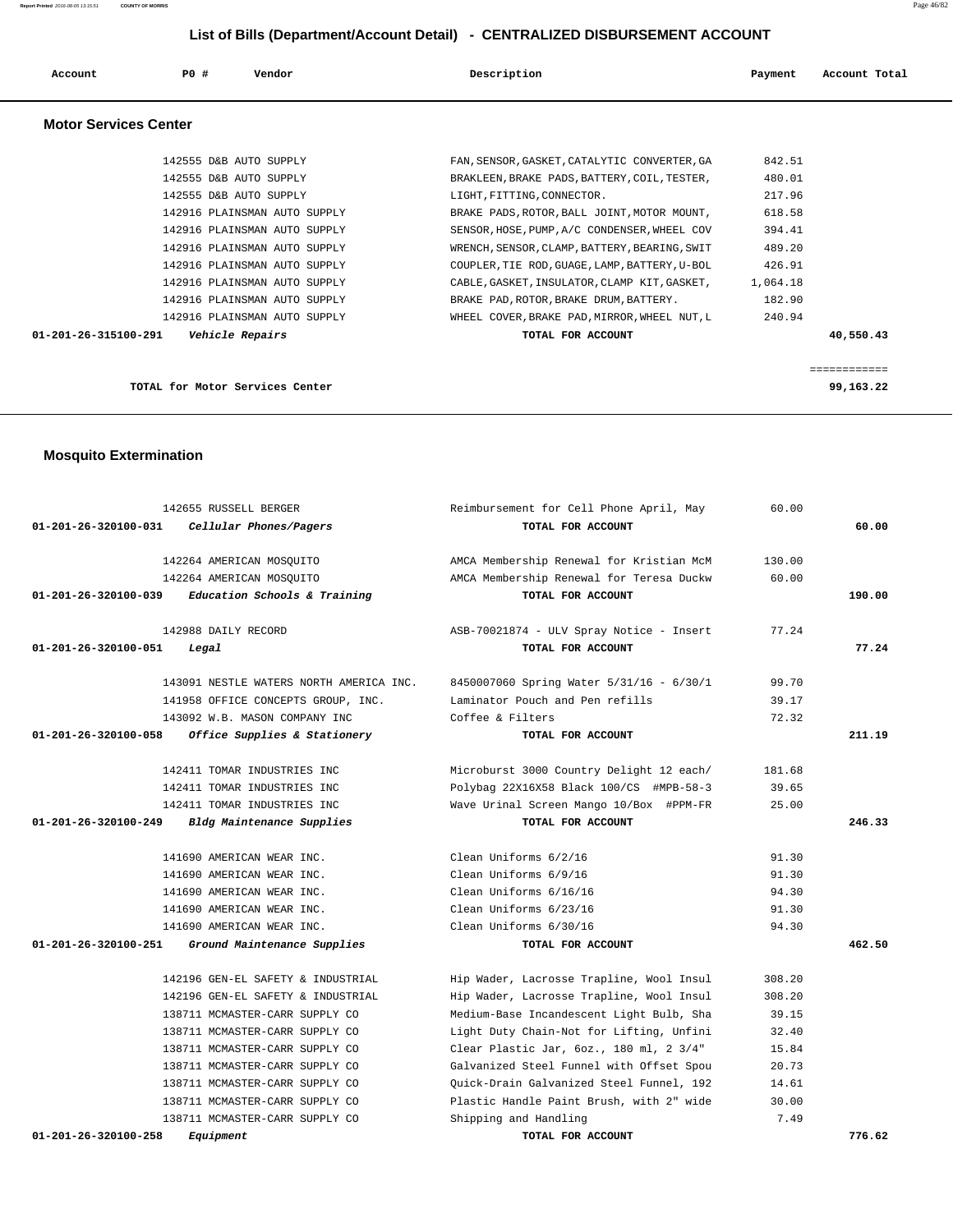**Report Printed** 2016-08-05 13:15:51 **COUNTY OF MORRIS** Page 47/82

# **List of Bills (Department/Account Detail) - CENTRALIZED DISBURSEMENT ACCOUNT**

| Account                        | PO#<br>Vendor                    | Description                             | Payment | Account Total |
|--------------------------------|----------------------------------|-----------------------------------------|---------|---------------|
| <b>Mosquito Extermination</b>  |                                  |                                         |         |               |
|                                | 142400 PLAINSMAN AUTO SUPPLY     | Brake Pads - Rear, Ultra Premi #UP-7867 | 47.26   |               |
|                                | 142400 PLAINSMAN AUTO SUPPLY     | Brake Rotor Only - Front - Pre #4888007 | 66.38   |               |
|                                | 142400 PLAINSMAN AUTO SUPPLY     | Brake Rotor Only - Rear - Prem #4888008 | 58.10   |               |
|                                | 142400 PLAINSMAN AUTO SUPPLY     | Air Filter (Gold) #2725                 | 23.20   |               |
|                                | 142400 PLAINSMAN AUTO SUPPLY     | Spark Plug - Platinum Power #3318       | 18.88   |               |
|                                | 142530 APOLLO BATTERY & TIRE     | P235/75R17 GT SaveRo HT2                | 485.24  |               |
| $01 - 201 - 26 - 320100 - 291$ | Vehicle Repairs                  | TOTAL FOR ACCOUNT                       |         | 749.96        |
|                                |                                  |                                         |         |               |
|                                |                                  |                                         |         | ============  |
|                                | TOTAL for Mosquito Extermination |                                         |         | 2,773.84      |

# **Health Management**

| 143295 VERIZON WIRELESS                                    | L&PS/HEALTH MANAGEMENT                                                           | 698.60   |              |
|------------------------------------------------------------|----------------------------------------------------------------------------------|----------|--------------|
| $01 - 201 - 27 - 330100 - 031$<br>Cellular Phone/Pagers    | TOTAL FOR ACCOUNT                                                                |          | 698.60       |
| 143596 COUNTY OF MORRIS                                    | 2ND HALF OF JULY 2016 METERED MAIL                                               | 2.62     |              |
| Other Outside Services<br>01-201-27-330100-084             | TOTAL FOR ACCOUNT                                                                |          | 2.62         |
| 142149 RICOH AMERICAS CORPORATION                          | Ricoh MPC3003S Copier Contract # 12656-J                                         | 690.99   |              |
| Office Machines - Rental<br>01-201-27-330100-164           | TOTAL FOR ACCOUNT                                                                |          | 690.99       |
| 139084 CORE PROMOTIONS, LLC                                | Estimate 545 dated 5/19/2016 Shirts for                                          | 450.00   |              |
| 141205 PROTEC INSTRUMENTS CO.                              | Ouote 1720 dated 6/21/2016 LPA-1 Reso                                            | 2,800.00 |              |
| 141205 PROTEC INSTRUMENTS CO.                              | shipping                                                                         | 80.00    |              |
| 142150 FEDEX                                               | Acct 4326-9584-2 July 04, 2016                                                   | 49.54    |              |
| 142147 CORE PROMOTIONS, LLC                                | Ouote 548 dated 7/11/2016Item K455-S Aue                                         | 187.50   |              |
| 142147 CORE PROMOTIONS, LLC                                | Item K455LS                                                                      | 197.50   |              |
| 143596 COUNTY OF MORRIS                                    | 2ND HALF OF JULY 2016 METERED MAIL                                               | 7.40     |              |
| $01 - 201 - 27 - 330100 - 210$<br>Environmental Compliance | TOTAL FOR ACCOUNT                                                                |          | 3,771.94     |
|                                                            | 143054 NESTLE WATERS NORTH AMERICA INC. 0434540191 billing period 6/15/16-7/14/1 | 42.47    |              |
| $01 - 201 - 27 - 330100 - 258$<br>Equipment                | TOTAL FOR ACCOUNT                                                                |          | 42.47        |
|                                                            |                                                                                  |          | ============ |
| TOTAL for Health Management                                |                                                                                  |          | 5,206.62     |

# **Human Services**

| 142896 OFFICE CONCEPTS GROUP, INC.                       | 2016 Dept. of Human Services Div. of Com | 163.23 |        |
|----------------------------------------------------------|------------------------------------------|--------|--------|
| 142665 OFFICE CONCEPTS GROUP, INC.                       | 2016 Human Services File Folders         | 95.65  |        |
| Office Supplies & Stationery<br>01-201-27-331100-058     | TOTAL FOR ACCOUNT                        |        | 258.88 |
|                                                          |                                          |        |        |
| 143596 COUNTY OF MORRIS                                  | 2ND HALF OF JULY 2016 METERED MAIL       | 69.19  |        |
| Postage & Metered Mail<br>$01 - 201 - 27 - 331100 - 068$ | TOTAL FOR ACCOUNT                        |        | 69.19  |
|                                                          |                                          |        |        |
|                                                          |                                          |        |        |
| 142666 LONGFELLOWS SANDWICH DELI                         | 2016 Department of Human Services. Sand  | 79.92  |        |
| 143025 STEPHEN NEBESNI                                   | Reimbursement for breakfast for COC Exec | 58.78  |        |
| 143027 LONGFELLOWS SANDWICH DELI                         | 2016 Dept. of Human Services, Div. of Co | 97.92  |        |
| 143163 SODEXO INC & AFFILIATES                           | Refreshments for 7/6/2016 Morris View Op | 74.00  |        |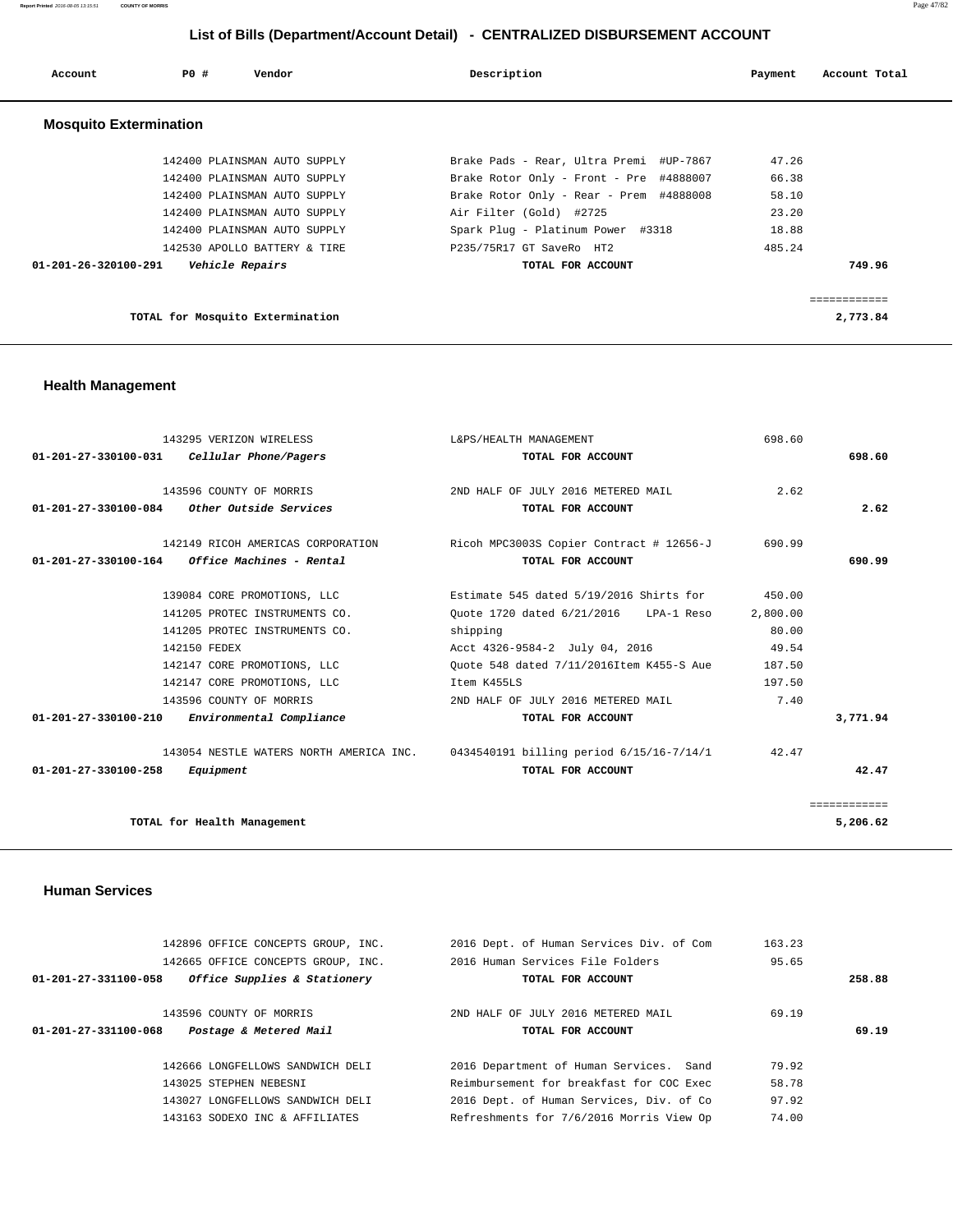**Report Printed** 2016-08-05 13:15:51 **COUNTY OF MORRIS** Page 48/82

# **List of Bills (Department/Account Detail) - CENTRALIZED DISBURSEMENT ACCOUNT**

| Account               | PO#                      | Vendor                                                           | Description                                                  | Payment | Account Total |
|-----------------------|--------------------------|------------------------------------------------------------------|--------------------------------------------------------------|---------|---------------|
| <b>Human Services</b> |                          |                                                                  |                                                              |         |               |
| 01-201-27-331100-088  |                          | 143163 SODEXO INC & AFFILIATES<br>Meeting Exp Advisory Board Etc | Food for Advisory Committee on Women on<br>TOTAL FOR ACCOUNT | 56.90   | 794.62        |
|                       | TOTAL for Human Services |                                                                  |                                                              |         | 1,122.69      |

# **Youth Shelter**

| 141905 KAREN MCGRELLIS                              | 6/9/16 Training for Employees at the Mor                                | 400.00 |              |
|-----------------------------------------------------|-------------------------------------------------------------------------|--------|--------------|
| $01-201-27-331110-039$ Education Schools & Training | TOTAL FOR ACCOUNT                                                       |        | 400.00       |
|                                                     |                                                                         |        |              |
|                                                     | 142211 BOB BARKER COMPANY, INC. TEM 302101 SHAMPOO CUSTOMER CODE MORNJ9 | 164.94 |              |
| 142211 BOB BARKER COMPANY, INC.                     | ITEM 04014 SHAMPOO BODY AND HAIR                                        | 128.94 |              |
| 142211 BOB BARKER COMPANY, INC.                     | ITEM SZLSB ZIPLOCK BAGGIES 1000                                         | 88.95  |              |
| 142211 BOB BARKER COMPANY, INC.                     | ITEM 76123 DISINFECTANT SPAY                                            | 47.25  |              |
| 142211 BOB BARKER COMPANY, INC.                     | ITEM 606-M SANDLES FOR SHOWER                                           | 40.90  |              |
| 142211 BOB BARKER COMPANY, INC.                     | ITEM 606-EL SANDLES FOR SHOWER                                          | 20.45  |              |
| 142211 BOB BARKER COMPANY, INC.                     | ITEM 62101 SOAP                                                         | 54.58  |              |
| 142211 BOB BARKER COMPANY, INC. Theight charges     |                                                                         | 107.65 |              |
| 01-201-27-331110-059 Other General Expenses         | TOTAL FOR ACCOUNT                                                       |        | 653.66       |
|                                                     |                                                                         |        |              |
| 143596 COUNTY OF MORRIS                             | 2ND HALF OF JULY 2016 METERED MAIL                                      | 9.14   |              |
| $01-201-27-331110-068$ Postage and Metered Mail     | TOTAL FOR ACCOUNT                                                       |        | 9.14         |
|                                                     |                                                                         |        |              |
| 142780 WHITES HEALTHCARE ENTERPRISES INC            | Supply of Medicines for the Month of Jun                                | 384.81 |              |
| 139435 LIFESAVERS INC                               | Heartsaver First Aid Student CPR AED Wor                                | 155.00 |              |
| 139435 LIFESAVERS INC                               | Heartsaver First Aid CPR AED DVR Set                                    | 165.00 |              |
| 139435 LIFESAVERS INC                               | Heartsaver                                                              | 54.00  |              |
| 139435 LIFESAVERS INC                               | shipping and handling                                                   | 15.00  |              |
| 01-201-27-331110-189 Medical                        | TOTAL FOR ACCOUNT                                                       |        | 773.81       |
|                                                     |                                                                         |        |              |
|                                                     |                                                                         |        | ============ |
| TOTAL for Youth Shelter                             |                                                                         |        | 1,836.61     |
|                                                     |                                                                         |        |              |

# **Office on Aging**

| 142661 CAROL STOLZ                                   | Car Ins                            | 12.00  |
|------------------------------------------------------|------------------------------------|--------|
| 01-201-27-333100-048<br>Insurance                    | TOTAL FOR ACCOUNT                  | 12.00  |
|                                                      |                                    |        |
| 142053 W.B. MASON COMPANY INC                        | SO#038957715                       | 76.21  |
| 01-201-27-333100-058<br>Office Supplies & Stationery | TOTAL FOR ACCOUNT                  | 76.21  |
| 143596 COUNTY OF MORRIS                              | 2ND HALF OF JULY 2016 METERED MAIL | 118.85 |
| Postage & Metered Mail<br>01-201-27-333100-068       | TOTAL FOR ACCOUNT                  | 118.85 |
| 142661 CAROL STOLZ                                   | June 2016                          | 48.65  |
| $01 - 201 - 27 - 333100 - 082$<br>Travel Expense     | TOTAL FOR ACCOUNT                  | 48.65  |
|                                                      |                                    |        |
| TOTAL for Office on Aging                            |                                    | 255.71 |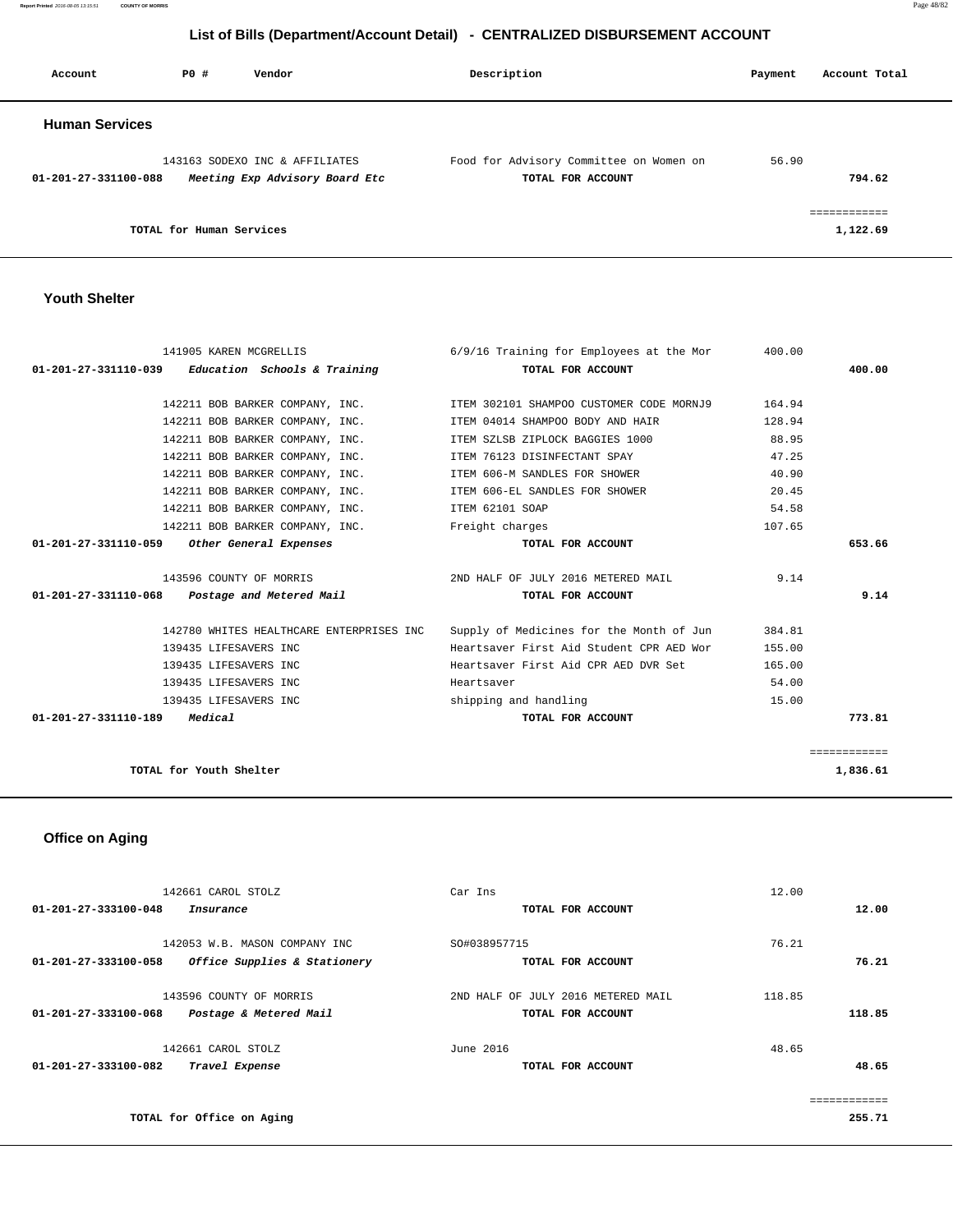| Account             | PO# | Vendor | Description | Payment | Account Total |
|---------------------|-----|--------|-------------|---------|---------------|
| <b>Grant in Aid</b> |     |        |             |         |               |

|                      | 142966 NEW JERSEY AIDS SERVICES                               | 2016 GIA-1636 Eric Johnson House 4/1/16- | 9,120.00  |              |
|----------------------|---------------------------------------------------------------|------------------------------------------|-----------|--------------|
|                      | 01-201-27-342000-454 Grant in Aid GIA: ERIC JOHNSON           | TOTAL FOR ACCOUNT                        |           | 9,120.00     |
|                      | 142398 MORRISTOWN NEIGHBORHOOD HOUSE                          | GIA 1654 2016 Q2 Project Safe            | 2,600.00  |              |
| 01-201-27-342000-457 | Grant in Aid GIA: MORRISTOWN NGBHD HOUSE                      | TOTAL FOR ACCOUNT                        |           | 2,600.00     |
|                      | 142608 HOUSING PARTNERSHIP                                    | 2016 GIA-1608 Spanish Home Buyer Program | 4,893.00  |              |
|                      | 142965 MC ORGANIZATION FOR HISPANIC                           | 2016 GIA-1602 Community Outreach Program | 18,104.80 |              |
|                      | 01-201-27-342000-459 Grant in Aid GIA: HISPANIC AFFAIRS       | TOTAL FOR ACCOUNT                        |           | 22,997.80    |
|                      | 142607 HOMELESS SOLUTIONS, INC.                               | 2016 GIA-1610 Family Shelter and Men's P | 26,579.00 |              |
| 01-201-27-342000-460 | Grant in Aid GIA: HOUSING SOLUTIONS                           | TOTAL FOR ACCOUNT                        |           | 26,579.00    |
|                      | 142606 JERSEY BATTERED WOMEN'S                                | 2016 GIA-1607 Protective Services 02     | 21,270.00 |              |
| 01-201-27-342000-461 | Grant in Aid GIA:BATTERED WOMEN                               | TOTAL FOR ACCOUNT                        |           | 21,270.00    |
|                      | 142984 ATLANTIC HEALTH SYSTEM/MMH                             | 2016 GIA-1609 Crisis Intervention Servic | 17,468.00 |              |
|                      | 01-201-27-342000-464 Grant in Aid GIA: MORR MEMOR. HOSPITAL   | TOTAL FOR ACCOUNT                        |           | 17,468.00    |
|                      | 142605 MENTAL HEALTH ASSOCIATION OF                           | 2016 GIA-1652 Tenant Based Rental Assist | 2,011.50  |              |
|                      | 142602 MENTAL HEALTH ASSOCIATION OF                           | GIA-1637 Forensic Liaison 4/1/16-6/30/16 | 11,384.00 |              |
|                      | 142603 MENTAL HEALTH ASSOCIATION OF                           | 2016 GIA-1668 Edna's Haven 4/1/16-6/30/1 | 7,835.00  |              |
|                      | 142604 MENTAL HEALTH ASSOCIATION OF                           | 2016 GIA- Peer to Peer Phone Hours 4/1/1 | 7,345.00  |              |
|                      | 142983 MENTAL HEALTH ASSOCIATION OF                           | GIA-1622 Step off the Streets 4/1/16-6/3 | 4,351.00  |              |
|                      | 01-201-27-342000-470 Grant in Aid GIA:MC MENTAL HEALTH ASSOC  | TOTAL FOR ACCOUNT                        |           | 32,926.50    |
|                      | 142401 PARSIPPANY CHILD DAY CARE CTR.                         | GIA 1655 Infant Program 2016 Q1 and Q2   | 5,703.00  |              |
| 01-201-27-342000-478 | Grant in Aid GIA: PARSIPPANY CHILD DC                         | TOTAL FOR ACCOUNT                        |           | 5,703.00     |
|                      | 142668 NEWBRIDGE SERVICES INC                                 | 2016 GIA-1656 Crisis Response Services P | 150.00    |              |
|                      | 142667 NEWBRIDGE SERVICES INC                                 | 2016 GIA-1611 Core Mental Health Service | 39,515.00 |              |
|                      | 01-201-27-342000-483 Grant in Aid Aid Ment Hlth Cnt-New Bridg | TOTAL FOR ACCOUNT                        |           | 39,665.00    |
|                      | 142403 SAINT CLARE'S HOSPITAL                                 | GIA 1630 Outpatient Services April - Jun | 82,556.00 |              |
|                      | 142404 SAINT CLARE'S HOSPITAL                                 | GIA 1618 Supportive Service Visits April | 16,018.00 |              |
|                      | 142410 SAINT CLARE'S HOSPITAL                                 | GIA1616 4/1/16-6/30/16 Outpatient Servic | 66,357.00 |              |
|                      | 01-201-27-342000-484 Grant in Aid Aid Ment Hlth Cnt-St Clares | TOTAL FOR ACCOUNT                        |           | 164,931.00   |
|                      | 143160 LEGAL SERVICES OF NORTHWEST                            | GIA 1628 - April through June, 279 Units | 33,201.00 |              |
| 01-201-27-342000-486 | Grant in Aid NJ Bureau of Chldrn Srvcs                        | TOTAL FOR ACCOUNT                        |           | 33,201.00    |
|                      |                                                               |                                          |           | ============ |
|                      | TOTAL for Grant in Aid                                        |                                          |           | 376,461.30   |

# **County Board of Social Service**

| Office Supplies & Stationery<br>01-201-27-345100-058 | TOTAL FOR ACCOUNT                        |          | 4,167.66 |
|------------------------------------------------------|------------------------------------------|----------|----------|
| 140718 PAPER MART INC                                | Purchase of 100 ctns 8 1/2X11 copy paper | 2,825.00 |          |
| 138715 BUY101.COM LP                                 | Shipping                                 | 9.99     |          |
| 138715 BUY101.COM LP                                 | Akiles TC-20 Manual Thumb Cut Punch      | 34.99    |          |
| 138715 BUY101.COM LP                                 | 8" Black Individual Calendar Hooks (Pack | 8.00     |          |
| 142455 OFFICE CONCEPTS GROUP, INC.                   | Office Supplies - Acct. #17982           | 1,289.68 |          |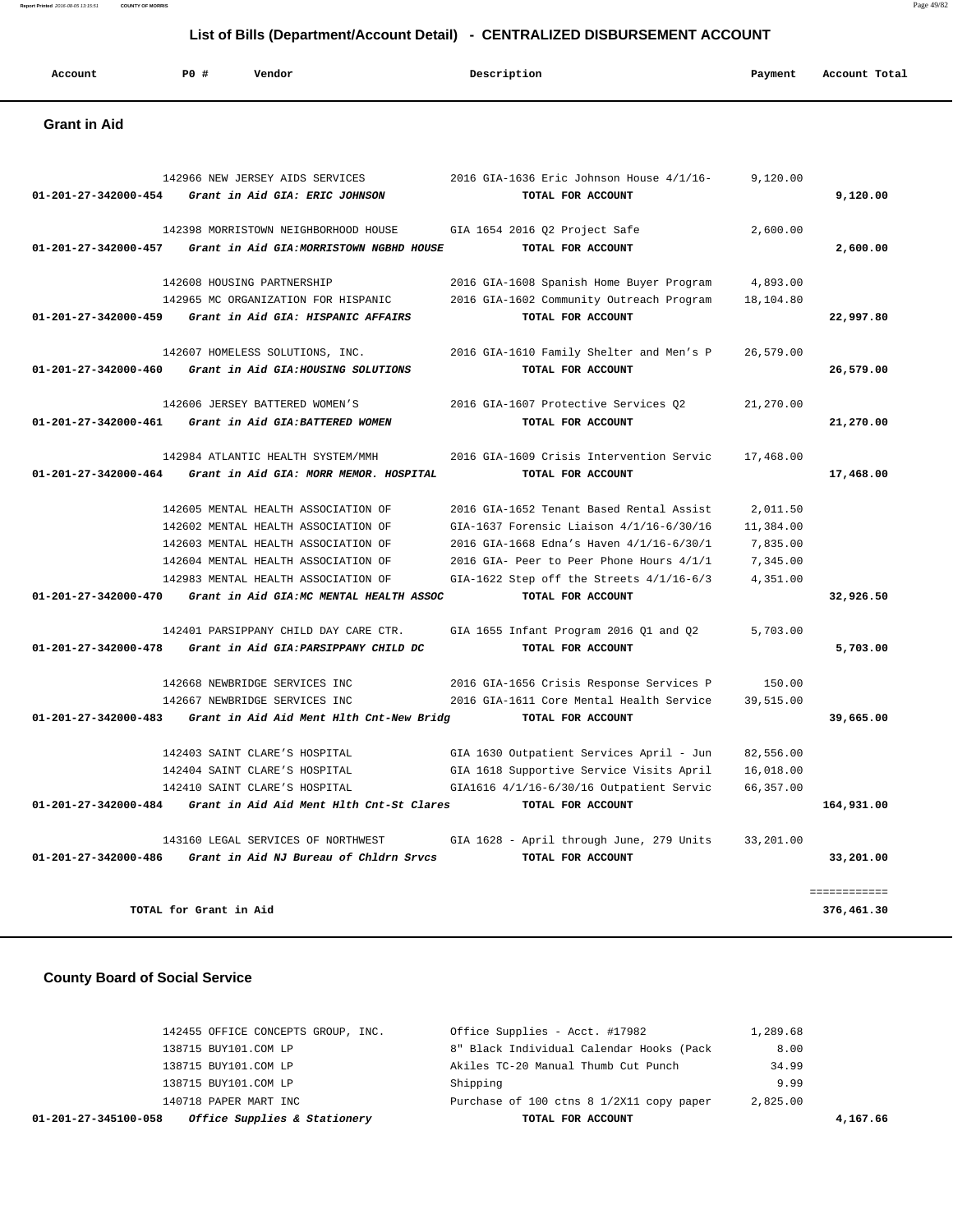**Report Printed** 2016-08-05 13:15:51 **COUNTY OF MORRIS** Page 50/82

# **List of Bills (Department/Account Detail) - CENTRALIZED DISBURSEMENT ACCOUNT**

|                                | 0. DMO (DODG: GNONCATOOOGIIL DOLGII)               |                                                                                      |                 |               |
|--------------------------------|----------------------------------------------------|--------------------------------------------------------------------------------------|-----------------|---------------|
| Account                        | P0 #<br>Vendor                                     | Description                                                                          | Payment         | Account Total |
|                                | <b>County Board of Social Service</b>              |                                                                                      |                 |               |
|                                |                                                    |                                                                                      |                 |               |
| 01-201-27-345100-059           | 140640 MINUTEMAN PRESS<br>Other General Expenses   | Posters 24X36 (Job ID 40259)<br>TOTAL FOR ACCOUNT                                    | 228.00          | 378.00        |
|                                |                                                    |                                                                                      |                 |               |
|                                | 142170 F & E CHECK PROTECTOR SALES CO.             | Renewal fo Extended warranty for checksi                                             | 325.00          |               |
|                                | 142170 F & E CHECK PROTECTOR SALES CO.             | Hedman 5000 checksigner S/N 2N4054                                                   | 325.00          |               |
| 01-201-27-345100-166           | Office Machine- Repair                             | TOTAL FOR ACCOUNT                                                                    |                 | 650.00        |
|                                | 142887 CITYSIDE ARCHIVES, LTD                      | OFFICE OF TEMP ASSISTANCE DATED 7/12/201                                             | 663.02          |               |
|                                | 143094 CITYSIDE ARCHIVES, LTD                      | OFFICE OF TEMP ASSISTANCE 6/7/2016                                                   | 577.20          |               |
|                                | 143094 CITYSIDE ARCHIVES, LTD                      | OFFICE OF TEMP ASSISTANCE 6/7/2016                                                   | 250.00          |               |
| 01-201-27-345100-257           | Rental - Other                                     | TOTAL FOR ACCOUNT                                                                    |                 | 1,490.22      |
|                                | 142764 JOHNSON & JOHNSON, ESQS                     | CS - Legal services rendered for the mon                                             | 4,404.00        |               |
|                                | 142764 JOHNSON & JOHNSON, ESQS                     | FIS - Collections - Professional Service                                             | 2,988.09        |               |
|                                | 142764 JOHNSON & JOHNSON, ESOS                     | Andres Nieves v. OTA                                                                 | 336.00          |               |
|                                | 142166 UNITRONIX DATA SYSTEMS INC                  | Software maintenance for the month of Ju                                             | 6,137.20        |               |
|                                | 142165 U.S. SECURITY ASSOCIATES, INC.              | Payment for Security Officer - 6/24/16-6                                             | 1,773.90        |               |
|                                | 142159 U.S. SECURITY ASSOCIATES, INC.              | Payment for Security Officer - 06/17/16-                                             | 1,868.80        |               |
| $01 - 201 - 27 - 345100 - 325$ | Special Services                                   | TOTAL FOR ACCOUNT                                                                    |                 | 17,507.99     |
|                                | 142140 CHLIC                                       | Premium payment for May & June 2016 - Ac                                             | 55,980.38       |               |
|                                | 142140 CHLIC                                       | July 2016                                                                            | 27, 455.01      |               |
|                                | 142140 CHLIC                                       | Adujstments - Eligibility Updates                                                    | 71.06           |               |
|                                | 142171 DISCOVERY BENEFITS INC.                     | COBRA Payment for the month of June 2016                                             | 65.00           |               |
| 01-201-27-345100-329           | Hospital Insurance Premiums                        | TOTAL FOR ACCOUNT                                                                    |                 | 83,571.45     |
|                                | 143227 SHARI BOEHM                                 | ADM - Mileage reimb. for February to Jul                                             | 119.35          |               |
|                                | 143367 ALEXIS ODONOGHUE                            | FSS - Mileage reimb. for January to July                                             | 26.25           |               |
|                                | 143365 MARISOL HEREDIA                             | FSS - Mileage reimb. for March to July 2                                             | 16.10           |               |
|                                | 143364 MALLORY BUTLER                              | FSS - Mileage reimb. for March to June 2                                             | 30.45           |               |
|                                | 142807 ROBERT D'ANTONIO                            | FSS - Mileage reimb. for January to June                                             | 21.35           |               |
|                                | 143224 LINDA CSENGETO                              | FSS - Mileage reimb. for April to June 2                                             | 112.35          |               |
|                                | 143368 LAURIE PALMA<br>143370 ERICA SOLECKI        | FSS - Mileage reimb. for January to May<br>FSS - Mileage reimb. for January to June  | 22.05<br>69.30  |               |
| 01-201-27-345100-332           | <i>Mileage</i>                                     | TOTAL FOR ACCOUNT                                                                    |                 | 417.20        |
|                                |                                                    |                                                                                      |                 |               |
|                                | 142788 CAROL UBERTACCIO                            | FSS - Insurance reimb. for July to Decem                                             | 72.00           |               |
|                                | 142804 CLAUDIA L. HINOJOSA                         | MOS - Insurance reimb. for July to Decem                                             | 72.00           |               |
|                                | 142760 DAVID VEYSMAN                               | FSS - Insurance reimb. for July to Decem                                             | 72.00           |               |
|                                | 143227 SHARI BOEHM<br>143231 SHARON WINSTON        | Insurance reimb. for July to December 20<br>ADM - Insurance reimb. for January to De | 72.00<br>144.00 |               |
|                                | 143369 JESSICA REYMUNDO                            | FSS - Insurance reimb. for July to Decem                                             | 90.00           |               |
|                                | 143367 ALEXIS ODONOGHUE                            | Insurance reimb. for July to December 20                                             | 72.00           |               |
|                                | 143365 MARISOL HEREDIA                             | Insurance reimb. for July to December 20                                             | 72.00           |               |
|                                | 143365 MARISOL HEREDIA                             | Parking fees                                                                         | 6.50            |               |
|                                | 143364 MALLORY BUTLER                              | Insurance reimb. for July to December 20                                             | 72.00           |               |
|                                | 143364 MALLORY BUTLER                              | Parking fees                                                                         | 4.50            |               |
|                                | 143371 MARIA T VELASQUEZ<br>143226 MILDRED LORENZO | CSP - Insurance reimb. for July to Decem<br>ADM - Insurance reimb. for July to Decem | 72.00<br>72.00  |               |
|                                | 142807 ROBERT D'ANTONIO                            | Insurance reimb. for January to December                                             | 144.00          |               |
|                                | 143222 KAREN REMUS                                 | ADM - Insurance reimb. for July to Decem                                             | 72.00           |               |
|                                | 143366 SIBGATH KHAN                                | ADM - Insurance reimb. for July to Decem                                             | 72.00           |               |
|                                | 143224 LINDA CSENGETO                              | Parking fees                                                                         | 3.00            |               |
|                                | 143368 LAURIE PALMA                                | Insurance reimb. for July to December 20                                             | 72.00           |               |
|                                | 143223 HUONG LU                                    | FSS - Insurance reimb. for July to Decem                                             | 72.00           |               |
| 01-201-27-345100-333           | 143370 ERICA SOLECKI<br>Other Allowances           | Insurance reimb. for July to December 20<br>TOTAL FOR ACCOUNT                        | 72.00           | 1,400.00      |
|                                |                                                    |                                                                                      |                 |               |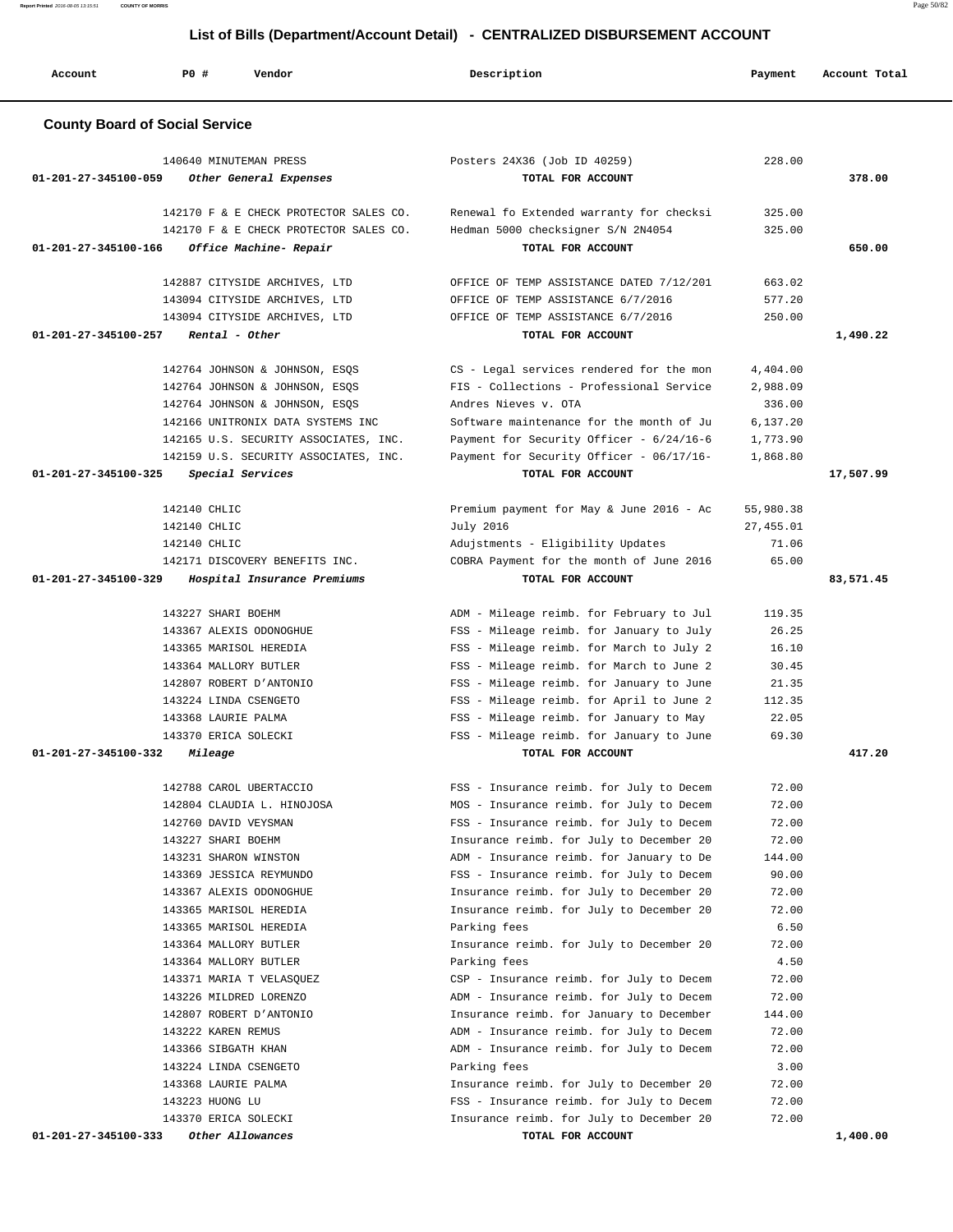| Account                               | PO# | Vendor                                   | Description       | Payment | Account Total                              |
|---------------------------------------|-----|------------------------------------------|-------------------|---------|--------------------------------------------|
| <b>County Board of Social Service</b> |     |                                          |                   |         |                                            |
| 01-201-27-345100-336                  |     | Repairs & Alterations                    | TOTAL FOR ACCOUNT |         | 315.00                                     |
|                                       |     | TOTAL for County Board of Social Service |                   |         | ------------<br>------------<br>109,897.52 |

| 142340 ESSEX COUNTY HOSPITAL                                 | A.L. January 1-31, 2016                                | 3,901.66              |
|--------------------------------------------------------------|--------------------------------------------------------|-----------------------|
| 142340 ESSEX COUNTY HOSPITAL                                 | A.L. January Recoveries                                | $-165.65$             |
| 142340 ESSEX COUNTY HOSPITAL                                 | A.L. February 1-29, 2016                               | 3,649.94              |
| 142340 ESSEX COUNTY HOSPITAL                                 | A.L. February Recoveries                               | $-216.01$             |
| 142340 ESSEX COUNTY HOSPITAL                                 | A.L. March 1-31, 2016                                  | 3,901.66              |
| 142340 ESSEX COUNTY HOSPITAL                                 | A.L. March Recoveries                                  | $-152.94$             |
| 142340 ESSEX COUNTY HOSPITAL                                 | A.L. April 1-30, 2016                                  | 3,775.80              |
| 142340 ESSEX COUNTY HOSPITAL                                 | A.L. April Recoveries                                  | $-147.58$             |
| 142340 ESSEX COUNTY HOSPITAL                                 | A.L. May 1-31, 2016                                    | 3,901.66              |
| 142340 ESSEX COUNTY HOSPITAL                                 | A.L. May Recoveries                                    | $-31.66$              |
| 142340 ESSEX COUNTY HOSPITAL                                 | A.L. June 1-30, 2016                                   | 3,775.80              |
| 142340 ESSEX COUNTY HOSPITAL                                 | A.L. June Recoveries                                   | $-63.32$              |
| 142337 ESSEX COUNTY HOSPITAL                                 | D.H. January 1-31, 2016                                | 3,901.66              |
| 142337 ESSEX COUNTY HOSPITAL                                 | D.H. January Recoveries                                | $-32.30$              |
| 142337 ESSEX COUNTY HOSPITAL                                 | D.H. February 1-29, 2016                               | 3,649.94              |
| 142337 ESSEX COUNTY HOSPITAL                                 | D.H. March 1-31, 2016                                  | 3,901.66              |
| 142337 ESSEX COUNTY HOSPITAL                                 | D.H. March Recoveries                                  | $-115.31$             |
| 142337 ESSEX COUNTY HOSPITAL                                 | D.H. April 1-30, 2016                                  | 3,775.80              |
| 142337 ESSEX COUNTY HOSPITAL                                 | D.H. April Recoveries                                  | $-173.27$             |
| 142337 ESSEX COUNTY HOSPITAL                                 | D.H. May 1-31, 2016                                    | 3,901.66              |
| 142337 ESSEX COUNTY HOSPITAL                                 | D.H. May Recoveries                                    | $-31.66$              |
| 142337 ESSEX COUNTY HOSPITAL                                 | D.H. June 1-30, 2016                                   | 3,775.80              |
|                                                              |                                                        | $-83.65$              |
| 142337 ESSEX COUNTY HOSPITAL                                 | D.H. June Recoveries                                   |                       |
| 01-201-27-349110-090 Program Expenditures                    | TOTAL FOR ACCOUNT                                      | 44,599.69             |
|                                                              |                                                        |                       |
| 142339 ESSEX COUNTY HOSPITAL                                 | A.L. July 1-31, 2015                                   | 3,901.66              |
| 142339 ESSEX COUNTY HOSPITAL                                 | A.L. July Recoveries                                   | $-397.67$             |
| 142339 ESSEX COUNTY HOSPITAL                                 | A.L. August 1-31, 2015                                 | 3,901.66              |
| 142339 ESSEX COUNTY HOSPITAL                                 | A.L. August Recoveries                                 | $-1,301.46$           |
| 142339 ESSEX COUNTY HOSPITAL                                 | A.L. September 1-30, 2015                              | 3,775.80              |
| 142339 ESSEX COUNTY HOSPITAL                                 | A.L. September Recoveries                              | $-410.99$             |
| 142339 ESSEX COUNTY HOSPITAL<br>142339 ESSEX COUNTY HOSPITAL | A.L. October 1-31, 2015<br>A.L. October Recoveries     | 3,901.66<br>$-217.20$ |
| 142339 ESSEX COUNTY HOSPITAL                                 |                                                        |                       |
| 142339 ESSEX COUNTY HOSPITAL                                 | A.L. November 1-30, 2015<br>A.L. November Recoveries   | 3,775.80<br>$-285.27$ |
| 142339 ESSEX COUNTY HOSPITAL                                 | A.L. December 1-31, 2015                               | 3,901.66              |
| 142339 ESSEX COUNTY HOSPITAL                                 | A.L. December Recoveries                               | $-292.05$             |
| 142341 ESSEX COUNTY HOSPITAL                                 | J.P. July 1-31, 2015 (4 TV Days, 7/1, 7/      3,398.22 |                       |
| 142341 ESSEX COUNTY HOSPITAL                                 | J.P. July Recoveries                                   | $-33.30$              |
| 142341 ESSEX COUNTY HOSPITAL                                 | J.P. August 1-31, 2015 (3 TV Days, 8/10-               | 3,524.08              |
| 142341 ESSEX COUNTY HOSPITAL                                 | J.P. August Recoveries                                 | $-251.11$             |
| 142341 ESSEX COUNTY HOSPITAL                                 | J.P. September 1-30, 2015                              | 3,775.80              |
| 142341 ESSEX COUNTY HOSPITAL                                 | J.P. September Recoveries                              | $-33.12$              |
| 142341 ESSEX COUNTY HOSPITAL                                 | J.P. October 1-2, 2015, Discharged 10/2/               | 125.86                |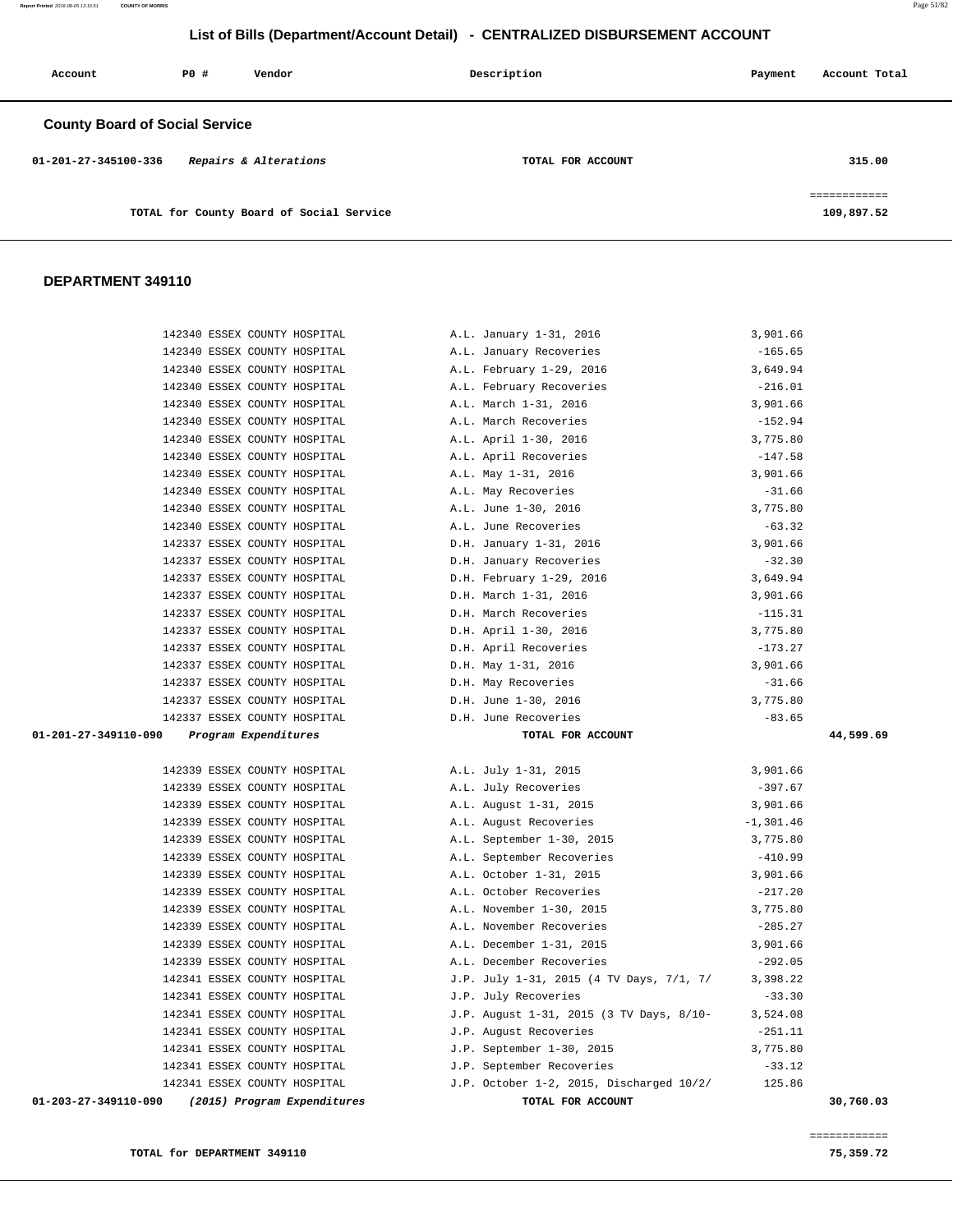| Account | <b>PO #</b> | Vendor | Description | Payment | Account Total |
|---------|-------------|--------|-------------|---------|---------------|
|         |             |        |             |         |               |

#### **MV:Administration**

|                                               | 142628 MADUKWE IMO IBOKO, RN           | RN, 7-3 thru 7-16-2016                    | 592.74    |           |
|-----------------------------------------------|----------------------------------------|-------------------------------------------|-----------|-----------|
|                                               | 143457 DAMACINA L. OKE                 | LPN,7-17 thru 7-30-2016                   | 1,088.08  |           |
|                                               | 143456 CHERYL ANN HAYES                | RN,7-17 thru 7-30-2016                    | 592.00    |           |
|                                               | 143455 CARRELLE L CALIXTE              | RN,7-17 thru 7-30-2016                    | 3,001.50  |           |
|                                               | 143454 BARKEL FLEMMING                 | LPN, 7-17 thru 7-30-2016                  | 1,852.81  |           |
|                                               | 143453 ARNEL P GARCIA                  | LPN, 7-17 thru 7-30-2016                  | 2,047.40  |           |
|                                               | 143460 EDITHA MAROUEZ                  | RN, 7-17 thru 7-30-2016                   | 888.00    |           |
|                                               | 143459 DAVID JEAN-LOUIS                | LPN, 7-17 thru 7-30-2016                  | 2,358.57  |           |
|                                               | 143458 DANILO LAPID                    | RN, 7-17 thru 7-30-2016                   | 1,776.00  |           |
|                                               | 143465 ILLIENE CHARLES, RN             | RN, 7-17 thru 7-30-2016                   | 3,362.93  |           |
|                                               | 143464 HARRIET VALLECER RN             | RN, 7-17 thru 7-30-2016                   | 1,137.75  |           |
|                                               | 143463 GEORGINA GRAY-HORSLEY           | LPN, 7-17 thru 7-30-2016                  | 723.55    |           |
|                                               | 143462 EVELYN TOLENTINO                | RN, 7-17 thru 7-30-2016                   | 3,042.88  |           |
|                                               | 143461 ELLEN M. NOLL                   | LPN, 7-17 thru 7-30-2016                  | 1,856.00  |           |
|                                               | 143470 MARION ENNIS                    | LPN, 7-17 thru 7-30-2016                  | 1,817.10  |           |
|                                               | 143469 MARIA CARMELITA OBLINA          | LPN, 7-17 thru 7-30-2016                  | 474.15    |           |
|                                               | 143468 MADUKWE IMO IBOKO, RN           | RN,7-17 thru 7-30-2016                    | 2,368.00  |           |
|                                               | 143467 LOUISE R. MACCHIA               | RN, 7-17 thru 7-30-2016                   | 2,981.83  |           |
|                                               | 143466 LOREEN RAFISURA                 | RN, 7-17 thru 7-30-2016                   | 1,224.33  |           |
|                                               | 143475 ROSE DUMAPIT                    | RN, 7-17 thru 7-30-2016                   | 1,490.92  |           |
|                                               | 143474 MIRLENE ESTRIPLET               | RN, 7-17 thru 7-30-2016                   | 4,061.12  |           |
|                                               | 143473 MICHELLE CAPILI                 | RN, 7-17 thru 7-30-2016                   | 589.41    |           |
|                                               | 143472 MELOJANE CELESTINO              | RN, 7-17 thru 7-30-2016                   | 888.00    |           |
|                                               | 143471 MARTHA YAGHI                    | RN, 7-17 thru 7-30-2016                   | 1,189.18  |           |
|                                               | 143478 TEODORA O. DELEON               | RN, 7-17 thru 7-30-2016                   | 315.24    |           |
|                                               | 143477 SHELLEY REINER                  | LPN, 7-17 thru 7-30-2016                  | 721.23    |           |
|                                               | 143476 ROSEMARY BATANE COBCOBO         | RN, 7-17 thru 7-30-2016                   | 888.00    |           |
| 01-201-27-350100-013                          | Temporary Help - Per Diem Nurses       | TOTAL FOR ACCOUNT                         |           | 43,328.72 |
|                                               | 143235 AEQUOR HEALTHCARE SERVICES, LLC | Agency Nursing,6-26 thru 7-02-2016        | 14,074.20 |           |
|                                               | 143235 AEQUOR HEALTHCARE SERVICES, LLC | Agency Nursing, 6-26 thru 7-09-2016       | 14,627.21 |           |
| 01-201-27-350100-016 Outside Salaries & Wages |                                        | TOTAL FOR ACCOUNT                         |           | 28,701.41 |
|                                               | 143250 PREMIER HEALTHCARE              | Professional Management, June~2016        | 50,771.77 |           |
|                                               | 143244 JAGDISH DANG                    | Psychiatric Services, April~2016          | 2,200.00  |           |
|                                               | 143244 JAGDISH DANG                    | Psychiatric Services, May~2016            | 2,200.00  |           |
|                                               | 143244 JAGDISH DANG                    | Psychiatric Services, June~2016           | 2,200.00  |           |
|                                               | 142480 TABB INC.                       | 3278, 2nd Round of Background Checks for  | 757.00    |           |
|                                               | 142480 TABB INC.                       | 3278, Background Checks for Morris View N | 8,675.00  |           |
|                                               | 142480 TABB INC.                       | 3278, Pre-Employment Background Checks fo | 224.00    |           |
| 01-201-27-350100-035                          | <i>Consultation Fee</i>                | TOTAL FOR ACCOUNT                         |           | 67,027.77 |
|                                               | 143256 SODEXO INC & AFFILIATES         | 100005746, 7-22-2016                      | 148.50    |           |
| 01-201-27-350100-041                          | Employee Recognition Program           | TOTAL FOR ACCOUNT                         |           | 148.50    |
|                                               | 142474 OFFICE CONCEPTS GROUP, INC.     | 17983,6-29-2016                           | 93.36     |           |
|                                               | 142474 OFFICE CONCEPTS GROUP, INC.     | 17983,6-29-2016                           | 49.42     |           |
|                                               | 142474 OFFICE CONCEPTS GROUP, INC.     | 17983,6-30-2016                           | 139.21    |           |
|                                               | 142474 OFFICE CONCEPTS GROUP, INC.     | 17983, 7-01-2016                          | 93.90     |           |
|                                               |                                        |                                           | 1,400.01  |           |
|                                               | 141339 OFFICE CONCEPTS GROUP, INC.     | 17983, June~2016                          |           |           |
|                                               | 141339 OFFICE CONCEPTS GROUP, INC.     | 17983, June~2016                          | 30.00     |           |
|                                               | 141339 OFFICE CONCEPTS GROUP, INC.     | 17983, June~2016                          | 103.35    |           |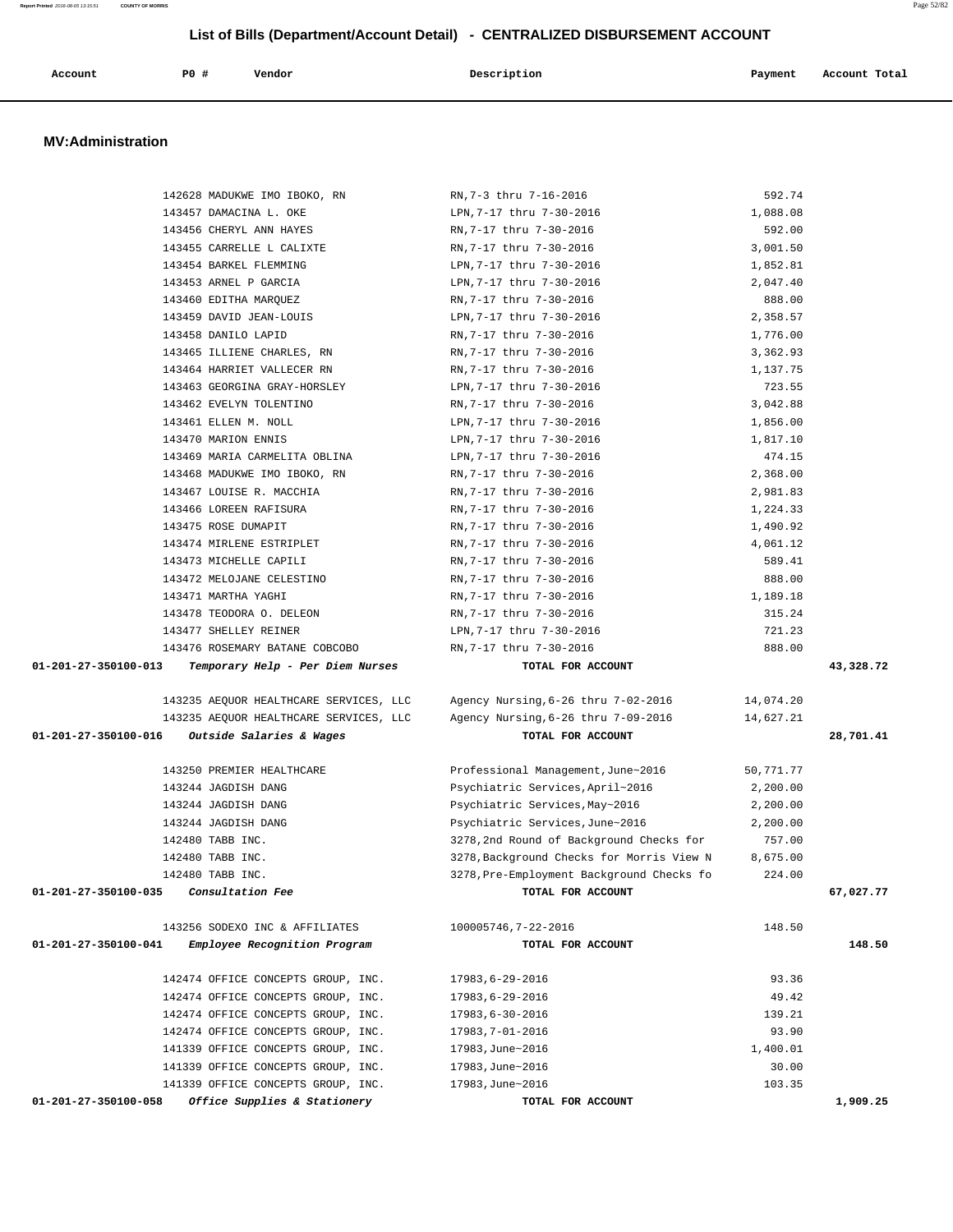| P <sub>0</sub><br>Description<br>Vendor<br>Account<br>Payment<br>Account Total<br>. |  |  |  |  |  |  |  |
|-------------------------------------------------------------------------------------|--|--|--|--|--|--|--|
|-------------------------------------------------------------------------------------|--|--|--|--|--|--|--|

#### **MV:Administration**

|          | 212.48       |
|----------|--------------|
| 440.00   |              |
| 330.00   |              |
| 605.00   |              |
|          | 1,375.00     |
| 2,276.80 |              |
| 62.77    |              |
| 187.00   |              |
| 7,600.00 |              |
| 7,185.40 |              |
| 6,690.91 |              |
| 315.00   |              |
| 525.00   |              |
| 1,671.42 |              |
| 750.00   |              |
|          | 27,264.30    |
| 310.93   |              |
| 168.50   |              |
|          | 479.43       |
|          | ============ |
|          | 170,446.86   |
|          |              |

| 01-201-27-350110-262 | Machinery Repairs & Parts             | TOTAL FOR ACCOUNT     | 1,479.05 |
|----------------------|---------------------------------------|-----------------------|----------|
|                      | 141345 R & J CONTROL, INC.            | $002657.6 - 1 - 2016$ | 155.00   |
|                      | 141345 R & J CONTROL, INC.            | $002657.6 - 1 - 2016$ | 195.00   |
|                      | 141573 UNITED REFRIGERATION INC       | 1029723,6-1-2016      | 59.52    |
|                      | 141343 PORTASOFT OF MORRIS COUNTY INC | 17029,6-2-2016        | 350.00   |
|                      | 141578 JOHNSTONE SUPPLY               | 11177,6-8-2016        | 41.93    |
|                      | 139596 DIRECT MACHINERY SERVICE CORP. | 2767,5-6-2016         | 677.60   |
|                      |                                       |                       |          |

**TOTAL for MV:Building Services 1,479.05**

# **MV:Dietary**

| 143252 STAR LEDGER                                | 947758, w/e 7-16-2016 | 66.25    |
|---------------------------------------------------|-----------------------|----------|
| Coffee / Gift Shop<br>01-201-27-350115-186        | TOTAL FOR ACCOUNT     | 66.25    |
| 143255 SODEXO INC & AFFILIATES                    | 100005746.7-21-2016   | 183.36   |
| 142463 RICHARD FARRELL INC.                       | 7,117~6/16/2016       | 1,004.09 |
| 142463 RICHARD FARRELL INC.                       | 7,117~6/20/2016       | 99.99    |
| 142463 RICHARD FARRELL INC.                       | 7,117~6/21/2016       | 636.80   |
| 141336 RICHARD FARRELL INC.                       | 7,117-4/21/2016       | 369.32   |
| Machinery Repairs & Parts<br>01-201-27-350115-262 | TOTAL FOR ACCOUNT     | 2,293.56 |
|                                                   |                       |          |

============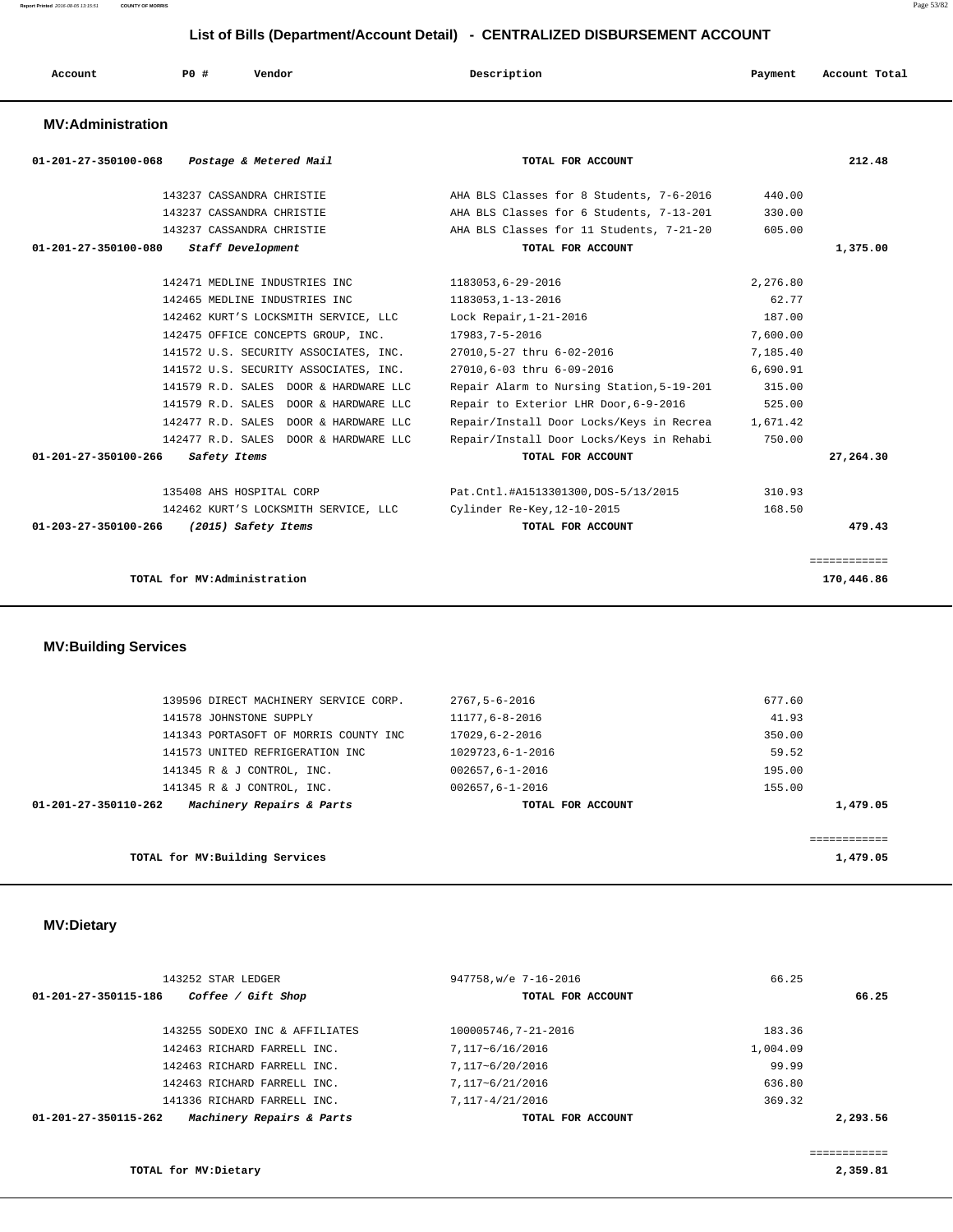| Account           | <b>PO #</b><br>Vendor                                                                     | Description                                                               | Account Total<br>Payment       |
|-------------------|-------------------------------------------------------------------------------------------|---------------------------------------------------------------------------|--------------------------------|
| <b>MV:Laundry</b> |                                                                                           |                                                                           |                                |
|                   | 142473 MEDLINE INDUSTRIES INC<br>142473 MEDLINE INDUSTRIES INC<br>143242 JML MEDICAL INC. | 1183053,6-30-2016<br>1183053,6-21-2016 [Credit Memo]<br>5MOC02, 6-30-2016 | 2,666.11<br>$-44.95$<br>215.36 |

 **01-201-27-350125-182 Diapers TOTAL FOR ACCOUNT 22,084.56**

============

 143242 JML MEDICAL INC. 5MOC02,7-06-2016 2,476.64 143242 JML MEDICAL INC. 5MOC02, 7-13-2016 16,771.40

| TOTAL for MV:Laundry | 22,084.56<br>. |
|----------------------|----------------|
|                      |                |

 **MV:Nursing** 

|                      | 143249 PHARMA CARE INC               | Pharmaceutical Consultation, June~2016    | 3,750.52  |              |
|----------------------|--------------------------------------|-------------------------------------------|-----------|--------------|
| 01-201-27-350130-035 | Consultation Fee                     | TOTAL FOR ACCOUNT                         |           | 3,750.52     |
|                      |                                      |                                           |           |              |
|                      | 143250 PREMIER HEALTHCARE            | Professional Services.June~2016           | 17,557.78 |              |
|                      | 143240 IPC HOSPITALIST PHYSICIANS NJ | Medical Director, 6-27 thru 7-14-2016     | 3.000.00  |              |
| 01-201-27-350130-036 | Contracted Services                  | TOTAL FOR ACCOUNT                         |           | 20,557.78    |
|                      |                                      |                                           |           |              |
|                      | 143241 JML MEDICAL INC.              | 5MOC02, MorPay Monthly Invoice, June~2016 | 2,709.05  |              |
|                      | 143241 JML MEDICAL INC.              | 5MOC02, 6-30-2016                         | 3,667.42  |              |
|                      | 143241 JML MEDICAL INC.              | 5MOC02, 7-06-2016                         | 371.30    |              |
|                      | 143241 JML MEDICAL INC.              | 5MOC02, 7-14-2016                         | 588.00    |              |
|                      | 143241 JML MEDICAL INC.              | 5MOC02, 7-14-2016                         | 2,343.71  |              |
|                      | 143241 JML MEDICAL INC.              | 5MOC02, 7-18-2016                         | 526.39    |              |
|                      | 143241 JML MEDICAL INC.              | 5MOC02, 7-19-2016                         | 378.90    |              |
| 01-201-27-350130-046 | General Stores                       | TOTAL FOR ACCOUNT                         |           | 10,584.77    |
|                      | 143257 ELIZABETH M CUMBERBATCH       | CNA Re-Certification, 7-12-2016           | 30.00     |              |
| 01-201-27-350130-191 | Nursing                              | TOTAL FOR ACCOUNT                         |           | 30.00        |
|                      |                                      |                                           |           | ============ |
| TOTAL for MV:Nursing |                                      |                                           |           | 34,923.07    |

#### **MV:Recreation/Volunteer Svc**

|                      | 141580 SENIOR SALON SERVICES LLC | 6409, May~2016                         | 5,950.00  |
|----------------------|----------------------------------|----------------------------------------|-----------|
|                      | 142478 SENIOR SALON SERVICES LLC | 6409.June~2016                         | 6,187.69  |
|                      | 143236 CABLEVISION               | 07876-533982-01-2, August~2016         | 3,698.69  |
| 01-201-27-350135-036 | Contracted Services              | TOTAL FOR ACCOUNT                      | 15,836.38 |
|                      |                                  |                                        |           |
|                      | 142243 BRUSHSTROKES              | Art Appreciation Class, 7-5-2016       | 135.00    |
|                      | 143248 NICHOLAS L. ROCCAFORTE    | Music Program on 2D, 7-11-2016         | 75.00     |
|                      | 142481 W.B. MASON COMPANY INC    | C1019843,6-21-2016                     | 65.96     |
|                      | 143238 CREATING WITH CLAY LLC    | Pottery Class on 2D, 7-21-2016         | 100.00    |
|                      | 143238 CREATING WITH CLAY LLC    | Pottery Class in Atrium, 7-21-2016     | 100.00    |
|                      | 143245 KERRY KUBER               | Stretching with Kerry on 2A, 7-6-2016  | 100.00    |
|                      | 143245 KERRY KUBER               | Stretching with Kerry on 2D, 7-13-2016 | 100.00    |
|                      |                                  |                                        |           |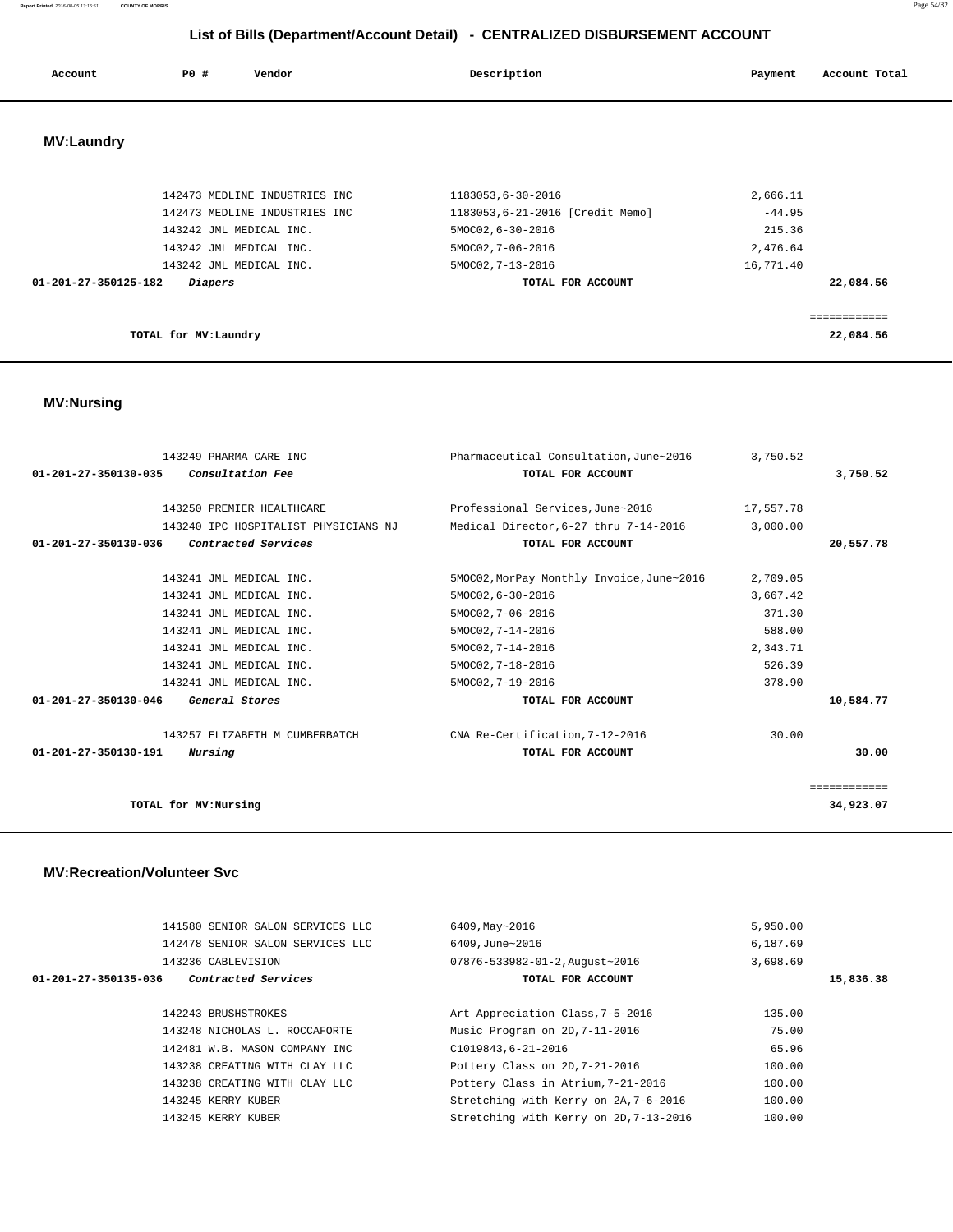**Report Printed** 2016-08-05 13:15:51 **COUNTY OF MORRIS** Page 55/82

# **List of Bills (Department/Account Detail) - CENTRALIZED DISBURSEMENT ACCOUNT**

| Account                            | PO #               | Vendor                                 | Description                        | Payment | Account Total |
|------------------------------------|--------------------|----------------------------------------|------------------------------------|---------|---------------|
| <b>MV:Recreation/Volunteer Svc</b> |                    |                                        |                                    |         |               |
|                                    | 143239 DENNIS GRAU |                                        | Music Therapy on 2D, 7-12-2016     | 150.00  |               |
|                                    | 143239 DENNIS GRAU |                                        | Music Therapy in Atrium, 7-12-2016 | 150.00  |               |
|                                    |                    | 143243 JENNIFER CARPINTERI             | Resident Activities for July, 2016 | 321.78  |               |
| 01-201-27-350135-194               |                    | Patient Activities                     | TOTAL FOR ACCOUNT                  |         | 1,397.74      |
|                                    |                    |                                        |                                    |         |               |
|                                    |                    | TOTAL for MV: Recreation/Volunteer Svc |                                    |         | 17,234.12     |

# **County Adjuster**

| 142205 THOMSON RUETERS - WEST                        | NJ STAT T28:1-T:30:4C 2016 PP      | 88.00  |  |
|------------------------------------------------------|------------------------------------|--------|--|
| 142205 THOMSON RUETERS - WEST                        | NJ STAT T30:4D-30:E 2016 pp        | 44.00  |  |
| Books & Periodicals<br>01-201-27-357100-028          | TOTAL FOR ACCOUNT                  | 132.00 |  |
| 143650 W.B. MASON COMPANY INC                        | Fax Toner, Adjuster's Office       | 122.37 |  |
| 01-201-27-357100-058<br>Office Supplies & Stationery | TOTAL FOR ACCOUNT                  | 122.37 |  |
| 143596 COUNTY OF MORRIS                              | 2ND HALF OF JULY 2016 METERED MAIL | 352.24 |  |
| 01-201-27-357100-068<br>Postage & Metered Mail       | TOTAL FOR ACCOUNT                  | 352.24 |  |
|                                                      |                                    |        |  |
|                                                      |                                    | 606.61 |  |
| TOTAL for County Adjuster                            |                                    |        |  |

#### **Dental Clinic**

| F. Delane 7/6/16 Exam, Cleaning<br>141829 ROBERT A. CHARMOY, DMD PA<br>J. Taylor 6/23/16 Cleaning<br>141829 ROBERT A. CHARMOY, DMD PA<br>141829 ROBERT A. CHARMOY, DMD PA<br>M. Taylor 6/2/16 Emergency Exam | 60.00<br>60.00<br>30.00 |
|--------------------------------------------------------------------------------------------------------------------------------------------------------------------------------------------------------------|-------------------------|
| Dental Clinic Other Administrative Suppl<br>TOTAL FOR ACCOUNT                                                                                                                                                | 150.00                  |
| TOTAL for Dental Clinic                                                                                                                                                                                      | 150.00                  |

# **County Library**

| 140698 MAROUIS WHO'S WHO LLC    | 078867000 dated 05/02/16Who Was Who in A | 162.45   |
|---------------------------------|------------------------------------------|----------|
| 140697 CENTER POINT LARGE PRINT | Order#XCP16-6 dated 06/07/16             | 101.12   |
| 140399 PROOUEST LLC             | Global Newsstream Ouote #0-00131223; Ann | 8,000.00 |
| 140399 PROOUEST LLC             | HNP New York Times with Index Ouote #0-0 | 3,250.00 |
| 140399 PROOUEST LLC             | Ancestry Library Ouote#Ouote #0-00131223 | 4,710.00 |
| 142022 BAKER & TAYLOR BOOKS     | 321652 C000745 3 B00000 date 06/09/16    | 282.48   |
| 142035 INGRAM LIBRARY SERVICES  | 20C0083 dated 07/05/16                   | 113.73   |
| 142033 INGRAM LIBRARY SERVICES  | 20C0083 dated 07/05/16                   | 92.28    |
| 142031 INGRAM LIBRARY SERVICES  | 20C0083 dated 07/01/16 Split Object Code | 8.97     |
| 142029 INGRAM LIBRARY SERVICES  | 20C0083 dated 06/30/16                   | 1,006.75 |
| 142029 INGRAM LIBRARY SERVICES  | 20C0083 dated 06/30/16 Split Object Code | 20.30    |
| 142029 INGRAM LIBRARY SERVICES  | 20C0083 dated 06/30/16                   | 632.08   |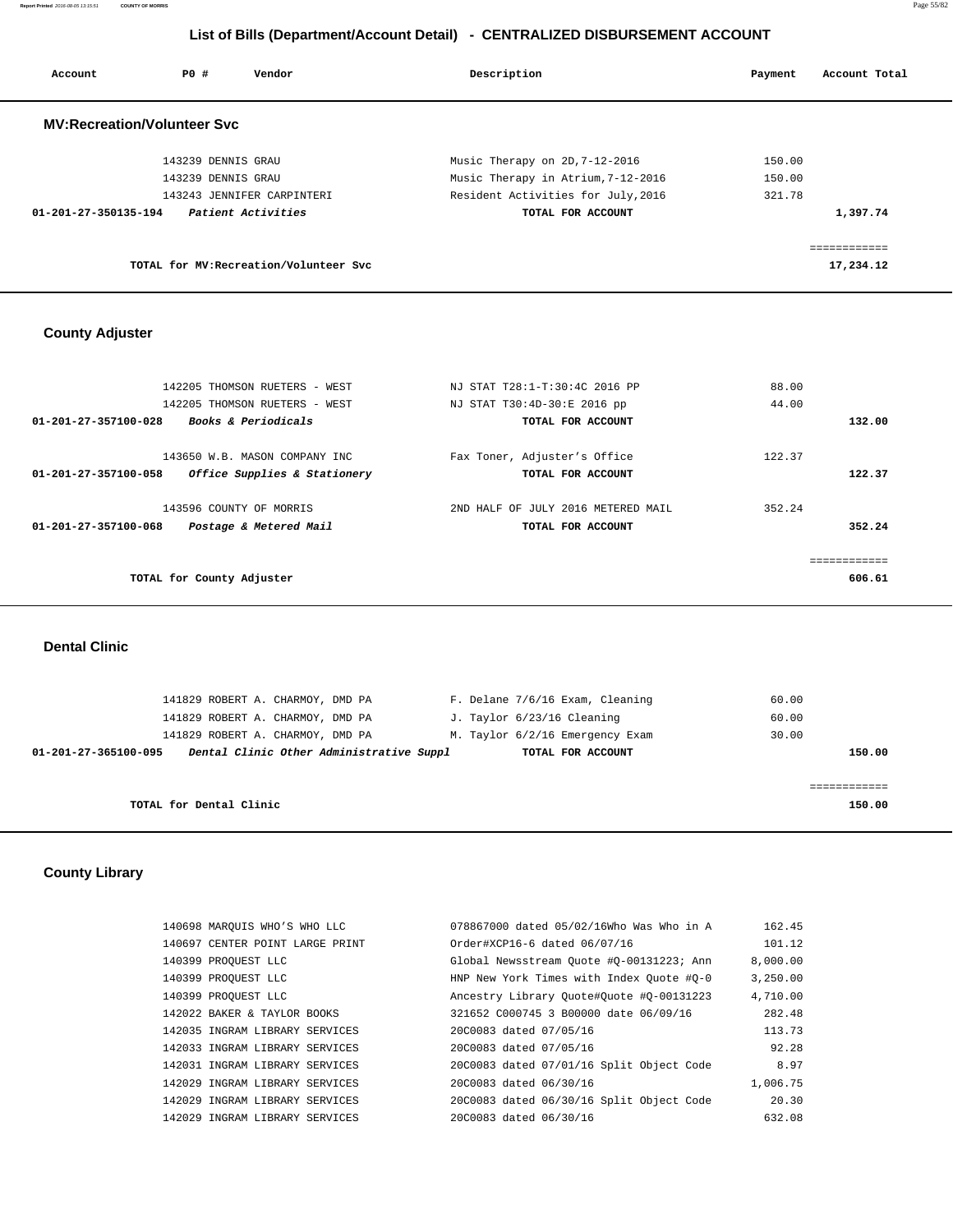142028 INGRAM LIBRARY SERVICES 20C00083 dated 06/30/16 32.46 142027 INGRAM LIBRARY SERVICES 20C0083 dated 06/28/16 52.43 142027 INGRAM LIBRARY SERVICES 20C0083 dated 06/28/16 1,012.27 142026 INGRAM LIBRARY SERVICES 20C0083 dated 06/28/16 Split Object Code 50.84 140656 INGRAM LIBRARY SERVICES 20C0083 dated 06/27/16 17.22 140656 INGRAM LIBRARY SERVICES 20C0083 dated 06/27/16 199.05

 **Account P0 # Vendor Description Payment Account Total**

 142030 INGRAM LIBRARY SERVICES 20C0083 dated 06/30/16 1,116.58 142030 INGRAM LIBRARY SERVICES 20C0083 dated 06/30/16 88.06 142034 INGRAM LIBRARY SERVICES 20C0083 dated 07/05/16 23.22 140474 GALE Biography & Genealogy Master Index, Quot 883.45  **01-201-29-390100-028 Books & Periodicals TOTAL FOR ACCOUNT 21,934.32** 142024 OFFICE CONCEPTS GROUP, INC. 16868 Dept# LIB dated 06/27/16 Split Obj 27.30 142843 OFFICE CONCEPTS GROUP, INC. 16868 DEPT# LIB dated 06/29/16 356.93 142843 OFFICE CONCEPTS GROUP, INC. 16868 DEPT# LIB dated 07/01/16 57.36  **01-201-29-390100-058 Office Supplies & Stationery TOTAL FOR ACCOUNT 441.59** 143596 COUNTY OF MORRIS 2ND HALF OF JULY 2016 METERED MAIL 894.33  **01-201-29-390100-068 Postage & Metered Mail TOTAL FOR ACCOUNT 894.33** 140700 MIDWEST TAPE LLC 2000001148 dated 06/10/16 443.77 142031 INGRAM LIBRARY SERVICES 20C0083 dated 07/01/16 Split Object Code 699.06 142029 INGRAM LIBRARY SERVICES 20C0083 dated 06/30/16 Split Object Code 37.85 142026 INGRAM LIBRARY SERVICES 20C0083 dated 06/28/16 Split Object Code 1,368.27  **01-201-29-390100-083 Video & Film Materials TOTAL FOR ACCOUNT 2,548.95** 142025 ORIENTAL TRADING COMPANY INC. 11040960 dated 06/29/16 83.31 142025 ORIENTAL TRADING COMPANY INC. 11040960 145.77

 **01-201-29-390100-084 Other Outside Services TOTAL FOR ACCOUNT 229.08** 142024 OFFICE CONCEPTS GROUP, INC. 16868 Dept# LIB dated 06/27/16 Split Obj 153.59 142024 OFFICE CONCEPTS GROUP, INC. 16868 Dept# LIB dated 07/06/16 252.07  **01-201-29-390100-095 Other Administrative Supplies TOTAL FOR ACCOUNT 405.66** ============ **TOTAL for County Library 26,453.93**

#### **County Superintendent of Schoo**

| 143596 COUNTY OF MORRIS                                                                 | 2ND HALF OF JULY 2016 METERED MAIL                   | 53.61        |
|-----------------------------------------------------------------------------------------|------------------------------------------------------|--------------|
| Postage & Metered Mail<br>01-201-29-392100-068                                          | TOTAL FOR ACCOUNT                                    | 53.61        |
| 142544 NESTLE WATERS NORTH AMERICA INC.<br>Furniture & Fixtures<br>01-201-29-392100-162 | 0434565933<br>05/15/16-06/14/16<br>TOTAL FOR ACCOUNT | 7.97<br>7.97 |
|                                                                                         |                                                      | ------------ |
| TOTAL for County Superintendent of Schoo                                                |                                                      | 61.58        |
|                                                                                         |                                                      |              |

#### **Contribution to County College**

# **County Library**

# **Report Printed** 2016-08-05 13:15:51 **COUNTY OF MORRIS** Page 56/82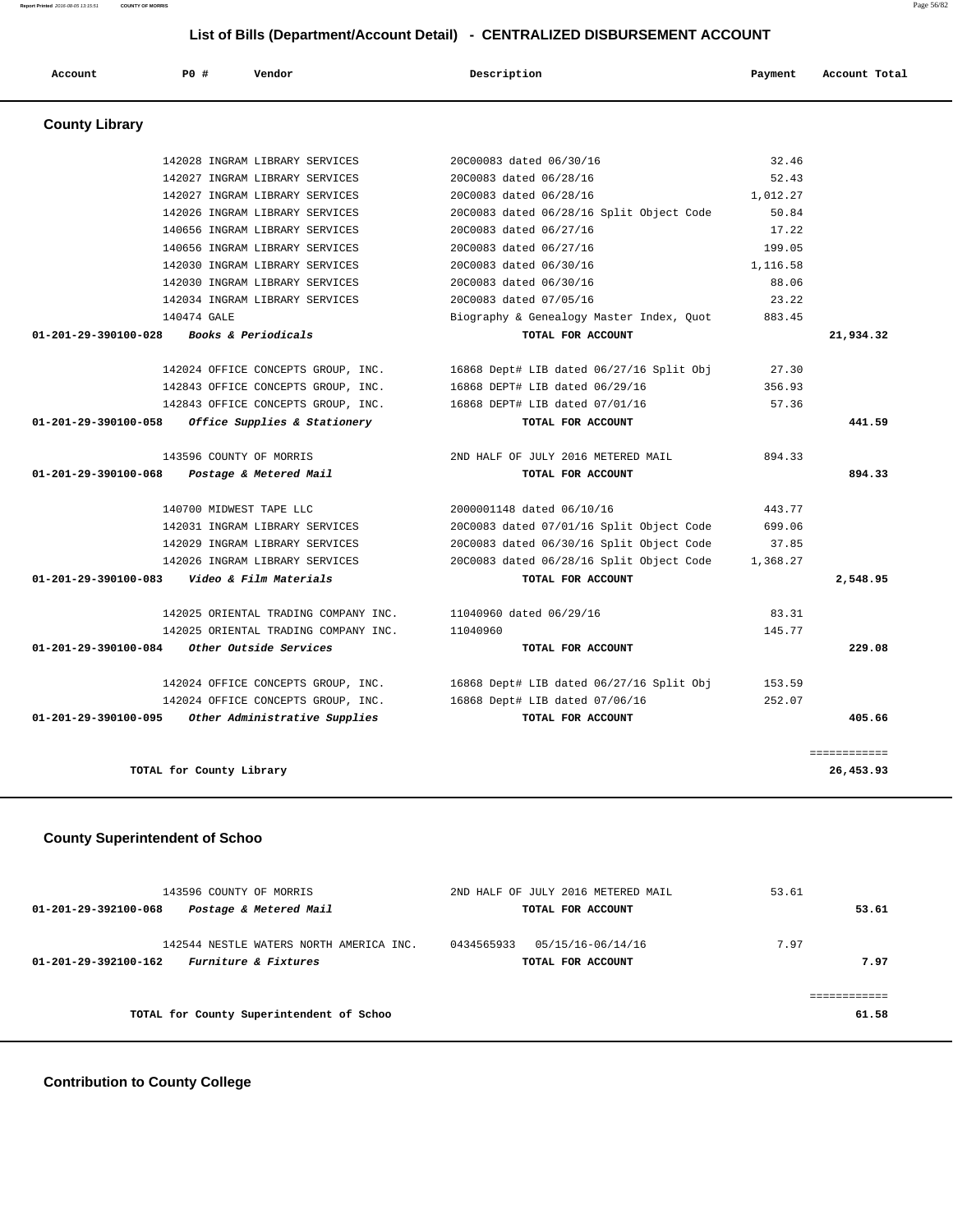| Account                               | PO#          | Vendor                                   | Description       |  | Account Total              |
|---------------------------------------|--------------|------------------------------------------|-------------------|--|----------------------------|
| <b>Contribution to County College</b> |              |                                          |                   |  |                            |
| 01-201-29-395100-090                  | Expenditures |                                          | TOTAL FOR ACCOUNT |  | 492,916.67                 |
|                                       |              | TOTAL for Contribution to County College |                   |  | ============<br>492,916.67 |

#### **Rutgers Extension Service**

| 142889 W.B. MASON COMPANY INC                        | office supplies                    | 24.22  |
|------------------------------------------------------|------------------------------------|--------|
| 142889 W.B. MASON COMPANY INC                        | office supplies                    | 134.55 |
| 01-201-29-396100-058<br>Office Supplies & Stationery | TOTAL FOR ACCOUNT                  | 158.77 |
| 143596 COUNTY OF MORRIS                              | 2ND HALF OF JULY 2016 METERED MAIL | 29.01  |
| 01-201-29-396100-068<br>Postage & Metered Mail       | TOTAL FOR ACCOUNT                  | 29.01  |
| 143407 SUZANNE LEVENBACH                             | mileage                            | 12.60  |
| 01-201-29-396100-082<br>Travel Expense               | TOTAL FOR ACCOUNT                  | 12.60  |
|                                                      |                                    |        |
| TOTAL for Rutgers Extension Service                  |                                    | 200.38 |

| <b>Rmb Out of Cty Two Yr Coll</b>    |                                         |                                          |          |              |
|--------------------------------------|-----------------------------------------|------------------------------------------|----------|--------------|
|                                      |                                         |                                          |          |              |
| 143638 BERGEN COMMUNITY COLLEGE      |                                         | CHARGEBACKS FOR SPRING 2016 - S. KLEIN   | 379.38   |              |
| 143638 BERGEN COMMUNITY COLLEGE      |                                         | CHARGEBACKS FOR SPRING 2016 - S. KLEIN   | 6.00     |              |
| 143637 BERGEN COMMUNITY COLLEGE      |                                         | CHARGEBACKS FOR SUMMER I 2016 - E. GARCI | 632.30   |              |
| 143637 BERGEN COMMUNITY COLLEGE      |                                         | CREDITS                                  | 10.00    |              |
| 143636 BERGEN COMMUNITY COLLEGE      |                                         | CHARGEBACKS FOR SUMMER U 2016 - M. DARLI | 1,011.68 |              |
| 143636 BERGEN COMMUNITY COLLEGE      |                                         | CREDITS                                  | 16.00    |              |
| 01-201-29-397100-090                 | Rmb Out of Cty Two Yr Coll Expenditures | TOTAL FOR ACCOUNT                        |          | 2,055.36     |
|                                      |                                         |                                          |          |              |
|                                      |                                         |                                          |          | ============ |
| TOTAL for Rmb Out of Cty Two Yr Coll |                                         |                                          |          | 2,055.36     |
|                                      |                                         |                                          |          |              |

#### **Cont M.C. School of Tech**

|                      | 143548 MC VOCATIONAL SCHOOL DISTRICT  | 8/16 DISTRICT TAXES TO BE RAISED | 580,000.00 |
|----------------------|---------------------------------------|----------------------------------|------------|
| 01-201-29-400100-090 | Cont M.C. School of Tech Expenditures | TOTAL FOR ACCOUNT                | 580,000.00 |
|                      |                                       |                                  |            |
|                      |                                       |                                  |            |
|                      | TOTAL for Cont M.C. School of Tech    |                                  | 580,000.00 |
|                      |                                       |                                  |            |

# **Fire and Police Academy**

142639 W.B. MASON COMPANY INC Tent Cards 27.45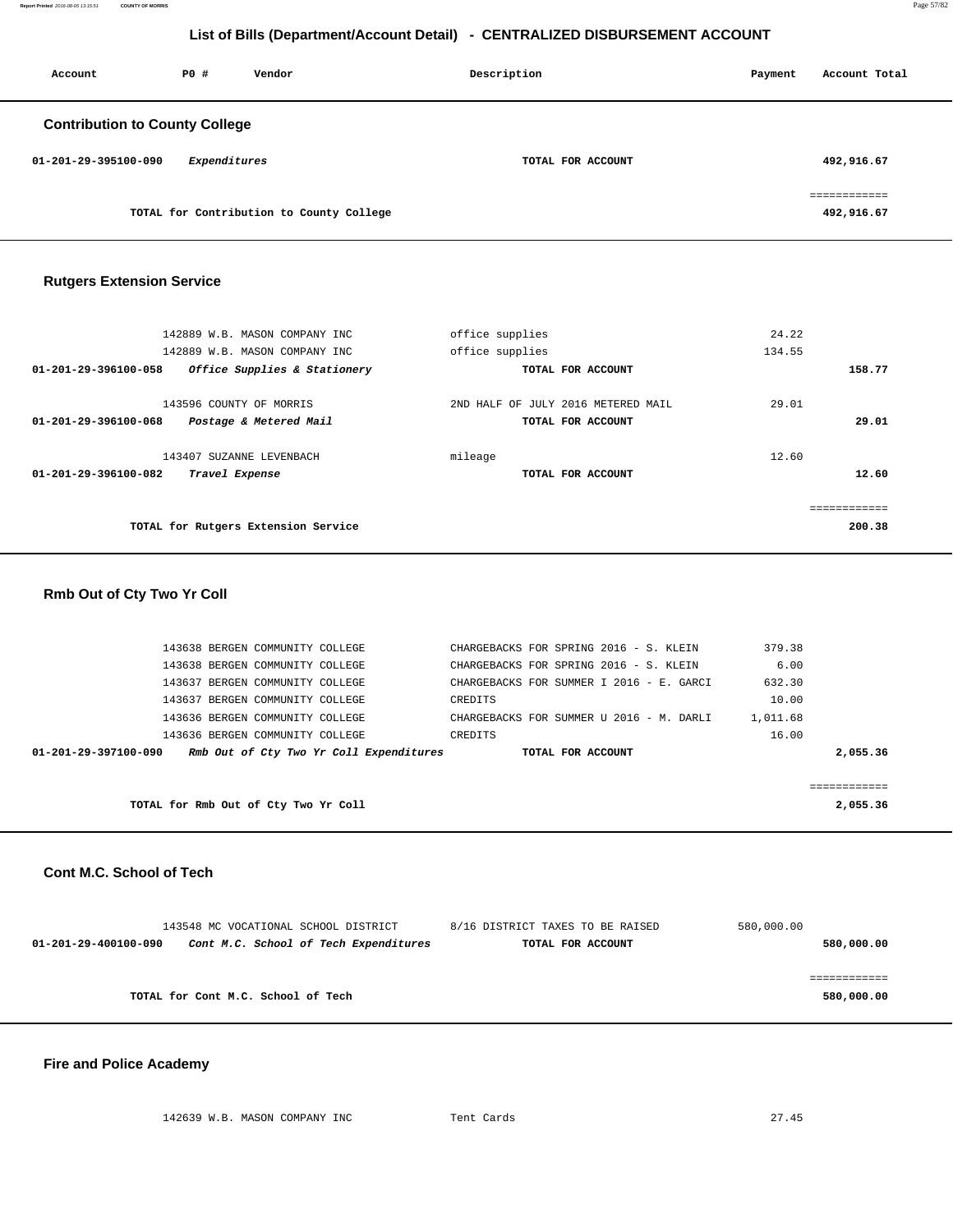| Account                        | <b>PO #</b><br>Vendor                 | Description                        | Payment  | Account Total            |
|--------------------------------|---------------------------------------|------------------------------------|----------|--------------------------|
| <b>Fire and Police Academy</b> |                                       |                                    |          |                          |
|                                | 142639 W.B. MASON COMPANY INC         | Pens, Black                        | 7.26     |                          |
|                                | 142639 W.B. MASON COMPANY INC         | Post-It Pads                       | 15.24    |                          |
|                                | 142639 W.B. MASON COMPANY INC         | Book                               | 19.00    |                          |
|                                | 142639 W.B. MASON COMPANY INC         | Pencils #2                         | 4.02     |                          |
| 01-201-29-407100-058           | Office Supplies & Stationery          | TOTAL FOR ACCOUNT                  |          | 79.42                    |
|                                | 141099 ATLANTIC TRAINING CENTER       | CPR Cards                          | 82.50    |                          |
|                                | 141099 ATLANTIC TRAINING CENTER       | CPR Cards                          | 112.50   |                          |
|                                | 141155 CONROY'S                       | Flower Arrangement                 | 75.00    |                          |
|                                | 141155 CONROY'S                       | Delivery Fee                       | 10.99    |                          |
|                                | 142441 ATLANTIC TRAINING CENTER       | First Aid Cards                    | 30.00    |                          |
| 01-201-29-407100-059           | Other General Expenses                | TOTAL FOR ACCOUNT                  |          | 310.99                   |
|                                | 143596 COUNTY OF MORRIS               | 2ND HALF OF JULY 2016 METERED MAIL | 109.48   |                          |
| 01-201-29-407100-068           | Postage & Metered Mail                | TOTAL FOR ACCOUNT                  |          | 109.48                   |
|                                | 142213 M.C. MUA-MT OLIVE              | CUST ID 100045 - Tipping Fees      | 388.39   |                          |
| 01-201-29-407100-143           | Rubbish & Trash Removal               | TOTAL FOR ACCOUNT                  |          | 388.39                   |
|                                | 141168 AAA EMERGENCY SUPPLY CO        | Starter Rope                       | 2.90     |                          |
|                                | 141168 AAA EMERGENCY SUPPLY CO        | Labor                              | 45.00    |                          |
|                                | 141168 AAA EMERGENCY SUPPLY CO        | Scott Repairs/Replacement Parts    | 812.45   |                          |
|                                | 141168 AAA EMERGENCY SUPPLY CO        | AirPak Repairs/Replacement Parts   | 351.12   |                          |
|                                | 141168 AAA EMERGENCY SUPPLY CO        | AirPak Repairs/Replacement parts   | 499.75   |                          |
|                                | 141168 AAA EMERGENCY SUPPLY CO        | AirPak Repairs/Replacement Parts   | 1,437.44 |                          |
|                                | 141168 AAA EMERGENCY SUPPLY CO        | SCBA Flo Test                      | 880.56   |                          |
|                                | 141946 CARL STAHL SAVA INDUSTRIES INC | Cable                              | 936.00   |                          |
| 01-201-29-407100-223           | <b>Building Repairs</b>               | TOTAL FOR ACCOUNT                  |          | 4,965.22                 |
|                                | 142212 MORRISTOWN LUMBER &            | Wood Dowels                        | 14.22    |                          |
|                                | 141100 MORRISTOWN LUMBER &            | Dust Pan                           | 4.99     |                          |
|                                | 141100 MORRISTOWN LUMBER &            | Brooms                             | 35.98    |                          |
|                                | 141100 MORRISTOWN LUMBER &            | Bench Brush                        | 10.99    |                          |
| 01-201-29-407100-239           | Small Tools                           | TOTAL FOR ACCOUNT                  |          | 66.18                    |
|                                | 142063 THE TARGET SHOP LLC            | Targets                            | 420.00   |                          |
|                                | 142639 W.B. MASON COMPANY INC         | Toner, Black                       | 93.34    |                          |
| $01 - 201 - 29 - 407100 - 258$ | Equipment                             | TOTAL FOR ACCOUNT                  |          | 513.34                   |
|                                | TOTAL for Fire and Police Academy     |                                    |          | ============<br>6,433.02 |

# **Utilities**

|                      | 142578 NATIONAL TERMINAL INC.       | 4914.0 GAL DIESEL FUEL FOR WHARTON       | 7,355.77  |
|----------------------|-------------------------------------|------------------------------------------|-----------|
|                      | 142578 NATIONAL TERMINAL INC.       | 4316.0 GAL DIESEL FUEL FOR COUNTY GARAGE | 6,827.48  |
|                      | 142578 NATIONAL TERMINAL INC.       | 900.0 GAL DIESEL FUEL FOR MONTVILLE      | 1,423.71  |
| 01-201-31-430100-136 | <i>Diesel Fuel</i>                  | TOTAL FOR ACCOUNT                        | 15,606.96 |
|                      |                                     |                                          |           |
|                      | 141344 JERSEY CENTRAL POWER & LIGHT | 100 118 444 189 Howard Blvd-Mt Arlington | 47.24     |
|                      | 142922 JERSEY CENTRAL POWER & LIGHT | 10-00-84-5137-1-0 Berkshire Valley Road  | 17.51     |
|                      | 142921 JERSEY CENTRAL POWER & LIGHT | 10-00-44-7627-6-1 Rt 46 & Canfield Ave 7 | 28.13     |
|                      | 142920 JERSEY CENTRAL POWER & LIGHT | 10-00-84-5117-1-4 Berkshire Valley Road  | 17.62     |

**Report Printed** 2016-08-05 13:15:51 **COUNTY OF MORRIS** Page 58/82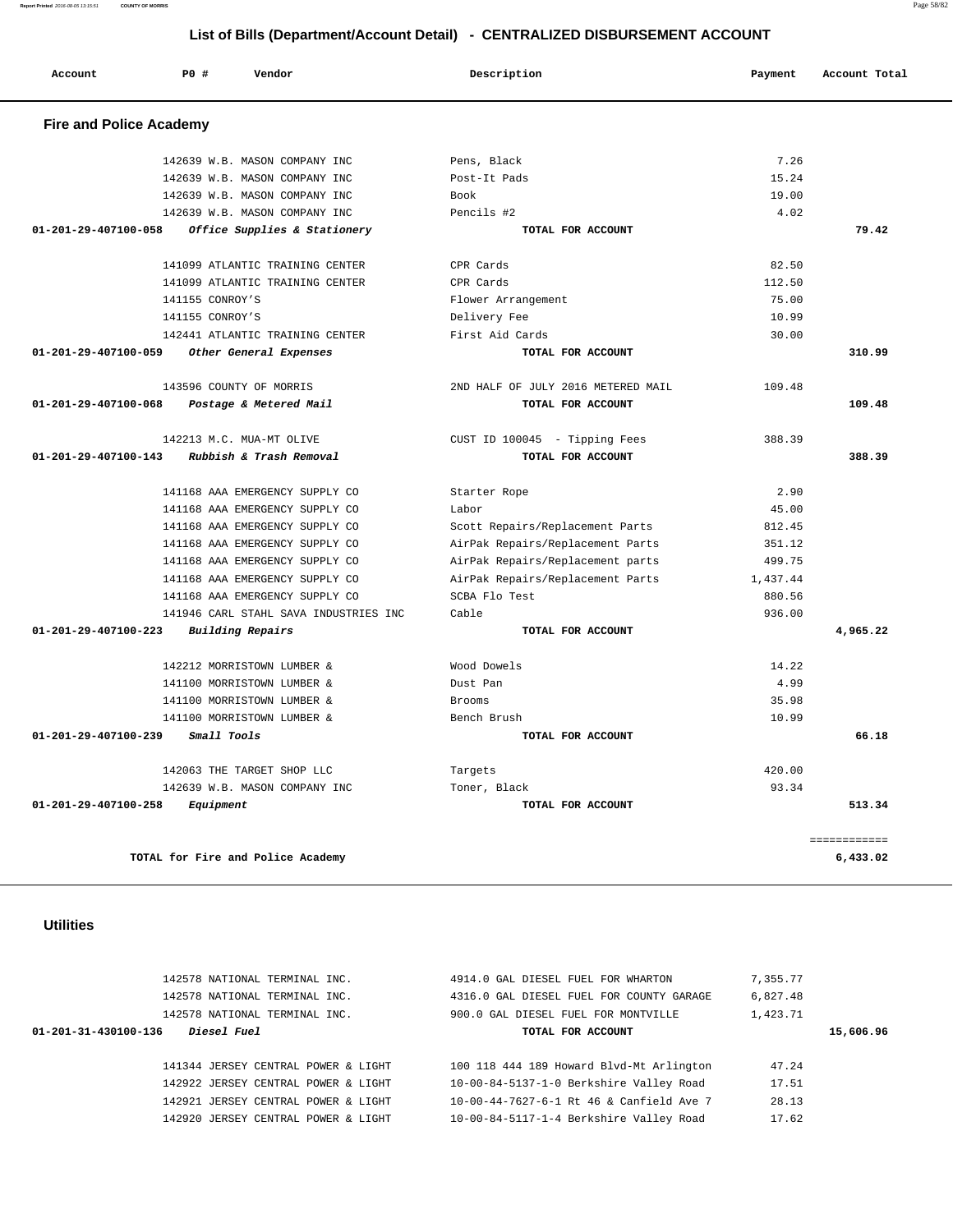**Report Printed** 2016-08-05 13:15:51 **COUNTY OF MORRIS** Page 59/82

# **List of Bills (Department/Account Detail) - CENTRALIZED DISBURSEMENT ACCOUNT**

| Account                        | PO#<br>Vendor                                                              | Description                                                                          | Payment          | Account Total |
|--------------------------------|----------------------------------------------------------------------------|--------------------------------------------------------------------------------------|------------------|---------------|
| <b>Utilities</b>               |                                                                            |                                                                                      |                  |               |
|                                | 143060 JERSEY CENTRAL POWER & LIGHT<br>143059 JERSEY CENTRAL POWER & LIGHT | 10-00-05-8414-2-2 Street Lighting Morris<br>10-00-01-6063-0-8 Dover Street Lighting  | 333.07<br>627.63 |               |
| 01-201-31-430100-137           | 143089 JERSEY CENTRAL POWER & LIGHT<br>Electricity                         | 100 102 601 695 - COMM CENTER 6/21/16 -<br>TOTAL FOR ACCOUNT                         | 18, 133. 47      | 20,447.20     |
|                                | 142882 DIRECT ENERGY BUSINESS MARKETING                                    | 1316 - SUMMARY GROUP #/ MORRIS COUNTY (6                                             | 4,828.97         |               |
|                                | 142820 N.J. NATURAL GAS COMPANY                                            | 22-0009-4999-6Y MONTVILLE 6/15/16 - 7/1                                              | 191.66           |               |
|                                | 142447 SUBURBAN PROPANE -2347                                              | Propane                                                                              | 1,644.50         |               |
|                                | 142447 SUBURBAN PROPANE -2347<br>142447 SUBURBAN PROPANE -2347             | Rounding<br>Safety P&T Fee                                                           | 0.33<br>9.92     |               |
| 01-201-31-430100-141           | Natural Gas                                                                | TOTAL FOR ACCOUNT                                                                    |                  | 6,675.38      |
|                                |                                                                            |                                                                                      |                  |               |
|                                | 142881 CITYSIDE ARCHIVES, LTD                                              | MORRIS VIEW                                                                          | 456.80           |               |
|                                | 143285 CITYSIDE ARCHIVES, LTD                                              | MORRIS VIEW                                                                          | 556.80           |               |
| $01 - 201 - 31 - 430100 - 143$ | Rubbish & Trash Removal                                                    | TOTAL FOR ACCOUNT                                                                    |                  | 1,013.60      |
|                                | 142644 MONTVILLE TWP WATER & SEWER                                         | ACCOUNT# 103379/ SEWER                                                               | 104.13           |               |
| 01-201-31-430100-144           | Sewer                                                                      | TOTAL FOR ACCOUNT                                                                    |                  | 104.13        |
|                                |                                                                            |                                                                                      |                  |               |
|                                | 143253 STERICYCLE INC.                                                     | 8074425, August~2016                                                                 | 1,340.77         |               |
| 01-201-31-430100-145           | Solid Waste Cost                                                           | TOTAL FOR ACCOUNT                                                                    |                  | 1,340.77      |
|                                | 142848 AT&T                                                                | - FAX Circuits                                                                       | 21.11            |               |
|                                | 142848 AT&T                                                                | - Centrex/POTS Circu                                                                 | 32.86            |               |
|                                | 142826 AT&T MOBILITY                                                       | 06/01/2016-06/30/                                                                    | 218.93           |               |
|                                | 142011 DATA NETWORK SOLUTIONS                                              | Account # 10000009316                                                                | 12,060.87        |               |
|                                | 142012 DATA NETWORK SOLUTIONS                                              | Account #10000009316                                                                 | 12,136.58        |               |
|                                | 142684 CENTURYLINK                                                         | 309973303, 6/19/16, T1 Chester site (6/1                                             | 1,785.33         |               |
|                                | 140707 EXTEL COMMUNICATIONS                                                | Network Wiring as per Invoice                                                        | 866.00           |               |
|                                | 139557 PREMIER GLOBAL SERVICES                                             | Account 3762334                                                                      | 1,200.00         |               |
|                                | 142824 VERIZON BUSINESS                                                    | Account 6000083582X26 7/01/2016                                                      | 99.51            |               |
|                                | 142825 VERIZON                                                             | 201 Z43-6526 999 90Y<br>07/01/2016                                                   | 7,003.64         |               |
|                                | 142823 VERIZON BUSINESS                                                    | Bill Payer ID Y2206770                                                               | 5,933.49         |               |
|                                | 142822 VERIZON                                                             | 201 V63-2073 999 44Y<br>07/01/2016                                                   | 797.43           |               |
|                                | 143072 VERIZON                                                             | 973 267-2255 164 81Y 07/19/16                                                        | 40.05            |               |
|                                | 142687 VERIZON                                                             | 973-326-8955 127 49Y, 6/25/16, Sheriff's                                             | 29.90            |               |
|                                | 142687 VERIZON                                                             | 973-838-8083 446 48Y, 6/28/16, Kinnelon                                              | 34.15            |               |
|                                | 142687 VERIZON                                                             | 973-361-0398 892 16Y, 7/1/16, Randolph T                                             | 129.14           |               |
|                                | 142687 VERIZON<br>142687 VERIZON                                           | 973-328-3165 445 58Y, 7/4/16, Dover WT (<br>973-829-0312 882 15Y, 7/4/16, Randolph O | 34.25<br>67.23   |               |
|                                | 142687 VERIZON                                                             | 973-299-6835 828 04Y, 7/10/16, Boonton T                                             | 34.27            |               |
|                                | 142528 VERIZON                                                             | 973 993-1440 628 16Y 07/01/16                                                        | 67.22            |               |
|                                | 142527 VERIZON                                                             | 973 267-2255 164 81Y 6/19/116                                                        | 39.90            |               |
|                                | 142013 W.B. MASON COMPANY INC                                              | Softalk'fi Coiled Phone Cord, Plug/Plug,                                             | 152.16           |               |
|                                | 142013 W.B. MASON COMPANY INC                                              | Softalk'fi Coiled Phone Cord, Plug/Plug,                                             | 50.82            |               |
|                                | 142013 W.B. MASON COMPANY INC                                              | talk'fi Rotating 360 Telephone Cord Detan                                            | 84.00            |               |
|                                | 142013 W.B. MASON COMPANY INC                                              | ACCO´fi Recycled Paper Clips, No. 1 Size,                                            | 5.56             |               |
|                                | 143295 VERIZON WIRELESS                                                    | COUNTY WIDE 486023883-00001 JUN 22-JUL                                               | 8,066.61         |               |
| 01-201-31-430100-146           | Telephone                                                                  | TOTAL FOR ACCOUNT                                                                    |                  | 50,991.01     |
|                                | 142644 MONTVILLE TWP WATER & SEWER                                         | ACCOUNT# 103379/ WATER                                                               | 18.60            |               |
|                                | 142653 SOUTHEAST MORRIS COUNTY                                             | 0124100340.00/ 6 CT ST/ 03-31-16 THRU 07                                             | 40.88            |               |
|                                | 142653 SOUTHEAST MORRIS COUNTY                                             | 0124100360.00/ 8 CT ST/ 03-31-16 THRU 07                                             | 100.67           |               |
|                                | 142653 SOUTHEAST MORRIS COUNTY                                             | 0124101640.01/ W & M/ 03-31-16 THRU 07-0                                             | 165.62           |               |

 143404 SOUTHEAST MORRIS COUNTY 211000004000/ A & R BLDG 1,990.23 143404 SOUTHEAST MORRIS COUNTY 211000004500/ CH 2,768.84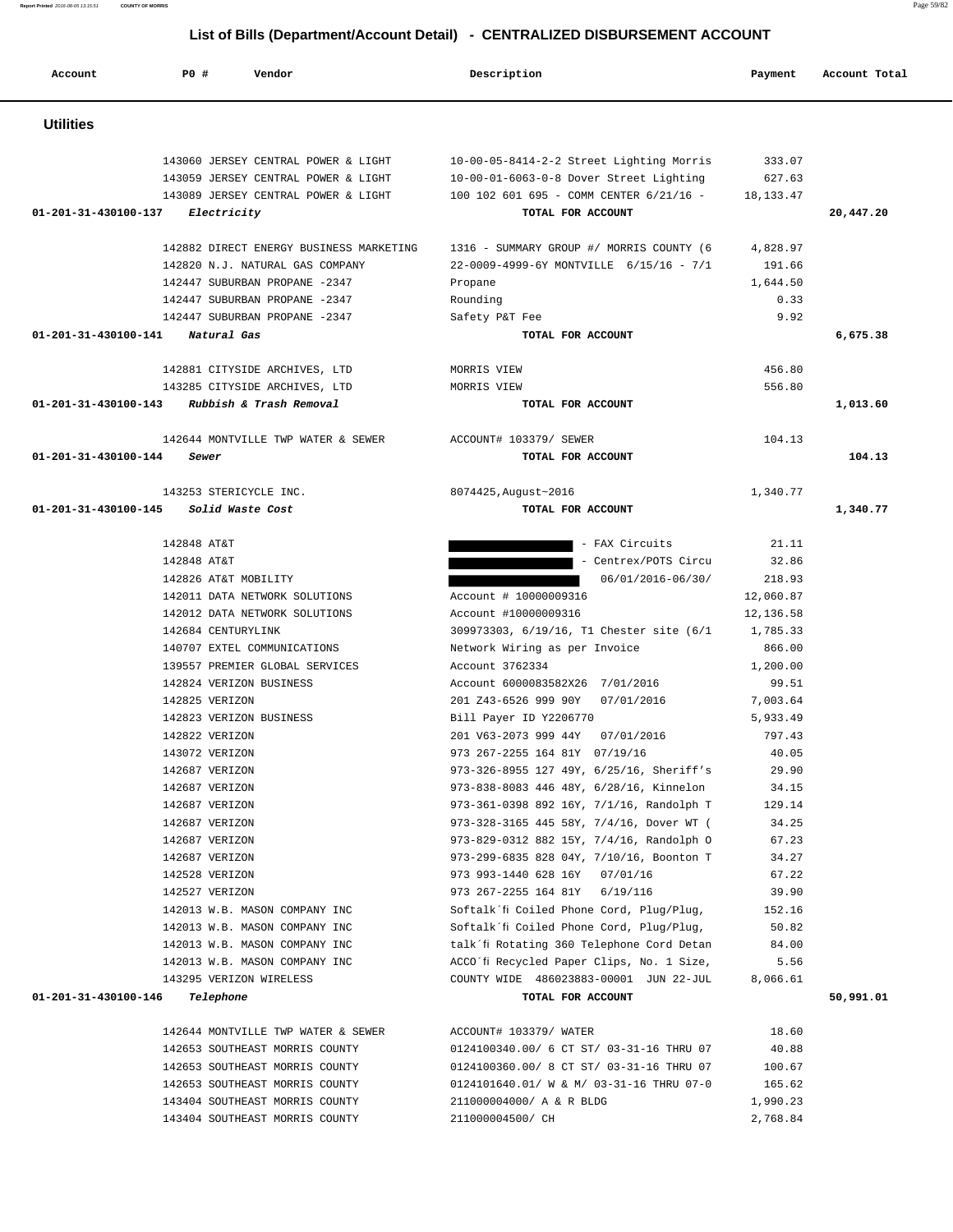| Account              | Vendor<br>PO#                  | Description             | Account Total<br>Payment |
|----------------------|--------------------------------|-------------------------|--------------------------|
| <b>Utilities</b>     |                                |                         |                          |
|                      | 143404 SOUTHEAST MORRIS COUNTY | 211000005000/ ADM CTS   | 1,187.28                 |
|                      | 143404 SOUTHEAST MORRIS COUNTY | 212000053001/ SHADETREE | 2,861.51                 |
| 01-201-31-430100-147 | Water                          | TOTAL FOR ACCOUNT       | 14, 119. 12              |
|                      |                                |                         | eessessesses             |
|                      | TOTAL for Utilities            |                         | 110,298.17               |

# **Contingent**

| 143398 COUNTY OF MORRIS                      | ANDREW GILLEN-2ND Q 2016-EMPLOYEE CONTRI | 372.05 |
|----------------------------------------------|------------------------------------------|--------|
| Program Expenditures<br>01-201-35-470100-090 | TOTAL FOR ACCOUNT                        | 372.05 |
|                                              |                                          |        |
|                                              |                                          |        |
| TOTAL for Contingent                         |                                          | 372.05 |
|                                              |                                          |        |

#### **Nutrition**

| 142662 M & J FRANK INC                                | 100 cup coffee urn for Parsippany | 138.00 |
|-------------------------------------------------------|-----------------------------------|--------|
| 01-201-41-716100-059<br>Other General Expenses        | TOTAL FOR ACCOUNT                 | 138.00 |
|                                                       |                                   |        |
| 142982 PATRICIA W. GIBBONS                            | Nut. supp                         | 559.60 |
| 142982 PATRICIA W. GIBBONS                            | mileage                           | 126.74 |
| Other Operating&Repair Supply<br>01-201-41-716100-098 | TOTAL FOR ACCOUNT                 | 686.34 |
|                                                       |                                   |        |
|                                                       |                                   |        |
| TOTAL for Nutrition                                   |                                   | 824.34 |

#### **Area Plan Grant**

| 01-201-41-716110-090 | Expenditures                       | TOTAL FOR ACCOUNT                        | 153,873.00 |
|----------------------|------------------------------------|------------------------------------------|------------|
|                      | 142977 VISITING NURSE ASSOC. OF    | Older Americans Act - Affiliated Health  | 21,557.00  |
|                      | 142978 VISITING NURSE ASSOC. OF    | Older Americans Act - Affiliated Health  | 23,753.00  |
|                      | 142980 VISITING NURSE ASSOC. OF    | Older Americans Act - Respite Friendship | 6,354.00   |
|                      | 142981 VISITING NURSE ASSOC. OF    | Older Americans Act - Affiliated Health  | 1,123.00   |
|                      | 142979 ZUFALL HEALTH CENTER        | Older Americans Act - Intensive Senior S | 17,052.00  |
|                      | 142976 NEWBRIDGE SERVICES INC      | Older Americans Act - In-Home Counseling | 13,091.00  |
|                      | 142975 NEWBRIDGE SERVICES INC      | Older Americans Act - Case Management    | 5,340.00   |
|                      | 142974 NEWBRIDGE SERVICES INC      | Older Americans Act - Operation SAIL     | 39,162.00  |
|                      | 142971 LEGAL SERVICES OF NORTHWEST | Older Americans Act - Senior Citizen Law | 10,235.00  |
|                      | 142968 CORNERSTONE FAMILY PROGRAMS | Older Americans Act - Public Awareness/I | 1,925.00   |
|                      | 142969 CORNERSTONE FAMILY PROGRAMS | Older Americans Act - Public Awareness/I | 2,811.00   |
|                      | 142970 CFCS - HOPE HOUSE           | Older Americans Act - Fix-It Program     | 3,583.00   |
|                      | 142972 M.C. ORGANIZATION FOR       | Older Americans Act - Assisted Transport | 7,887.00   |
|                      |                                    |                                          |            |

**TOTAL for Area Plan Grant 153,873.00**

============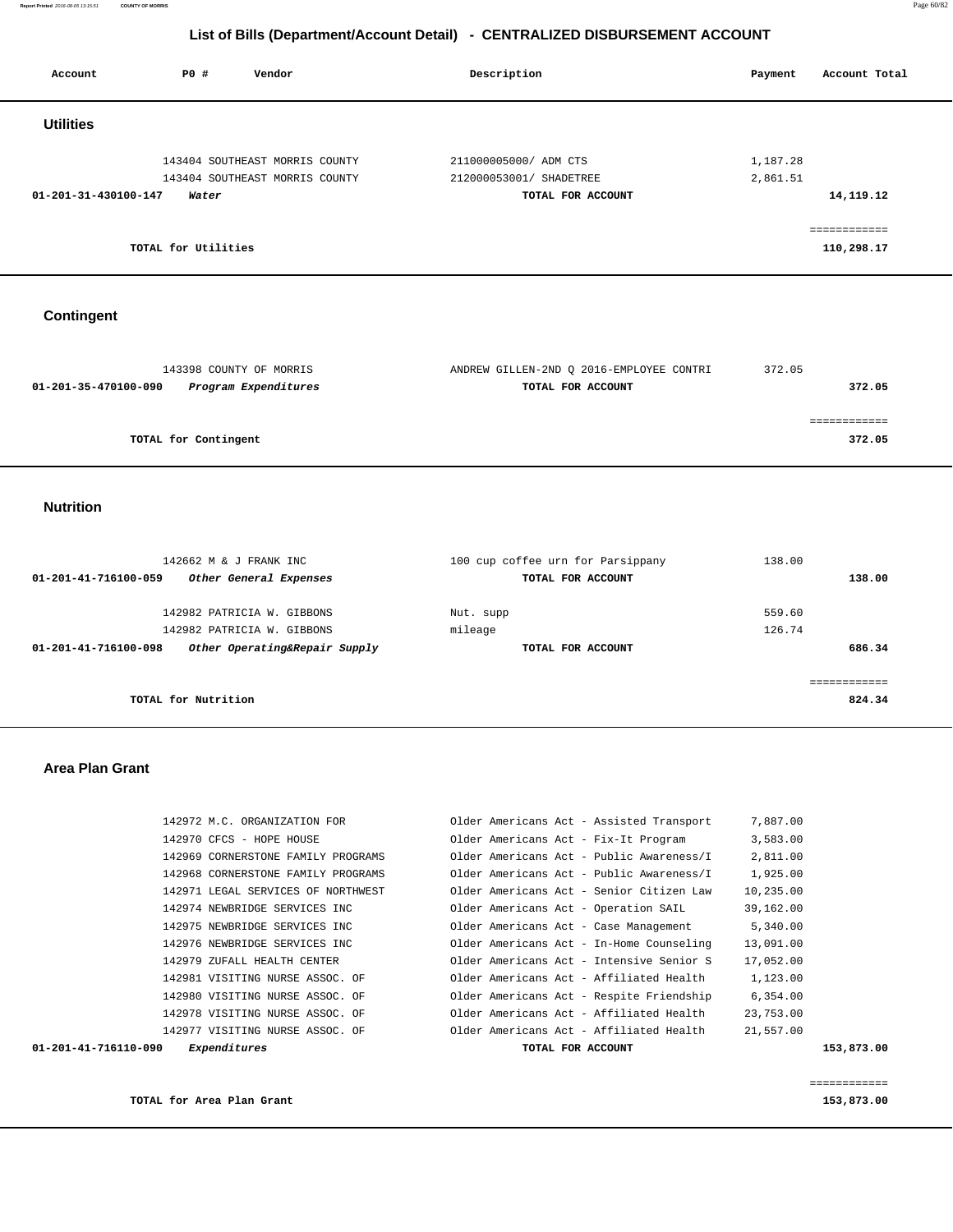| Account              | PO#            | Vendor                                                | Description                                                   | Payment   | Account Total |
|----------------------|----------------|-------------------------------------------------------|---------------------------------------------------------------|-----------|---------------|
| 01-201-41-759000-063 |                | 142894 VISITING NURSE ASSOC. OF<br>ALPN Peer Grouping | Grant in Aid Senior 2016 - Respite Progr<br>TOTAL FOR ACCOUNT | 10,798.00 | 10,798.00     |
|                      | TOTAL for ALPN |                                                       |                                                               |           | 10,798.00     |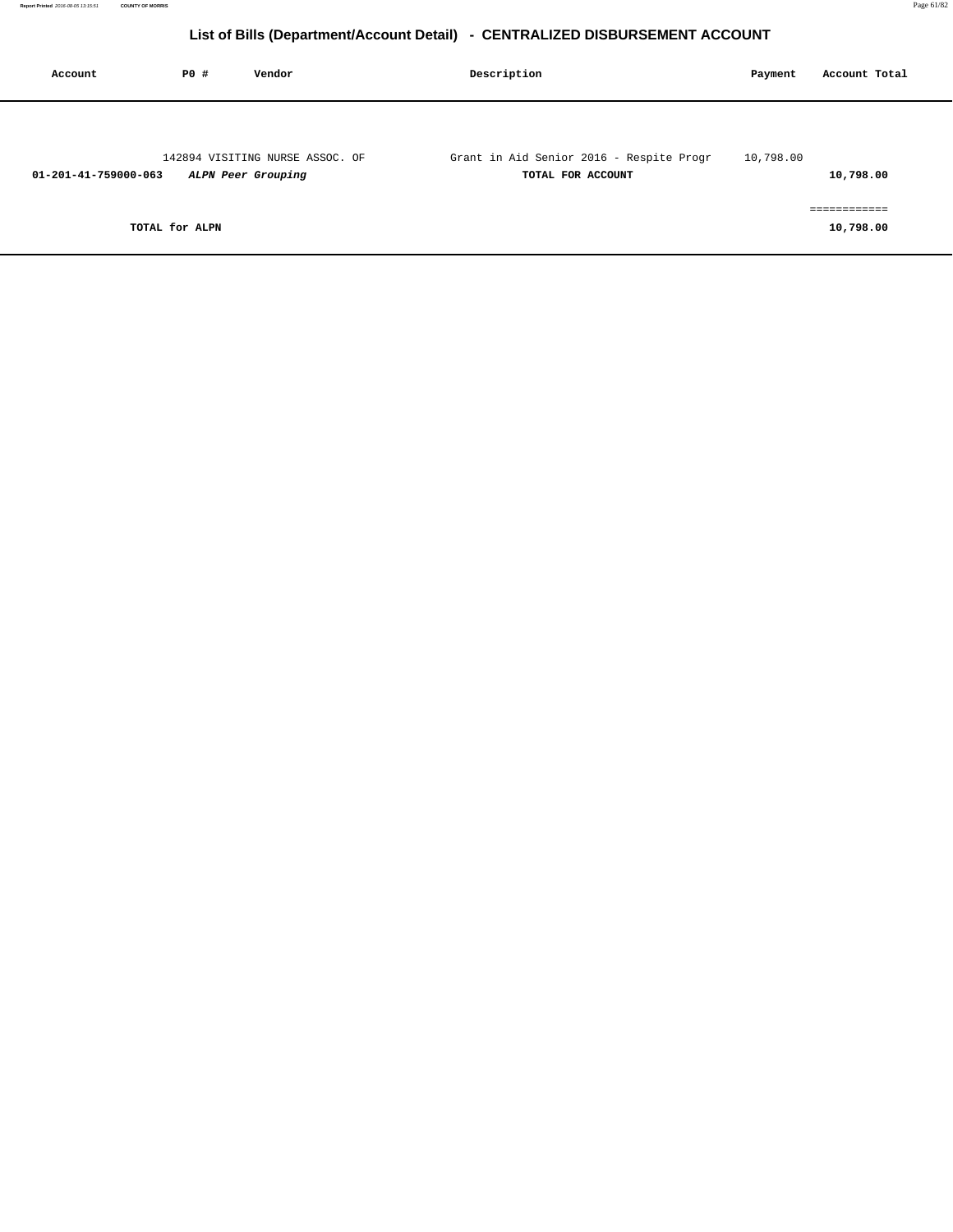**Report Printed** 2016-08-05 13:15:51 **COUNTY OF MORRIS** Page 62/82

# **List of Bills (Department/Account Detail) - CENTRALIZED DISBURSEMENT ACCOUNT**

| Account              | PO#                         | Vendor                                                                 |                   | Description                                          | Payment | Account Total         |
|----------------------|-----------------------------|------------------------------------------------------------------------|-------------------|------------------------------------------------------|---------|-----------------------|
| DEPARTMENT 718710    |                             |                                                                        | <b>Grant Fund</b> |                                                      |         |                       |
| 02-213-41-718710-391 |                             | 143598 COUNTY OF MORRIS<br>Public Health Emer Grant $(7/1/16-6/30/17)$ |                   | 2ND HALF JULY 2016 METERED MAIL<br>TOTAL FOR ACCOUNT | 29.37   | 29.37                 |
|                      | TOTAL for DEPARTMENT 718710 |                                                                        |                   |                                                      |         | ------------<br>29.37 |

#### **DEPARTMENT 741615**

| 143204 EDWARDS LEARNING CENTER<br>143346 AEROFUND FINANCIAL INC. | Tracy 0.<br>36528 Transportation from 6/27/16 to 7/ 3,170.67 | 453.00         |
|------------------------------------------------------------------|--------------------------------------------------------------|----------------|
|                                                                  |                                                              |                |
|                                                                  |                                                              |                |
| 143387 JANE A. ARMSTRONG<br>143204 EDWARDS LEARNING CENTER       | Ashley T.                                                    | 2.41<br>453.00 |
| 142345 RICOH AMERICAS CORPORATION                                |                                                              | 11.84          |
| 142345 RICOH AMERICAS CORPORATION                                |                                                              | 11.84          |
| 142345 RICOH AMERICAS CORPORATION                                |                                                              | 6.71           |
| 142345 RICOH AMERICAS CORPORATION                                |                                                              | 6.71           |
| 142083 CENTURYLINK                                               |                                                              | 5.35           |
| 142084 TELESEARCH INC                                            | Julie G., W/E 6/26/16.                                       | 203.21         |
| 142084 TELESEARCH INC                                            |                                                              | 13.79          |

============

**TOTAL for DEPARTMENT 741615** 19,194.30

 **DEPARTMENT 741620** 

| 02-213-41-741620-392<br>WFNJ-General Assistance(7/1/15-12/31/16) | TOTAL FOR ACCOUNT |          | 4,451.64 |
|------------------------------------------------------------------|-------------------|----------|----------|
| 143132 EDWARDS LEARNING CENTER                                   | Lotraney E.       | 208.00   |          |
| 143132 EDWARDS LEARNING CENTER                                   | Deena P.          | 661.00   |          |
| 143132 EDWARDS LEARNING CENTER                                   | Samantha G.       | 208.00   |          |
| 143132 EDWARDS LEARNING CENTER                                   | Connie B.         | 453.00   |          |
| 143335 PROJECT SELF SUFFICIENCY                                  |                   | 1,707.62 |          |
| 143346 AEROFUND FINANCIAL INC.                                   |                   | 731.69   |          |
| 143204 EDWARDS LEARNING CENTER                                   | Kevin E.          | 453.00   |          |
| 143387 JANE A. ARMSTRONG                                         |                   | 1.20     |          |
| 142345 RICOH AMERICAS CORPORATION                                |                   | 5.92     |          |
| 142345 RICOH AMERICAS CORPORATION                                |                   | 5.92     |          |
| 142345 RICOH AMERICAS CORPORATION                                |                   | 3.36     |          |
| 142345 RICOH AMERICAS CORPORATION                                |                   | 3.36     |          |
| 142083 CENTURYLINK                                               |                   | 2.68     |          |
| 142084 TELESEARCH INC                                            |                   | 6.89     |          |
|                                                                  |                   |          |          |

============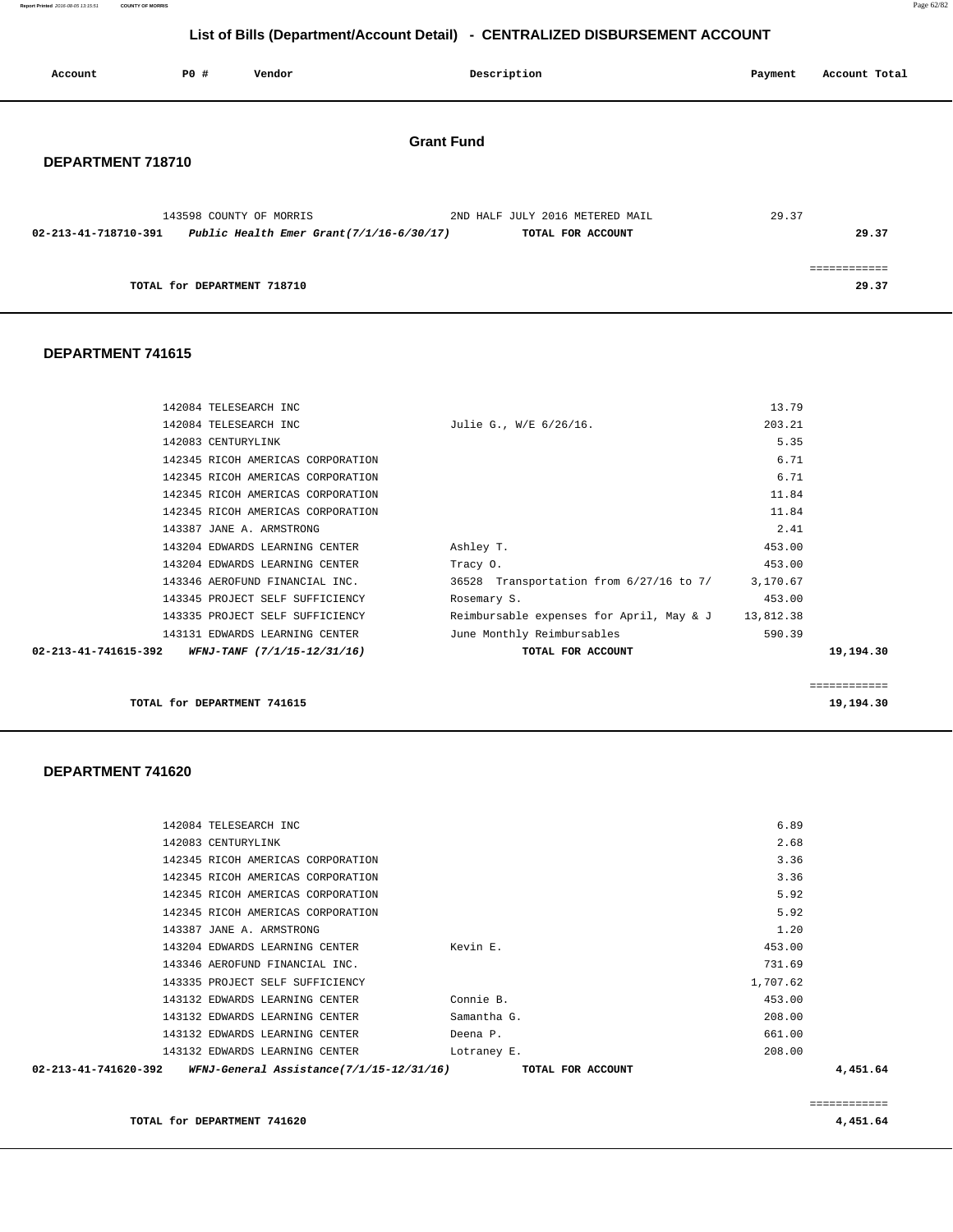| Account              | P0 #                        | Vendor                               | Description       | Payment  | Account Total |
|----------------------|-----------------------------|--------------------------------------|-------------------|----------|---------------|
| DEPARTMENT 741635    |                             |                                      |                   |          |               |
|                      |                             | 143098 BTII INSTITUTE, LLC           | Michele M.        | 576.00   |               |
|                      |                             | 143100 RUTGERS CENTER FOR CONTINUING | Deborah R.        | 2,276.00 |               |
|                      |                             | 143190 BTII INSTITUTE, LLC           | Paul C.           | 800.00   |               |
|                      |                             | 143205 JERSEY TRACTOR TRAILER        | James W.          | 2,000.00 |               |
|                      |                             | 143144 AVTECH INSTITUTE              | Khawar I.         | 850.00   |               |
|                      |                             | 143116 STEVE OLIMPIO DETECTIVE       | John V. W.        | 3,200.00 |               |
| 02-213-41-741635-392 |                             | WDPP-DW (7/1/15-12/31/16)            | TOTAL FOR ACCOUNT |          | 9,702.00      |
|                      |                             |                                      |                   |          | .             |
|                      | TOTAL for DEPARTMENT 741635 |                                      |                   |          | 9,702.00      |

#### **DEPARTMENT 741720**

|                      | 143131 EDWARDS LEARNING CENTER           |                   | 3,951.05 |
|----------------------|------------------------------------------|-------------------|----------|
| 02-213-41-741720-392 | WFNJ-General Assistance(7/1/16-12/31/17) | TOTAL FOR ACCOUNT | 3,951.05 |
|                      |                                          |                   |          |
|                      |                                          |                   |          |
|                      | TOTAL for DEPARTMENT 741720              |                   | 3,951.05 |
|                      |                                          |                   |          |

#### **DEPARTMENT 742705**

| 142084 TELESEARCH INC                             | Lois Ann C., W/E 6/26/16.               | 897.75   |
|---------------------------------------------------|-----------------------------------------|----------|
| 142084 TELESEARCH INC                             |                                         | 192.99   |
| 143110 WARREN COUNTY COMMUNITY COLL. Raven L.     |                                         | 800.00   |
| 142083 CENTURYLINK                                |                                         | 74.97    |
| 142345 RICOH AMERICAS CORPORATION                 |                                         | 93.99    |
| 142345 RICOH AMERICAS CORPORATION                 |                                         | 93.99    |
| 142345 RICOH AMERICAS CORPORATION                 |                                         | 165.72   |
| 142345 RICOH AMERICAS CORPORATION                 |                                         | 165.72   |
| 143101 RUTGERS CENTER FOR CONTINUING              | Christine L.                            | 1,716.00 |
| 143096 EZ WHEELS DRIVING SCHOOL                   | Joseph J. S.                            | 799.80   |
| 143387 JANE A. ARMSTRONG                          |                                         | 21.68    |
| 143194 RUTGERS CENTER FOR CONTINUING Elizabeth S. |                                         | 1,916.00 |
| 143233 MOSER JEWEL COMPANY                        | Michael S. MARCH 15, 2016 - JULY 8, 201 | 4,995.00 |
| 143168 JERSEY TRACTOR TRAILER                     | Farid A.                                | 1,279.76 |
| 143382 INFORMATION & TECHNOLOGY                   | Aleida M.                               | 1,020.00 |
| 143381 INFORMATION & TECHNOLOGY                   | Olga D.                                 | 120.00   |
| 143380 INFORMATION & TECHNOLOGY                   | Ghada A.                                | 1,110.00 |
| 143379 INFORMATION & TECHNOLOGY                   | Gloria A.                               | 1,020.00 |
| 143384 INFORMATION & TECHNOLOGY                   | Yesenia O.                              | 1,080.00 |
| 143383 INFORMATION & TECHNOLOGY                   | Yolanda M.                              | 720.00   |
| 143185 BERKELEY COLLEGE                           | Erika M.                                | 635.44   |
| 143176 INFORMATION & TECHNOLOGY                   | Keith M.                                | 1,493.00 |
| 143175 INFORMATION & TECHNOLOGY                   | Baffour B.                              | 1,493.00 |
| 143174 EZ WHEELS DRIVING SCHOOL                   | Miguel F.                               | 571.20   |
| 143329 CONVERTECH, INC.                           | Kyle C., Dates: 4/4/16 to 6/17/16.      | 4,992.00 |
| 143350 INFORMATION & TECHNOLOGY                   | Katerine V.                             | 990.00   |
| 143348 INFORMATION & TECHNOLOGY                   | Perla R.                                | 1,080.00 |
| 143349 INFORMATION & TECHNOLOGY                   | Monica G.                               | 1,080.00 |

**Report Printed** 2016-08-05 13:15:51 **COUNTY OF MORRIS** Page 63/82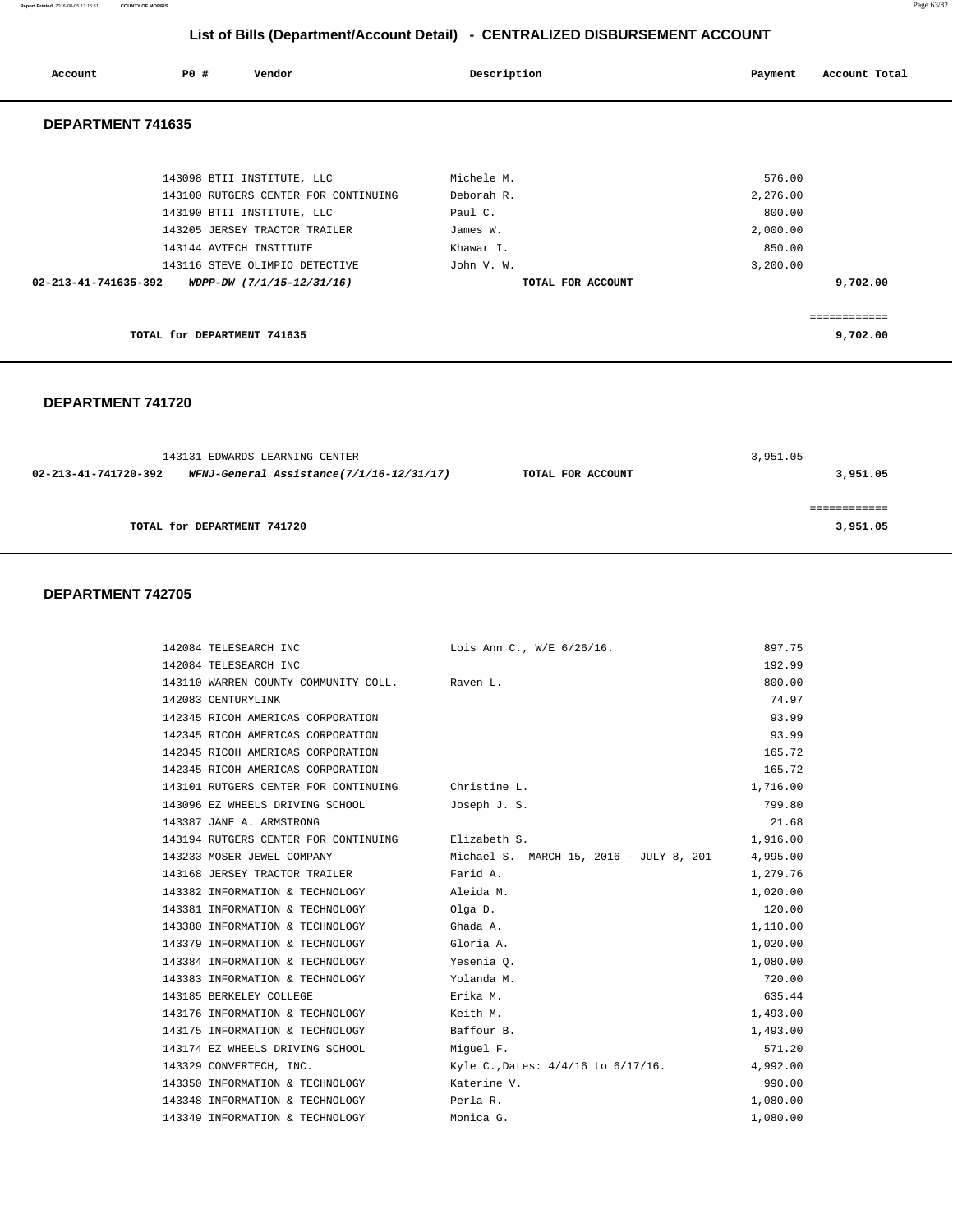| Account                  | PO#<br>Vendor                        | Description       | Account Total<br>Payment |
|--------------------------|--------------------------------------|-------------------|--------------------------|
| <b>DEPARTMENT 742705</b> |                                      |                   |                          |
|                          | 143343 ACE HEALTHCARE TRAINING       | Erica D.          | 1,722.00                 |
|                          | 143386 INFORMATION & TECHNOLOGY      | Selenia M.        | 1,050.00                 |
|                          | 143145 INFORMATION & TECHNOLOGY      | Robert E.         | 1,760.00                 |
|                          | 143133 CUTTING EDGE ACADEMY          | Pilar D.          | 915.20                   |
|                          | 143121 EZ WHEELS DRIVING SCHOOL      | Joseph J. S.      | 1,066.40                 |
|                          | 143117 RUTGERS CENTER FOR CONTINUING | Quashema J.       | 2,876.00                 |
|                          | 143203 LORI L. KINTNER               |                   | 29.69                    |
|                          | 143351 INFORMATION & TECHNOLOGY      | Jacqueline H.     | 990.00                   |
|                          | 143385 INFORMATION & TECHNOLOGY      | Sima P.           | 1,020.00                 |
| 02-213-41-742705-391     | WIOA Adult (7/1/15-6/30/17)          | TOTAL FOR ACCOUNT | 44,667.30                |
|                          |                                      |                   |                          |
|                          | TOTAL for DEPARTMENT 742705          |                   | 44,667.30                |

| 142084 TELESEARCH INC                 | Lilly H., W/E 6/26/16.                   | 358.41   |
|---------------------------------------|------------------------------------------|----------|
| 143099 BTII INSTITUTE, LLC            | Michael F.                               | 800.00   |
| 142083 CENTURYLINK                    | Bill dated June 22, 2016.                | 139.24   |
| 143109 AVTECH INSTITUTE               | Shonda S.                                | 800.00   |
| 143164 AVTECH INSTITUTE               | Teresia S.                               | 800.00   |
| 142345 RICOH AMERICAS CORPORATION     | Ricoh MP2554SP; S/N G145R60090; 2/11/16  | 174.56   |
| 142345 RICOH AMERICAS CORPORATION     | Ricoh MP2554SP, S/N G145R60090; 5/11/16  | 174.56   |
| 142345 RICOH AMERICAS CORPORATION     | Ricoh MP4054SP; S/N G175R530245; 2/11/16 | 307.77   |
| 142345 RICOH AMERICAS CORPORATION     | Ricoh MP4054SP; S/N G175R53045; 5/11/16  | 307.77   |
| 143097 RUTGERS CENTER FOR CONTINUING  | Barbara M.                               | 2,132.00 |
| 143202 CONVERTECH, INC.               | Christian W.                             | 2,835.00 |
| 143387 JANE A. ARMSTRONG              | Travel from July 15-26th, plus postage e | 22.89    |
| 143193 FORTIS INSTITUTE               | Robert W.                                | 396.50   |
| 143192 EZ WHEELS DRIVING SCHOOL       | Chad A. V.                               | 300.26   |
| 143191 E-TEK COMPUTER TRAINING        | Peter B.                                 | 1,476.84 |
| 143189 BTII INSTITUTE, LLC            | Timothy B.                               | 800.00   |
| 143188 LASCOMP INSTITUTE              | Jhonatan G.                              | 3,200.00 |
| 143187 NORTHAMPTON COMMUNITY COLLEGE  | Robert H.                                | 800.00   |
| 143234 FERRARO FOODS, INC             | Carmelina I. dates: 4/27/16 to 6/3/16.   | 4,980.00 |
| 143247 EZ WHEELS DRIVING SCHOOL       | Chad A. V.                               | 950.84   |
| 143170 NEW HORIZONS COMPUTER LEARNING | Michael B.                               | 3,200.00 |
| 143195 RUTGERS CENTER FOR CONTINUING  | Riya B.                                  | 359.00   |
| 143173 NEW HORIZONS COMPUTER LEARNING | Shirley B.                               | 3,200.00 |
| 143172 NEW HORIZONS COMPUTER LEARNING | Cathy C. V.                              | 3,200.00 |
| 143171 NEW HORIZONS COMPUTER LEARNING | Shelina H.                               | 770.10   |
| 143169 NEW HORIZONS COMPUTER LEARNING | Lisa M.                                  | 3,200.00 |
| 143352 INFORMATION & TECHNOLOGY       | Gloria E.                                | 1,110.00 |
| 143184 BERKELEY COLLEGE               | Melissa R.                               | 498.00   |
| 143183 BERKELEY COLLEGE               | Mario C.                                 | 661.00   |
| 143182 BERKELEY COLLEGE               | Anne Marie C.                            | 670.00   |
| 143138 JERSEY TRACTOR TRAILER         | Kostantin N.                             | 3,200.00 |
| 143139 AVTECH INSTITUTE               | Armin H.                                 | 800.00   |
| 143140 M.C. SCHOOL OF TECHNOLOGY      | Nicola C.                                | 800.00   |
| 143332 NEW HORIZONS COMPUTER LEARNING | Doreen E.                                | 3,200.00 |
| 143146 AVTECH INSTITUTE               | Lori C.                                  | 800.00   |
| 143141 AVTECH INSTITUTE               | Armin H.                                 | 1,688.00 |
| 143142 AVTECH INSTITUTE               | Sailaja R. V.                            | 913.34   |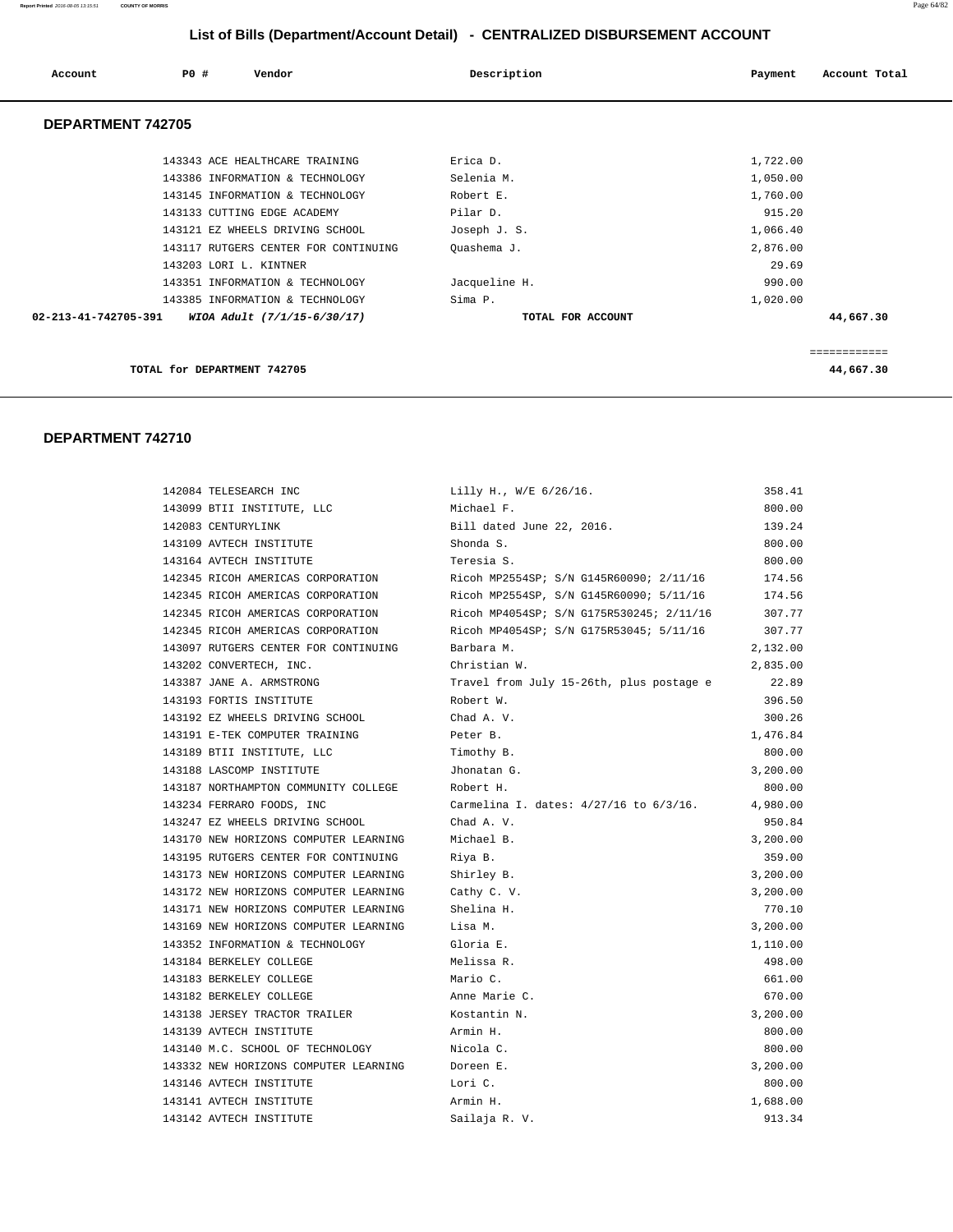**Report Printed** 2016-08-05 13:15:51 **COUNTY OF MORRIS** Page 65/82

# **List of Bills (Department/Account Detail) - CENTRALIZED DISBURSEMENT ACCOUNT**

| Account              | PO# | Vendor                                  | Description                     | Payment  | Account Total |
|----------------------|-----|-----------------------------------------|---------------------------------|----------|---------------|
| DEPARTMENT 742710    |     |                                         |                                 |          |               |
|                      |     | 143122 EZ WHEELS DRIVING SCHOOL         | Jeffrey S.                      | 799.80   |               |
|                      |     | 143123 EZ WHEELS DRIVING SCHOOL         | Anthony J. I.                   | 1,013.08 |               |
|                      |     | 143115 INFORMATION & TECHNOLOGY         | Xiaohui L.                      | 1,706.00 |               |
|                      |     | 143113 RUTGERS CENTER FOR CONTINUING    | Tina H.                         | 2,396.00 |               |
|                      |     | 143203 LORI L. KINTNER                  | Travel from 4/7/16 to 6/29/16.  | 32.17    |               |
|                      |     | 143598 COUNTY OF MORRIS                 | 2ND HALF JULY 2016 METERED MAIL | 213.83   |               |
|                      |     | 143114 EZ WHEELS DRIVING SCHOOL         | Mitchell W. M.                  | 1,013.08 |               |
| 02-213-41-742710-391 |     | WIOA Dislocated Worker (7/1/15-6/30/17) | TOTAL FOR ACCOUNT               |          | 58,000.04     |
|                      |     |                                         |                                 |          |               |
|                      |     |                                         |                                 |          | ============  |
|                      |     | TOTAL for DEPARTMENT 742710             |                                 |          | 58,000.04     |

#### **DEPARTMENT 742720**

| 143102 NEWBRIDGE SERVICES INC                       | Meghan G.         | 1,520.00     |
|-----------------------------------------------------|-------------------|--------------|
| 143102 NEWBRIDGE SERVICES INC                       | Rachel A.         | 3,150.00     |
| 143102 NEWBRIDGE SERVICES INC                       | Corey S.          | 3,650.00     |
| 143102 NEWBRIDGE SERVICES INC                       | Jaquorah M.       | 3,140.00     |
| 143102 NEWBRIDGE SERVICES INC                       | Christian H.      | 3,140.00     |
| 142084 TELESEARCH INC                               |                   | 117.17       |
| 142083 CENTURYLINK                                  |                   | 45.52        |
| 142345 RICOH AMERICAS CORPORATION                   |                   | 57.07        |
| 142345 RICOH AMERICAS CORPORATION                   |                   | 57.07        |
| 142345 RICOH AMERICAS CORPORATION                   |                   | 100.62       |
| 142345 RICOH AMERICAS CORPORATION                   |                   | 100.62       |
| 143095 EZ WHEELS DRIVING SCHOOL                     | Jonathan V.       | 1,126.10     |
| 143387 JANE A. ARMSTRONG                            |                   | 12.05        |
| 143186 BERKELEY COLLEGE                             | Winny S.          | 770.15       |
| 143338 FORTIS INSTITUTE                             | Jemarie M.        | 902.00       |
| 143337 FORTIS INSTITUTE                             | Crystal S.        | 1,000.00     |
| 143124 EZ WHEELS DRIVING SCHOOL                     | Jonathan R. V.    | 1,069.80     |
| 02-213-41-742720-391<br>WIOA Youth (7/1/15-6/30/17) | TOTAL FOR ACCOUNT | 19,958.17    |
|                                                     |                   | ============ |
| TOTAL for DEPARTMENT 742720                         |                   | 19,958.17    |

#### **DEPARTMENT 754610**

| 142399 FAMILY PROMISE OF                                          | SSH1602 SSH-EXT Intensive Case Managemen | 5,270.20 |
|-------------------------------------------------------------------|------------------------------------------|----------|
| Social Srvcs for Hmlss $(7/1/15-6/30/16)$<br>02-213-41-754610-392 | TOTAL FOR ACCOUNT                        | 5,270.20 |
|                                                                   |                                          |          |
|                                                                   |                                          |          |
| TOTAL for DEPARTMENT 754610                                       |                                          | 5,270.20 |
|                                                                   |                                          |          |

# **Chapter 51**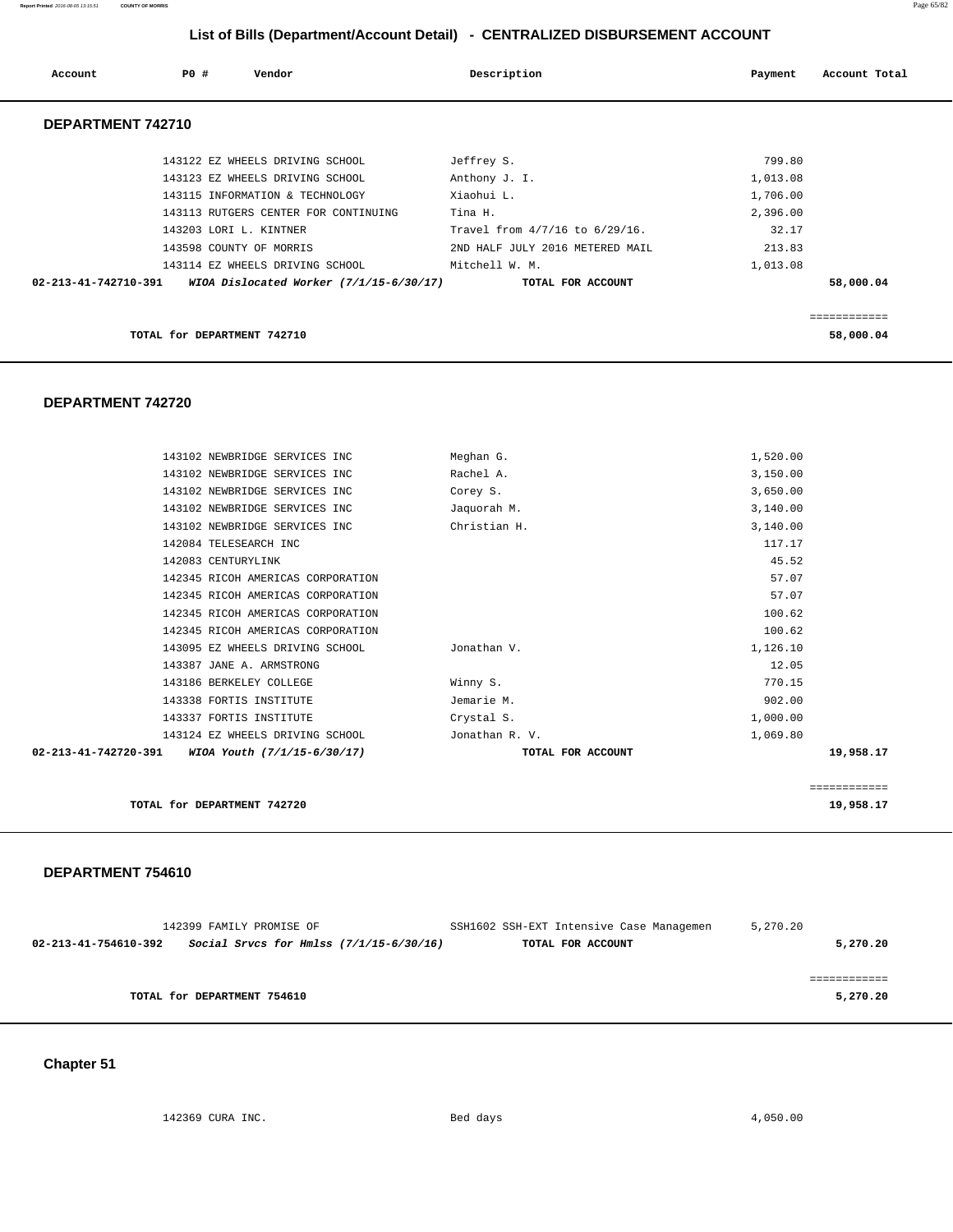**Report Printed** 2016-08-05 13:15:51 **COUNTY OF MORRIS** Page 66/82

# **List of Bills (Department/Account Detail) - CENTRALIZED DISBURSEMENT ACCOUNT**

| Account              | PO#                  | Vendor                                                           |     | Description       | Payment  | Account Total             |
|----------------------|----------------------|------------------------------------------------------------------|-----|-------------------|----------|---------------------------|
| Chapter 51           |                      |                                                                  |     |                   |          |                           |
| 02-213-41-757605-392 |                      | 142961 MORRISTOWN MEDICAL CENTER<br>Chapter 51 (1/1/16-12/31/16) | IOP | TOTAL FOR ACCOUNT | 8,700.00 | 13,550.00                 |
|                      | TOTAL for Chapter 51 |                                                                  |     |                   |          | essessessess<br>13,550.00 |

#### **DEPARTMENT 758610**

| 10,649.00<br>11,271.53<br>93,265.24<br>============ |
|-----------------------------------------------------|
|                                                     |
|                                                     |
|                                                     |
|                                                     |
| 23,359.67                                           |
| 8,263.70                                            |
| 5,090.62                                            |
| 1,821.79                                            |
| 9,275.88                                            |
| 5,020.27                                            |
| 11,803.63                                           |
| 6,709.15                                            |
|                                                     |

#### **DEPARTMENT 771610**

|                      | 142681 MARIANN KLETKE                    | Postage Purchase - Bryne Grant Purchase | 26.72 |
|----------------------|------------------------------------------|-----------------------------------------|-------|
| 02-213-41-771610-391 | Multi-Juriscd Task Force(7/1/15-6/30/16) | TOTAL FOR ACCOUNT                       | 26.72 |
|                      |                                          |                                         |       |
|                      |                                          |                                         |       |
|                      | TOTAL for DEPARTMENT 771610              |                                         | 26.72 |
|                      |                                          |                                         |       |

#### **Safe Communities Construction**

| 143649 MORRISTOWN MEDICAL CENTER                           | SAFE COMMUNITIES APRIL 2016-JUNE 2016, O | 24,527.14 |           |
|------------------------------------------------------------|------------------------------------------|-----------|-----------|
| Safe Communities (10/1/15-9/30/16)<br>02-213-41-773605-391 | TOTAL FOR ACCOUNT                        |           | 24,527.14 |
|                                                            |                                          |           |           |
|                                                            |                                          |           |           |
| TOTAL for Safe Communities Construction                    |                                          |           | 24,527.14 |
|                                                            |                                          |           |           |

| 142767 MORRIS COUNTY PARK POLICE | April 2016 DRE Reimbursement | 3,960.00 |
|----------------------------------|------------------------------|----------|
| 142767 MORRIS COUNTY PARK POLICE | May 2016 DRE Reimbursement   | 4,015.00 |
| 142767 MORRIS COUNTY PARK POLICE | June 2016 DRE Reimbursement  | 2,640.00 |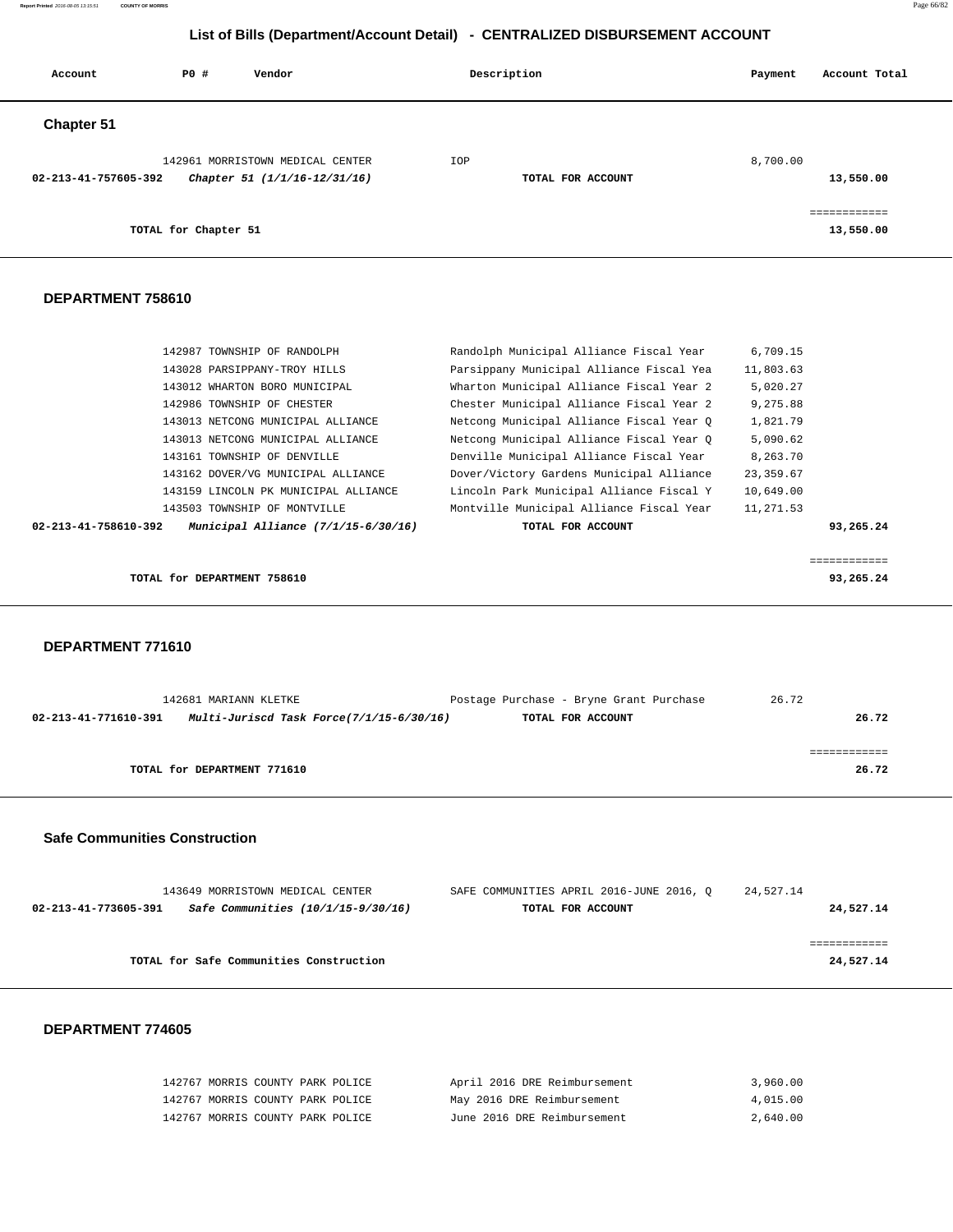**Report Printed** 2016-08-05 13:15:51 **COUNTY OF MORRIS** Page 67/82

# **List of Bills (Department/Account Detail) - CENTRALIZED DISBURSEMENT ACCOUNT**

| Account                        | PO#                         | Vendor                                   | Description                        | Payment | Account Total |
|--------------------------------|-----------------------------|------------------------------------------|------------------------------------|---------|---------------|
| DEPARTMENT 774605              |                             |                                          |                                    |         |               |
|                                |                             | 142777 TOWN OF BOONTON POLICE DEPARTMENT | May 2016 DRE Grant Reimbursement   | 220.00  |               |
|                                |                             | 142779 BOROUGH OF KINNELON               | April 2016 DRE Reimbursement       | 220.00  |               |
|                                |                             | 142771 HANOVER TOWNSHIP                  | April 2016 DRE Grant Reimbursement | 165.00  |               |
|                                |                             | 142771 HANOVER TOWNSHIP                  | June 2016 DRE Grant Reimbursement  | 495.00  |               |
| $02 - 213 - 41 - 774605 - 391$ |                             | DRE Call Out (10/1/15-9/30/16)           | TOTAL FOR ACCOUNT                  |         | 11,935.00     |
|                                |                             |                                          |                                    |         | ============  |
|                                | TOTAL for DEPARTMENT 774605 |                                          |                                    |         | 11,935.00     |

#### **Urban Areas Security Initiativ**

| 143220 TECHLINE TECHNOLOGIES, INC.                  | 6/18-19/16 TECC Section 19822 | 14,000.00 |
|-----------------------------------------------------|-------------------------------|-----------|
| 143220 TECHLINE TECHNOLOGIES, INC.                  | 6/23/16 LEFR Section 19824    | 6.800.00  |
| 143220 TECHLINE TECHNOLOGIES, INC.                  | 6/25/16 LEFR Section 19825    | 6.800.00  |
| 143220 TECHLINE TECHNOLOGIES, INC.                  | 7/7/16 LEFR Section 19823     | 6.800.00  |
| 143220 TECHLINE TECHNOLOGIES, INC.                  | 7/16/16 LEFR Section 19827    | 6.800.00  |
| 143220 TECHLINE TECHNOLOGIES, INC.                  | 7/21-22/16 TECC Section 19823 | 14,000.00 |
| FFY14 UASI (9/1/14-8/31/16)<br>02-213-41-784630-391 | TOTAL FOR ACCOUNT             | 55,200.00 |
|                                                     |                               |           |
|                                                     |                               |           |
| TOTAL for Urban Areas Security Initiativ            |                               | 55,200.00 |

#### **DEPARTMENT 784820**

| 140476 TACTICAL MEDICAL SOLUTIONS INC.              | Item DLIP2-CUST    | 4,634.10 |
|-----------------------------------------------------|--------------------|----------|
| 140476 TACTICAL MEDICAL SOLUTIONS INC.              | Item SOFTTC-RW-DL2 | 1,372.94 |
| 140476 TACTICAL MEDICAL SOLUTIONS INC.              | Shipping           | 20.26    |
| 140477 TACTICAL MEDICAL SOLUTIONS INC.              | Item DLIP2-CUST    | 1,707.30 |
| 140477 TACTICAL MEDICAL SOLUTIONS INC.              | Item SOFTTC-RW-DL2 | 505.82   |
| 140477 TACTICAL MEDICAL SOLUTIONS INC.              | Shipping           | 9.26     |
| 02-213-41-784820-391<br>FFY15 UASI (9/1/15-8/31/18) | TOTAL FOR ACCOUNT  | 8,249.68 |
|                                                     |                    |          |
|                                                     |                    |          |
| TOTAL for DEPARTMENT 784820                         |                    | 8,249.68 |
|                                                     |                    |          |

#### **POLICE & FIRE TRAINING GRANT**

| 02-213-41-803105-392 | Police & Fire Training $(7/1/10-6/30/15)$ | TOTAL FOR ACCOUNT         |          | 10,908.97 |
|----------------------|-------------------------------------------|---------------------------|----------|-----------|
|                      | 141945 A-V SERVICES, INC.                 | Installation Fee          | 669.51   |           |
|                      | 141945 A-V SERVICES, INC.                 | Projector                 | 1,943.58 |           |
|                      | 139803 A-V SERVICES, INC.                 | Installation              | 400.00   |           |
|                      | 139803 A-V SERVICES, INC.                 | Universal Projector Mount | 285.60   |           |
|                      | 139803 A-V SERVICES, INC.                 | Long Throw Lens           | 2,688.00 |           |
|                      | 139803 A-V SERVICES, INC.                 | Laser Projector           | 4,922.28 |           |
|                      |                                           |                           |          |           |

============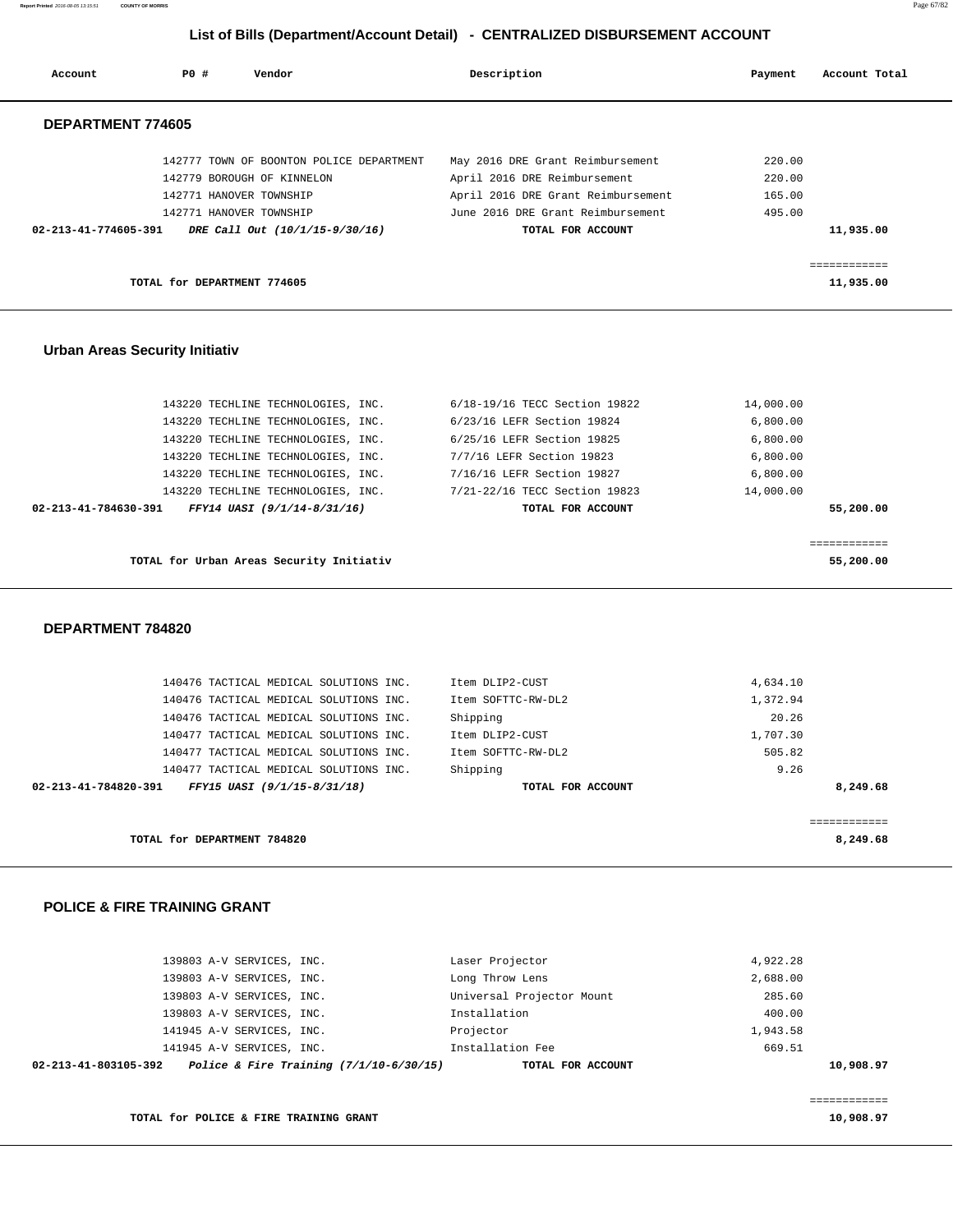**Report Printed** 2016-08-05 13:15:51 **COUNTY OF MORRIS** Page 68/82

# **List of Bills (Department/Account Detail) - CENTRALIZED DISBURSEMENT ACCOUNT**

| Account                           | <b>PO #</b> | Vendor                             | Description                                  |                | Payment  | Account Total            |
|-----------------------------------|-------------|------------------------------------|----------------------------------------------|----------------|----------|--------------------------|
| <b>Police &amp; Fire Training</b> |             |                                    |                                              |                |          |                          |
| 02-213-41-803905-392              | State Share | 139791 STATE TOXICOLOGY LABORATORY | Drug Testing 03/02/2016<br>TOTAL FOR ACCOUNT | 16L002965 - 94 | 1,350.00 | 1,350.00                 |
|                                   |             | TOTAL for Police & Fire Training   |                                              |                |          | ------------<br>1,350.00 |
| DEPARTMENT 864175                 |             |                                    |                                              |                |          |                          |

|                      | 142858 MORRISTOWN & ERIE RAILWAY INC     | Railroad Highway Grade Crossing State Hi | 8,292.84 |
|----------------------|------------------------------------------|------------------------------------------|----------|
| 02-213-41-864175-391 | RailGrdCrss/2011-Com-7(6/9/12-ext6/9/14) | TOTAL FOR ACCOUNT                        | 8,292.84 |
|                      |                                          |                                          |          |
|                      |                                          |                                          |          |
|                      | TOTAL for DEPARTMENT 864175              |                                          | 8,292.84 |
|                      |                                          |                                          |          |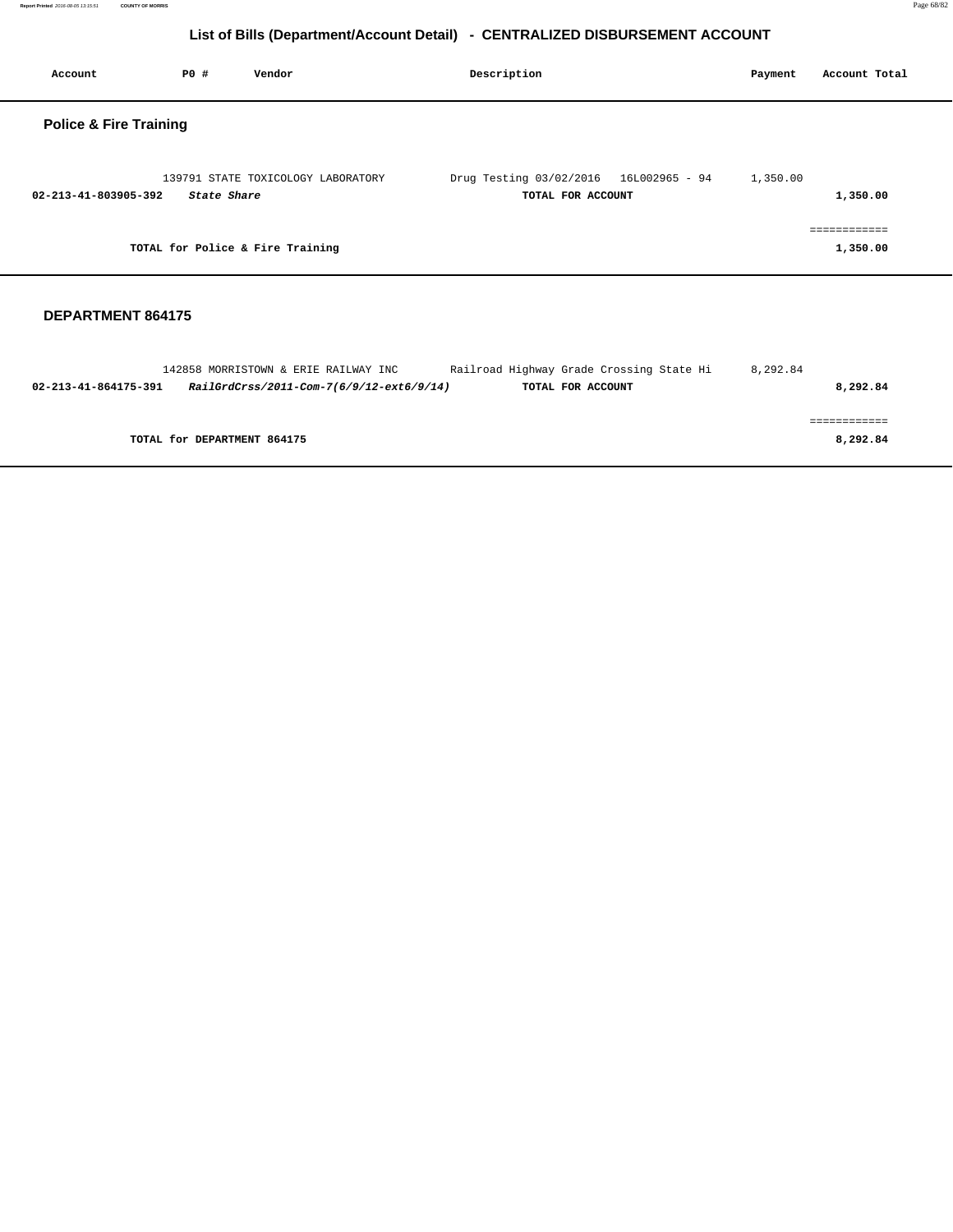| Report Printed 2016-08-05 13:15:51 | <b>COUNTY OF MORRIS</b> |                                 |                                           |                                                                              |           | Page 69/82    |
|------------------------------------|-------------------------|---------------------------------|-------------------------------------------|------------------------------------------------------------------------------|-----------|---------------|
|                                    |                         |                                 |                                           | List of Bills (Department/Account Detail) - CENTRALIZED DISBURSEMENT ACCOUNT |           |               |
|                                    |                         |                                 |                                           |                                                                              |           |               |
| Account                            |                         | P0 #                            | Vendor                                    | Description                                                                  | Payment   | Account Total |
|                                    |                         |                                 |                                           |                                                                              |           |               |
|                                    |                         |                                 |                                           |                                                                              |           |               |
|                                    |                         |                                 |                                           | <b>County Capital</b>                                                        |           |               |
|                                    |                         | Acq of prop in Twp of Washgtn   |                                           |                                                                              |           |               |
|                                    |                         |                                 |                                           |                                                                              |           |               |
|                                    |                         |                                 | 143270 WATERS, MCPHERSON, MCNEILL, P.C.   | Schooley's Mountain Road                                                     | 833.35    |               |
| 04-216-55-953029-909               |                         |                                 | Miscellaneous - Other                     | TOTAL FOR ACCOUNT                                                            |           | 833.35        |
|                                    |                         |                                 |                                           |                                                                              |           | ============  |
|                                    |                         |                                 | TOTAL for Acq of prop in Twp of Washgtn   |                                                                              |           | 833.35        |
|                                    |                         |                                 |                                           |                                                                              |           |               |
|                                    |                         |                                 |                                           |                                                                              |           |               |
|                                    |                         | Analy dam condition, rehab dams |                                           |                                                                              |           |               |
|                                    |                         |                                 |                                           |                                                                              |           |               |
|                                    |                         |                                 | 136708 CIVIL DYNAMICS INC                 | Canty's Lake Dam Rehabilitation - Design                                     | 28,395.00 |               |
| 04-216-55-953113-909               |                         |                                 | Miscellaneous - Other                     | TOTAL FOR ACCOUNT                                                            |           | 28,395.00     |
|                                    |                         |                                 |                                           |                                                                              |           |               |
|                                    |                         |                                 |                                           |                                                                              |           | ============  |
|                                    |                         |                                 | TOTAL for Analy dam condition, rehab dams |                                                                              |           | 28,395.00     |
|                                    |                         |                                 |                                           |                                                                              |           |               |

# **InstallCty Roadway Drain Imprv**

| 138543 MALICK AND SCHERER PC                  | Bridge Maintenance Easement review Berks | 205.08 |
|-----------------------------------------------|------------------------------------------|--------|
| Miscellaneous - Other<br>04-216-55-953141-909 | TOTAL FOR ACCOUNT                        | 205.08 |
|                                               |                                          |        |
|                                               |                                          |        |
| TOTAL for InstallCty Roadway Drain Imprv      |                                          | 205.08 |
|                                               |                                          |        |

# **Cty Road Drainage Improvements**

| 138543 MALICK AND SCHERER PC                  | Bridge Maintenance Easement review Berks | 154.92 |
|-----------------------------------------------|------------------------------------------|--------|
| Miscellaneous - Other<br>04-216-55-953178-909 | TOTAL FOR ACCOUNT                        | 154.92 |
|                                               |                                          |        |
|                                               |                                          |        |
| TOTAL for Cty Road Drainage Improvements      |                                          | 154.92 |
|                                               |                                          |        |

|                      |                             | 143039 CONCRETE CONSTRUCTION CORP.       | Intersection Improvements US 202(Main Ro |                   | 115,057.05 |            |
|----------------------|-----------------------------|------------------------------------------|------------------------------------------|-------------------|------------|------------|
| 04-216-55-953202-951 |                             | Road Resurfacing/Construction/Imprvments |                                          | TOTAL FOR ACCOUNT |            | 115,057.05 |
|                      |                             |                                          |                                          |                   |            |            |
|                      |                             |                                          |                                          |                   |            |            |
|                      | TOTAL for DEPARTMENT 953202 |                                          |                                          |                   |            |            |
|                      |                             |                                          |                                          |                   |            | 115,057.05 |
|                      |                             |                                          |                                          |                   |            |            |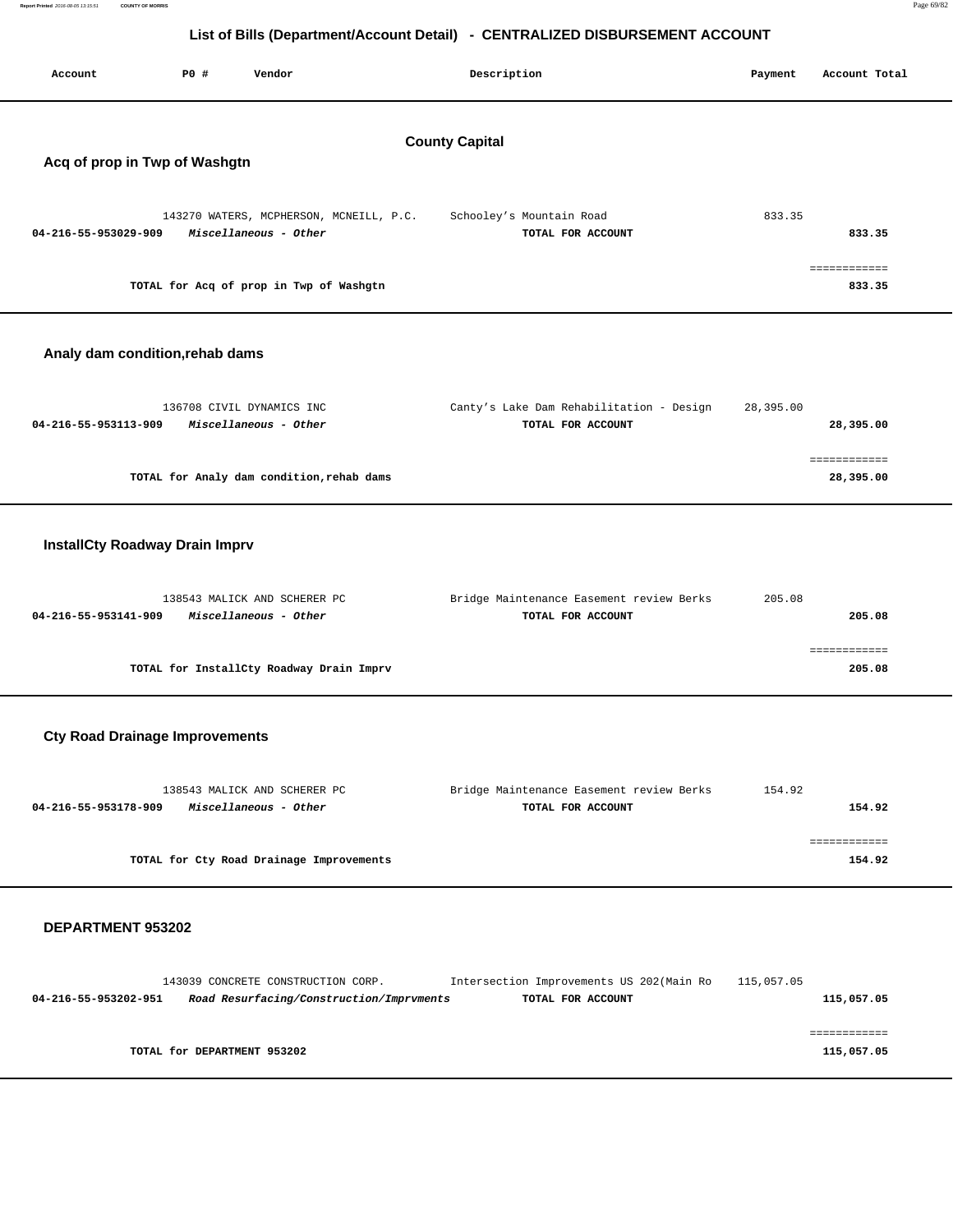**Report Printed** 2016-08-05 13:15:51 **COUNTY OF MORRIS** Page 70/82

# **List of Bills (Department/Account Detail) - CENTRALIZED DISBURSEMENT ACCOUNT**

| Account              | PO#                         | Vendor                                   | Description                              | Payment  | Account Total |
|----------------------|-----------------------------|------------------------------------------|------------------------------------------|----------|---------------|
|                      |                             |                                          |                                          |          |               |
|                      |                             | 143166 KEEGAN TECHNOLOGY &               | Replacement of Bridge 1400-323 on Cozy L | 1,378.00 |               |
|                      |                             | 143166 KEEGAN TECHNOLOGY &               | Bridge No. 1400-121, Ridgedale Avenue ov | 450.00   |               |
| 04-216-55-953225-909 |                             | Bridge Design, Renov, Construc - Var Loc | TOTAL FOR ACCOUNT                        |          | 1,828.00      |
|                      | TOTAL for DEPARTMENT 953225 |                                          |                                          |          | 1,828.00      |

#### **DEPARTMENT 953233**

#### **DEPARTMENT 953259**

|                      |                             | 143397 MCMANIMON, SCOTLAND & BAUMANN LLC | PROFESSIONAL SERVICES - BOND ORDINANCES | 300.00 |
|----------------------|-----------------------------|------------------------------------------|-----------------------------------------|--------|
| 04-216-55-953259-909 |                             | RenovCentrlAveComplx-StClare/NonprofMall | TOTAL FOR ACCOUNT                       | 300.00 |
|                      |                             |                                          |                                         |        |
|                      |                             |                                          |                                         |        |
|                      | TOTAL for DEPARTMENT 953259 |                                          |                                         | 300.00 |

#### **DEPARTMENT 953269**

|                      | 142860 CHERRY WEBER & ASSOC. PC      | Engineering Design Services for Erosion | 3,997.10 |
|----------------------|--------------------------------------|-----------------------------------------|----------|
| 04-216-55-953269-909 | Bridge Design/Constr - var locations | TOTAL FOR ACCOUNT                       | 3,997.10 |
|                      |                                      |                                         |          |
|                      |                                      |                                         |          |
|                      | TOTAL for DEPARTMENT 953269          |                                         | 3,997.10 |

#### **DEPARTMENT 953270**

| 143166 KEEGAN TECHNOLOGY &                                   | Ann Street Parking Garage on Ann Street  | 470.00   |
|--------------------------------------------------------------|------------------------------------------|----------|
| 143166 KEEGAN TECHNOLOGY &                                   | Replacement of Dover Wall @ Railroad Tra | 470.00   |
| 142973 KEEGAN TECHNOLOGY &                                   | Invoice #45196 Intersection Improvements | 2,270.00 |
| Road Design/Construc - var locations<br>04-216-55-953270-909 | TOTAL FOR ACCOUNT                        | 3,210.00 |
|                                                              |                                          |          |
| TOTAL for DEPARTMENT 953270                                  |                                          | 3,210.00 |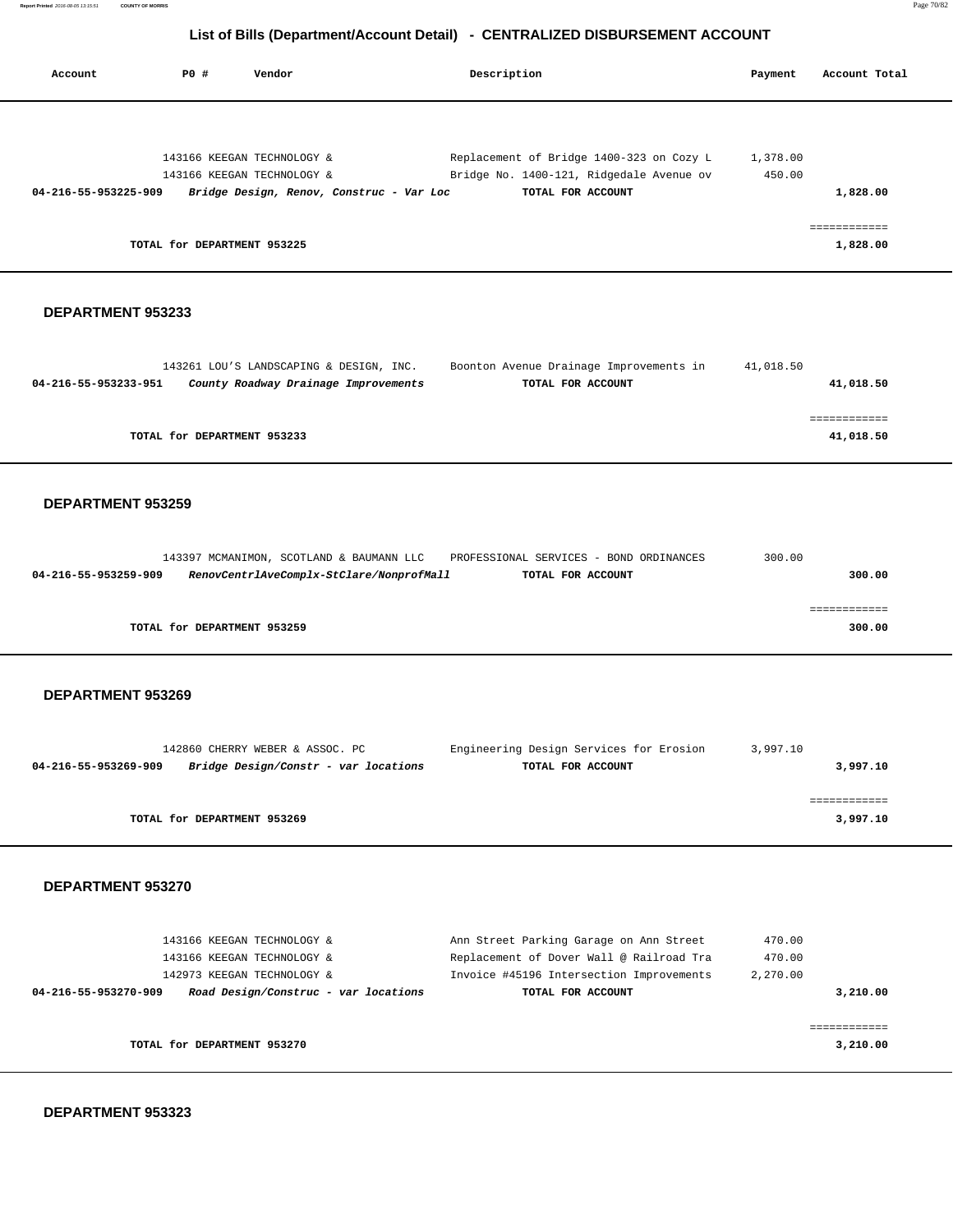**Report Printed** 2016-08-05 13:15:51 **COUNTY OF MORRIS** Page 71/82

|                          |             |                                                                                                                                                | List of Bills (Department/Account Detail) - CENTRALIZED DISBURSEMENT ACCOUNT                              |                              |                            |
|--------------------------|-------------|------------------------------------------------------------------------------------------------------------------------------------------------|-----------------------------------------------------------------------------------------------------------|------------------------------|----------------------------|
| Account                  | <b>PO #</b> | Vendor                                                                                                                                         | Description                                                                                               | Payment                      | Account Total              |
| DEPARTMENT 953323        |             |                                                                                                                                                |                                                                                                           |                              |                            |
| 04-216-55-953323-909     |             | Bridge Design/Constr VarLoc-Public Works                                                                                                       | TOTAL FOR ACCOUNT                                                                                         |                              | 17,910.00                  |
|                          |             | TOTAL for DEPARTMENT 953323                                                                                                                    |                                                                                                           |                              | ============<br>17,910.00  |
| DEPARTMENT 953329        |             |                                                                                                                                                |                                                                                                           |                              |                            |
| 04-216-55-953329-909     |             | 142010 R.S. KNAPP CO INC<br>133797 BOSWELL ENGINEERING INC<br>Design, Building, Rehab of Roads-PublWorks                                       | Plans & Specs for the Milling & Resurf o<br>Engineering Design Services for Intersec<br>TOTAL FOR ACCOUNT | 103.86<br>6,634.00           | 6,737.86                   |
|                          |             | TOTAL for DEPARTMENT 953329                                                                                                                    |                                                                                                           |                              | ============<br>6,737.86   |
| <b>DEPARTMENT 953347</b> |             |                                                                                                                                                |                                                                                                           |                              |                            |
| 04-216-55-953347-951     |             | 140487 CARRIER CORPORATION<br>142652 AUTOMATED BUILDING CONTROLS<br>142652 AUTOMATED BUILDING CONTROLS<br>HVAC-Replace or Repair Various Bldgs | RE: CH/ 06-03-16<br>RE: CH/ 06-30-16<br>RE: A&R - AHU 7/ 06-30-16<br>TOTAL FOR ACCOUNT                    | 1,045.30<br>585.00<br>520.00 | 2,150.30                   |
|                          |             | TOTAL for DEPARTMENT 953347                                                                                                                    |                                                                                                           |                              | ============<br>2,150.30   |
| DEPARTMENT 953348        |             |                                                                                                                                                |                                                                                                           |                              |                            |
| 04-216-55-953348-909     |             | 142892 MOUNT VERNON GROUP<br>Various Roof Replace - County Wide                                                                                | PROFESSIONAL SERVICES RENDERED FOR PUBLI<br>TOTAL FOR ACCOUNT                                             | 600.00                       | 600.00                     |
|                          |             | 143216 SAFEWAY CONTRACTING<br>04-216-55-953348-951    Various Roof Replace - County Wide                                                       | RE-ROOFING COUNTY LIBRARY<br>TOTAL FOR ACCOUNT                                                            | 162,925.00                   | 162,925.00                 |
|                          |             | TOTAL for DEPARTMENT 953348                                                                                                                    |                                                                                                           |                              | ============<br>163,525.00 |

| 141836 R.D. SALES DOOR & HARDWARE LLC<br>141836 R.D. SALES DOOR & HARDWARE LLC                   | RE: FAMILY PROMISE/ 06-13-16<br>RE: COUNTY LIBRARY/ 06-29-16  | 1,295.00<br>315.00     |
|--------------------------------------------------------------------------------------------------|---------------------------------------------------------------|------------------------|
| 142861 REDMANN ELECTRIC CO., INC.<br>Various Bldging Repairs-County Wide<br>04-216-55-953349-956 | FIRE ACADEMY ROOFTOP AC UNIT POWER PROJE<br>TOTAL FOR ACCOUNT | 14,966.86<br>16,576.86 |
|                                                                                                  |                                                               |                        |
| TOTAL for DEPARTMENT 953349                                                                      |                                                               | 16,576.86              |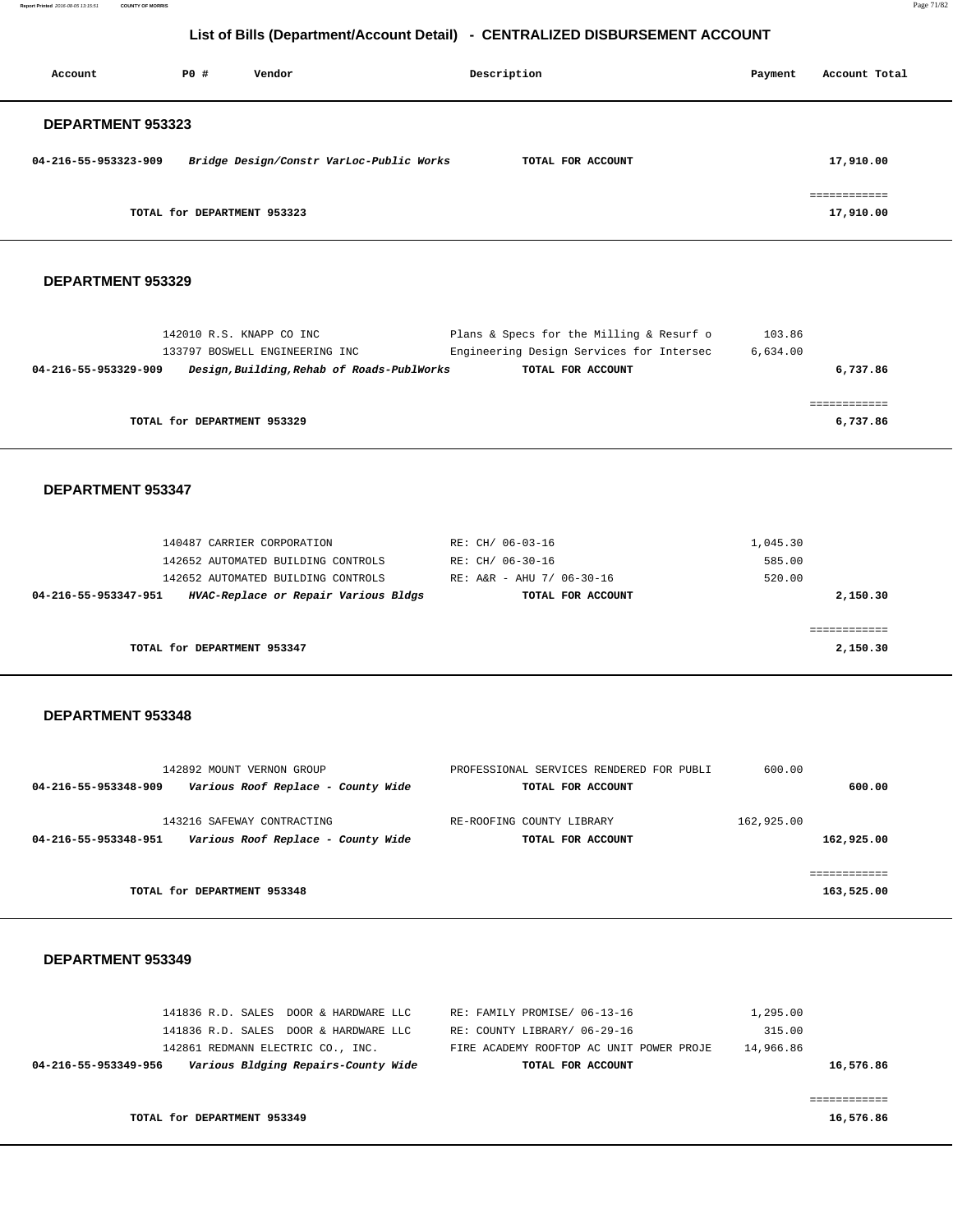**Report Printed** 2016-08-05 13:15:51 **COUNTY OF MORRIS** Page 72/82

# **List of Bills (Department/Account Detail) - CENTRALIZED DISBURSEMENT ACCOUNT**

| Account              | PO#                         | Vendor                                                                        | Description                                                   | Payment   | Account Total |
|----------------------|-----------------------------|-------------------------------------------------------------------------------|---------------------------------------------------------------|-----------|---------------|
| DEPARTMENT 953351    |                             |                                                                               |                                                               |           |               |
| 04-216-55-953351-909 |                             | 143217 E2 PROJECT MANAGEMENT LLC<br>Elevator Upgrades Various Cty Bldgs       | PROFESSIONAL SERVICES FOR MODERNIZATION<br>TOTAL FOR ACCOUNT  | 5,624.00  | 5,624.00      |
|                      |                             | 142436 CLIFTON ELEVATOR SERVICE CO INC                                        | MODERNIZATION OF ELEVATOR #3 AT COURTHOU                      | 34,018.20 |               |
| 04-216-55-953351-951 |                             | 142437 CLIFTON ELEVATOR SERVICE CO INC<br>Elevator Upgrades Various Cty Bldgs | MODERNIZATION OF ELEVATOR #3 AT COURTHOU<br>TOTAL FOR ACCOUNT | 18,899.00 | 52,917.20     |
|                      | TOTAL for DEPARTMENT 953351 |                                                                               |                                                               |           | 58,541.20     |

#### **DEPARTMENT 953352**

| 142650 CONSOLIDATED STEEL   | RE: W&M/ 06-30-16                                               | 378.00 |
|-----------------------------|-----------------------------------------------------------------|--------|
| 04-216-55-953352-951        | Replace-Carpet, Flooring, etc Various Bldg<br>TOTAL FOR ACCOUNT | 378.00 |
|                             |                                                                 |        |
|                             |                                                                 |        |
| TOTAL for DEPARTMENT 953352 |                                                                 | 378.00 |
|                             |                                                                 |        |

#### **DEPARTMENT 953356**

|                             | 142010 R.S. KNAPP CO INC<br>142017 R.S. KNAPP CO INC<br>142017 R.S. KNAPP CO INC | Plans and Specs for Milling & Resurfacin<br>Plans & Specs for Milling & Resurfacing | 135.85<br>139.39<br>256.32 |
|-----------------------------|----------------------------------------------------------------------------------|-------------------------------------------------------------------------------------|----------------------------|
| 04-216-55-953356-909        | Various Road-Designs & Construction                                              | TOTAL FOR ACCOUNT                                                                   | 531.56                     |
|                             |                                                                                  |                                                                                     |                            |
| TOTAL for DEPARTMENT 953356 |                                                                                  |                                                                                     | 531.56                     |

#### **DEPARTMENT 953357**

|                      | 143296 RON-JON CONSTRUCTION CORP. | Replacement of Bridge No. 1400-323 on Co | 88,087.30 |
|----------------------|-----------------------------------|------------------------------------------|-----------|
| 04-216-55-953357-940 | Replace & Upgrade Various Bridges | TOTAL FOR ACCOUNT                        | 88,087.30 |
|                      |                                   |                                          |           |
|                      |                                   |                                          |           |
|                      | TOTAL for DEPARTMENT 953357       |                                          | 88,087.30 |

| 04-216-55-953362-951 |                               | Security Improvement AR Bldg/Courthouse | TOTAL FOR ACCOUNT                        |           | 57,370.35 |
|----------------------|-------------------------------|-----------------------------------------|------------------------------------------|-----------|-----------|
|                      | 134203 SMITHS DETECTION, INC. |                                         | HEALTH MANAGEMENT - DISPOSAL OF SECURITY | 1,558.91  |           |
|                      | 134417 SMITHS DETECTION, INC. |                                         | ROLLER TABLE                             | 2,500.00  |           |
|                      | 134417 SMITHS DETECTION, INC. |                                         | FOUR YEAR EXTENDED WARRANTY              | 9,193.00  |           |
|                      | 134417 SMITHS DETECTION, INC. |                                         | HI SCAN 6046SI X-RAY INSPECTION SYSTEM   | 40,891.94 |           |
|                      | 134204 SMITHS DETECTION, INC. |                                         | RELOCATE X-RAY MACHINE TO DOVER PROBATIO | 3,226.50  |           |
|                      |                               |                                         |                                          |           |           |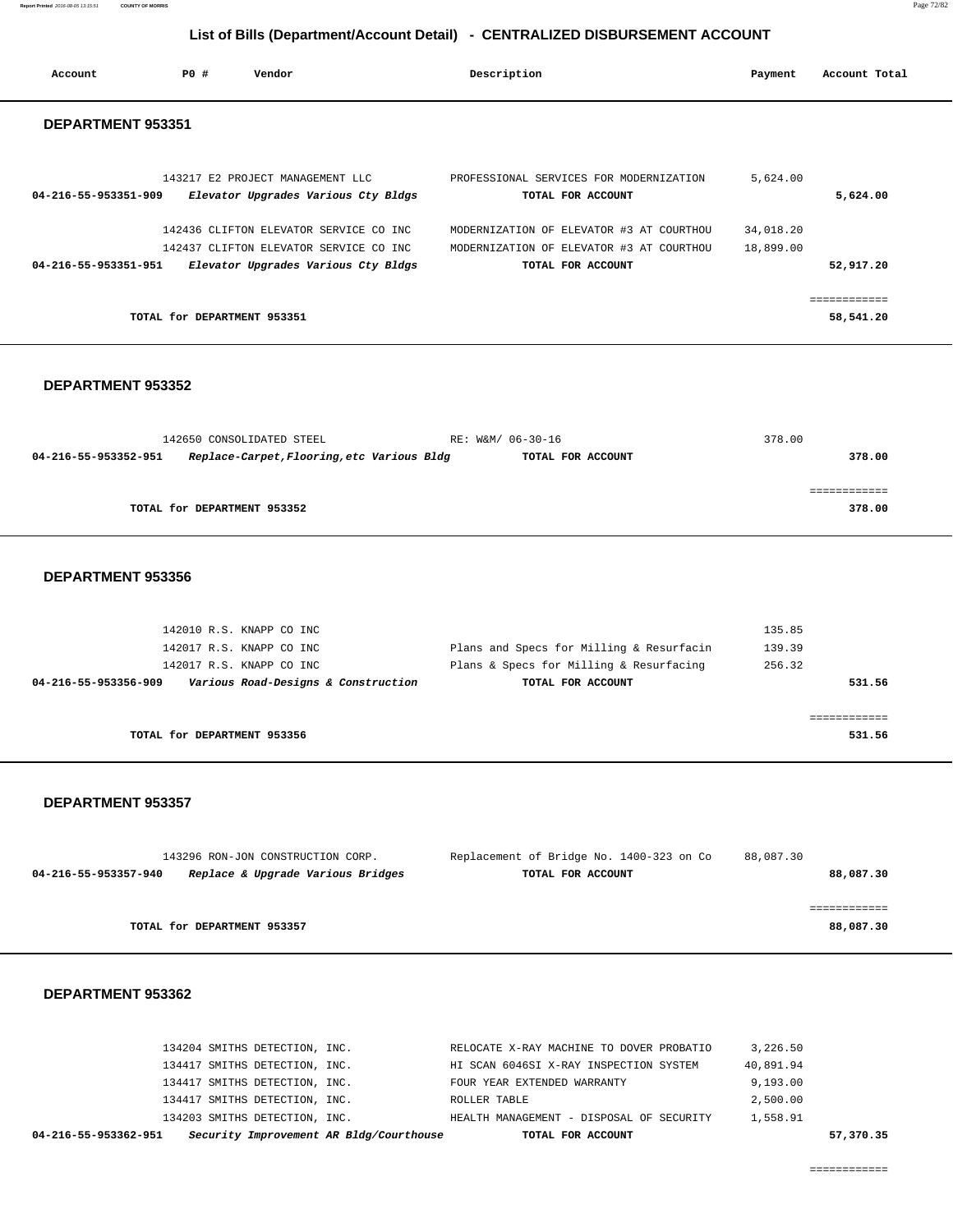# **List of Bills (Department/Account Detail) - CENTRALIZED DISBURSEMENT ACCOUNT**

| Account                  | PO# | Vendor | Description | Payment | Account Total |
|--------------------------|-----|--------|-------------|---------|---------------|
| <b>DEPARTMENT 953362</b> |     |        |             |         |               |

**TOTAL for DEPARTMENT 953362 57,370.35**

## **DEPARTMENT 953363**

| 143272 WATERS, MCPHERSON, MCNEILL, P.C.                    | Randolph Town Center Associates   | 4,637.09 |          |
|------------------------------------------------------------|-----------------------------------|----------|----------|
| 143272 WATERS, MCPHERSON, MCNEILL, P.C.                    | 1200 Sussex LLC- Parcel 6         | 48.00    |          |
| 143272 WATERS, MCPHERSON, MCNEILL, P.C.                    | Acq. Bl. 224, Lots 1, 2, 3 and 83 | 2,317.91 |          |
| 143272 WATERS, MCPHERSON, MCNEILL, P.C.                    | Sussex Randolph Building, LP      | 276.00   |          |
| 143271 WATERS, MCPHERSON, MCNEILL, P.C.                    | Air Products                      | 336.00   |          |
| 143269 WATERS, MCPHERSON, MCNEILL, P.C.                    | Freedom Group                     | 48.00    |          |
| Paving & Resurfacing Various Roads<br>04-216-55-953363-909 | TOTAL FOR ACCOUNT                 |          | 7,663.00 |
|                                                            |                                   |          |          |
|                                                            |                                   |          |          |
| TOTAL for DEPARTMENT 953363                                |                                   |          | 7,663.00 |

#### **DEPARTMENT 953368**

| 142880 DELUXE INTERNATIONAL                                                                     | International 7400 Truck with Dump Body                      | 70,251.60            |
|-------------------------------------------------------------------------------------------------|--------------------------------------------------------------|----------------------|
| Acq Vehicles & Equip Plan & Public Works<br>04-216-55-953368-956                                | TOTAL FOR ACCOUNT                                            | 70,251.60            |
| 142880 DELUXE INTERNATIONAL<br>Acq Vehicles & Equip Plan & Public Works<br>04-216-55-953368-957 | International 7400 Truck with Dump Body<br>TOTAL FOR ACCOUNT | 9,704.52<br>9,704.52 |
|                                                                                                 |                                                              |                      |
| TOTAL for DEPARTMENT 953368                                                                     |                                                              | 79,956.12            |

#### **DEPARTMENT 953382**

|                      | TOTAL for DEPARTMENT 953382             |                                          | 61,751.09 |
|----------------------|-----------------------------------------|------------------------------------------|-----------|
|                      |                                         |                                          |           |
| 04-216-55-953382-940 | Road Resurfacing, MV arking lot, Railrd | TOTAL FOR ACCOUNT                        | 61,751.09 |
|                      | 140063 ROAD SAFETY SYSTEMS LLC          | Landing Road in RoxburyBeam Guide Rail R | 4,425.00  |
|                      | 142238 ROAD SAFETY SYSTEMS LLC          | Guide Rail Repair for Bridge No. 1400-61 | 3,187.50  |
|                      | 143266 KONKUS CORPORATION               | Milling & Resurfacing of Main Street in  | 54,138.59 |
|                      |                                         |                                          |           |

|  | 141840 CLIFTON ELEVATOR SERVICE CO INC |  |  | $RE: A & R BLDG - 10 COURT ST - (4) CAR(S)$   | 1,768.00 |
|--|----------------------------------------|--|--|-----------------------------------------------|----------|
|  | 141840 CLIFTON ELEVATOR SERVICE CO INC |  |  | $RE: CH - 15 COURT ST- (3) CAR(S)$            | 782.00   |
|  | 141840 CLIFTON ELEVATOR SERVICE CO INC |  |  | RE: SCHUYLER ANNEX - 30 SCHUYLER - (2) C      | 720.00   |
|  | 141840 CLIFTON ELEVATOR SERVICE CO INC |  |  | RE: LIBRARY - 30 E. HANOVER - $(1)$ CAR $(S)$ | 294.00   |
|  | 141840 CLIFTON ELEVATOR SERVICE CO INC |  |  | RE: CAC COMPLEX - 1 MEDICAL DR - (1) CA       | 294.00   |
|  | 141840 CLIFTON ELEVATOR SERVICE CO INC |  |  | $RE: SEU - 102 RAYNOR RD - (1) CAR(S)$        | 294.00   |
|  |                                        |  |  |                                               |          |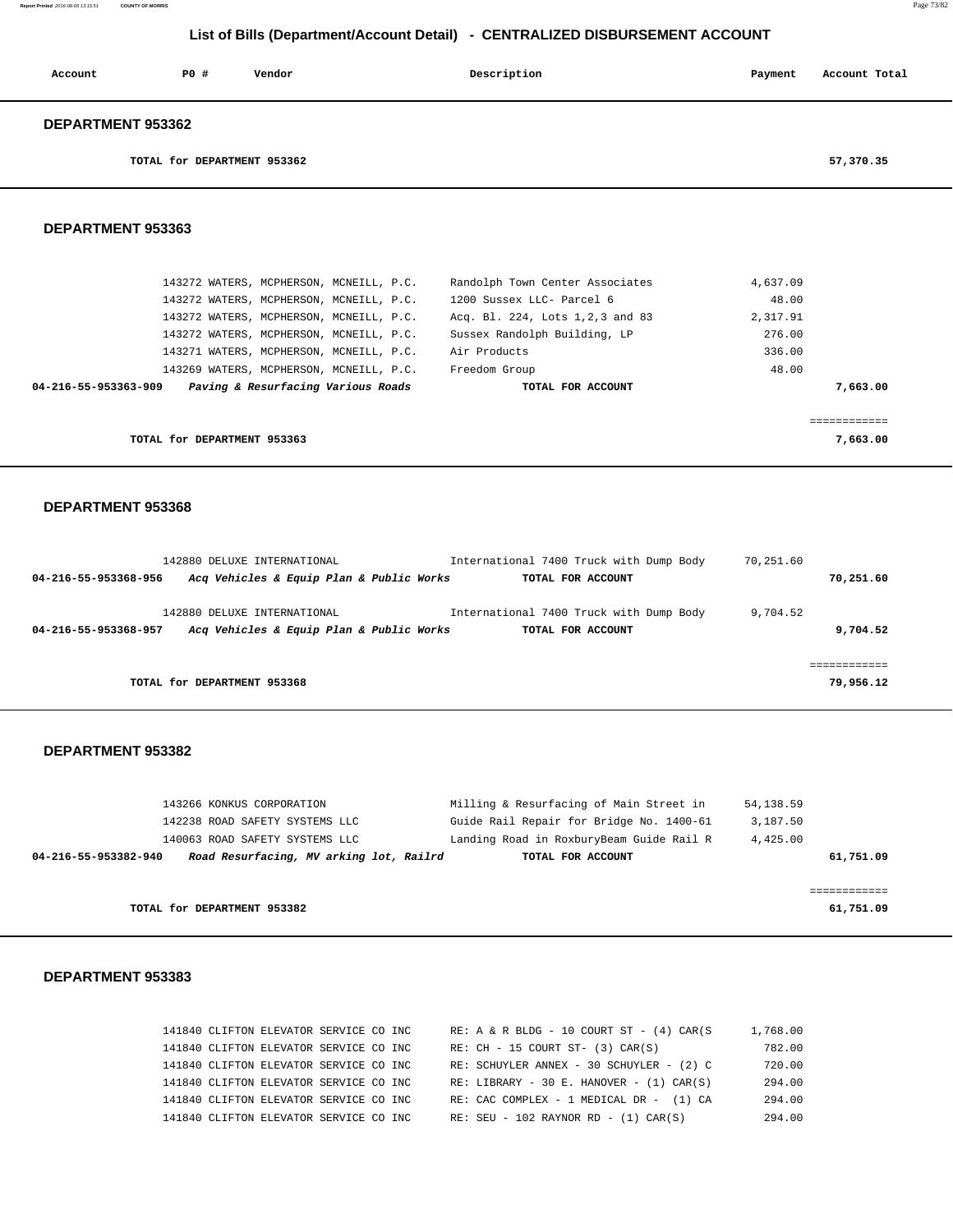**Report Printed** 2016-08-05 13:15:51 **COUNTY OF MORRIS** Page 74/82

# **List of Bills (Department/Account Detail) - CENTRALIZED DISBURSEMENT ACCOUNT**

| Account                  | PO #                        | Vendor                                 | Description                                | Payment |        | Account Total |
|--------------------------|-----------------------------|----------------------------------------|--------------------------------------------|---------|--------|---------------|
| <b>DEPARTMENT 953383</b> |                             |                                        |                                            |         |        |               |
|                          |                             | 141840 CLIFTON ELEVATOR SERVICE CO INC | RE: HOMELESS CENTER- 540 W. HANOVER - (1   |         | 378.00 |               |
|                          |                             | 141840 CLIFTON ELEVATOR SERVICE CO INC | RE: $PSTA - 500 W$ . HANOVER - (1) CAR(S)  |         | 294.00 |               |
|                          |                             | 141840 CLIFTON ELEVATOR SERVICE CO INC | RE: LPS - 450 W. HANOVER - $(2)$ CAR $(S)$ |         | 294.00 |               |
| 04-216-55-953383-940     |                             | B&G Interior Building Improvements     | TOTAL FOR ACCOUNT                          |         |        | 5,814.00      |
|                          |                             |                                        |                                            |         |        | ===========   |
|                          | TOTAL for DEPARTMENT 953383 |                                        |                                            |         |        | 5,814.00      |
|                          |                             |                                        |                                            |         |        |               |

## **DEPARTMENT 953384**

| 142008 T & M ASSOCIATES                            | Prof. Svc. rendered for the Greystone co | 25,262.67 |
|----------------------------------------------------|------------------------------------------|-----------|
| 04-216-55-953384-909<br>Greystone/CAC Improvements | TOTAL FOR ACCOUNT                        | 25,262.67 |
|                                                    |                                          |           |
|                                                    |                                          |           |
| TOTAL for DEPARTMENT 953384                        |                                          | 25,262.67 |
|                                                    |                                          |           |

#### **DEPARTMENT 953385**

| Replace Repair Upgrade HVAC Var. Build<br>04-216-55-953385-940 | TOTAL FOR ACCOUNT            | 8,756.11 |
|----------------------------------------------------------------|------------------------------|----------|
| 141116 CARRIER CORPORATION                                     | RE: MC LIBRARY/ 06-22-16     | 1,687.79 |
| 141116 CARRIER CORPORATION                                     | RE: KINNELON/ 06-20-16       | 709.10   |
| 140487 CARRIER CORPORATION                                     | RE: PSTA/ 06-03-16           | 2,217.16 |
| 140487 CARRIER CORPORATION                                     | RE: A&R/ 06-03-16            | 2,975.93 |
| 140487 CARRIER CORPORATION                                     | RE: CH/ 06-03-16             | 490.13   |
| 140572 CARRIER CORPORATION                                     | RE: COUNTY LIBRARY/ 06-13-16 | 676.00   |

**TOTAL for DEPARTMENT 953385 8,756.11**

#### **DEPARTMENT 953387**

| 143267 WATERS, MCPHERSON, MCNEILL, P.C.            | Wistuk, Joshua                           | 522.00    |
|----------------------------------------------------|------------------------------------------|-----------|
| 143267 WATERS, MCPHERSON, MCNEILL, P.C.            | Schmidt, Valerie                         | 2,110.21  |
| 142857 CHERRY WEBER & ASSOC. PC                    | Engineering Design Services for the Comp | 7,607.88  |
| 142426 CHERRY WEBER & ASSOC. PC                    | Engineering Design Services for the Coun | 6,662.70  |
| Various Bridge Replacement<br>04-216-55-953387-909 | TOTAL FOR ACCOUNT                        | 16,902.79 |
|                                                    |                                          |           |
|                                                    |                                          |           |
| TOTAL for DEPARTMENT 953387                        |                                          | 16,902.79 |
|                                                    |                                          |           |

#### **DEPARTMENT 953388**

|                      | 142880 DELUXE INTERNATIONAL      | International 7400 Truck with Dump Body | 60,821.88 |
|----------------------|----------------------------------|-----------------------------------------|-----------|
| 04-216-55-953388-957 | Equip. & Vehicle Replacement-PPW | TOTAL FOR ACCOUNT                       | 60,821.88 |

============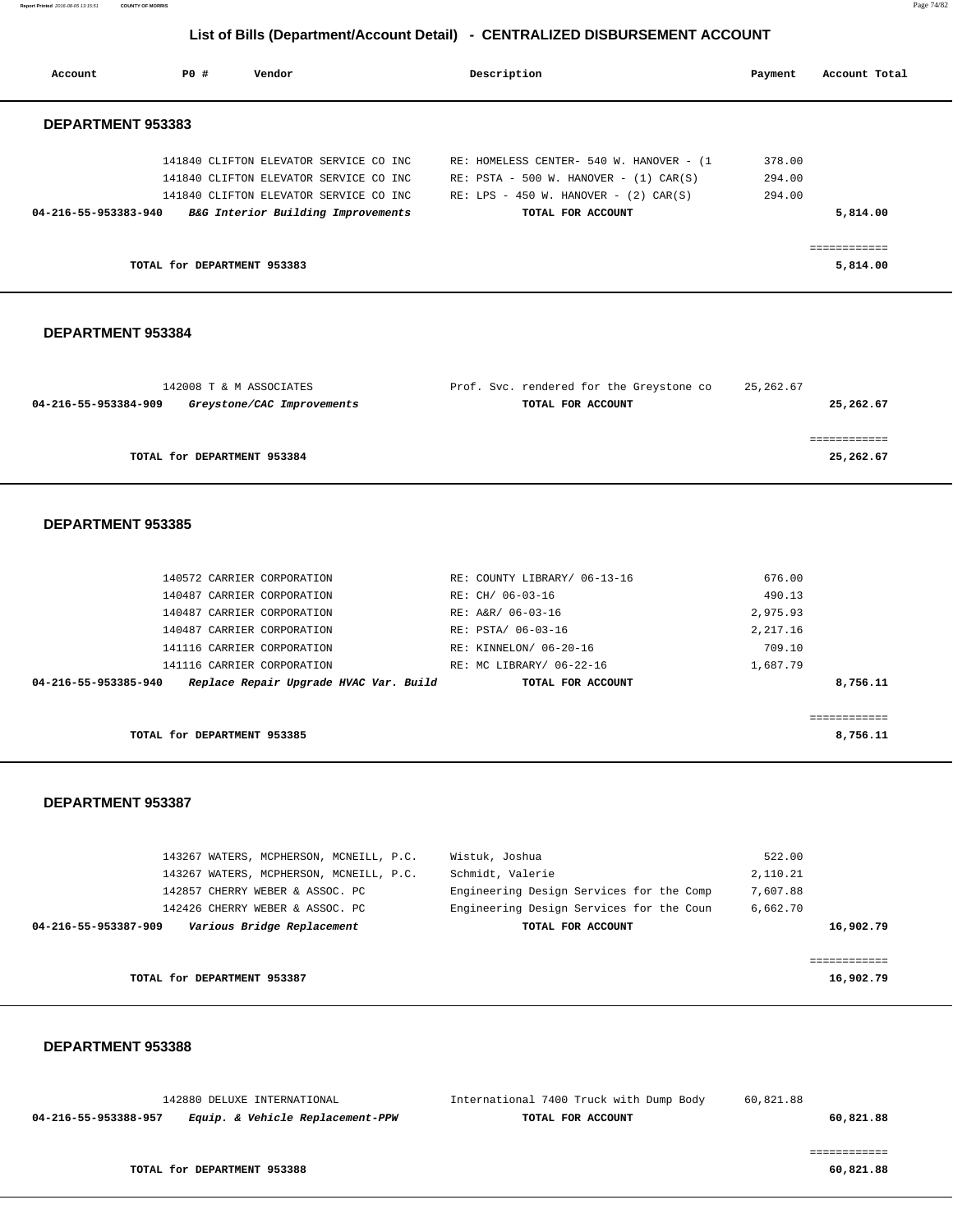**Report Printed** 2016-08-05 13:15:51 **COUNTY OF MORRIS** Page 75/82

# **List of Bills (Department/Account Detail) - CENTRALIZED DISBURSEMENT ACCOUNT**

| Account              | P0 #<br>Vendor                                                                                                                                                                                                       | Description                                                                                                                                                                                   | Payment                              | Account Total            |
|----------------------|----------------------------------------------------------------------------------------------------------------------------------------------------------------------------------------------------------------------|-----------------------------------------------------------------------------------------------------------------------------------------------------------------------------------------------|--------------------------------------|--------------------------|
| DEPARTMENT 953416    |                                                                                                                                                                                                                      |                                                                                                                                                                                               |                                      |                          |
| 04-216-55-953416-909 | 143397 MCMANIMON, SCOTLAND & BAUMANN LLC<br>B&G - Exterior Building Projects                                                                                                                                         | PROFESSIONAL SERVICES - BOND ORDINANCES<br>TOTAL FOR ACCOUNT                                                                                                                                  | 300.00                               | 300.00                   |
|                      | TOTAL for DEPARTMENT 953416                                                                                                                                                                                          |                                                                                                                                                                                               |                                      | 300.00                   |
| DEPARTMENT 953417    |                                                                                                                                                                                                                      |                                                                                                                                                                                               |                                      |                          |
| 04-216-55-953417-909 | 143397 MCMANIMON, SCOTLAND & BAUMANN LLC<br>PublicWorks-EnviroClean-Greyst/HanovrGar                                                                                                                                 | PROFESSIONAL SERVICES - BOND ORDINANCES<br>TOTAL FOR ACCOUNT                                                                                                                                  | 300.00                               | 300.00                   |
|                      | TOTAL for DEPARTMENT 953417                                                                                                                                                                                          |                                                                                                                                                                                               |                                      | ============<br>300.00   |
| DEPARTMENT 953418    |                                                                                                                                                                                                                      |                                                                                                                                                                                               |                                      |                          |
| 04-216-55-953418-909 | 143397 MCMANIMON, SCOTLAND & BAUMANN LLC<br>PublicWork-Bridge/DrainDesign&Recon/Repl                                                                                                                                 | PROFESSIONAL SERVICES - BOND ORDINANCES<br>TOTAL FOR ACCOUNT                                                                                                                                  | 300.00                               | 300.00                   |
|                      | TOTAL for DEPARTMENT 953418                                                                                                                                                                                          |                                                                                                                                                                                               |                                      | ============<br>300.00   |
| DEPARTMENT 953419    |                                                                                                                                                                                                                      |                                                                                                                                                                                               |                                      |                          |
| 04-216-55-953419-909 | 143397 MCMANIMON, SCOTLAND & BAUMANN LLC<br>PublicWorks-Railroad&Road Constr/Resurf                                                                                                                                  | PROFESSIONAL SERVICES - BOND ORDINANCES<br>TOTAL FOR ACCOUNT                                                                                                                                  | 300.00                               | 300.00                   |
|                      | TOTAL for DEPARTMENT 953419                                                                                                                                                                                          |                                                                                                                                                                                               |                                      | ============<br>300.00   |
| DEPARTMENT 953420    |                                                                                                                                                                                                                      |                                                                                                                                                                                               |                                      |                          |
| 04-216-55-953420-909 | 143397 MCMANIMON, SCOTLAND & BAUMANN LLC<br>143397 MCMANIMON, SCOTLAND & BAUMANN LLC<br>143397 MCMANIMON, SCOTLAND & BAUMANN LLC<br>143397 MCMANIMON, SCOTLAND & BAUMANN LLC<br>B&G - Interior Building Improvements | PROFESSIONAL SERVICES - BOND ORDINANCES<br>PROFESSIONAL SERVICES - BOND ORDINANCES<br>PROFESSIONAL SERVICES - BOND ORDINANCES<br>PROFESSIONAL SERVICES - BOND ORDINANCES<br>TOTAL FOR ACCOUNT | 300.00<br>300.00<br>300.00<br>300.00 | 1,200.00                 |
|                      | TOTAL for DEPARTMENT 953420                                                                                                                                                                                          |                                                                                                                                                                                               |                                      | ============<br>1,200.00 |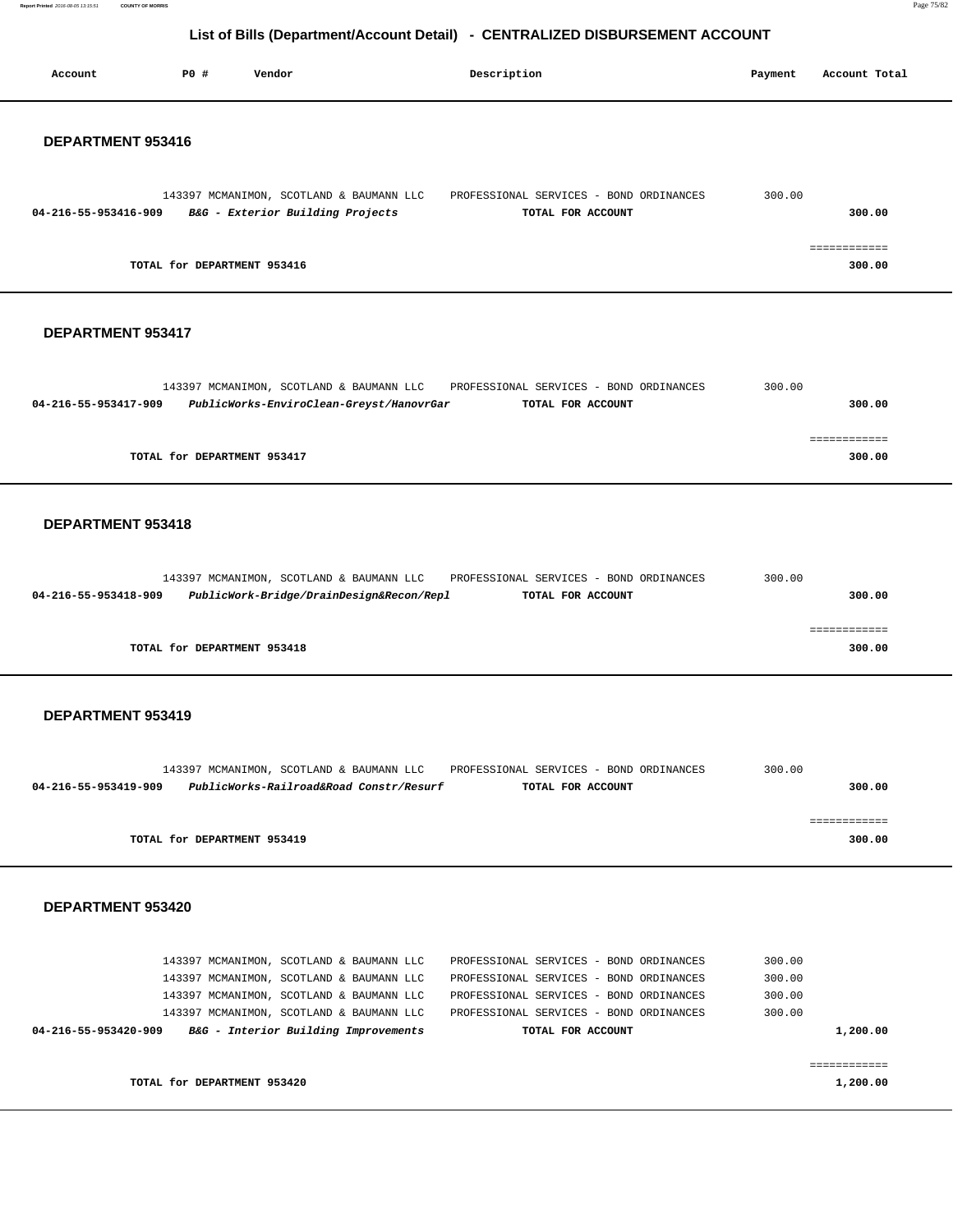# **List of Bills (Department/Account Detail) - CENTRALIZED DISBURSEMENT ACCOUNT**

| Account              | PO#                         | Vendor                                                                             | Description                                                  | Payment | Account Total          |
|----------------------|-----------------------------|------------------------------------------------------------------------------------|--------------------------------------------------------------|---------|------------------------|
| 04-216-55-953421-909 |                             | 143397 MCMANIMON, SCOTLAND & BAUMANN LLC<br>B&G-Constrc, Upgrd&Equip CrimnlJustRef | PROFESSIONAL SERVICES - BOND ORDINANCES<br>TOTAL FOR ACCOUNT | 300.00  | 300.00                 |
|                      | TOTAL for DEPARTMENT 953421 |                                                                                    |                                                              |         | ------------<br>300.00 |

## **DEPARTMENT 953422**

|                      | 143397 MCMANIMON, SCOTLAND & BAUMANN LLC | PROFESSIONAL SERVICES - BOND ORDINANCES | 300.00 |
|----------------------|------------------------------------------|-----------------------------------------|--------|
| 04-216-55-953422-909 | Public Works-Equip&Vehicle Rplcmnt/Upgr  | TOTAL FOR ACCOUNT                       | 300.00 |
|                      |                                          |                                         |        |
|                      |                                          |                                         |        |
|                      | TOTAL for DEPARTMENT 953422              |                                         | 300.00 |

#### **DEPARTMENT 953430**

|                      | 143397 MCMANIMON, SCOTLAND & BAUMANN LLC | PROFESSIONAL SERVICES - BOND ORDINANCES | 300.00 |        |
|----------------------|------------------------------------------|-----------------------------------------|--------|--------|
| 04-216-55-953430-909 | B&G- Upgrade Interior Ruth Davis Bldg    | TOTAL FOR ACCOUNT                       |        | 300.00 |
|                      |                                          |                                         |        |        |
|                      |                                          |                                         |        |        |
|                      | TOTAL for DEPARTMENT 953430              |                                         |        | 300.00 |

## **DEPARTMENT 953431**

|                      | 143397 MCMANIMON, SCOTLAND & BAUMANN LLC | PROFESSIONAL SERVICES - BOND ORDINANCES | 300.00 |
|----------------------|------------------------------------------|-----------------------------------------|--------|
| 04-216-55-953431-909 | B&G-Rplcmnt&Repair/UpgradeHVAC VarBldgs  | TOTAL FOR ACCOUNT                       | 300.00 |
|                      |                                          |                                         |        |
|                      |                                          |                                         |        |
|                      | TOTAL for DEPARTMENT 953431              |                                         | 300.00 |

# **Cty Bridge Design&Construction**

| 142856 CHERRY WEBER & ASSOC. PC               | Engineering Services for the Replacement | 1,039.30 |
|-----------------------------------------------|------------------------------------------|----------|
| Miscellaneous - Other<br>04-216-55-953908-909 | TOTAL FOR ACCOUNT                        | 1,039.30 |
|                                               |                                          |          |
|                                               |                                          |          |
| TOTAL for Cty Bridge Design&Construction      |                                          | 1,039.30 |
|                                               |                                          |          |

| 141719 COMMUNICATIONS SERVICE | Turn-In - Auth #16-023, Strip #5-53 - M6 | 120.00 |
|-------------------------------|------------------------------------------|--------|
| 141719 COMMUNICATIONS SERVICE | Install Mobile Radio - Auth #16-026, K9  | 128.10 |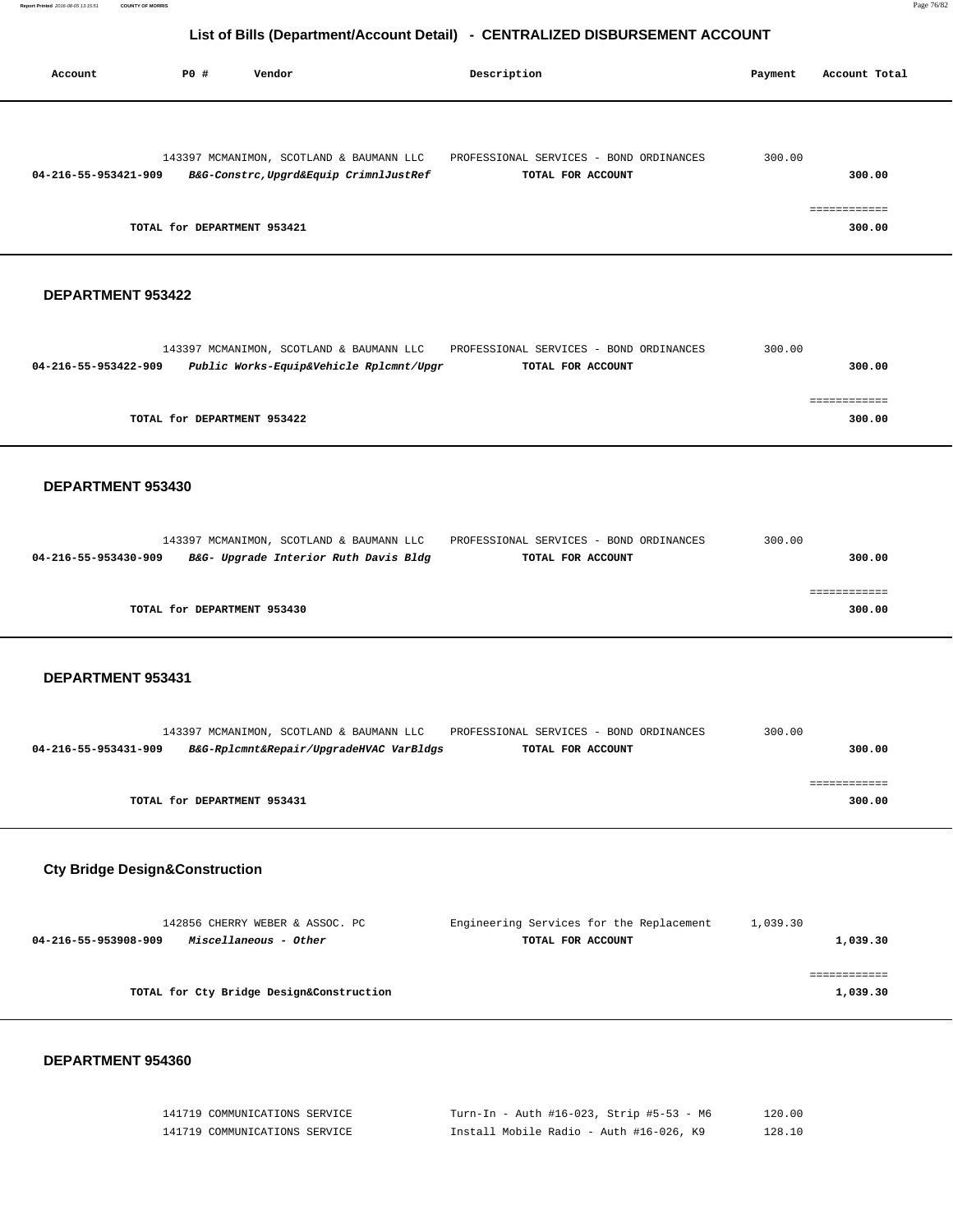**Report Printed** 2016-08-05 13:15:51 **COUNTY OF MORRIS** Page 77/82

# **List of Bills (Department/Account Detail) - CENTRALIZED DISBURSEMENT ACCOUNT**

| Account              | PO# | Vendor                                                             | Description       |                                          | Payment | Account Total          |
|----------------------|-----|--------------------------------------------------------------------|-------------------|------------------------------------------|---------|------------------------|
| DEPARTMENT 954360    |     |                                                                    |                   |                                          |         |                        |
| 04-216-55-954360-957 |     | 141719 COMMUNICATIONS SERVICE<br>Purchase SUV's K-9/Emergency Srvs | TOTAL FOR ACCOUNT | Turn-In - Auth #16-025, Strip for Turn-I | 120.00  | 496.20                 |
|                      |     | TOTAL for DEPARTMENT 954360                                        |                   |                                          |         | ============<br>496.20 |
| DEPARTMENT 954361    |     |                                                                    |                   |                                          |         |                        |
|                      |     | 142061 COMMUNICATIONS SERVICE                                      |                   | "2005" Ford Explorer - Remove radio & em | 270.00  |                        |
|                      |     | 142061 COMMUNICATIONS SERVICE                                      |                   | Install Mobile Radio in Undersheriff M.  | 168.10  |                        |
|                      |     | 142061 COMMUNICATIONS SERVICE                                      |                   | "2005" Dodge Durango - Strip Equipment f | 240.00  |                        |
|                      |     | 142061 COMMUNICATIONS SERVICE                                      |                   | "2016" Ford Explorer for Lt. B. Dunn/CIS | 260.00  |                        |
|                      |     | 142061 COMMUNICATIONS SERVICE                                      |                   | "2016" Ford Explorer - Install Mobile Ra | 137.60  |                        |
| 04-216-55-954361-957 |     | Purchase Vehicle Criminal Invest/Sheriff                           | TOTAL FOR ACCOUNT |                                          |         | 1,075.70               |
|                      |     |                                                                    |                   |                                          |         |                        |

 ============ **TOTAL for DEPARTMENT 954361 1,075.70 1,075.70** 

 **DEPARTMENT 954423** 

|                      |                             | 143397 MCMANIMON, SCOTLAND & BAUMANN LLC | PROFESSIONAL SERVICES - BOND ORDINANCES | 300.00 |
|----------------------|-----------------------------|------------------------------------------|-----------------------------------------|--------|
| 04-216-55-954423-909 |                             | Corrections-Shower/Kitchen Floor Upgrade | TOTAL FOR ACCOUNT                       | 300.00 |
|                      |                             |                                          |                                         |        |
|                      |                             |                                          |                                         |        |
|                      |                             |                                          |                                         |        |
|                      | TOTAL for DEPARTMENT 954423 |                                          |                                         | 300.00 |
|                      |                             |                                          |                                         |        |

#### **DEPARTMENT 954434**

|                      | 143030 MCMANIMON, SCOTLAND & BAUMANN LLC | PROFESSIONSL SERVICES IN CONNECTION WITH | 300.00 |
|----------------------|------------------------------------------|------------------------------------------|--------|
| 04-216-55-954434-909 | Sheriff - Various Upgrades & Equipment   | TOTAL FOR ACCOUNT                        | 300.00 |
|                      |                                          |                                          |        |
|                      |                                          |                                          |        |
|                      | TOTAL for DEPARTMENT 954434              |                                          | 300.00 |
|                      |                                          |                                          |        |

| 143254 WALLKILL GROUP INC                                    | A4517.00, Payment #5, Construction thru 6- | 47,974.04 |
|--------------------------------------------------------------|--------------------------------------------|-----------|
| 143251 THE RBA GROUP INC.                                    | Project No. A4517.00, 7-6-2016             | 457.92    |
| Renovate Resident Tub/Shower Area-MV<br>04-216-55-955306-951 | TOTAL FOR ACCOUNT                          | 48,431.96 |
|                                                              |                                            |           |
|                                                              |                                            |           |
| TOTAL for DEPARTMENT 955306                                  |                                            | 48,431.96 |
|                                                              |                                            |           |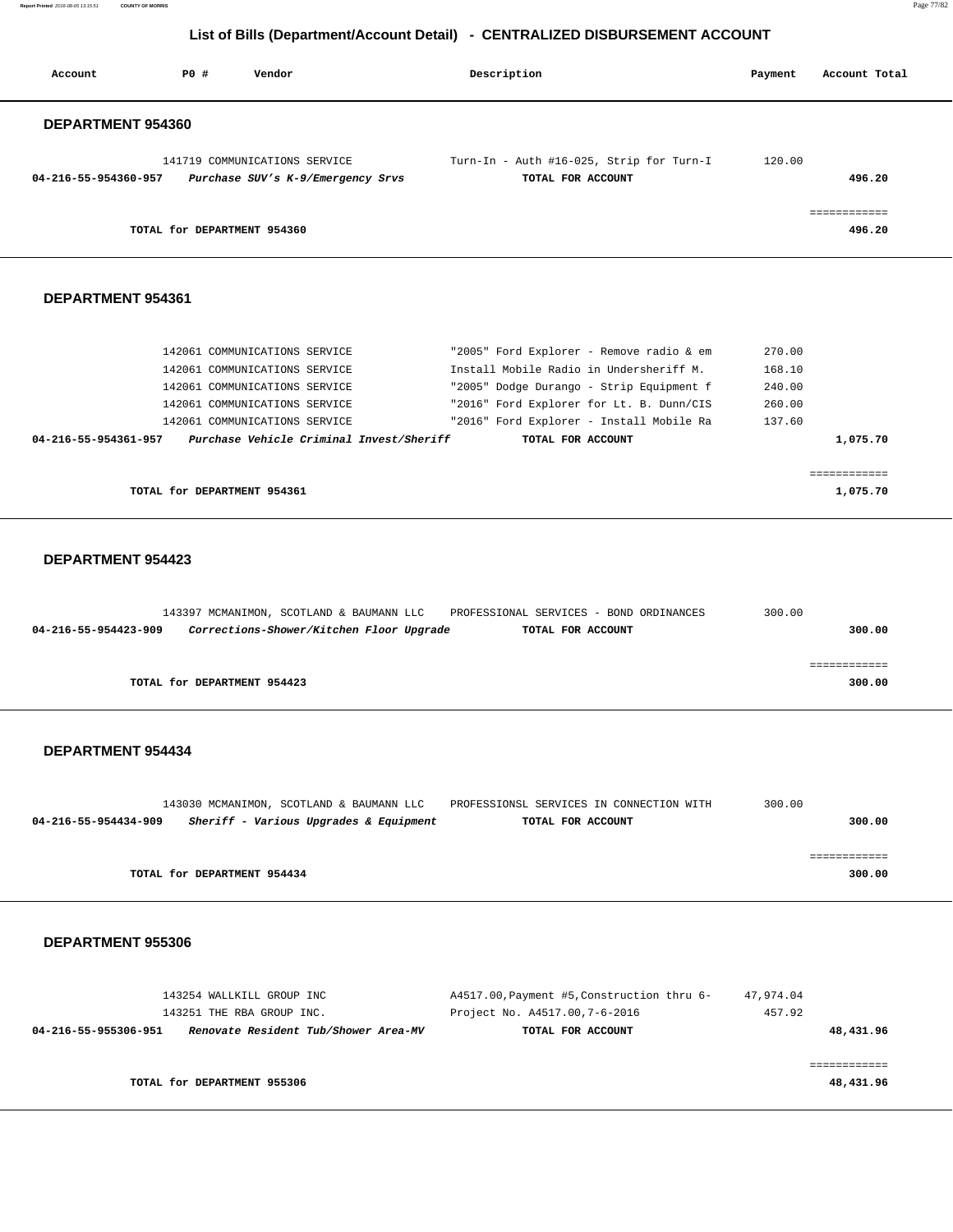# **List of Bills (Department/Account Detail) - CENTRALIZED DISBURSEMENT ACCOUNT**

| Account              | <b>PO #</b>                 | Vendor                           | Description                              | Payment  | Account Total |
|----------------------|-----------------------------|----------------------------------|------------------------------------------|----------|---------------|
|                      |                             |                                  |                                          |          |               |
|                      |                             | 135444 HERBST-MUSCIANO, LLC      | Professional Engineering Services for Ma | 6,535.00 |               |
| 04-216-55-955321-909 |                             | Var Cap Proj at Morris View - MV | TOTAL FOR ACCOUNT                        |          | 6,535.00      |
|                      |                             |                                  |                                          |          | ===========   |
|                      | TOTAL for DEPARTMENT 955321 |                                  |                                          |          | 6,535.00      |

## **DEPARTMENT 955345**

| 142260 VOLKER CRANE LLC                                | VCMC#1403,7-5-2016 | 6,700.00 |
|--------------------------------------------------------|--------------------|----------|
| Various Projects - Morris View<br>04-216-55-955345-909 | TOTAL FOR ACCOUNT  | 6,700.00 |
|                                                        |                    |          |
|                                                        |                    |          |
| TOTAL for DEPARTMENT 955345                            |                    | 6,700.00 |
|                                                        |                    |          |

#### **DEPARTMENT 955403**

|                      |                             | 141581 T.P.S. PLUMBING & HEATING SUPP   | Plumbing Supplies, 5-13-2016    | 556.90   |
|----------------------|-----------------------------|-----------------------------------------|---------------------------------|----------|
|                      |                             | 141581 T.P.S. PLUMBING & HEATING SUPP   | Gas Supply Requlator, 5-13-2016 | 634.38   |
|                      |                             | 141581 T.P.S. PLUMBING & HEATING SUPP   | Credit Memo, 6-8-2016           | $-33.98$ |
| 04-216-55-955403-951 |                             | MV-Long Term Health Center Improvements | TOTAL FOR ACCOUNT               | 1,157.30 |
|                      |                             |                                         |                                 |          |
|                      |                             |                                         |                                 |          |
|                      | TOTAL for DEPARTMENT 955403 |                                         |                                 | 1,157.30 |

## **DEPARTMENT 962432**

|                             | 143397 MCMANIMON, SCOTLAND & BAUMANN LLC | PROFESSIONAL SERVICES - BOND ORDINANCES | 300.00 |
|-----------------------------|------------------------------------------|-----------------------------------------|--------|
| 04-216-55-962432-909        | OIT-Computer & Network Upgrades & Equip  | TOTAL FOR ACCOUNT                       | 300.00 |
|                             |                                          |                                         |        |
|                             |                                          |                                         |        |
| TOTAL for DEPARTMENT 962432 |                                          |                                         | 300.00 |
|                             |                                          |                                         |        |

#### **DEPARTMENT 963342**

| 103857 GEN-EL SAFETY & INDUSTRIAL                     | SCBA Apparatus per attached Quote #24054 | 80,191.78 |
|-------------------------------------------------------|------------------------------------------|-----------|
| HazMat Breathing Apparatusses<br>04-216-55-963342-956 | TOTAL FOR ACCOUNT                        | 80,191.78 |
|                                                       |                                          |           |
|                                                       |                                          |           |
| TOTAL for DEPARTMENT 963342                           |                                          | 80,191.78 |
|                                                       |                                          |           |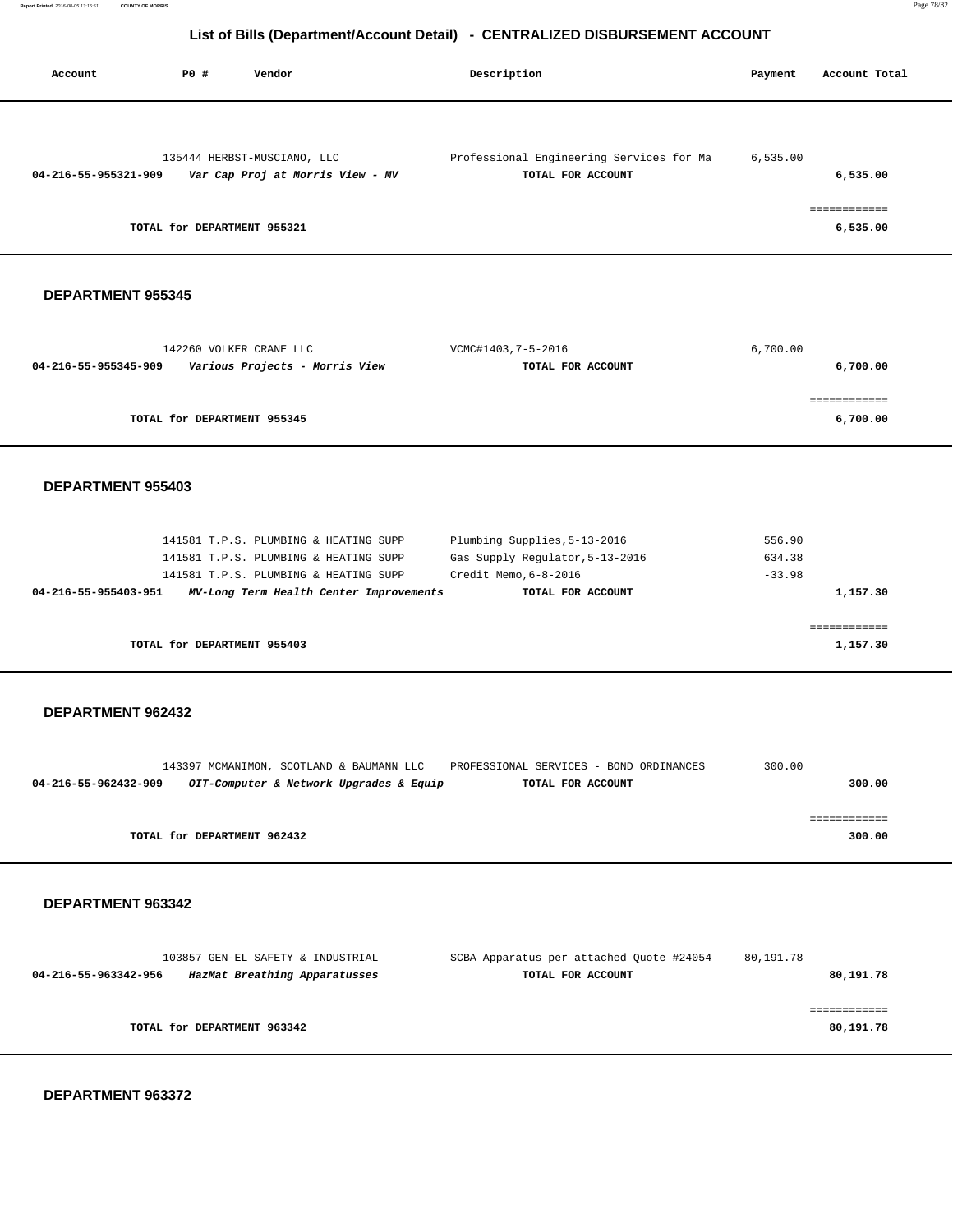**Report Printed** 2016-08-05 13:15:51 **COUNTY OF MORRIS** Page 79/82

# **List of Bills (Department/Account Detail) - CENTRALIZED DISBURSEMENT ACCOUNT**

| Account              | PO#                         | Vendor                                   | Description       | Payment | Account Total             |
|----------------------|-----------------------------|------------------------------------------|-------------------|---------|---------------------------|
| DEPARTMENT 963372    |                             |                                          |                   |         |                           |
| 04-216-55-963372-956 |                             | Purchase Equipment for Health Management | TOTAL FOR ACCOUNT |         | 90,720.48                 |
|                      | TOTAL for DEPARTMENT 963372 |                                          |                   |         | ============<br>90,720.48 |

## **DEPARTMENT 964435**

|                             |                                          |                                          | 300.00                                                        |  |
|-----------------------------|------------------------------------------|------------------------------------------|---------------------------------------------------------------|--|
|                             |                                          |                                          | 300.00                                                        |  |
|                             |                                          |                                          |                                                               |  |
|                             |                                          |                                          |                                                               |  |
|                             |                                          |                                          | 300.00                                                        |  |
| TOTAL for DEPARTMENT 964435 | 143030 MCMANIMON, SCOTLAND & BAUMANN LLC | Surrogate - Surrogate Application System | PROFESSIONSL SERVICES IN CONNECTION WITH<br>TOTAL FOR ACCOUNT |  |

#### **DEPARTMENT 966437**

| 143030 MCMANIMON, SCOTLAND & BAUMANN LLC<br>PROFESSIONSL SERVICES IN CONNECTION WITH  | 300.00 |
|---------------------------------------------------------------------------------------|--------|
| MUA-Rehab MarkewiczPumpStation WaterTank<br>04-216-55-966437-909<br>TOTAL FOR ACCOUNT | 300.00 |
|                                                                                       |        |
|                                                                                       |        |
| TOTAL for DEPARTMENT 966437                                                           | 300.00 |
|                                                                                       |        |

## **DEPARTMENT 968436**

|                      |                             | 143030 MCMANIMON, SCOTLAND & BAUMANN LLC | PROFESSIONSL SERVICES IN CONNECTION WITH | 300.00 |        |
|----------------------|-----------------------------|------------------------------------------|------------------------------------------|--------|--------|
| 04-216-55-968436-909 |                             | VoTech - Bldg Imprvmnts & Upgrades       | TOTAL FOR ACCOUNT                        |        | 300.00 |
|                      |                             |                                          |                                          |        |        |
|                      |                             |                                          |                                          |        |        |
|                      | TOTAL for DEPARTMENT 968436 |                                          |                                          |        | 300.00 |
|                      |                             |                                          |                                          |        |        |

#### **DEPARTMENT 969412**

| 142989 COUNTY COLLEGE OF MORRIS                       | Whitman           | 1,800.00 |
|-------------------------------------------------------|-------------------|----------|
| CCM-Water Penetration Repairs<br>04-216-55-969412-909 | TOTAL FOR ACCOUNT | 1,800.00 |
|                                                       |                   |          |
|                                                       |                   |          |
| TOTAL for DEPARTMENT 969412                           |                   | 1,800.00 |
|                                                       |                   |          |

| 143397 MCMANIMON, SCOTLAND & BAUMANN LLC | PROFESSIONAL SERVICES - BOND ORDINANCES  | 300.00   |
|------------------------------------------|------------------------------------------|----------|
| 143008 COUNTY COLLEGE OF MORRIS          | RBA Group (48230) V359552 PO#BC56713     | 5,500.00 |
| 143008 COUNTY COLLEGE OF MORRIS          | USA Architects (48231) V359254 PO#BC5676 | 31.70    |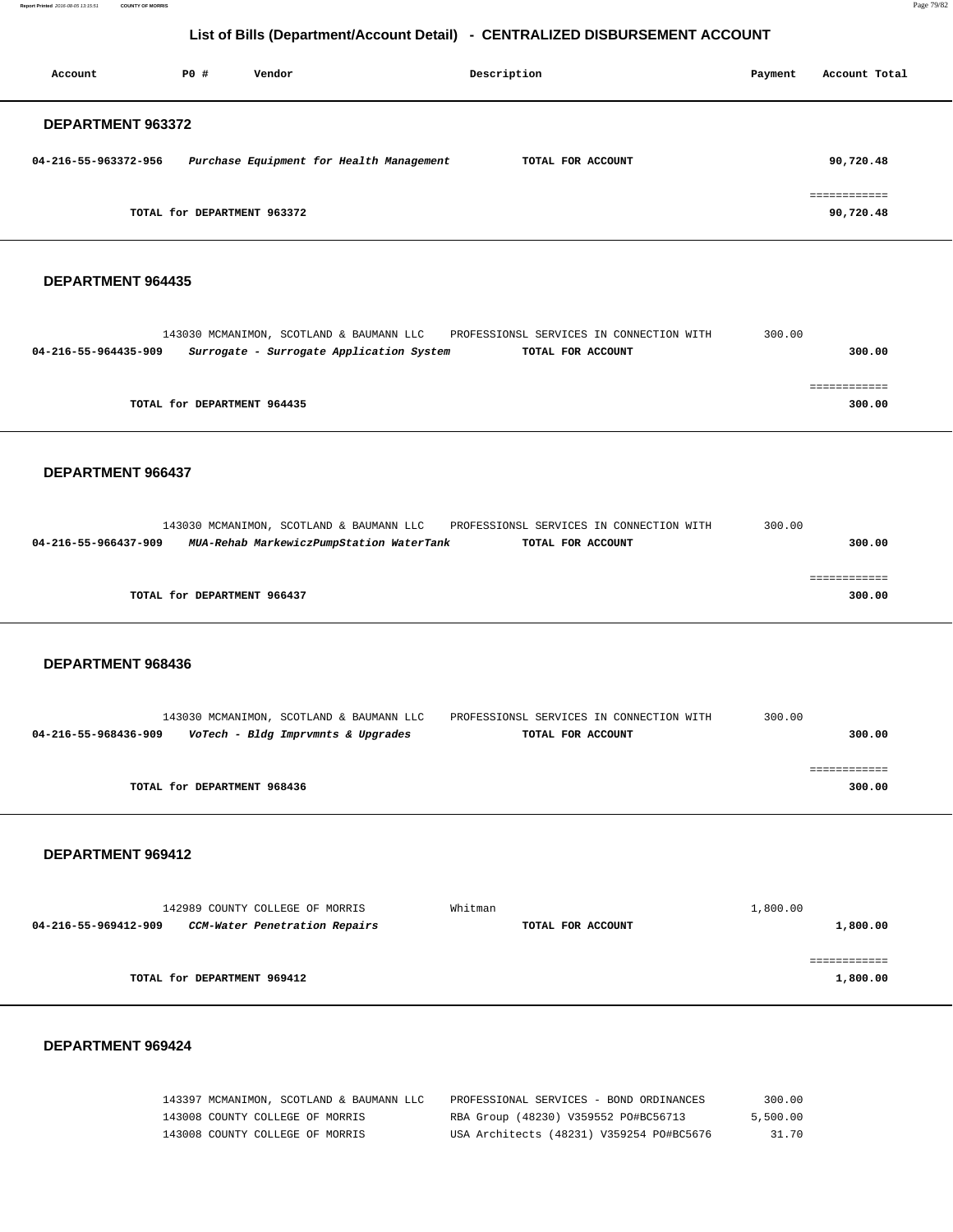**Report Printed** 2016-08-05 13:15:51 **COUNTY OF MORRIS** Page 80/82

# **List of Bills (Department/Account Detail) - CENTRALIZED DISBURSEMENT ACCOUNT**

| Account                  | PO#                         | Vendor                                 | Description                              | Payment   | Account Total |
|--------------------------|-----------------------------|----------------------------------------|------------------------------------------|-----------|---------------|
| <b>DEPARTMENT 969424</b> |                             |                                        |                                          |           |               |
|                          |                             | 143008 COUNTY COLLEGE OF MORRIS        | USA Architects V359253                   | 2,440.00  |               |
|                          |                             | 143008 COUNTY COLLEGE OF MORRIS        | USA Architects V359255                   | 21,612.00 |               |
|                          |                             | 143541 NW FINANCIAL GROUP LLC          | Professional fees - CCM Bonds, Series 20 | 9,750.00  |               |
| 04-216-55-969424-909     |                             | CCM - Building Improvements & Upgrades | TOTAL FOR ACCOUNT                        |           | 39,694.19     |
|                          |                             | 143008 COUNTY COLLEGE OF MORRIS        | Honeywell (48233) V359334                | 901.50    |               |
| 04-216-55-969424-950     |                             | CCM - Building Improvements & Upgrades | TOTAL FOR ACCOUNT                        |           | 901.50        |
|                          |                             |                                        |                                          |           |               |
|                          | TOTAL for DEPARTMENT 969424 |                                        |                                          |           | 40,595.69     |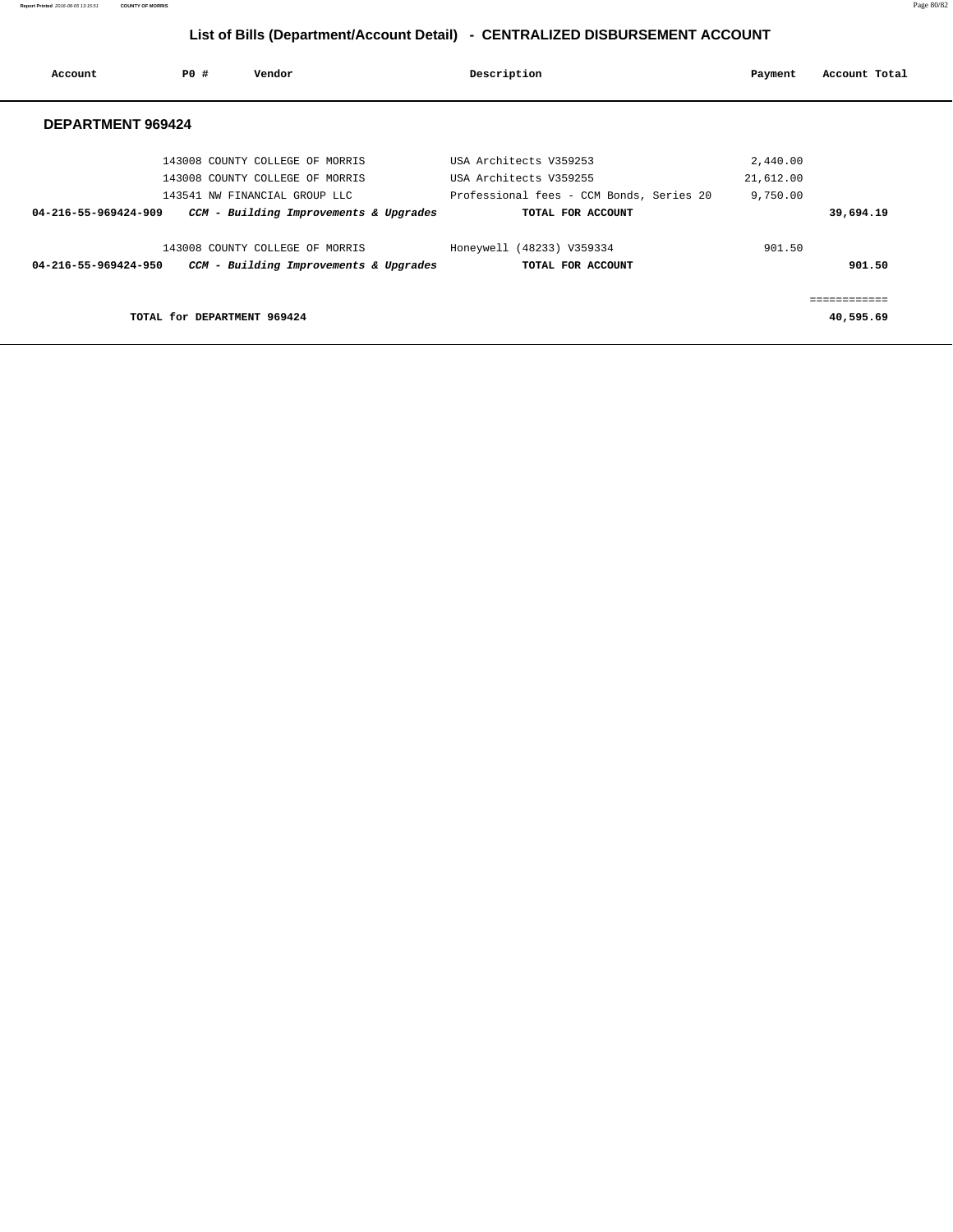**Report Printed** 2016-08-05 13:15:51 **COUNTY OF MORRIS** Page 81/82

# **List of Bills (Department/Account Detail) - CENTRALIZED DISBURSEMENT ACCOUNT**

| Account                       | <b>PO #</b>                   | Vendor                  | Description                                                   | Payment     | Account Total             |
|-------------------------------|-------------------------------|-------------------------|---------------------------------------------------------------|-------------|---------------------------|
| <b>Motor Vehicle Fines</b>    |                               |                         | <b>Dedicated Trust</b>                                        |             |                           |
| 13-290-56-575701-888          | 142863 COUNTY OF MORRIS       | Motor Vehicle Fines     | TRANSFER FUNDS FOR DEDICATED MOTOR VEHIC<br>TOTAL FOR ACCOUNT | 25, 209. 27 | 25,209.27                 |
|                               | TOTAL for Motor Vehicle Fines |                         |                                                               |             | ------------<br>25,209.27 |
| <b>Weights &amp; Measures</b> |                               |                         |                                                               |             |                           |
|                               |                               | 142862 COUNTY OF MORRIS | TRANSFER FUNDS FOR DEDICATED WEIGHTS & M                      | 69,883.16   |                           |

| 13-290-56-575801-888<br>Weights & Measures | TOTAL FOR ACCOUNT | 69,883.16 |
|--------------------------------------------|-------------------|-----------|
|                                            |                   |           |
|                                            |                   |           |
| TOTAL for Weights & Measures               |                   | 69,883.16 |

# **County Sheriff- \$2 Fund**

| ITEM #221000/SRN Double Barrier System                                                  | 4,897.00                                 |
|-----------------------------------------------------------------------------------------|------------------------------------------|
| SHIPPING & HANDLING                                                                     | 300.00                                   |
| DISCOUNT                                                                                | $-100.00$                                |
| TOTAL FOR ACCOUNT                                                                       | 12,097.00                                |
|                                                                                         |                                          |
|                                                                                         |                                          |
|                                                                                         | 12,097.00                                |
| 141716 COMPUTER SOUARE<br>County Sheriff- \$2 Fund<br>TOTAL for County Sheriff-\$2 Fund | Module, Feed & Conversation for RMS Fugi |

# **Environ Quality & Enforcement**

| 143295 VERIZON WIRELESS                               | L&PS/ENVIRONMENTAL SERVICES | 303.22 |
|-------------------------------------------------------|-----------------------------|--------|
| Environ Quality & Enforcement<br>13-290-56-578901-888 | TOTAL FOR ACCOUNT           | 303.22 |
|                                                       |                             |        |
|                                                       |                             |        |
| TOTAL for Environ Quality & Enforcement               |                             | 303.22 |

|  | 141948 CENTRAL JERSEY TITLE CO. INC. |  | Owners Policy \$889,065.10 (Standard Rate | 3,298.00 |
|--|--------------------------------------|--|-------------------------------------------|----------|
|  | 141948 CENTRAL JERSEY TITLE CO. INC. |  | Survey Endorsement                        | 25.00    |
|  | 141948 CENTRAL JERSEY TITLE CO. INC. |  | Examination Charge                        | 100.00   |
|  | 141948 CENTRAL JERSEY TITLE CO. INC. |  | Tax & Assessment Search & Update          | 200.00   |
|  | 141948 CENTRAL JERSEY TITLE CO. INC. |  | Upper Court/Patriot Search                | 48.00    |
|  | 141948 CENTRAL JERSEY TITLE CO. INC. |  | Update                                    | 50.00    |
|  |                                      |  |                                           |          |